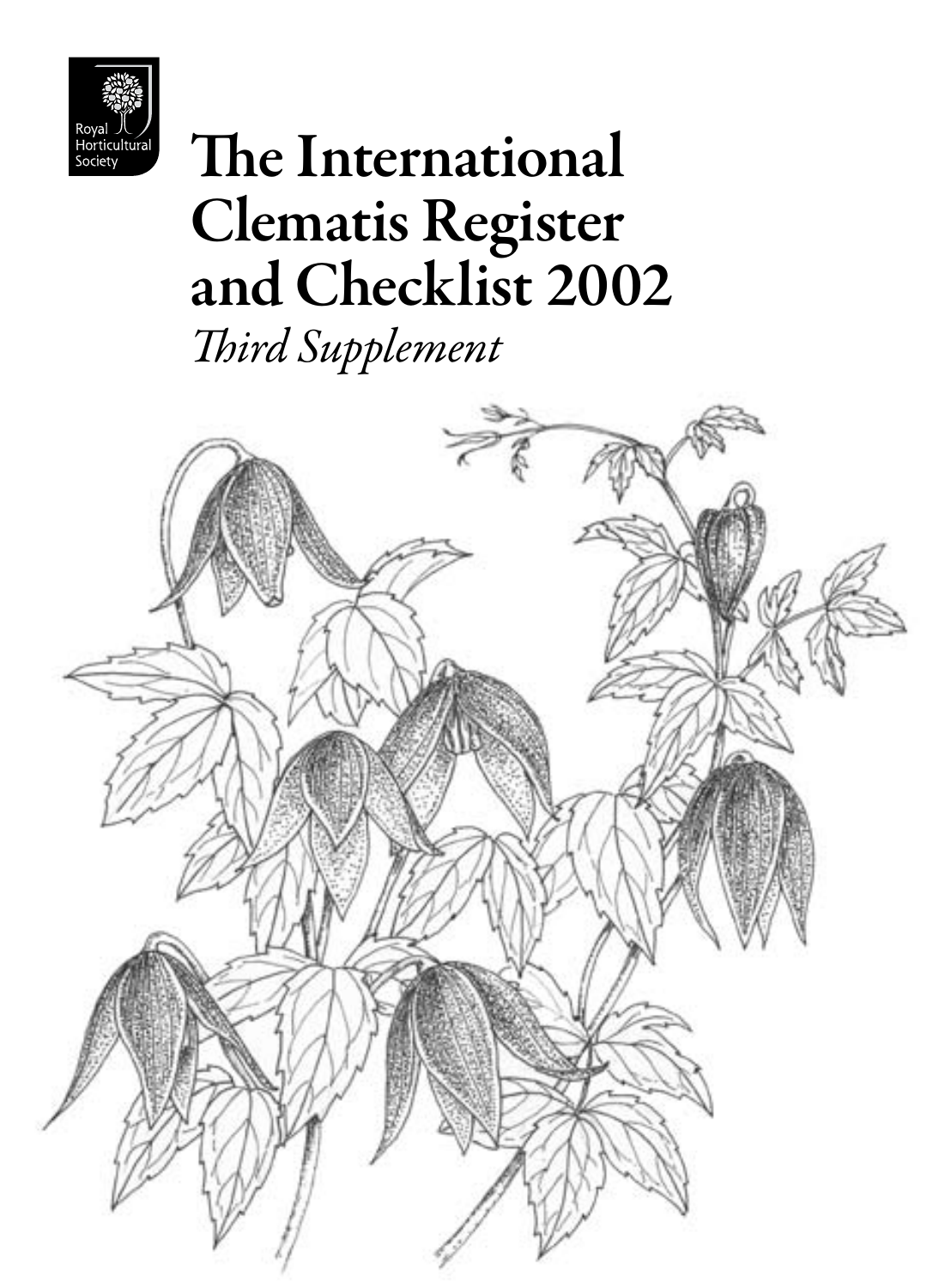© 2009 The Royal Horticultural Society 80 Vincent Square, London SW1P 2PE, United Kingdom www.rhs.org.uk

International Clematis Registrar: Duncan Donald

All rights reserved. No part of this book may be reproduced, stored in a retrieval system or transmitted in any form or by any means, electronic, mechanical, photocopying, recording or otherwise, without the prior permission of the copyright holder

isbn 9781902896960

Printed and bound in the UK by Page Bros, Norwich

*Cover: Clematis* 'Columella' Atragene Group drawing by Victoria Matthews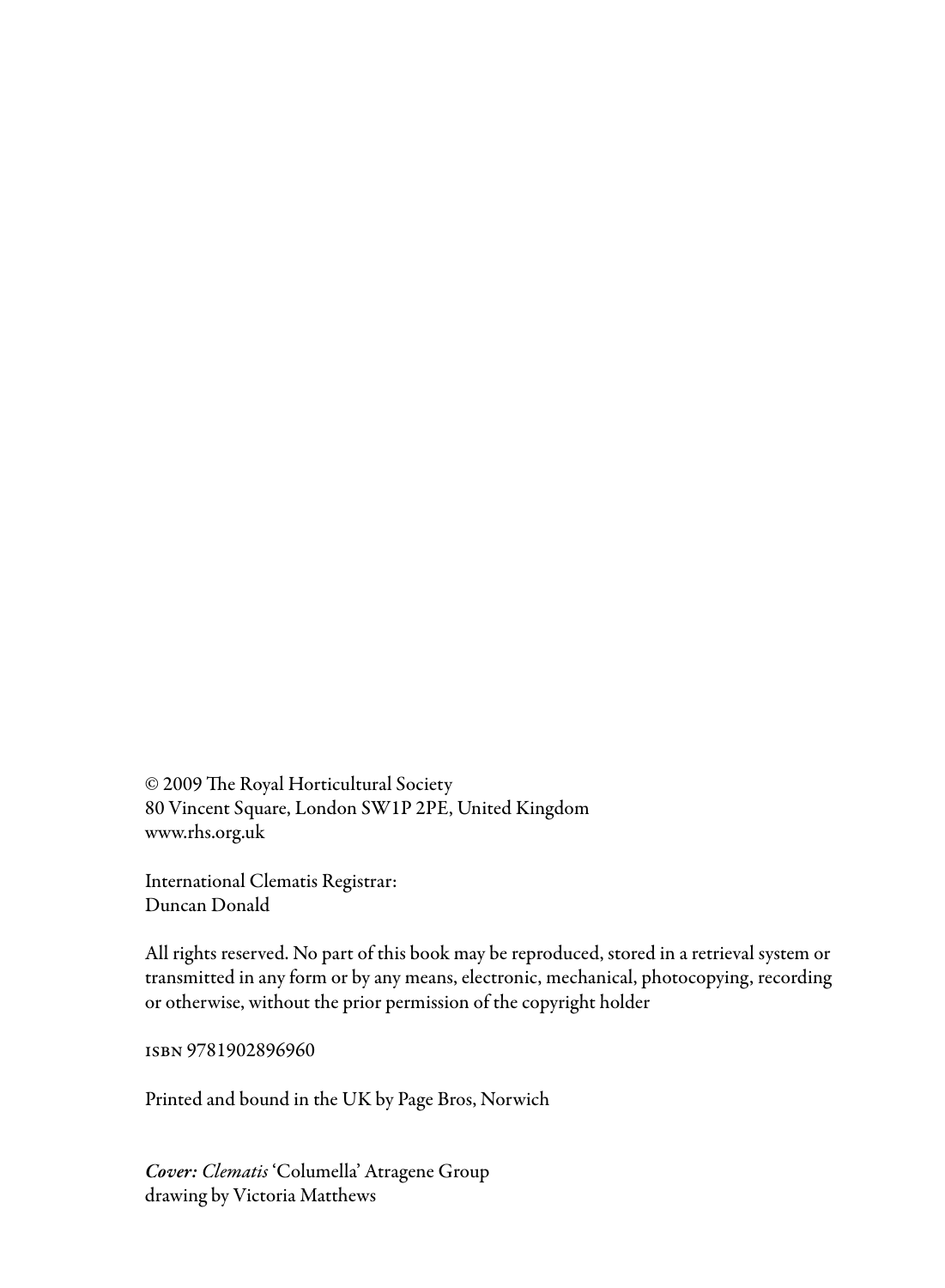### The International Clematis Register and Checklist 2002 *Third Supplement*

Introduction page 1 Registrar's notes page 1 Acknowledgements page 2 Notes on the entries<br>
Register and Checklist 2006–2008 page 5 Register and Checklist 2006–2008 page 5 Raisers, registrants and others

### Introduction

Those cultivar names so listed here were registered between 1 January 2006 and 31 December 2008. Other clematis names – *eg* unregistered epithets, synonyms, misspellings – are also published, as part of the *Checklist* function of this publication.

Registration is a voluntary procedure and does not confer any legal protection on the plant. However, as the International Cultivar Registration Authority for *Clematis*, the Royal Horticultural Society urges all hybridizers, raisers and other introducers to register their cultivar or Group names to reduce the potential confusion caused by new epithets which are the same as, or very similar to, existing names. Epithets which conform to the Articles (and, ideally, the Recommendations) of the latest edition of the *International Code of Nomenclature for Cultivated Plants*are acceptable for registration. Registration is free of charge and should take place before a plant is released or described in a catalogue. A certificate can be issued on request. Registration forms are available as a download from the Society's website: www.rhs.org.uk; or from Duncan Donald, International Clematis Registrar, c/o RHS Garden Wisley, Woking, Surrey GU23 6QB, UK; email: clematis@rhs.org.uk; tel: +44 (0)1445 781717.

### Registrar's notes

I must apologise that this, my first, *Supplement* is arriving rather late (the past two, biennial, issues having been published in the spring of 2004 and 2006 respectively). I am happy to report though that this delay has been mainly for a positive reason: it follows the transfer of the computerised *Register and Checklist* database to new software. This has not only made the editing of the text for a *Supplement* such as this more straightforward and therefore immediate (I have been able to include cultivar names registered up to December 2008) but it also foreshadows the day in the foreseeable future when the Clematis *Register* will be made available online.

Having joined the International Clematis Society's immensely enjoyable tour in Japan last June, I became aware of a considerable number of cultivars

grown there which had not previously come to the attention of Western growers. Rather than delay production of this *Supplement* still further while fuller descriptions of these are sought where needed, I have decided simply to publish these names as *Checklist* entries for the time being – so there is at least a chance that breeders can immediately avoid duplicating use of the epithets – and shall amend these as required in future *Supplements* as better descriptions become available.

Travelling abroad, one becomes even more aware of the impact of name changes, requiring labels to be theless, some changes become necessary if based on improved knowledge or understanding: for example, the many amendments concerning *C. florida* and its variants arise from the scholarly analysis by Chris Sanders, 'Some notes on the history & nomenclature of *Clematis florida* Thunb. and its subordinate taxa', (though I should note that, even then, I am reserving judgement for the time being on the status of *C.florida* var. *flore-pleno* G. Don – with all the consequences that has for revising the naming of Fothergill's double-white form and defining its synonyms).

Given that one of the main principles behind registration is to seek the stability of cultivated plant names, it is with slight misgivings that I have also chosen to accept modification of the now widely used 'Caerulea Luxurians' to 'Luxuriant Blue'. However, in doing so I wish to signal that it is preferable that wherever possible cultivar names should follow the *International Code of Nomenclature for Cultivated Plants* (ICNCP, 2004), both in the way their epithets are actually formed (Art. 19) and in giving priority to their breeder's wishes (Art. 28.4) for applying an acceptable name which conforms to the Code.

With some temerity, in case it opens the floodgates, I have also included in the *Register* for the first time common or garden names for wild clematis species, drawn so far from standard reference works. I have done this partly to avoid potential confusion: I have discovered some of these vernacular names cited as if they were cultivars.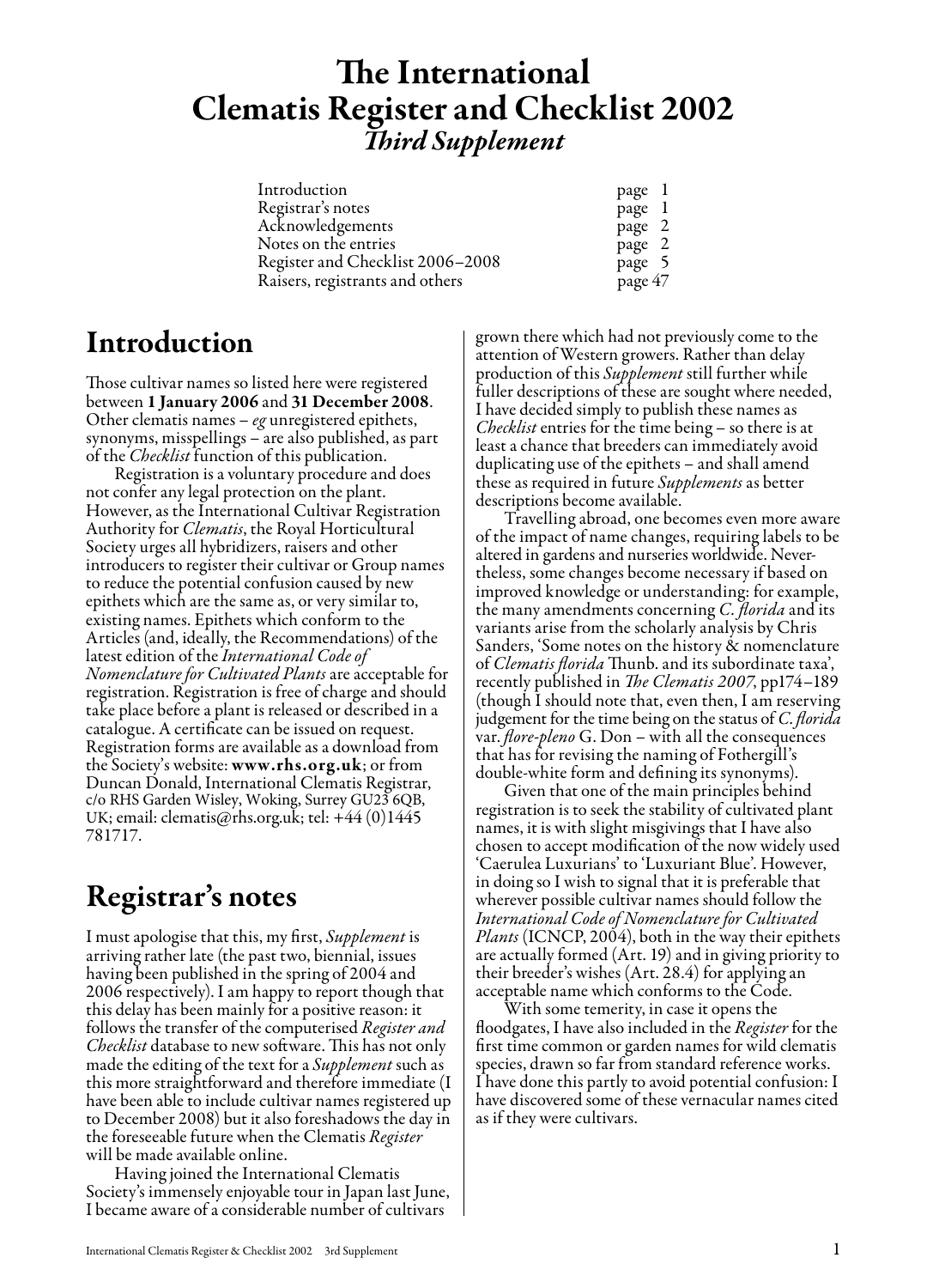## Acknowledgements

I should like to acknowledge the help of many people whose contributions have helped to make this *Supplement* possible, particularly those who have volunteered registrations in timely fashion. Those to whom my thanks are due include: Yoshiaki Aihara, Bernard Allen, Laurence Arène-Quérard, Tom Bennett, Linda Beutler, Kjell Bolinder, Sue Both-Fourie, Colin Brown, Mike Brown, Tamara & Valera Bubliy, Rudi Caes, Sheila Chapman, Mikiyoshi & Tomoko Chikuma, Steve Christmas, Brian Collingwood, Marcus Dancer, Peter Dealtrey, Jeremy Earl, Raymond Evison, Kirk Fieseler, Barry Fretwell, Jon & Ruth Gooch, Richard Green, Ton Hannink, David Higginson, Maurice Horn, Graham Hutchins, Aivars Irbe, Lars Jørgensen, Eino Kala, Akihito Kaneko, Peter Keeping, Ian Lang, Everett Leeds, Joe Link, Timo Löfgren, Nick Macer, Erika Mahhov, Szczepan Marczyński, Robin Mitchell, Valerie Le May Neville-Parry, Teruko Nishida, Mette Ryge Nørgaard, Roy Nunn, Malcolm Oviatt-Ham, Harold Pellett, Ian & Barbara Pollard, Charlie Pridham, Graham Rice, Brewster Rogerson, Kimmo Rumpunen, Lothar Sachs, Elisabeth Sahin, Chris Sanders, John Skill, Wim Snoeijer, Peer Sorensen, Werner Stastny, Willem Straver, Bengt Sundström, Kozo & Mikiko Sugimoto, Hiroshi Takeuchi, Susan Tindall, Susan Toler, Mary Toomey, Keith Treadaway, Ritzky Tsuchiya, Jim Van Laeken, Horst Weihrauch, Fraser Wescott, Manfred Westphal, Fiona & Ken Woolfenden, Michiel Zwaan, Pieter Zwijnenburg jr – and last, but certainly by no means least, my colleagues in the Botany Department and Library at RHS Garden Wisley; my predecessor Vicki Matthews; and my wife and fellow registrar Kate Donald.

### Notes on the entries

The format of entries is similar to the layout adopted for *The International Clematis Register and Checklist 2002*.

The following notes apply to selected sections:

### Horticultural classification

This follows the classification adopted by V. Matthews in *The International Clematis Register and Checklist 2002*, except that *C. ispahanica*, now considered to have been included in error, has been omitted from the list of parent species in Tangutica Group.

#### Small-flowered Division

Flowers  $(1.5 - 2 - 12(-18))$  cm across.

#### Armandii Group

Cultivars belonging to, or derived from, species classified in subsection *Meyenianae* (Tamura) M. Johnson, mainly *C. armandii*.

Evergreen woody climbers. Flowers produced in leaf-axils of previous year's growth in late winter and spring. Flowers single, bowl-shaped or more or less flat,  $4-7(-10)$  cm across. Sepals  $4-6$ , white or pink. Leaves rather leathery, ternate or sometimes pinnate.

#### Atragene Group

Cultivars belonging to, or derived from, species classified in subgenus *Atragene* (L.) Torrey & A. Gray, such as *C. alpina, C. chiisanensis, C. fauriei, C. koreana, C. macropetala, C. ochotensis, C. sibirica, C. turkestanica*. The former Alpina Group and Macropetala Group are included here. Historically, the Alpina Group was used for single-flowered cultivars, and double-flowered cultivars were assigned to the Macropetala Group.

Deciduous woody climbers. Flowers mainly produced in leaf-axils of previous year's growth in spring, and sometimes solitary at the ends of shoots of current year's growth later in the season. Flowers single (lacking staminodes or with up to  $4(-5)$ ) staminodes) or double (with more than 6 staminodes), bell-shaped, nodding, (2–)4–10(–12) cm across. Sepals 4, white, pale yellow, or shades of pink, red-purple, purple, violet-blue or blue. Outer stamens changed into petaloid staminodes, usually shorter than the sepals. Leaves 1–2-ternate.

#### Cirrhosa Group

Cultivars belonging to, or derived mainly from, *C. cirrhosa*.

Evergreen woody climbers. Flowers produced on previous year's growth from late autumn to early spring. Flowers single, bell-shaped to bowl-shaped, drooping,  $(2-)5-8(-10)$  cm across. Sepals  $4(-5)$ , cream, or cream-speckled or suffused with red or purple. Leaves simple or 1–2-ternate.

#### Flammula Group

Cultivars with at least one parent belonging to, or derived from, species classified in section *Flammula* DC. (excluding subsection *Meyenianae* (Tamura)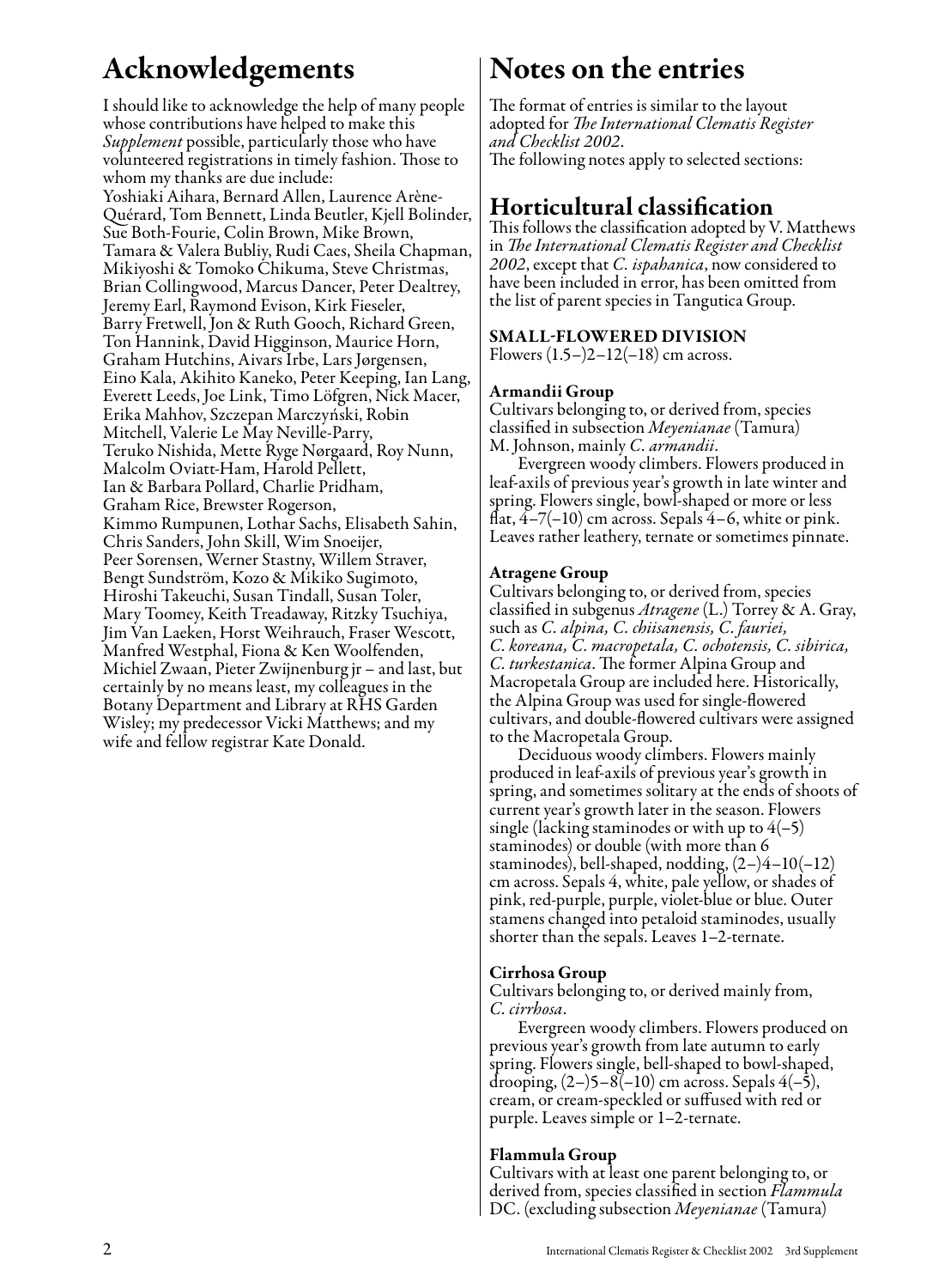M. Johnson), such as *C. angustifolia, C. flammula, C. recta, C. terniflora*.

Usually deciduous subshrubs with woody base, stems erect or climbing. Flowers produced on current year's growth in summer. Flowers usually single, erect or outward-facing, flat, 2–4 cm across, usually fragrant and usually in large panicles. Sepals 4–6, white, cream, blue or purple. Leaves rather leathery, usually pinnate, rarely simple or ternate.

#### Forsteri Group

Cultivars belonging to, or derived from, species classified in section *Novae-zeelandiae* M. Johnson (native to Australia and New Zealand) such as *C. australis, C. foetida, C. forsteri, C. marata, C. marmoraria, C. paniculata, C. petriei*. Evergreen woody shrubs or climbers. Flowers

produced on previous and current year's growth, from late winter to spring. Flowers unisexual with male and female on separate plants, single, flat to bell-shaped, 2–9 cm across. Sepals 4–8, white to greenish-yellow. Leaves 1–2-ternate.

#### Heracleifolia Group

Cultivars with at least one parent belonging to, or derived from, species classified in subgenus *Tubulosa* (Decne.) Grey-Wilson, such as *C. heracleifolia,* 

*C. stans, C. tubulosa*. Woody-based plants with erect or climbing stems that may or may not die down to the base in winter. Flowers produced on current year's growth in summer and early autumn. Flowers single, tubular, bell-shaped or with the sepals spreading, hermaphrodite, or unisexual with male and female on the same or on separate plants, (1.5–)2–5 cm across. Sepals 4–6, white, creamy yellow, red-purple, violet-blue or blue. Leaves ternate or pinnate with simple leaflets.

#### Integrifolia Group

Cultivars belonging to, or derived mainly from, *C. integrifolia*.

Includes the Diversifolia Group (which covered  $C \times$  *diversifolia* (*C. integrifolia*  $\times$  *C. viticella*) and its cultivars).

Deciduous woody-based subshrubs with non-climbing or semi-climbing herbaceous stems. Flowers produced on current year's growth in summer and early autumn. Flowers single, usually bell-shaped, sometimes more or less flat,  $4-9(-14)$  cm across, usually nodding. Sepals  $4(-7)$ , white, pink, redpurple, purple, violet-blue or blue. Leaves simple or ternate, more rarely pinnate.

#### Montana Group

Cultivars belonging to, or derived from, species classified in section *Montanae* (Schneider) Grey-Wilson such as *C. chrysocoma, C. montana, C. spooneri*.

Deciduous woody climbers. Flowers mainly produced in leaf-axils of previous year's growth in spring and sometimes at base of current year's shoots later in the season. Flowers usually single, sometimes semi-double or double, erect,  $3-10(-14)$  cm across. Sepals of single flowers  $4(-6)$ , white, pink to dark

red-purple, sometimes pale yellow, more or less spreading. Leaves usually ternate, rarely pinnate, hairless or sparsely white-hairy or with dense yellowish hairs.

#### Tangutica Group

Cultivars with at least one parent belonging to, or derived from, species classified in section *Meclatis* (Spach) Baill., such as *C. intricata, C. ladakhiana, C. orientalis, C. serratifolia, C. tangutica, C. tibetana*. This Group has also been known as the

Orientalis Group.

Deciduous woody climbers. Flowers produced on current year's growth in summer and early autumn. Flowers single, bell-shaped or with sepals spreading, nodding or rarely outward-facing, 2.5–9 cm across. Sepals 4(–6), white, cream, yellow, orange-yellow, or yellow stained with purple or red-brown. Leaves ternate or pinnate.

#### Texensis Group

Cultivars derived from *C. texensis* crossed with representatives from either of the Large-flowered Groups.

Deciduous climbers, woody at the base or with herbaceous stems. Flowers produced on current year's growth in summer and early autumn. Flowers single, tulip-shaped to bell-shaped, erect to nodding, 4–10 cm across. Sepals 4–6, rather thick, pink, pink-red, red, red-purple or mauve-pink, rarely white. Leaves somewhat leathery, usually pinnate, more rarely ternate.

#### Viorna Group

Cultivars with at least one parent belonging to, or derived from, species classified in section *Viorna* A. Gray, such as *C. crispa, C. fusca, C. ianthina, C. pitcheri, C. reticulata, C. texensis, C. viorna*.

Cultivars assigned to Texensis Group, and cultivars with *C. integrifolia* in their parentage, are excluded.

Deciduous woody climbers, subshrubs, or erect, sometimes herbaceous, perennials. Flowers produced on current year's growth from late spring to autumn. Flowers urn-shaped or bell-shaped, 1.5–5 cm across, nodding or semi-nodding. Sepals 4, thick, recurved from mid-point or at tip, pink, pinkish mauve, mauve or purple. Filaments usually downy. Leaves ternate to pinnate (sometimes simple on young plants).

#### Vitalba Group

Cultivars with at least one parent belonging to, or derived from, species classified in section *Clematis* L., such as *C. ligusticifolia, C. potaninii, C. vitalba, C. virginiana*.

Deciduous woody climbers. Flowers produced on current year's growth in late spring and summer to autumn. Flowers usually single, up to  $5(-6)$  cm across, erect. Sepals 4–6, more or less spreading, white to pale yellow. Leaves ternate or pinnate.

#### Viticella Group

Cultivars with at least one parent mainly derived from *C. viticella*. Excludes hybrids between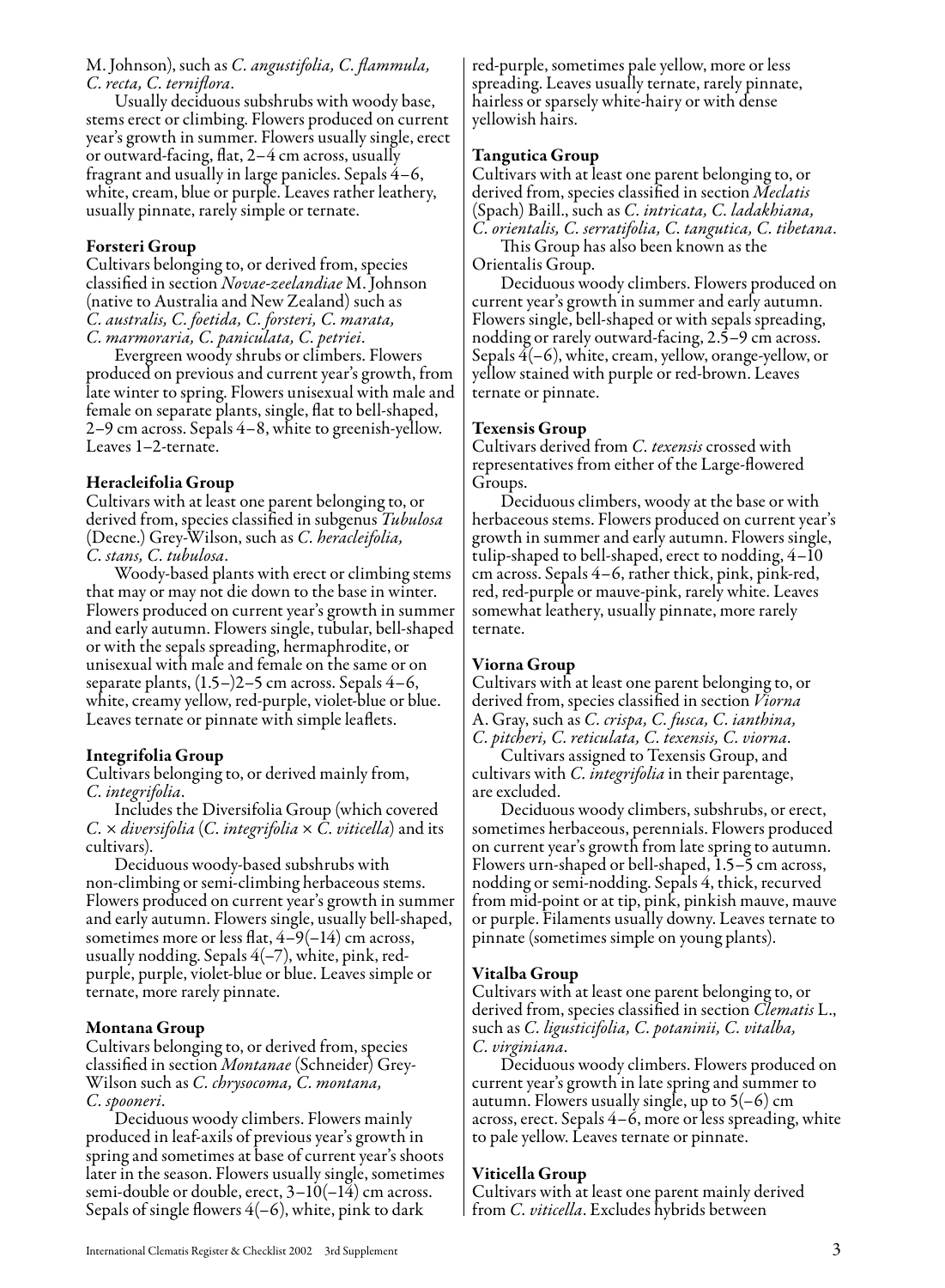*C. integrifolia* and *C. viticella*: see Integrifolia Group. Deciduous woody climbers. Flowers produced on current year's growth in summer and early autumn. Flowers single, semi-double or double, outward-facing to nodding, bell-shaped to somewhat flat with spreading sepals, 2.5–12(–18) cm across, erect. Sepals of single flowers 4–6, white or shades of pink, red, red-purple, purple, violet-blue or blue, often with a bar that is paler, darker, or of a contrasting colour. Leaves pinnate or more rarely ternate, the leaflets simple, ternate or pinnate.

#### Large-flowered Division

Flowers  $(5-)10-22(-29)$  cm across, usually flat.

#### Early Large-flowered Group

Comprises the former Patens Group and Fortunei Group. Cultivars of the Patens Group were derived mainly from *C. patens*, either directly or indirectly. They were characterized by producing flowers in spring on the previous year's wood, and often again in summer or early autumn on the current year's growth. The former Fortunei Group (also known as Florida Group, although it had nothing to do with *C. florida*) comprised cultivars with double or semi-double flowers that were produced on the previous year's growth in spring. Hybridization has made it impossible to keep the original Groups separate: there are a number of cultivars that produce both single and double flowers, or that only produce semi-double or double flowers under certain conditions.

Deciduous woody climbers. Flowers produced on the previous year's growth in spring or early summer, and often again later in the year on the current year's growth; in some cultivars flowering may be continuous. Flowers single, semi-double or double, erect, flat or almost so,  $(7-)10-22(-25)$  cm across. Sepals of single flowers (4–)6–8(–9), white, cream, pale or greenish yellow, or shades of pink, pinkpurple, red, red-purple, purple, violet-blue or blue, often with a bar that is paler, darker, or of a contrasting colour. Leaves usually simple or ternate, sometimes pinnate

#### Late Large-flowered Group

Comprises the former Lanuginosa Group and Jackmanii Group. Cultivars of the Lanuginosa Group were derived mainly from *C. lanuginosa*, either directly or indirectly. The Jackmanii Group covered cultivars produced from a cross between *C. viticella* (or a derivative therefrom) and a member of the Patens Group. Both Groups produce their flowers on the current year's growth in summer and autumn. It is often impossible to say whether a cultivar belongs to the Lanuginosa Group or to the Jackmanii Group, due to hybridization and/or lack of information on the parentage, so it is not possible to maintain these Groups.

Deciduous woody climbers. Flowers produced on the current year's growth in summer and early autumn. Flowers usually single, sometimes semidouble or double, erect to horizontal or semi-nodding, flat to somewhat bell-shaped, (5–)10–20(–29) cm across. Sepals of single flowers 4–6(–8), white, or shades of pink, pink-purple, red, red-purple, purple,

violet-blue or blue, often with a bar that is paler, darker, or of a contrasting colour. Leaves usually ternate or pinnate, rarely simple.

#### Parentage

The seed parentage is given first, then the larger multiplication sign, then the pollen parent.

#### Roles

The sequence and explanation of the abbreviations is as follows: S: Selected by,

- R: Raiser,
- G: Grown to first flowering by,
- N: Named by,
- I: Introduced by,
- REG: Registrant.

### Colour

Numbers and letters (usually in parentheses) refer to the *RHS Colour Chart* (1966 [reprinted 1986], 1995, 2001 or 2007 editions). Colour names preceding a *Colour Chart* reference are from *A Contribution toward Standardization of Color Names in Horticulture: Application of the Universal Color Language to the Colors of theRoyal Horticultural Society's Colour Chart* by R.D. Huse and K.L. Kelly, edited by D.H. Voss, The American Rhododendron Society, 1984.

### Nomenclatural Standard

Sharp colour images clearly showing the characteristics of the plant(s), and/or, if practicable, pressed flowering specimens, which, with the completed form, constitute a permanent, definitive record (nomenclatural standard) of the cultivar or Group. Those held in the RHS Herbarium at RHS Garden Wisley are under a designated WSY reference number.

#### • The Registrar welcomes further information to augment existing records.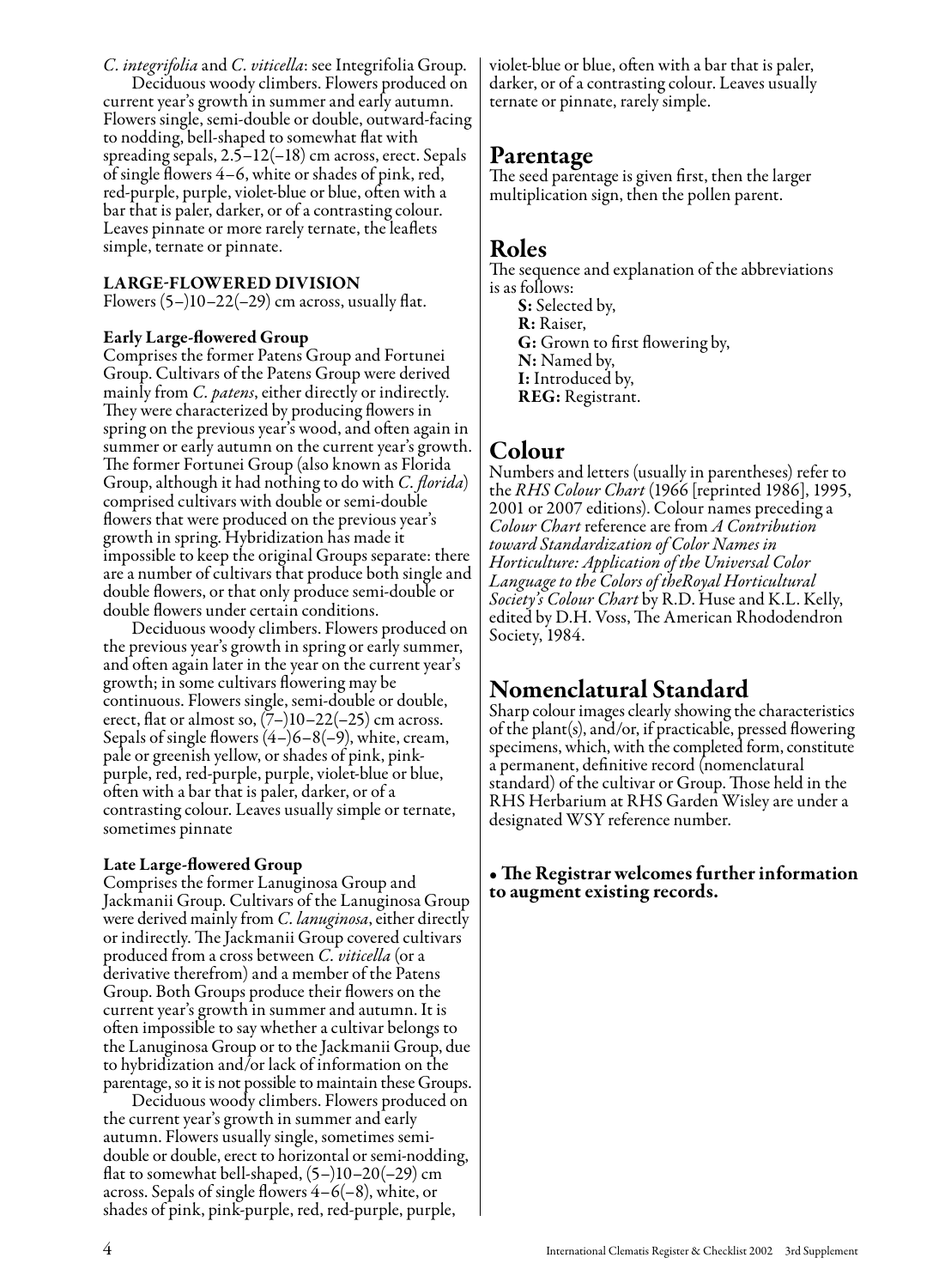### Register and Checklist

Registered cultivars are styled in bold type.

'Aanika' Viticella Group REVISED ENTRY Parentage: Parentage unknown. R: E. Pranno (1990). Syn.: *C. viticella* 'Annike'. Sepals violet. Deciduous climber with stems 1.4–1.6 m. Published ref.: Johnson 1997: 691 (as 'Annika'). Etymology: Named after the raiser's daughter. Misspelling: 'Annika'. The correct spelling was provided by Erika Mahhov in her obituary of Erich Pranno in *Clem. Int. 2008*: 32–34.

'Abigail' Viticella Group Parentage: Parentage unknown. R: B. Fretwell (*c*.2005), I: F.M. Westphal (2008). Syn.: *C. viticella* 'Abigail'; *C. viticella* 'Abigale'. Fls nodding, 5–7 cm across. Sepals 4, claret-pink, margins irregularly crimped and wavy. Stamens greenish cream. Deciduous climber with stems to 3 m. FL: Jun–Sept. Published ref.: *F.M. Westphal Hauptkatalog*

2008–2009: 114, as *viticella* 'Abigail'.

'Abuki' Parentage: Parentage unknown. R: K. Hazekawa (pre-2007). Sepals pink with a white bar.

'Ada Moon' Viorna Group

Parentage: Parentage known but not disclosed by raiser. R: W. Straver (2003), G: W. Straver (2004), N: W. Straver (2005), REG: W. Straver (2008). Fls urn-shaped, 3.5 cm across, nodding, borne singly or in 3-flowered dichasial cymes. Sepals 4, inside strong purplish red  $(64B/C)$  with white at base, outside light purple  $(75A/B)$ ,  $4 \times 1$  cm, thick, touching, with tips recurved. Filaments white; anthers cream. Deciduous climber with stems to 3 m, green-purple when young, maturing to purple-brown. Lvs divided into 7–9 lflets, lflets simple or ternate, entire, slightly reticulate, developing a narrow purple margin. FL: July–Sept on current year's growth. Nomenclatural Standard: herbarium specimen from registrant via W. Snoeijer (Leiden 20070202). Published ref.: *Clem. Int. 2008*: 11.

'Addisonii Pink' Viorna Group Parentage: Presumably selection from *addisonii*. I: Kasugai Garden Centre (*c.*2007). Published ref.: Sugimoto *Total Cat. of Clematis* 2007–2008. Etymology: Unacceptable name, ICNCP, 2004: Art. 19.13 & Recommendation 19D.1.

'Aflodite Elega Fumina' Misspelling of 'Aphrodite Elegafumina'.

'Afrodite' Unaccepted spelling of 'Aphrodite'.

'Afrodite Elega Fumina' Unaccepted spelling of 'Aphrodite Elegafumina'. 'Aida' Early Large-flowered Group Parentage: Parentage known but not disclosed by registrant.

<sup>R</sup>: W. Straver (2003), G: W. Straver (2004), <sup>N</sup>: W. Straver (2006), I: Baumschule Adrian Straver (2007), REG: W. Straver (2007). Fls single or semi-double, flat, 8–10 cm across, upward-facing, borne singly. Sepals 6, white with a pink flush in the centre near the base,  $4-5 \times 3$  cm, blunt, overlapping. One row of sepal-like staminodes present in the early fls. Filaments pale green; anthers brownish. Deciduous climber with stems to 1.5 m. Lvs ternate, entire. FL: May–June on previous year's growth, July–Aug on current year's growth. Nomenclatural Standard: herbarium specimen from registrant via W. Snoeijer (Leiden 20070161). Published ref.: *Clem. Int. 2008*: 11.

'Akane no tsubo' probably Viorna Group Parentage: Chance seedling, parentage unknown. G: K. Ozawa (1996), S: K. Ozawa (1996), N: M. Chikuma (2007), I: M. Chikuma (2007), REG: M. Chikuma (2008). Fls urn-shaped, 3 cm across, nodding or drooping. Sepals 4, glossy reddish purple,  $4 \times 1.5$  cm, thick and fleshy, long-pointed, tips recurved, margins hairy, touching towards base. Filaments pale green; anthers creamy yellow. Fruit-heads persistent. Deciduous climber with stems to 3 m. Lvs pinnate (with 4 pairs of lflets and a terminal one), lflets ternate, entire, brownish when young. FL: Apr–Aug on current year's growth. Nomenclatural Standard: colour print supplied by registrant (WSY0112011).

Etymology: Name means "red urn" – "Akane" after madder *Rubia akane*, a plant yielding a red dye, and "tsubo" meaning "urn".

'Alba Spot' Parentage: Parentage unknown. R: K. Ozawa (pre-2003). Fls scented. Sepals white with a blue splash inside. Etymology: Unacceptable name, ICNCP, 2004: Art. 19.13.

'Alexandra Light' Unaccepted spelling of 'Alexandrite'

'Alexandrite' Parentage: Parentage unknown. R: K. Sugimoto (pre-2008). Sepals blue. Published ref.: *Sugimoto Total Cat. of Clematis*  2007–2008: 02. Etymology: Unacceptable name, ICNCP, 2004: Art. 19.25 – being too similar to 'Alexandrit', already published as an unaccepted spelling of 'Aleksandrit'.

#### 'Ali'

Parentage: 'Guernsey Cream' X unknown. R: P. Sorensen (2002), I: Yaku Nursery (2007). Fls 10–15 cm across. Sepals 7–8, open wine-red, maturing to campanula-violet, overlapping. Anthers pale greenish yellow. Climber with stems up to 2.5 m.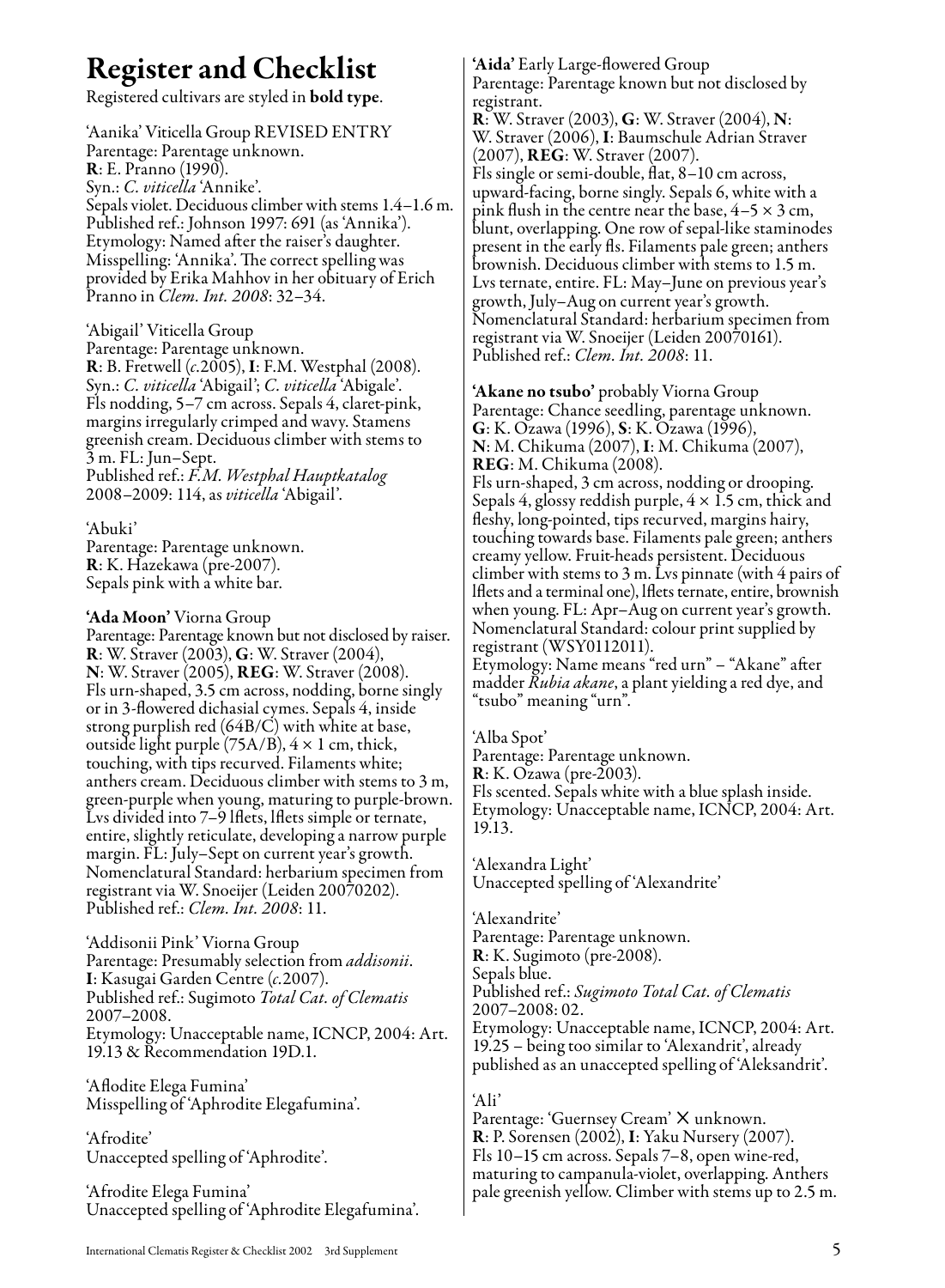*alpina sibirica alba* Syn. of *C. sibirica.*

*alpina sibirica* 'Finland' Syn. of 'Einar Wibom'.

*alpina* 'Alborosea' Syn. of 'Blushing Ballerina'.

*alpina* 'Bettina' Syn. of 'Red Beetroot Beauty'.

*alpina* 'Brunette' Syn. of 'Brunette'.

*alpina* 'Frances Rivas' Syn./misspelling of 'Frances Rivis'.

*alpina* 'Francis Rivis' Syn./misspelling of 'Frances Rivis'.

*alpina* 'Purple Spider' Syn. of 'Purple Spider'.

*alpina* 'Stolwijk Gold' Atragene Group <sup>S</sup>: H. Stolwijk (2001), <sup>I</sup>: C.G. Stolwijk & Co. B.V. (2006).

Fls bell-shaped, *c.*5.6 cm across, drooping, borne singly. Buds ovate, 1.9 cm long, *c.*0.9 cm diameter, strong violet (93C). Sepals 4–8, opening strong violet (93C), developing to strong purplish blue (94B), 2.8 × 0.9 cm, glabrous, lanceolate to narrowly ovate, with acute apex and entire margins. Staminodes 10–14 in each of several whorls,  $1.7$  cm long  $\times$  2.6 cm wide, densely pubescent, outermost strong purplish blue (94B), innermost light violet (92B) with light greenish yellow (3C) towards apex. Stamens *c.*45; filaments light yellow-green (145C); anthers pale yellow-green (4D). Pistils *c.*45; styles light yellow-green (145D); stigmas greenish white (155C); ovaries pale yellowgreen (157A). Climber with stems up to 1.25 m, pubescent, dark red (183A) when young, maturing to light olive-brown (199B), light yellowish brown (199C), even dark greyish reddish brown (200A). Lvs 2-ternate, glabrous, with serrate margins; young lvs on upper side strong greenish yellow (151B/C) to vivid yellow-green (154A) with dark red (187A) towards margins, strong yellowish green (N144A) to strong yellow (N144B) below; mature lvs brilliant greenish yellow (6B/C) flushed strong yellow-green (144A/B) above, light greenish yellow (4C) flushed strong yellow-green (144B/C) below, with strong yellow-green (144A) venation. FL: Apr–Sept. Published ref.: *B.Cl.S. Newsl.* 02/06 (2006). Etymology: This is apparently a sport from a clone of *C. alpina*, in which case it is correctly named here. However, should it transpire it came from a seedling derived from *C. alpina*, it should then properly be called *C.* 'Stolwijk Gold' – under which name, for example, it was awarded USPP 18648 and European PBR 22475.

*alpina* 'Violett Purple' Syn. of 'Violet Purple'. *americana* Mill. Syn. of *C. dioica*.

American virgin's bower A common name for *C. virginiana.*

'Andrew Van Laeken' Early Large-flowered Group Parentage: Chance seedling, parentage unknown. <sup>R</sup>: J.P. Van Laeken (2003), <sup>I</sup>: Spring Valley Greenhouse, Inc. (2008), REG: J.P. Van Laeken (2008). Fls flat to flattish, 15–20 cm across, upward- or outward-facing. Sepals 6, bluish purple with a reddish bar,  $7-10 \times 4$  cm, elliptical, long-pointed, somewhat overlapping at base or gappy, margins wavy. Filaments and anthers white, connectives red. Fruit-heads persistent. Lvs ternate, entire, dark green, with white-downy petioles, undersides and margins. Climber with stems up to 2.5 m. FL: May–June on new season's growth. Nomenclatural Standard: colour print supplied by registrant (WSY0101983). Published ref.: *The Clem. 2007*: 112 (illustrated on

p.110); *Spring Valley Greenhouse Introductions 2008*. Etymology: Named in honour of the raiser's father.

#### 'Anita' AMENDED ENTRY

Parentage: *potaninii* var. *fargesii* (s) ×*tangutica*. (Although published in *The International Clematis Register and Checklist 2002* as being in Tangutica Group, its parentage suggests it could as readily be classified in Vitalba Group – so it is better left unassigned to either.)

'Anna Carolina' CORRECTED ENTRY Misspelling of 'Anna Karolina'.

'Anna Caroline' Misspelling of 'Anna Karolina'.

'Anna Karolina' Early Large-flowered Group REVISED ENTRY Parentage: Parentage unknown. S: S. Franczak (1992), G: S. Franczak (1992), N: S. Franczak (1992), I: Clematis Szkólka Pojemnikowa (2004). Sepals 8, white, elliptic, overlapping, pointed. Filaments whitish, flushed with pink towards top; anthers deep purple. Deciduous climber with stems to 2 m. FL: May–Sept. Most fls are produced on the previous year's growth, with fewer on the current year's growth. Published ref.: *Clematis Szkólka Pojemnikowa Oferta* Lato–Jesień 2004. Etymology: Misspellings: 'Anna Caroline', 'Anna Carolina'.

'Annifrid' Montana Group Parentage: 'Freda' ×*spooneri*. R: P. Sorensen (2003), I: Yaku Nursery (*c*.2008). Syn.: *C. montana* 'Annifrid'. Fls 5–7 cm across. Sepals 4, pearly pink. Anthers creamy yellow. Lvs bronze. Deciduous climber with stems up to 6 m.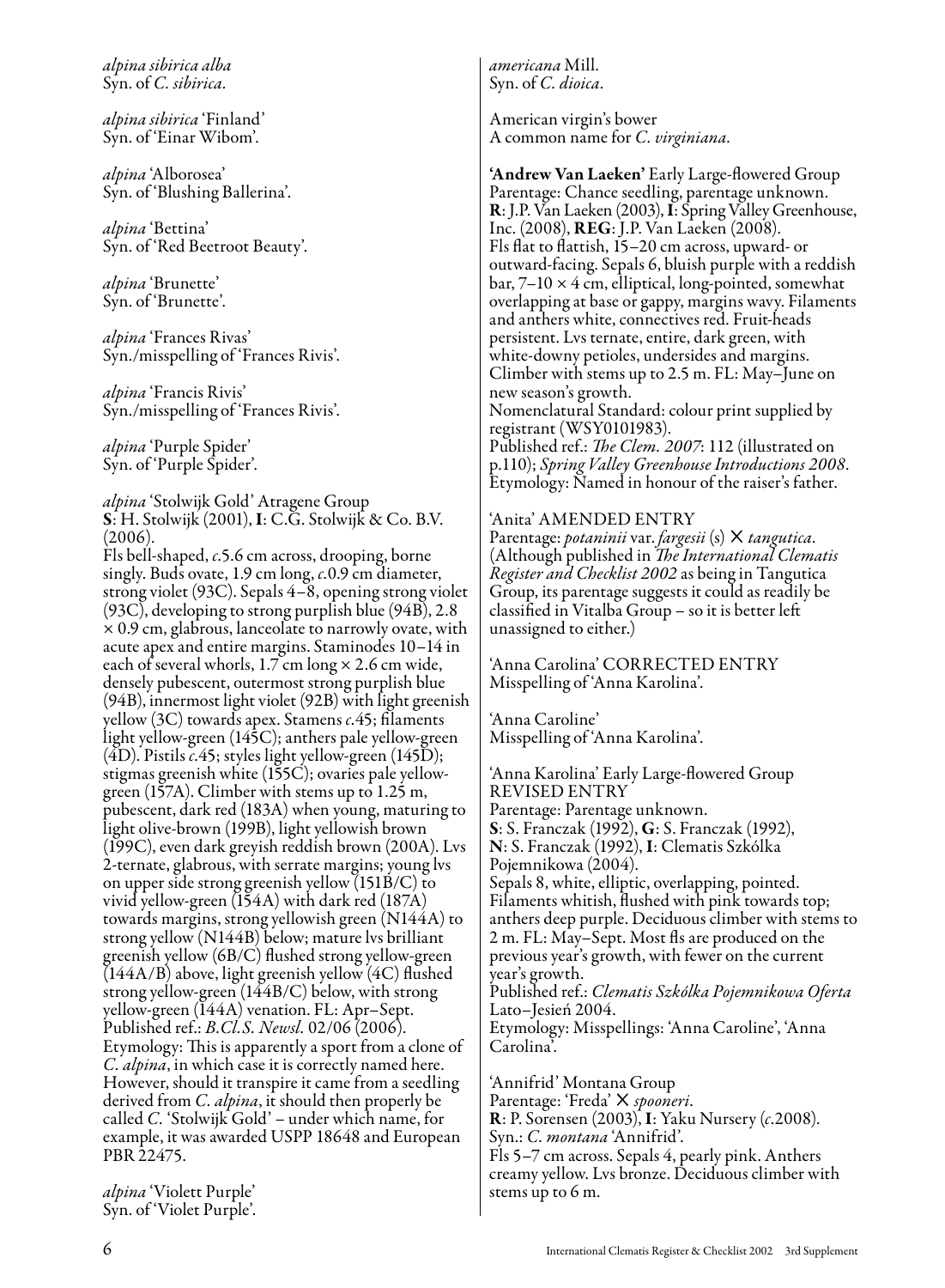#### 'Annika' CORRECTED ENTRY Misspelling of 'Aanika'.

'Aphrodite' Integrifolia Group Parentage: *florida* 'Sieboldiana' X 'Hendersonii'. R: M. Udagawa pre-1998. Fls flattish, upward- or outward-facing. Sepals 4, with a heavily marked lattice of bluish purple veins over a pale blue background, narrow, with wide gaps between, margins wavy and in the upper half shallowly and irregularly serrate, tips recurved. Filaments white; anthers bluish purple. Etymology: Unaccepted spelling: 'Afrodite'. Published in *2nd Supplement* as a trade designation of 'Aphrodite Elegafumina', but it became clear during I.Cl.S. tour to Japan in 2008 that it is a sibling of 'Aphrodite Elegafumina' and a cultivar in its own right, granted Japanese PBR (No. 6976) in 1998.

'Arabella' (Fretwell) AMENDED ENTRY Etymology: Named after the daughter of Lord and Lady Herschell. Name pre-dated by 'Arabella' Viticella Group of Lemoine, but this no longer exists, so in *Register 2002* Fretwell's 'Arabella' was sanctioned (ICNCP, 1995: Art. 14.4) as 'Arabella' (1994). It has subsequently been found to have been first published in a Peveril catalogue in 1993, so the name has now been adjusted to include the raiser's name, to clarify that it is this, not Lemoine's, cultivar which is being referred to.

'Arabella' (Lemoine) AMENDED ENTRY<br>Etymology: Originally published in *Register 2002* as "Arabella' (1898)" but, to distinguish it from the later Fretwell cultivar of the same name, it has now been decided that including the raisers' names to distinguish these two cultivars would be more helpful.

#### 'Aria'

R: K. Miyazaki (pre-2004).

(Japanese PBR 12232 granted 18/8/2004; no other details known.)

*armandii* 'Nikkou' Armandii Group Parentage: Presumably selection from *armandii*. S: K. Ozawa (2003).

Syn. & unaccepted spelling: *C.* 'Nikko' Armandii Group.

Fls 4–6 cm across, strongly scented. Sepals white. Evergreen climber with stems 4–5 m. FL: Mar–Apr. Published ref.: Sugimoto *Total Cat. of Clematis* 2007–2008.

Etymology: Named after a place near Ozawa's house (though this has subsequently changed its name).

#### 'Athena' Integrifolia Group

**R**: B. Fretwell (*c*.2004), **I**: F.M. Westphal (2008). Parentage: "from the same breeding programme as ... 'Arabella'" [www.peverilclematis.com, 2007]. Syn.: *C. integrifolia* 'Athena'.

Fls 6–8 cm across, outward-facing. Sepals 4, inside deep pink shading to reddish purple towards base, outside almost red, broad, with tips slightly recurved. Stamens pale yellow. Stems

1–1.5 m. FL: June–Sept. Published ref.: *F.M. Westphal Hauptkatalog*  2008–2009: 102, as *integrifolia* 'Athena'.

'Atsuhime' Early Large-flowered Group Parentage: (*florida* 'Sieboldiana' × unknown) **×** unknown. R: T. Hirota (2003). Fls flat to flattish, 10–15 cm across. Sepals 8, red with a darker bar. Stamens yellow. FL: May.

'Aurora Violacea' Published ref.: Riekstiņa & Riekstiņš 1990: 022, without description. Etymology: Quoted in a list of 19C cultivars; presumably garnered from an earlier reference not so far identified.

'Auseklītis' Viticella Group Published ref.: *The Clematis* 1996: 058, without

description.

Etymology: Name means "little morning star" in Latvian. Misspelling: 'Auseklitis'. Aivars Irbe has confirmed that Latvian custom is better served by inclusion of the diacritical mark (ICNCP, 2004: Art. 32.6).

#### 'Auseklitis' REVISED ENTRY Misspelling of 'Auseklītis'.

#### 'Barry' Atragene Group

Parentage: Chance seedling, possibly from 'Red Beetroot Beauty'.

S: M. Toomey (1998), G: M. Toomey (1999), N: M. Toomey (2006), I: T. & M. Leahy (2006), REG: M. Toomey (2006). Fls broadly bell-shaped (open campanulate), nodding,

borne singly. Sepals 4, light plum-purple,  $3.5 \times 1.5$  cm, elliptic, long-pointed, with recurved tip. Staminodes 1.3 cm, whitish with purple tint. Fruit-heads persistent. Deciduous climber with stems 2.5 m, new growth reddish brown to shiny black, ageing brownish black. Mature lvs ternate, crenate to serrate; lateral lflets of young basal lvs two-lobed, with somewhat rounded teeth. FL: mid-Apr–early June, intermittently, on both current and previous year's growth. Nomenclatural Standard: flowering herbarium specimen supplied by registrant (WSY0096744). Published ref.: *Clem. Int. 2007*: 21. Etymology: Named for Mary Toomey's husband Barry and for her friend Jane Sterndale-Bennett's husband Barry.

#### 'BCL 1239' Atragene Group

Parentage: 'Pink Perfume'  $\bar{X}$  unknown. R: K. Rumpunen (2002), G: K. Rumpunen (2002), N: K. Rumpunen (2006), REG: Swedish University of Agricultural Sciences, Balsgård (2007). Fls semi-double, bell-shaped, nodding, with a perfumed scent. Sepals 4, deep reddish purple (77A). Sepaloid staminodes present, also deep reddish purple. Fruit-heads persistent. Compact deciduous climber. Lvs dark green, 2-ternate, with irregularly toothed margins. FL: Apr–Oct, on both previous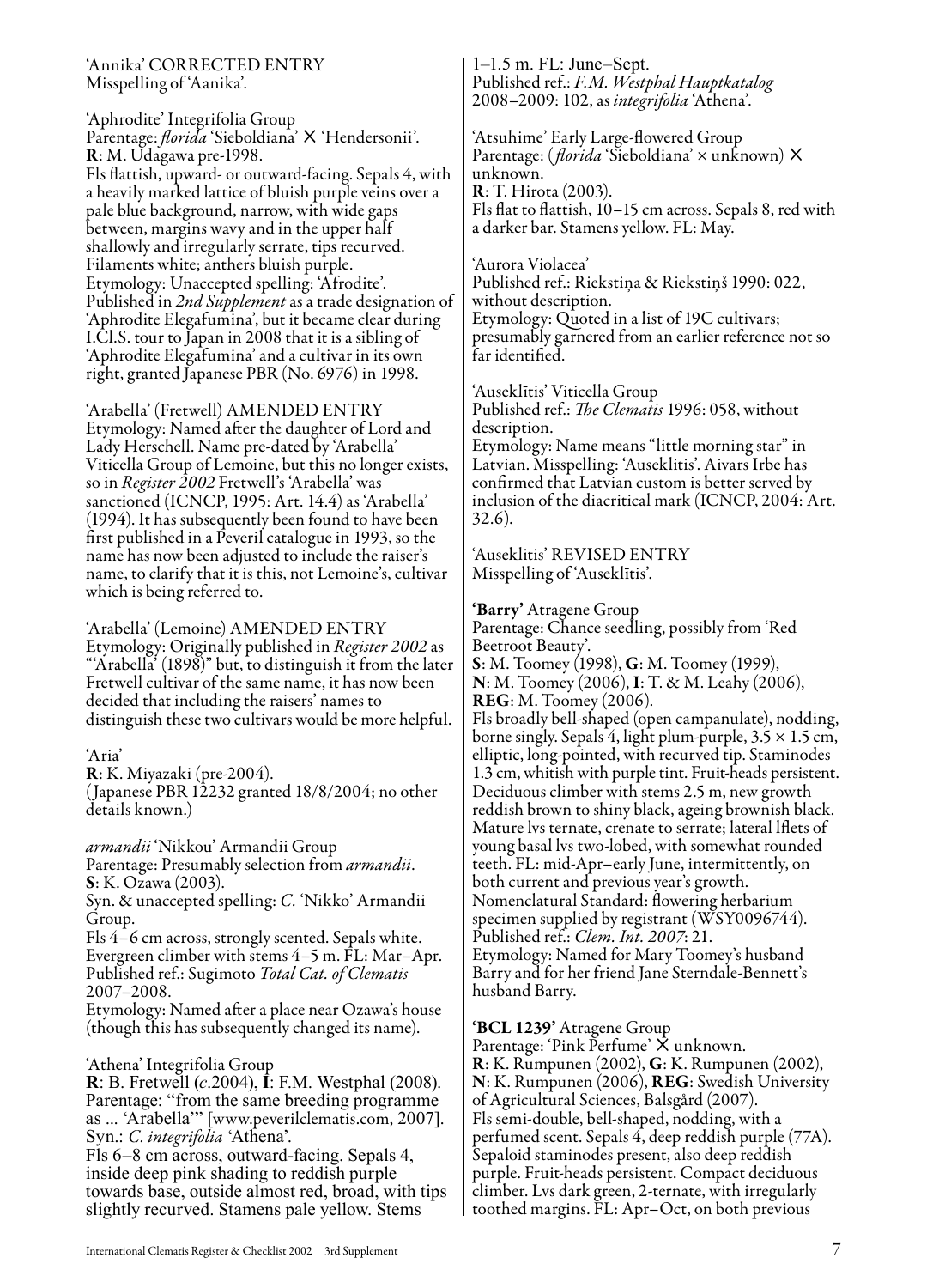year's and current year's growth. Nomenclatural Standard: colour print supplied by raiser (WSY0100891). Published ref.: *Clem. Int. 2008*: 12. Etymology: Name is code for Balsgård Clematis No. 1239.

'Beauty of Worchester' Misspelling of 'Beauty of Worcester'.

'Bee's Jubilee' Misspelling of 'Bees' Jubilee'.

'Bees Jubileé' Misspelling of 'Bees' Jubilee'.

'Belle of Taranaki' Early Large-flowered Group Parentage: Sport of 'Multi Blue'. S: P. Sorensen, I: Yaku Nursery (2006). Fls double. Outer sepals deep blue, inner blue with reddish bar. Stems to 2.5 m.

bellrue A common name for *C. columbiana*.

#### 'Best Wishes'

Parentage: *florida* (s) ×*integrifoli*a. R: G. Tolver (1996), G: Thorncroft Clematis Nursery (1998), N: Thorncroft Clematis Nursery (2007), REG: Thorncroft Clematis Nursery (2007). Fls flat, upward-facing, borne singly. Sepals 6, white with purple tint, with pale purple central stripe and white speckles,  $5-6 \times 4$  cm, elliptic, somewhat long-pointed, overlapping. Filaments white with purple tip; anthers dark purple; pollen grey. Deciduous climber with stems to 3 m, purple when young, becoming red-purple. Lvs purple when young, turning mid-green; pinnate, with 5–7 lflets further divided into simple or ternate lflets, with entire margins. FL: June–Sept on current year's growth. Nomenclatural Standard: flowering herbarium specimen supplied by W. Snoeijer on behalf of the registrant (WSY0101101). Published ref.: *Clem. Int. 2008*: 12.

'Bieszczady' Late Large-flowered Group Parentage: 'Vyvyan Pennell' X unknown. R: S. Marczyński (1993), G: S. Marczyński (1995), N: S. Marczyński (2006), I: Clematis Szkólka Pojemnikowa (2006), REG: S. Marczyński (2006). Fls 14–16 cm across, flat, borne in a high-blooming panicle. Sepals 6, inside pink (74C) with white or very pale pink (69C) bar; outside with three narrow purple (78A) nerves, white to pale pink (75B) between them, and margins pink, white at the base, with tip sometimes greenish, particularly during hot weather;  $7-8 \times 4-4.5$  cm, ovate, overlapping, tip cuspidate. Filaments white; anthers purple. Fruitheads persistent. Deciduous climber with stems 2–3 m. Lvs simple or ternate. FL: late June–Sept. Nomenclatural Standard: colour print supplied by registrant (WSY0096712).

Published ref.: *Clematis Szkólka Pojemnikowa Oferta* Lato–Jesień 2006.

Etymology: Named after the Bieszczady Mts in southeast Poland.

#### *bigelovii* Torr.

Syn.: *C. douglasii* var. *bigelovii*; *C. pitcheri* var. *bigelovii*; *Viorna bigelovii*; Bigelow's leather-flower. Fls urn-shaped to sub-campanulate, 1.5–2.5 cm long, nodding, terminal, borne singly. Sepals 4, purplish, narrow-oblong to broad-lanceolate, rather thick but not leathery, slightly expanded at recurved apex, outside finely and sparsely downy, densely so along margins. Stamens slightly shorter than sepals. Herbaceous perennial up to 0.5 m tall, with simple, slender stems sometimes branched at upper nodes. Lvs pinnate or bipinnate, with 7–11 ovate lflets each ternate or 2–5 lobed, somewhat glaucous beneath. FL: May–June. S USA: New Mexico & Arizona.

Bigelow's leather-flower A common name for *C. bigelovii*.

'Blue Chip' Integrifolia Group Parentage: 'Rising Star' X unknown. G: Y. Aihara (2005), N: Y. Aihara (2005), REG: Y. Aihara (2006). Fls 4–5 cm across, side-facing, borne singly. Sepals 4, bluish purple tinged with red, outside somewhat whitish, broadly elliptic, blunt, half overlapping. Filaments white, anthers yellow. Stigma greenish white. Woody subshrub with herbaceous non-climbing stems up to 1.5 m. FL: June–July. Nomenclatural Standard: colour print supplied by registrant (WSY0096714). Published ref.: *Clem. Int. 2007*: 22.

'Blue Fantasy' Late Large-flowered Group AMENDED ENTRY Parentage: 'Pink Fantasy' X unknown. R: H. Hayakawa. Fls (8–)12–15 cm across. Sepals 6, bluish purple, elliptic, pointed. Filaments white; anthers brown. FL: May–Oct. Published ref.: Koowaki 1997.

'Blue Haze' Error for 'Purple Haze': listed as being part of BCS trial at RHS Garden Wisley in *The Clematis 2007*, p.25.

blue jasmine A common name for *C. crispa*.

#### 'Blue Light' Early Large-flowered Group AMENDED ENTRY

Syn.: *C. maximowicziana* 'Blue Light'; 'Vanso'. Etymology: European PBR were granted to 'Blue Light' in 2001. US Plant Patent 15,953 was granted to the same cultivar under the name 'Vanso' in 2005. For ICRA registration purposes the first-granted PBR name has priority (ICNCP, 2004: Principles 3 & 5 and Art. 24.4), so the later name 'Vanso' must be regarded as a synonym. Because the name 'Vanso' was granted by a statutory plant registration authority, it is a cultivar name, not a trade designation; further, the USPP can still take legal effect within countries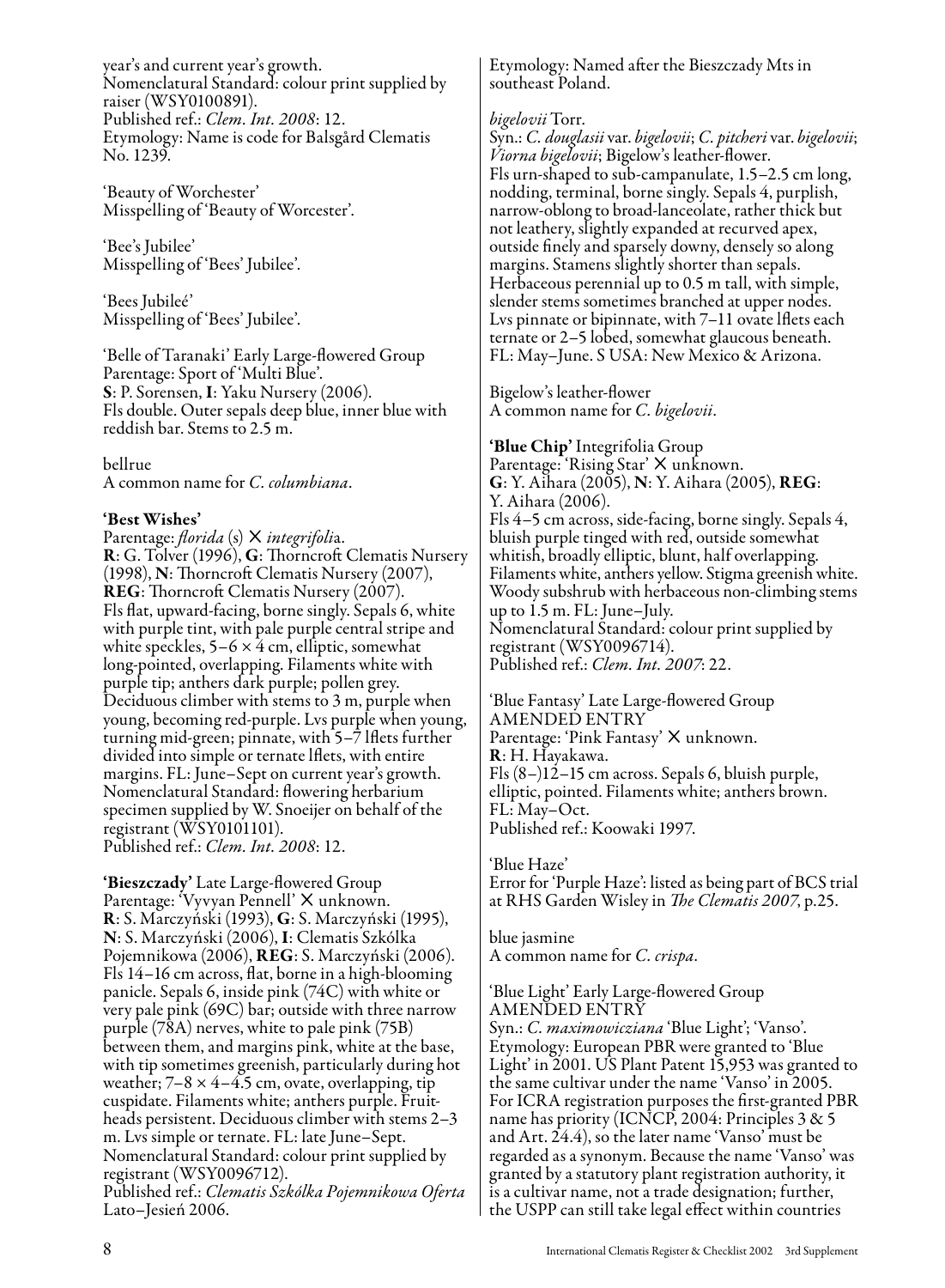which fall within its jurisdiction, making 'Vanso' the accepted name for 'Blue Light' there.

#### 'Blue Pirouette' AMENDED ENTRY Syn. of 'Zobluepi'.

Etymology: Registered in 2003 (see *1st Supplement*) as 'Blue Pirouette' but, when European PBR were granted to 'Zobluepi' in November 2004, this took precedence as the accepted name for ICRA registration purposes (ICNCP, 1995: Art. 27.2); BLUE PIROUETTE was<br>then treated as a trade designation in Europe. However, the cultivar was later granted Japanese PBR (No. 15972; 18/12/2007) as 'Blue Pirouette'. For ICRA registration purposes the first-granted PBR name has priority (ICNCP, 2004: Principles 3 & 5 and Art. 24.4), so 'Blue Pirouette' is regarded as a synonym of 'Zobluepi'. However, the Japanese PBR still take legal effect within the countries which fall within their jurisdiction, making 'Blue Pirouette' the accepted name there.

Blue River Trade designation of 'Zoblueriver'.

'Blue Splendor' Late Large-flowered Group Fls single or, on old wood, semi-double. Sepals mid-blue. Stamens yellow. FL: May–June & Sept. Published ref.: *Arnold's Clematis Nursery Cat.* undated, *c.*1978.

'Blue Sprite' Integrifolia Group Parentage: Parentage unknown. <sup>R</sup>: K. Sugimoto (pre-2007), <sup>I</sup>: Kasugai Garden Centre (*c.*2007). Published ref.: Sugimoto *Total Cat. of Clematis* 2007–2008.

'Bluish Violet' Integrifolia Group Syn.: *C. integrifolia* 'Bluish Violet'. Fls bell-shaped, nodding. Sepals 4, blue-violet, gappy, tips recurved. Stamens pale yellow. Fruit-heads persistent, silky. Herbaceous perennial with scrambling or trailing stems to 1 m. FL: Jun–Sept. Etymology: Name contravenes ICNCP, 2004: Rec. 19D.1.

(Apparently originated in UK before 1995.)

'Boneza' DELETED ENTRY R: S. Franczak. Published ref.: *The Clematis* 1996: 090, without description. Etymology: Though published in *Register 2002*, this appears to have been an unintended misspelling and duplicate entry for 'Bozena'.

*brevicaudata* 'Vladivostok' Vitalba Group Parentage: Selection from *brevicaudata*. S: M. Johnson? (*c.*2001), I: M. Johnson's Plantskola AB (2001). Vigorous, free-flowering and very hardy selection of the species, raised from seed collected in the Vladivostok area of eastern Russia. Published ref.: Johnson 2001: 426.

#### 'Buckland Cascade'

Parentage: *songarica* (s)  $\times$  'Bells of Emei Shan'. <sup>R</sup>: E. Leeds (2006), G: E. Leeds (2006), REG: E. Leeds (2006).

Fls open-bell-shaped, 2.5–3 cm across, nodding, borne singly, with a sweet almond scent. Sepals 4, white with a slight tinge of green outside near the stalk,  $15-20 \times 8-10$  mm, overlapping only at base and with obtuse reflexed tips. Filaments yellow; anthers white with magenta connective. Fruit-heads persistent. Much-branched, semi-evergreen subshrub with creeping or scrambling stems 0.5–1 m. Lvs mid-green, simple, regularly toothed. FL: July–Sept on current year's growth. Nomenclatural Standard: flowering herbarium specimen supplied by registrant (WSY0100271). Published ref.: *Clem. Int. 2007*: 22. (Suggested as suitable for hanging baskets.)

'By The Way' Montana Group N: V. Le May Neville-Parry (*c*.2007).

'Cadmy' Montana Group Parentage: 'Sunrise'? X unknown. R: R.C. Mitchell (1998), G: R.C. Mitchell (1999), N: R.C. Mitchell (1999), REG: R.C. Mitchell (2000) Syn.: *C. montana* 'Morning Yellow'; 'Morning Yellow'. Fls semi-double, *c.*6 cm across, solitary. Outer sepals 4, primrose-yellow, *c.*3 × 2 cm, ovate, blunt but apiculate; inner sepals shorter and narrower. Filaments yellow; anthers white. Fruit-heads persistent. Deciduous climber, new growth brownish. Lvs ternate; lflets toothed. FL: Oct (in southern hemisphere) on previous year's growth. Nomenclatural Standard: flowering herbarium specimen supplied by registrant (WSY0096998). Published ref.: *Clem. Int. 2001*: 45. Etymology: Initially registered as 'Morning Yellow'. However, European PBR (No. 21748) were granted to this cultivar in February 2008 under the name 'Cadmy', so that name must take precedence (ICNCP, 2004: Art. 28.2). The registrant has decided its previously registered name, 'Morning Yellow', should henceforward become a trade designation. Trade designation: Morning Yellow

#### Campanella Group

Parentage: Cultivars derived from species belonging<br>to the botanical section *Campanella*. Woody climbers flowering on young shoots in autumn or winter. Flowers nodding to drooping, campanulate, up to 4 cm across. Sepals 4, cream, white, yellow or purplish. Leaves compound, ternate or pinnate, deciduous or evergreen. Published ref.: Snoeijer in *J. van Zoest B.V. cat.* 2002. Etymology: Unacceptable name, ICNCP, 2004: Arts 20.4 & 19.13.

× *cartmanii* 'White Avandance' Misspelling of *C.* × *cartmanii* 'White Abundance'.

'Cartmarni Joe' Syn./misspelling of *C.* × *cartmanii* 'Joe'.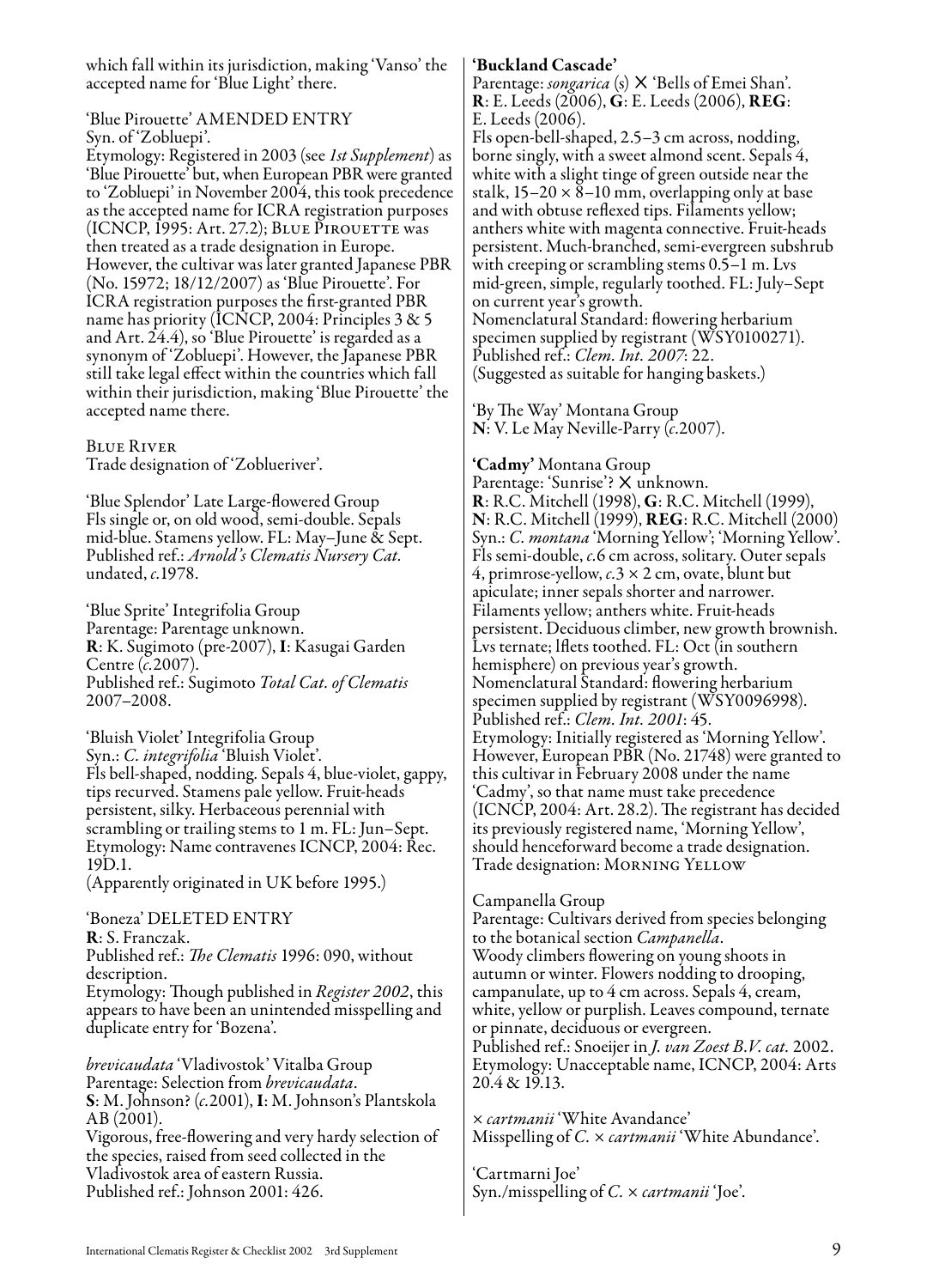'Cascade' (Fretwell) Parentage: Parentage unknown (possibly involving *C. viorna*). R: B. Fretwell (pre-1995). Published ref.: Fretwell, *Clematis as Companion Plants*, 1995: 75. Etymology: Not to be confused with *integrifolia* 'Cascade'. (K. Treadaway, in *The Clem.* 2007: 203, suggests probable *viorna* influence.)

'Cecīlija' REVISED ENTRY R: V. Riekstiņa. Etymology: A women's name in Latvia. Misspelling: 'Cecilija'. Aivars Irbe has confirmed that Latvian custom is better served by inclusion of the diacritical mark (ICNCP, 2004: Art. 32.6).

#### 'Céleste'

Parentage: Parentage unknown. R: P. Zwijnenburg jr (2000), I: P. Zwijnenburg jr (2001). Published refs: *Clem. Int. 2004*: 116, as 'Cèleste', without description. Etymology: Misspelling: 'Cèleste'. Named after the raiser's youngest daughter.

'Cèleste' Misspelling of 'Céleste'.

'Center Star'™ Integrifolia Group Parentage: *integrifolia*×*angustifolia* (wild-collected stock from far east of Russia). R: H.M. Pellett (2000), N: Landscape Plant Development Center (2006), REG: H.M. Pellett (2008). Fls flattish, 4–6.5 cm across, upward-facing, with up to 7 fls per cyme. Sepals  $4-5(-6)$ , strong violet (N88A) at tips and margins, with broad central band of strong violet (86B and 93B/C) and greenish white (155C) basal triangle,  $2-3 \times 1-1.5$  cm, gappy, with rounded, often notched tips, and entire, wavy margins. Stamens numerous; filaments white; anthers pale greenish yellow (160C). Many styles, silky in appearance. Stems herbaceous, moderate olive-green  $(146A)$  when young, maturing to greyish brown (166A), non-climbing, erect to *c*.1 m, then decumbent. Lvs dark green, simple or ternate, slightly downy on lower surface. FL: Mainly June–July, with scattered blooms throughout remainder of summer. Nomenclatural Standard: colour print supplied by registrant (WSY0101980).

Published ref.: First described, without name, in Landscape Plant Development Center newsletter, *Landscape Plant News* 15(2): 5 (2004); name first established in *Landscape Plant News* 17(3): 11 (2006).

'Cerise Double' Atragene Group Parentage: Parentage unknown. R: K. Sugimoto (pre-2007), I: Kasugai Garden Centre (*c.*2007). Published ref.: Sugimoto *Total Cat. of Clematis* 2007–2008.

'C.G. Dahl' Atragene Group Parentage: *chiisanensis* (s) ×*koreana*. R: M. Johnson (pre-1980), G: M. Johnson (pre-1980), N: M. Johnson (*c*.1985), REG: Swedish University of Agricultural Sciences, Balsgård (2008). Fls hermaphrodite, 5–7 cm across, broadly bell-shaped, nodding or drooping, borne singly. Sepals 4, purple or deep red,  $4-5 \times 1.5-2$  cm, with gaps between. Staminodes whitish, 20 mm long. Filaments whitish yellow; anthers pale yellow. Fruit-heads persistent. Deciduous climber with stems 3–4 m. Lvs 2-ternate, margins crenate. FL: mainly May, on previous year's growth (though occasional later fls may occur). Nomenclatural Standard: colour print supplied by registrant (WSY0101979) Published ref.: Johnson 2001: 192. Etymology: Named in honour of Professor Dahl, pomologist and former manager of the Swedish Agricultural University's Alnarp Institute and estate.

*chiisanensis* 'Korean Beauty' Atragene Group Parentage: *chiisanensis* self-pollinated. S: K. Sahin, Zaden B.V. (pre-2001), N: E. Sahin (2001), I: K. Sahin, Zaden B.V. (2001), REG: K. Sahin, Zaden B.V. (2007). Fls bell-shaped, nodding, on long deep violet or purple

stalks, borne singly or in 3-fld cymes, scented. Sepals 4, pale lemon-yellow, mahogany-red at base, 5 cm long, thick and fleshy, overlapping in lower half and with gaps between in upper half, with prominent keeled ridges on outside bearing characteristic – and deep purple-red – spurs near base. Staminodes present. Fruit-heads persistent. Deciduous climber with stems up to 3 m. Lvs ternate, irregularly toothed, with tips long-pointed (acute to acuminate).

Published ref.: *K. Sahin, Zaden B.V. trade seed cat.* 2004–2005.

(A stable seed-strain selected from pure-bred *C. chiisanensis*, which comes true, germinates readily and flowers in the first year from seed.)

*chiisanensis* 'Pointy' Syn. of 'Pointy'.

*chiisanensis* 'Red Robin' Erroneous name for 'Zorero' (which has trade designation I AM® RED ROBIN).

'China Blue' Syn. of *C. heracleifolia* 'China Purple'.

*chirrosa* 'Jingle Bells' Syn./misspelling of *C. cirrhosa* var. *purpurascens* 'Jingle Bells'.

*chrysocoma* 'Hybrid' Montana Group Fls shallow cup-shaped, 7.5 cm across. Sepals 4, pale pink, broad, blunt, slightly overlapping at base. Filaments white; anthers yellow. Deciduous climber with stems 4.5–6 m. Lvs downy, bronze-green when young, gradually turning greener with age. FL: late spring.

Published ref.: Toomey & Leeds (2001): 149–150. Etymology: Unacceptable name, ICNCP, 2004: Art. 19.20.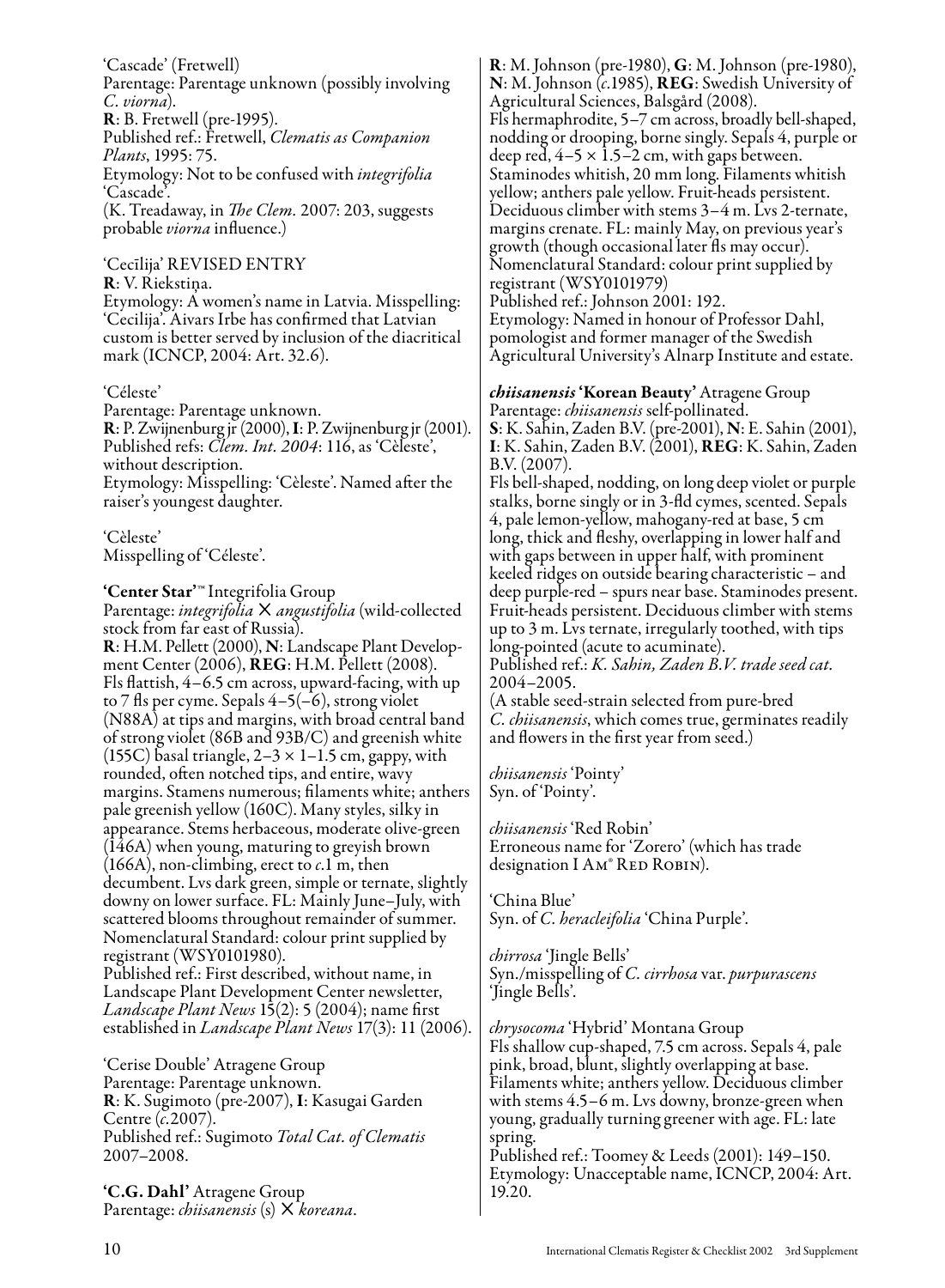*cirrhosa* var. *purpurascens* 'Hie' Syn. of 'Hie'.

*cirrhosa* var. *purpurascens* 'Lansdamne Gem' Misspelling of *C. cirrhosa* var. *purpurascens* 'Lansdowne Gem'.

'Claude le Sorrain' Misspelling of 'Claude de Lorrain'.

Columbia virgin's bower A common name for *C. columbiana*.

'Congratulations' Early Large-flowered Group R: J. Link (pre-2006), I: Haybridge Nurseries (*c*.2006). Fls flat to flattish, upward- or outward-facing. Sepals 6, pink, broad, with wavy margins, tips slightly reflexed. Filaments white; anthers crimson. Deciduous climber with stems 1.5–2 m. Lvs dark green. FL: May–June on previous year's growth.

'Constantijn' Atragene Group AMENDED ENTRY Parentage: Parentage unknown. R: P. Zwijnenburg jr (2000), I: P. Zwijnenburg jr (2001). Fls bell-shaped, becoming broadly so. Sepals shining reddish pink with paler veins, 6–8 cm long, narrowly ovate, long-pointed, tips recurved. Staminodes considerably shorter than sepals. FL: Apr–June, with occasional fls later.

Published ref.: *Gartenpraxis* 9/2002: 41, as 'Constantin'. Illustrated in *Clem. Int. 2004*: 117. Etymology: Named after Constantijn Rozendaal, son of a customer of the raiser. Misspelling: 'Constantin'.

'Constantin' Misspelling of 'Constantijn'.

'Cora' Integrifolia Group Parentage: *integrifolia* 'Alba' X unknown. R: P. Zwijnenburg jr (1999), I: P. Zwijnenburg jr (2002). Syn.: *C. integrifolia* 'Cora'. Fls narrowly bell-shaped, *c*.4 cm across, nodding. Sepals 4, lilac-blue, sometimes twisted, margin wavy, tips recurved. Stems to 0.5 m. FL: July–Sept. Etymology: Named after Cora Verdoold, the raiser's niece.

'Cornish Spirit' Viticella Group Parentage: Parentage unknown. R: C. Pridham (2003), G: C. Pridham (2004), S: Cornwall Blind Association (2006), N: Tregolls County Primary School (2006), I: C. Pridham (2006), REG: Cornwall Blind Association (2006). Fls male, female and hermaphrodite on the same plant, 7.5 cm across, broadly bell-shaped, nodding, borne singly. Sepals 4, rose-purple paling to white at base, 3 × 2.5 cm, oblong, gappy, with recurved tip. Filaments and anthers yellow-green. Climber with stems 3–4 m. Lvs pale green, pinnate with 7 lflets which are ternate. FL: July–Sept on current year's growth. Nomenclatural Standard: colour print supplied by raiser (WSY0096708). Published ref.: *Clem. Int. 2007*: 22. Etymology: Selected by the Cornwall Blind

Association and named via a schools' competition.

'Crispa Angel' Viorna Group Parentage: Presumably hybrid derived from *crispa*. Published ref.: Sugimoto *Total Cat. of Clematis* 2007–2008. Etymology: Unacceptable name, ICNCP, 2004: Art. 19.13.

*crispa* 'Titipu' Syn. of 'Titipu'.

'Crystal Fountain' Erroneous name for 'Evipo038'/'Fairy Blue' (which has trade designation CRYSTAL FOUNTAIN)

Crystal Fountain AMENDED ENTRY Trade designation of 'Fairy Blue' in Japan, and of 'Evipo038' in Europe, Canada and New Zealand.

'Crystal Pink' Early Large-flowered Group Parentage: Parentage unknown. R: K. Sugimoto (pre-2007), I: Kasugai Garden Centre (*c.*2007). Published ref.: Sugimoto *Total Cat. of Clematis* 2007–2008.

Cunningham's clematis A common name for *C. cunninghamii*.

'Cupid' Integrifolia Group Parentage: Parentage unknown. R: K. Sugimoto (pre-2007), I: Kasugai Garden Centre (*c.*2007). Published ref.: Sugimoto *Total Cat. of Clematis* 2007–2008.

curlflower A common name for *C. crispa*.

curly clematis A common name for *C. crispa*.

curly-heads A common name for *C. ochroleuca*.

× *cylindrica* 'Aladdin' Integrifolia Group S: F.M. Westphal (2004), I: F.M. Westphal (*c.*2008). Fls bell-shaped, 3–4 cm across, drooping, scented. Sepals blue-violet. Deciduous climber with herbaceous stems 1–1.5 m. FL: July–Sept.

× *cylindrica* 'Swedish Bells' See 'Swedish Bells'.

Dancing King Trade designation of 'Zodaki'.

Dancing Queen Trade designation of 'Zodaque'.

'Dancing Star' Viticella Group Parentage: 'Oonagare Ichigoo' X unknown.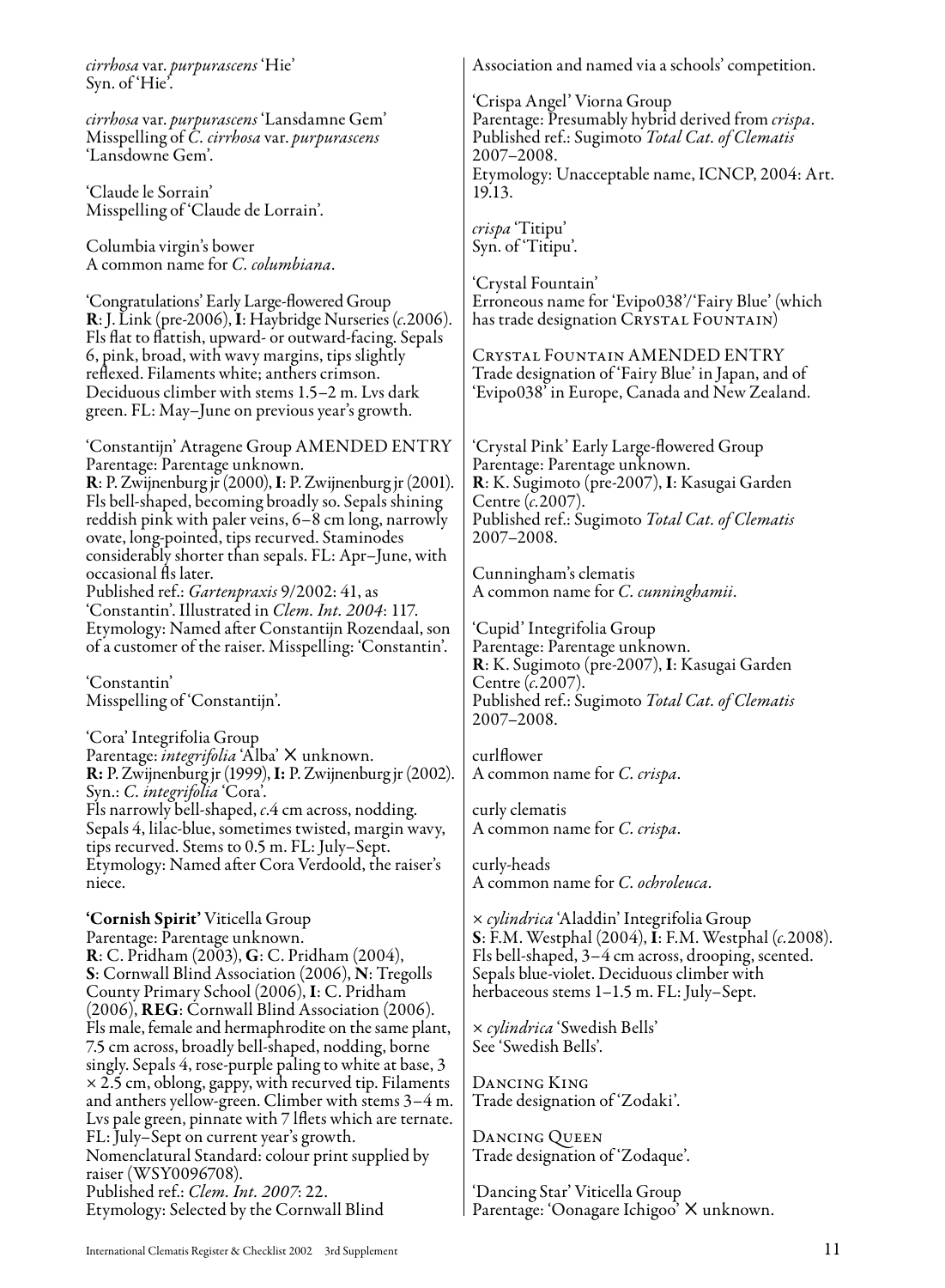#### R: T. Hirota (1995).

Fls flat to flattish, 10–13 cm across, upward- or outward-facing. Sepals 6, dark violet or purple. Anthers yellow. Stems pendent.

'Dark Eyes' Viticella Group

Parentage: Parentage known but not disclosed by registrant.

R: W. Straver (2001), G: W. Straver (2003), N: W. Straver (2003), I: Baumschule Adrian Straver (2006), REG: W. Straver (2007) Fls flattish, 5–7 cm across, outward-facing, borne singly or in 3-flowered cymes. Sepals  $4(-5)$ , dark purplish red (N79A) with centre more reddish  $(N79C)$ ,  $3 \times 2.4$  cm, broadly obovate, blunt, touching. Filaments green-violet; anthers purple. Deciduous climber with stems to 2 m. Lvs divided into 3–7 lflets, entire, opening brownish, maturing to dark green. FL: July–Sept on current year's growth. Published ref.: *De Boomkwekerij* 34 (25 Aug. 2006).

#### 'Debbie Fischer' Atragene Group

Parentage: *koreana* seedling.

R: T. Hannink (2004), G: T. Hannink (2004), N: T. Hannink (2007), REG: T. Hannink (2007). Fls semi-double, broadly bell-shaped, 10 cm across, nodding, borne singly, with peduncles hairy or occasionally glabrous. Sepals 4, strong purple (80B), 5 × 2.5 cm, touching, long-pointed, downy (especially at tips and on margins). Staminodes many, downy; inner ones like broad, cream filaments; outer ones sepaloid, progressively maturing to strong purple (80B), 3–4.5 cm long, with undulate margins. Filaments creamwhite; anthers cream. Fruit-heads persistent. Deciduous climber with stems up to 4 m, new growth green, maturing to pale brown. Lvs 2-ternate to semi-2-pinnate; lflets with narrowed, sometimes oblique, entire base, then irregularly and coarsely serrate, occasionally lobed, and with long-pointed tip. FL: Apr–May on previous year's growth. Nomenclatural Standard: colour print supplied by registrant (WSY0100177). Published ref.: *Clem. Int. 2008*: 12. Etymology: Named after the owner of Silver Star Vinery, Washington, USA.

#### 'Denise'

Parentage: Parentage unknown. R: P. Zwijnenburg jr (2000), I: P. Zwijnenburg jr (2001). Published ref.: *Clem. Int. 2004*: 116, without description. Etymology: Named after Denise Loef, friend of the raiser's youngest daughter.

'Destiny' Early Large-flowered Group Parentage: Parentage known but not disclosed by registrant. R: W. Straver (2001), G: W. Straver (2002), N: W. Straver (2003), I: Baumschule A. Straver (2007), REG: W. Straver (2007). Fls flat or flattish, 7–10 cm across, upward-facing, borne singly. Buds downy, green with white margins. Sepals 6, white,  $5 \times 3$  cm, elliptic, acute, overlapping. Filaments greenish, fading to white; anthers pale purplish brown. Deciduous climber with stems to 1.5 m. Lvs ternate, entire, sparsely hairy beneath. FL: May–June on previous year's growth, July–Aug on current year's growth. Nomenclatural Standard: herbarium specimen from registrant (Leiden 20070185). Published ref.: *Clem. Int. 2008*: 13.

devil's darning-needle A common name for *C. virginiana*.

#### *dioica* L.

Syn.: *C. americana*.

Fls usually dioecious but occasionally hermaphrodite, 1.2–1.5 cm across, nodding, in axillary and usually multi-flowered infl. Buds densely silky downy. Sepals 4, greenish white to creamy white,  $7-8 \times 2.5-3$  mm, oblong-elliptic to narrow-obovate, obtuse or cuspidate, wide-spreading to recurved, with densely appressed silky hairs on outside, sparse fine down inside and densely downy margins. Stamens many, slightly shorter than the sepals. Deciduous climber with long, 6-ribbed stems. Lvs usually ternate but sometimes pinnate, thick and leathery, entire. FL: Aug–May (in nature). Mexico (Guadeloupe), Central America & Caribbean islands (Greater and Lesser Antilles). (Recently reintroduced to cultivation in UK via stock F&M 100, collected from 2600 m on Pico de Orizaba, Vera Cruz, Mexico, where this species made "large, climbing plants covered in conspicuous fluffy seedheads in autumn".)

× *diversifolia* 'Aljonushka' Syn./unaccepted spelling of 'Alionushka'.

× *diversifolia* 'Arabella' Syn. of 'Arabella' (Fretwell).

× *diversifolia* 'Blue Pirouette' Syn. of 'Blue Pirouette' (a name protected by PBR in Japan) or erroneous name for 'Zobluepi' (which has trade designation BLUE PIROUETTE).

× *diversifolia* 'Blue Rain' Erroneous name for 'Sinii Dozhd' (which has trade designation BLUE RAIN).

× *diversifolia* 'Durandii' Syn. of *C.* × *durandii*.

× *diversifolia* 'Fascination' Syn. of 'Fascination'.

× *diversifolia* 'Floris V' Syn. of 'Floris V'.

× *diversifolia* 'Hendryetta' REVISED ENTRY Syn. of 'Hendryetta'.

× *diversifolia* 'Inspiration' Erroneous name for 'Zoin' (which has trade designation INSPIRATION).

× *diversifolia* 'Jan Fopma' Syn. of 'Jan Fopma'.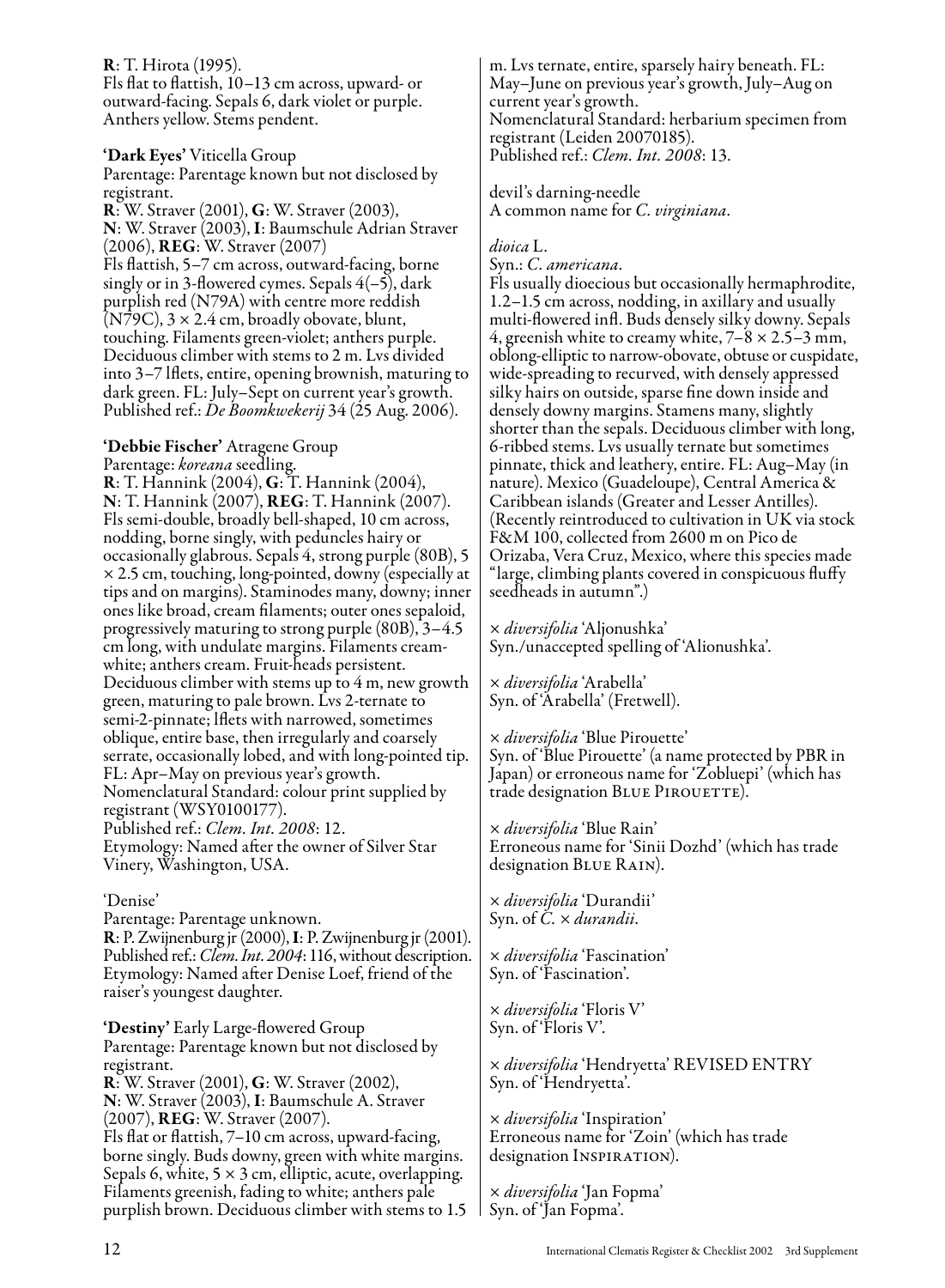× *diversifolia* 'Juuli' Syn. of 'Juuli'.

× *diversifolia* 'Petit Faucon' Erroneous name for 'Evisix' (which has trade designation PETIT FAUCON).

× *diversifolia* 'Rouguchi' Syn./unaccepted spelling of 'Rooguchi'.

× *diversifolia* 'Sizaja Ptitza' Syn./unaccepted spelling of 'Sizaia Ptitsa'.

#### 'Dorothy Barbara' Montana Group

Parentage: Parentage unknown. S: V. Le May Neville-Parry, G: V. Le May Neville-Parry (1997), N: V. Le May Neville-Parry (2007), REG: V. Le May Neville-Parry (2008). Fls flat or flattish, 7 cm across, upward- or outwardfacing, borne in groups of 1–4 fls but most commonly 2. Buds Chinese-lantern-shaped, white with maroon base. Sepals 4–6, white, with pale down inside and out, and with gaps between. Filaments pale yellowgreen (149D); anthers brilliant yellow-green (149B). Fruit-heads persistent. Deciduous climber, with stems up to 9 m, greyish purple (N77A) when young, maturing to pale yellow (161D). Lvs irregularly toothed, of various colours when young, maturing to moderate olive-green (146A), with pale down on underside. FL: April–May on previous year's growth (with occasional fls in Sept/Oct). Nomenclatural Standard: herbarium specimen supplied by raiser (WSY0100832). Etymology: Plant bought as *C. montana* var. *wilsonii*. Named after Dorothy Barbara, the late Mrs Mike Brown.

'Double Cross' R: G. Hutchins (pre-2007), I: County Park Nursery (2007). (Offered online without a description.)

*douglasii* Hook. var. *bigelovii* (Torr.) M.E. Jones Syn. of *C. bigelovii*.

'Dr Ruppell' Misspelling of 'Doctor Ruppel'.

'Dutch Sky' Late Large-flowered Group Sepals white with blue margin. Anthers golden. Stems to 2.5 m. FL: July–Sept. Published ref.: *Sheila Chapman Clematis Cat.* 2008: 09.

'Dutchess of Albany' Misspelling of 'Duchess of Albany'.

'Dutchess of Edinburgh' Misspelling of 'Duchess of Edinburgh'.

'Dzieti Warszawy' Misspelling of 'Dzieci Warszawy'.

East River Trade designation of 'Zoeastri'. 'Einar Wibom' Atragene Group AMENDED ENTRY

Parentage: *sibirica* × unknown (possibly *alpina*). Syn.: *C. alpina* 'Einar Wibom'; *C. alpina sibirica* 'Finland'.

Etymology: Grown from a seed from a plant of *C. sibirica* in the garden of the accountant Einar Wibom. Magnus Johnson – writing in the *Journal of the Swedish Clematis Society IX* (1997:1): 2 – said Wibom also grew *C. alpina*; Johnson concluded the cultivar was probably a hybrid between the two species. This plant was sold *c*.2006–2008 by Sheila Chapman Clematis as *C. alpina sibirica* 'Finland', in the mistaken belief it was a new cultivar emanating from Finnish seed, but the stock was successfully traced back to 'Einar Wibom' from a Swedish garden. Misspellings: 'Dinar Wibom'; 'Elnar Wibom'.

#### 'Emily Meriol' Integrifolia Group

Parentage: Raised from BCS seed labelled as *C.* × *cylindrica*.

S: V. Le May Neville-Parry (2003), G: V. Le May Neville-Parry (2003), N: V. Le May Neville-Parry (2008), REG: V. Le May Neville-Parry (2008). Fls cylindrical, 4 cm across, nodding or drooping, borne in threes at tips of stem or singly in lower axils. Buds 4 cm long, slim, brilliant violet (92A). Sepals 4–6, with veins prominent and dark, pale down outside over background of brilliant violet (92A) which matures to very pale purple (92D) towards tips, flecked brilliant violet (92A) particularly inside sepals,  $4 \times 1.5$  cm, overlapping only at base, longpointed, with tips recurved, twisted and with gaps of up to 2 cm between their ends. Filaments light yellowgreen (154D), anthers light greenish yellow (5D), both with pale down. Fruit-heads persistent. Herbaceous, deciduous habit; stems up to 1 m, moderate yellow-green (138C) with greyish red (178A) raised stripes when young, maturing to moderate reddish brown (177A). Lvs usually simple (though most stems also have some ternate and/or pinnate), entire, moderate olive-green (137A/B). FL: June–Sept on current year's growth. Etymology: Named after the selector's goddaughter (Sarah Emily Fookes) and her mother (Helen Meriol Fookes).

'Enoshima' Parentage: Parentage unknown. R: K. Ochiai (pre-2008) Fls double. Sepals mid-blue. Etymology: Named after a Japanese island.

'Eriosternon' Syn./misspelling of *C.* × *diversifolia* 'Eriostemon'.

× *eriostemon* 'New Hendersonii' Integrifolia Group I: F.M. Westphal (2008). Fls 6–8 cm across, upward- or outward-facing. Sepals 4, violet-blue, tips recurved. Stamens greenish yellow. Fruit-heads persistent. Stems semi-herbaceous, scrambling, 1.2–1.5 m. FL: June–Aug. Etymology: Unacceptable name, ICNCP, 2004: Art. 19.13.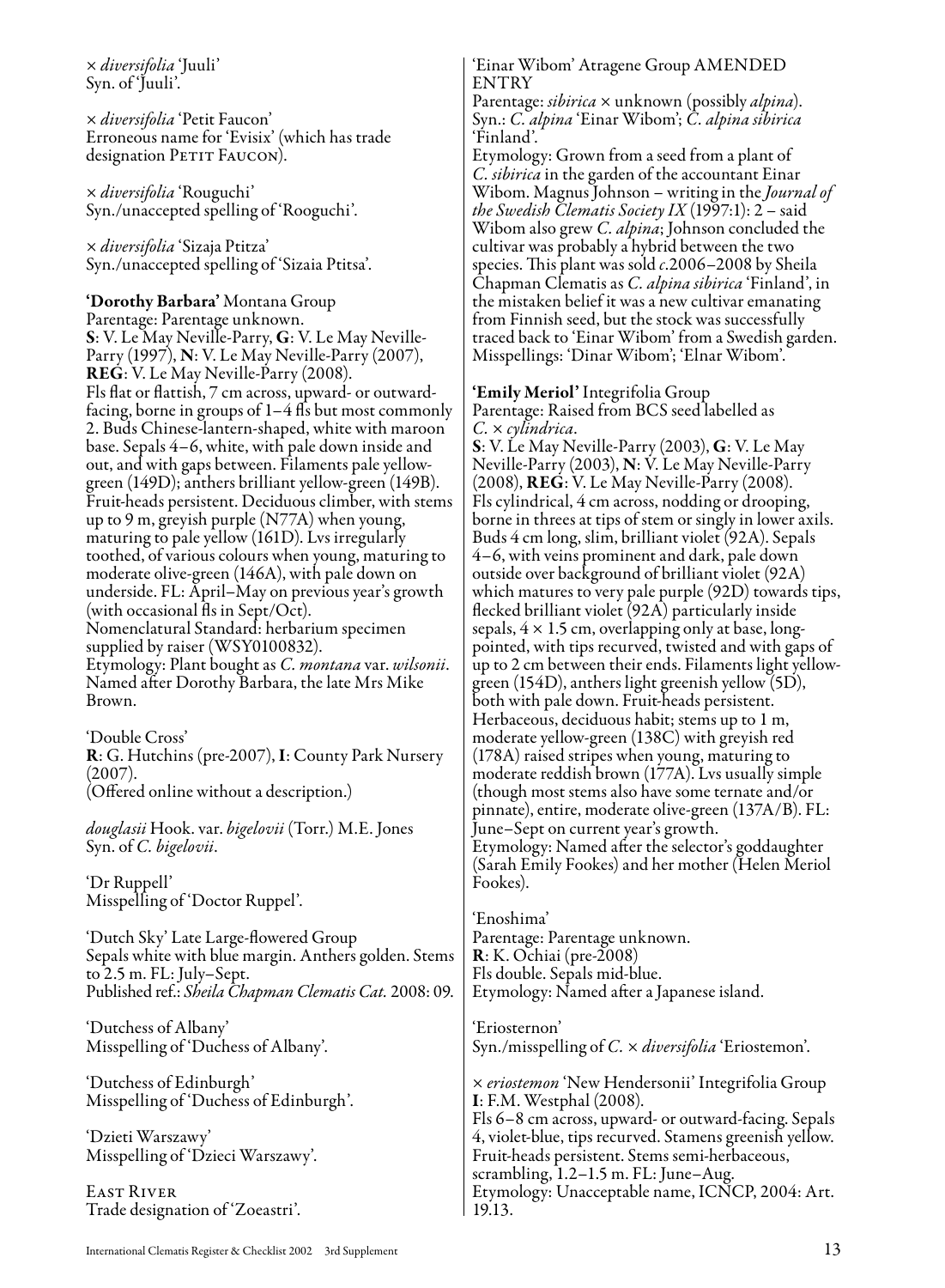#### 'Esprit' Atragene Group

Parentage: 'Jacqueline du Pré' × possibly 'Clochette Pride'.

R: B. Rogerson (2002), G: B. Rogerson (2002), N: B. Rogerson (2004), I: Friends of the Rogerson Clematis Collection (2007), REG: Friends of the Rogerson Clematis Collection (2007). Fls semi-double or double, broadly bell-shaped, *c.*9 cm across, nodding at first but becoming outward-facing, borne singly, on rosy violet, slightly downy peduncles. Buds relatively large, slightly downy. Sepals 4, opening rosy violet with a grey margin, then becoming somewhat paler with age;  $4.5 \times 2$  cm, long-pointed, with touching margins and recurved tips. Staminodes at least four, slightly paler than sepals, 4.5 cm long. Filaments cream; anthers yellow. Styles yellow. Fruit-heads persistent. Deciduous climber with stems to 2.5 m, brownish purple when young, maturing to bronze or dull green. Lvs ternate, regularly toothed, with occasional basal lobes; pale green with dark violet margins when first opening, turning mid-green. FL: Apr–May on previous year's growth, July–Oct on current year's growth. Nomenclatural Standard: photographic transparency supplied by registrant (WSY0100417). Published ref.: *Friends of the Rogerson Clematis Collection Newsletter* August 2005

'Essex Star' Forsteri Group REVISED ENTRY Parentage: Parentage unknown (but probably involving *paniculata*).

R: G. Hutchins (pre-2004), N: G. Hutchins (*c*.2004), I: County Park Nursery (2004), REG: G. Hutchins (2008).

Fls male, flat or flattish, borne in few-flowered cymes. Sepals 6, opening green, maturing to white,  $40 \times 10$ mm, obtuse to sub-acute, narrowing to base, with wide gaps between. Filaments green; anthers purplish. Receptacle domed, with a ring of reddish hairs. Evergreen climber with stems to 0.6 m. Lvs bi-ternate, green or purplish when young, turning purplish, sparse. FL: April.

'Étoile Malicorne' Misspelling of 'Étoile de Malicorne'.

'Etta' Integrifolia Group

Parentage: *C. × diversifolia* 'Eriostemon' X unknown (probably *integrifolia* 'Alba').

R: T. Löfgren (2001), G: T. Löfgren (2003), N: T. Löfgren (2006), REG: T. Löfgren (2006). Fls broadly bell-shaped, 3–4 cm across, nodding, borne singly. Sepals 4, white, gappy, with recurved tip. Filaments greenish yellow; anthers yellow. Fruit-heads persistent. Stems erect, non-climbing, *c.*2 m. Lvs simple or pinnately divided into 5–7 lflets, entire, mid- to dark green. FL: July–Oct on current year's growth. Nomenclatural Standard: colour print supplied by registrant (WSY0096717). Published ref.: *Clem. Int.* 2007: 22.

Etymology: Named after the nickname of Ethel Löfgren, wife of raiser's father. In Swedish, the name also has the meaning "Number one".

'Eva' Atragene Group AMENDED ENTRY Syn. of 'Eva Bärster'.

'Eva Bärster' Atragene Group Parentage: Parentage unknown. R: P. Zwijnenburg jr (2000), I: P. Zwijnenburg jr (2001). Syn.: 'Eva'.

Fls broadly bell-shaped, 8–10 cm across, nodding. Sepals 4, light bluish red, with pale veins and yellowish or white margins, broadly lanceolate, tips spreading. Staminodes many, paler than sepals and distinctly shorter. FL: Apr–June, with occasional fls later. Published ref.: *Gartenpraxis* 9/2002: 41, as 'Eva'. Illustrated in *Clem. Int. 2004*: 117. Etymology: First published as 'Eva'. Described in *1st Supplement* as an unacceptable name (ICNCP, 1995: Art. 26.1.), this was later changed by the raiser. Named after the girlfriend of Andreas Bärster, German garden book author.

'Evipo016' Early Large-flowered Group R: R.J. Evison (pre-2007).

Fls 15–20 cm across, upward- or outward-facing. Sepals deep red. Filaments cream; connectives red to pale chocolate brown. Deciduous climber with stems to 2.5 m. FL: May–Sept.

Published ref.: *Amateur Gardening* issue 17 Mar 2007: 24, as 'Rebecca'; Evison (2007): 155, as 'Evipo016'. Etymology: First published as a cultivar called 'Rebecca' in *Amateur Gardening* issue 17/3/2007: 24. This was clearly an error and contrary to the raiser's intention as expressed in Evison (2007): 155, where Rebecca is given as the trade designation of 'Evipo016', so it must be rejected (under ICNCP, 2004: Art. 28.4). Named after the raiser's eldest daughter. Trade designation: Rebecca.

'Evipo037' Early Large-flowered Group R: R.J. Evison (pre-2007), I: Guernsey Clematis Nursery (2007). Fls in spring 15–17.5 cm across; autumn fls slightly smaller. Sepals mauve to deep blue, pointed. Anthers creamy yellow. Fruit-heads persistent, spherical. Stems to 2.5 m. FL: May–June and Aug–Oct. Published ref.: Evison, 2007: 74. Trade designation: Kingfisher.

'Evipo038' AMENDED ENTRY Syn. of 'Fairy Blue'.

Etymology: Japanese PBR (No. 7053) were granted in 1999 to 'Fairy Blue'. However, PBR were later granted to this cultivar under the name 'Evipo038' – in Europe in November 2004, in Canada in November 2005, and in New Zealand in March 2008. For ICRA registration purposes the first-granted PBR name has priority, so 'Evipo038' is regarded as a synonym of 'Fairy Blue'. However, the European, Canadian & New Zealand PBR still take legal effect within the countries which fall within their jurisdiction, making 'Evipo038' the accepted name there. Trade designation: CRYSTAL FOUNTAIN.

'Evipo039' Fls double, 10–15 cm across, with fountain-like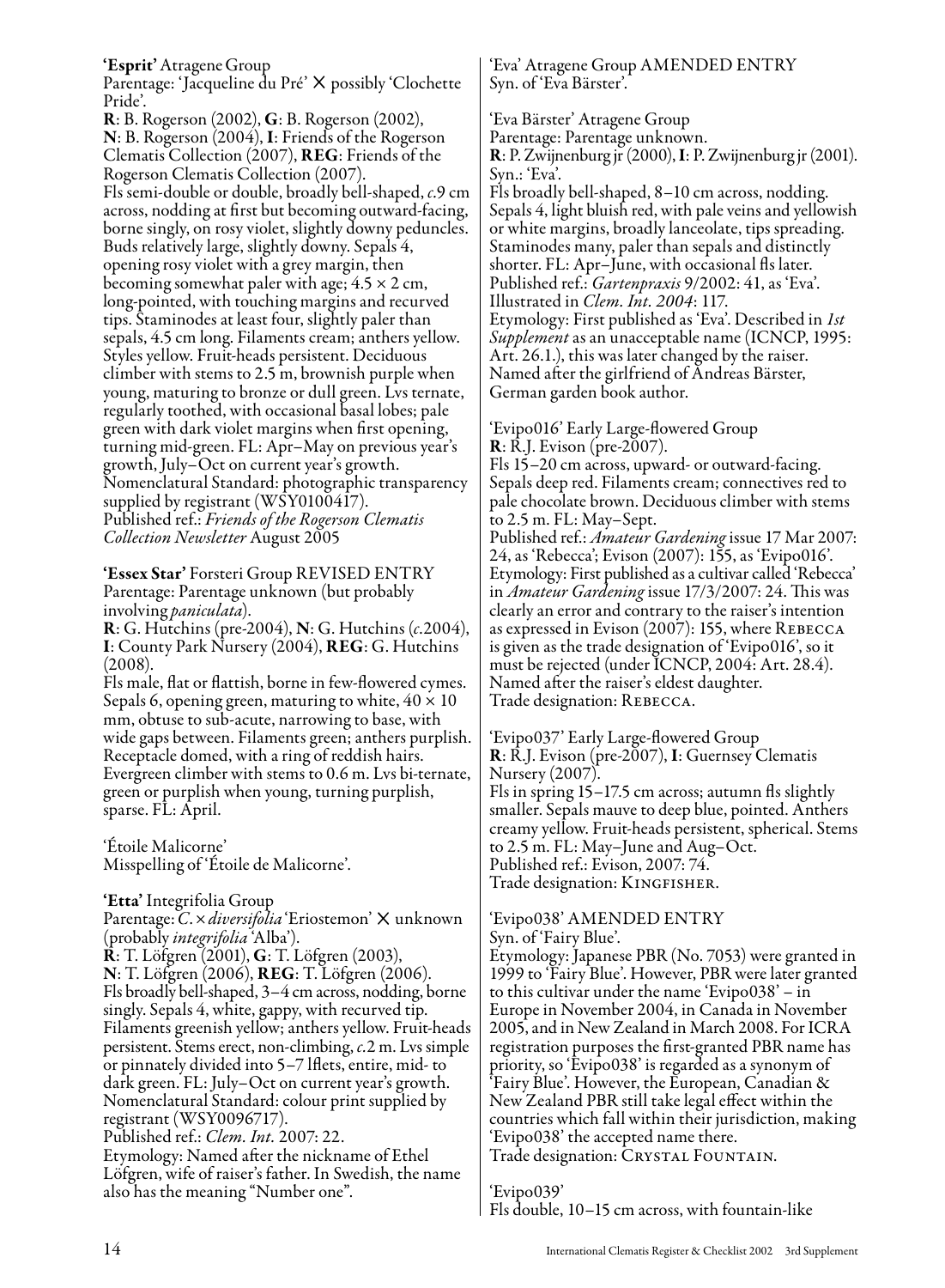centre, slightly scented or not. Sepals more than 25, mauve (with some lavender and purple). Bushy habit with stems up to 2 m. FL: early. Etymology: This was first effectively published in *Thorncroft Clematis Nursery Cat.* 2008 as the name for the red-flowered cv. with the trade designation Rebecca, and strictly therefore should be treated as a synonym of 'Evipo016' (which the raiser intends as the proper name for that cultivar). However, it has now been established that that original use was simply an error; further, European PBR (no.22956) have been awarded to the cultivar described here. It is hoped that publishing this entry will clarify a confused situation and confirm the accepted use of 'Evipo039' for the cultivar here described. Trade designation: BLUE FOUNTAIN (tentatively, 2007). 'Evison' CORRECTED ENTRY Syn. of *C. florida* var. *normalis* 'Evipure'. 'Eximea' Misspelling of 'Eximia', a syn. of 'Ballerina in Blue'. 'Eyers Gifts' Misspelling of 'Eyres' Gift'. 'Fairy Blue' Early Large-flowered Group REVISED ENTRY Parentage: Sport of 'H.F. Young', found at the Anjo Clematis Garden in Aichi Prefecture, Japan, May 1994. S: H. Hayakawa (1994). Syn.: 'Evipo038'. Fls double,  $(7-)10-12(-15)$  cm across, flat, outwardfacing, borne singly. Buds elliptical, 35 mm long, 8–10 mm diameter. Sepals *c*.8, inside vivid violet (87A) with paler bar, outside vivid violet (87A) to vivid purple (87B) with strongly marked pale yellow-green (155A) bar,  $6 \times 2.7$  cm, elliptic, margins entire with weak undulations, tip abruptly pointed and slightly recurved. Staminodes many  $(100+)$ , thread-like, petaloid, opening light purple (87D) on young fls but yellowish green on older fls, maturing to very pale purple (84D) or white; usually persisting after sepals have been shed. Deciduous climber with stems 1–2 m, green when young, greyish brown (166A) when mature. Lvs ternate. FL: May–June, Sept–Oct. Published ref.: *Clematis* (JCS Journal) 1997. Etymology: There has been much confusion in Western literature about the name of this cultivar. It has often been given as 'Fairly Blue', but Hiroshi Takeuchi has established the selector intended the name to be 'Fairy Blue': 'Fairly Blue' is therefore considered to be an unaccepted spelling. Further, Japanese PBR (no. 7053) were granted to 'Fairy Blue' in March 1999 (as was USPP No. 18,223 in Nov. 2007). However, PBR were later granted to this cultivar under the name 'Evipo038' – in Europe in November 2004, in Canada in November 2005, and in New Zealand in March 2008. For ICRA registration purposes the first-granted PBR name has priority, so 'Evipo038' is regarded as a synonym of 'Fairy Blue'. However, the European, Canadian & New Zealand PBR still take legal effect within the countries which fall within their jurisdiction, making 'Evipo038' the accepted name there. Trade designation: Crystal Fountain. 'Fairy Dust' Misspelling of 'Fairydust'. 'Fairy Queen' Cited as a synonym for 'Evipo038' CRYSTAL Fountain, apparently in error for 'Fairy Blue'. 'Falsetto' Parentage: Parentage unknown. R: M. Udagawa (pre-2008). Sepals white with a pale pink bar. *fargesii* 'Paul Farges' Syn. of 'Paul Farges'. *fargesii* 'Summersnow' Erroneous name for 'Paul Farges' (which has trade designation SUMMER SNOW). *fargesi* 'Souliei' Syn./misspelling of *C. fargesii* var. *souliei*, a syn. of *C. potaninii* var. *potaninii*. *fauriei* 'Cinderella' Syn. of 'Cinderella'. *fauriei* 'Hyazinthina Plena' Misspelling of *fauriei* 'Hyacinthina Plena', a syn. of 'Sapphire Pride'. *fauriei* 'Polarlight' Atragene Group I: F.M. Westphal (2008). Fls broadly bell-shaped, 5–6 cm across, nodding. Sepals 4, violet, narrow, with wide gaps between. Staminodes greenish white, some with a violet margin towards top. Fruit-heads persistent. Deciduous climber with stems 2.3–3.3 m. FL: May–June and Aug. Published ref.: *F.M. Westphal Hauptkatalog* 2008–2009: 080. Etymology: Unacceptable name, ICNCP, 2004: Art. 19.25, being too similar to 'Polarlicht', already used. 'Fay' Viticella Group Parentage: Parentage known but not disclosed by registrant. R: W. Straver (2003), G: W. Straver (2004), N: W. Straver (2005), REG: W. Straver (2007). Fls broadly bell-shaped, 4 cm across, nodding, borne singly or in 3–5-fld dichasial cymes. Sepals 4, inside light purplish pink (65B) with moderate purplish pink (65A) veins and a paler base, outside deep purplish red (71A) with pale pink margins,  $4 \times 1.5$ cm, touching, with tips curled. Filaments greenish; anthers green-yellow. Deciduous climber with stems to 2 m, green when young, maturing to purple. Lvs divided into 5–7 lflets, lflets simple or ternate, entire. FL: July–Sept on current year's growth. Nomenclatural Standard: herbarium specimen from registrant (Leiden 20070203). Published ref.: *Clem. Int. 2008*: 14.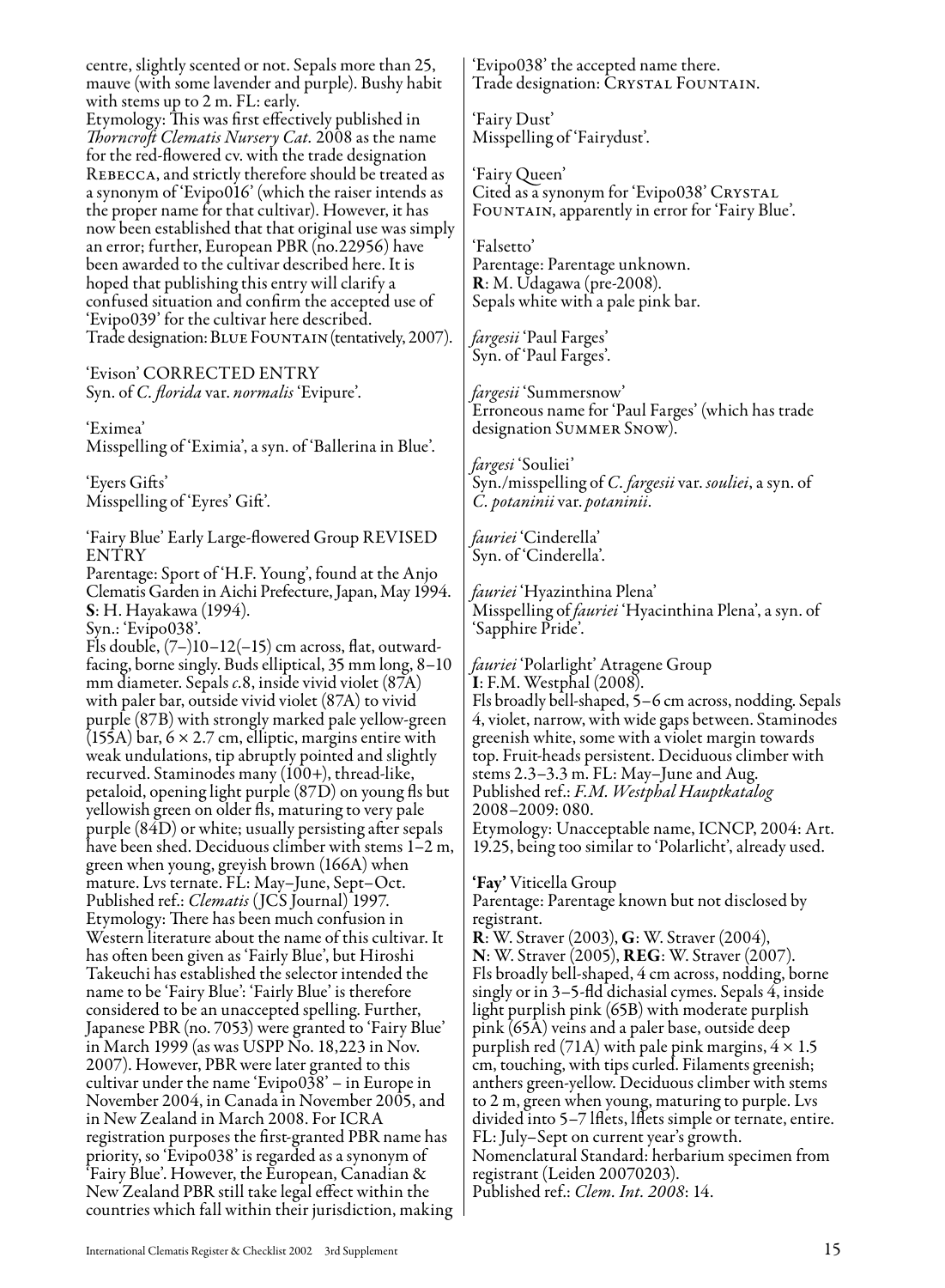'Felicia' Atragene Group UPDATED ENTRY Parentage: Parentage unknown. R: P. Zwijnenburg (2000), I: P. Zwijnenburg (2001), REG: P. Zwijnenburg (2008). Flowers narrowly bell-shaped, nodding. Sepals 4, pale lilac with paler veins, 5–7 cm long, narrowly ovate, long-pointed, tip spreading. Staminodes about two-thirds as long as sepals, only a little paler. Flowering time: Apr–June, with occasional flowers later. Published refs: *Gartenpraxis* 9/2002: 41. Etymology: Named after Felicia Verdoold, grandniece of the raiser.

'Felicity' Early Large-flowered Group Parentage: Parentage known but not disclosed by registrant. R: W. Straver (2003), G: W. Straver (2004), N: W. Straver (2006), I: Baumschule Adrian Straver (2007), REG: W. Straver (2007) Fls single, semi-double or double, flat or flattish, 8–12 cm across, upward-facing, borne singly. Sepals 6(–8), deep violet (N89B) with centre dark purplish red (N79C), 6 × 3 cm, elliptic, overlapping. Staminodes about as long as sepals. Filaments greenish white; anthers cream. Deciduous climber with stems 1–1.5 m. Lvs ternate, entire. FL: May–Aug on current year's growth. Published ref.: *Clem. Int. 2008*: 14.

Fireflame Trade designation of 'KBK01'.

'First Lady' Erroneous spelling of 'The First Lady'.

'Flammula' See synonymy of *C. flammula*.

*flammula* var. *maritima* (L.) DC. Syn.: *C. maritima* L. Like var. *flammula* but lvs 2-/3-pinnate with linear to linear-lanceolate lflets.

*flammula* 'Pretty in Blue'

Syn. of 'Pretty in Blue' (a name protected by PBR and USPP in certain jurisdictions) and erroneous name for 'Zopre' (which has trade designation Pretty in Blue).

*flammula* 'Rubro Marginata' Syn. of *C*. × *triternata* 'Rubromarginata'.

*flammula* 'Triternata Rubro Marginata' Syn. of *C*. × *triternata* 'Rubromarginata'.

Fleuri Trade designation of 'Evipo042'.

*florida* 'Bicolor' AMENDED ENTRY Syn. of *C. florida* var. *florida* 'Sieboldiana'.

'Florida Blue' Early Large-flowered Group Fls rounded. Sepals inky blue with darker base. Climber with stems up to 3 m. FL: May–June onwards. Published ref.: *Sheila Chapman Clematis Cat.* 2007: 10. *florida* 'Evison' Syn. of *C. florida* var. *normalis* 'Evipure'. Published ref.: Kuriyama & Aihara, *Photographs of Clematis flowers*, 091 (2003).

*florida* 'Fond Memories' Syn. of 'Fond Memories'.

*florida* 'Merv' Syn. of *C. florida* var. *normalis* 'Merv'.

*florida* 'Monique' Syn. of *C. florida* var. *normalis* 'Monique'.

*florida* 'Sieboldiana' AMENDED ENTRY Syn. of *C. florida* var. *florida* 'Sieboldiana'.

*florida* 'Sieboldii' AMENDED ENTRY Syn. of *C. florida* var. *florida* 'Sieboldiana'.

'Florida Sieboldii' AMENDED ENTRY Syn. of *C. florida* var. *florida* 'Sieboldiana'.

*florida* 'Thornhayes' Error for *florida* var. *normalis* 'Thorncroft'.

*florida* Thunb. var. *bicolor* Lindl. AMENDED ENTRY Syn. of *C. florida* var. *florida* 'Sieboldiana'.

*florida* Thunb. var. *florida* 'Sieboldiana' AMENDED ENTRY

Syn.: *C. florida* var. *bicolor* Lindl.; *C. florida* var. *sieboldiana* Morren; *C. florida* var. *sieboldii* D. Don; *C. flammula* 'Bicolor'; *C. florida* 'Bicolor'; *C. florida* 'Sieboldii'; 'Bicolor' Late Large-flowered Group; 'Sieboldiana'; 'Sieboldii'.

Published ref.: C. Sanders in *The Clematis* 2007: 185. Etymology: Introduced to the Netherlands (Leiden) from Japan in 1829 by von Siebold, and probably to Belgium (Ghent) in 1830. Plants have a tendency to revert to a single form or to sport to the double white-flowered form, termed *C. florida* var. *flore-pleno* 'Plena' by Sanders. Sometimes produces fls that are half var. *flore-pleno* 'Plena' and half 'Sieboldiana'. Trade designation: CHOIR BOY. Awards: AM (RHS) 1914

*florida* Thunb. var. *normalis* Kuntze AMENDED ENTRY

Fls 4–10 cm across, solitary in lf-axils, fl.-stalks with 2 bracteoles *c.* halfway up. Buds ovoid, pointed. Sepals  $(4-)6(-8)$ , white or creamy white, outside often with a green or dull purple downy bar,  $2.5-5(-8) \times 1-3$ cm, broadly ovate to obovate, apiculate, margin wavy. Staminodes sometimes present, dark violet, up to 2.5 cm. Filaments purple, white at base; anthers dark violet to almost black. Achenes 3–4 mm long, ovoid, hairy; styles 0.8–1 cm. Woody semi-evergreen to deciduous climber with tough, wiry, ribbed stems 2.5–5 m. Lvs 1–2-pinnate, the primary divisions simple, 3-lobed or ternate; lflets entire or 2–3-lobed or with a few teeth. FL: (May–)June–Sept(–Oct) on current year's growth. Once held to be possibly wild in S. & S.E. China, naturalised in Japan – but some authors now consider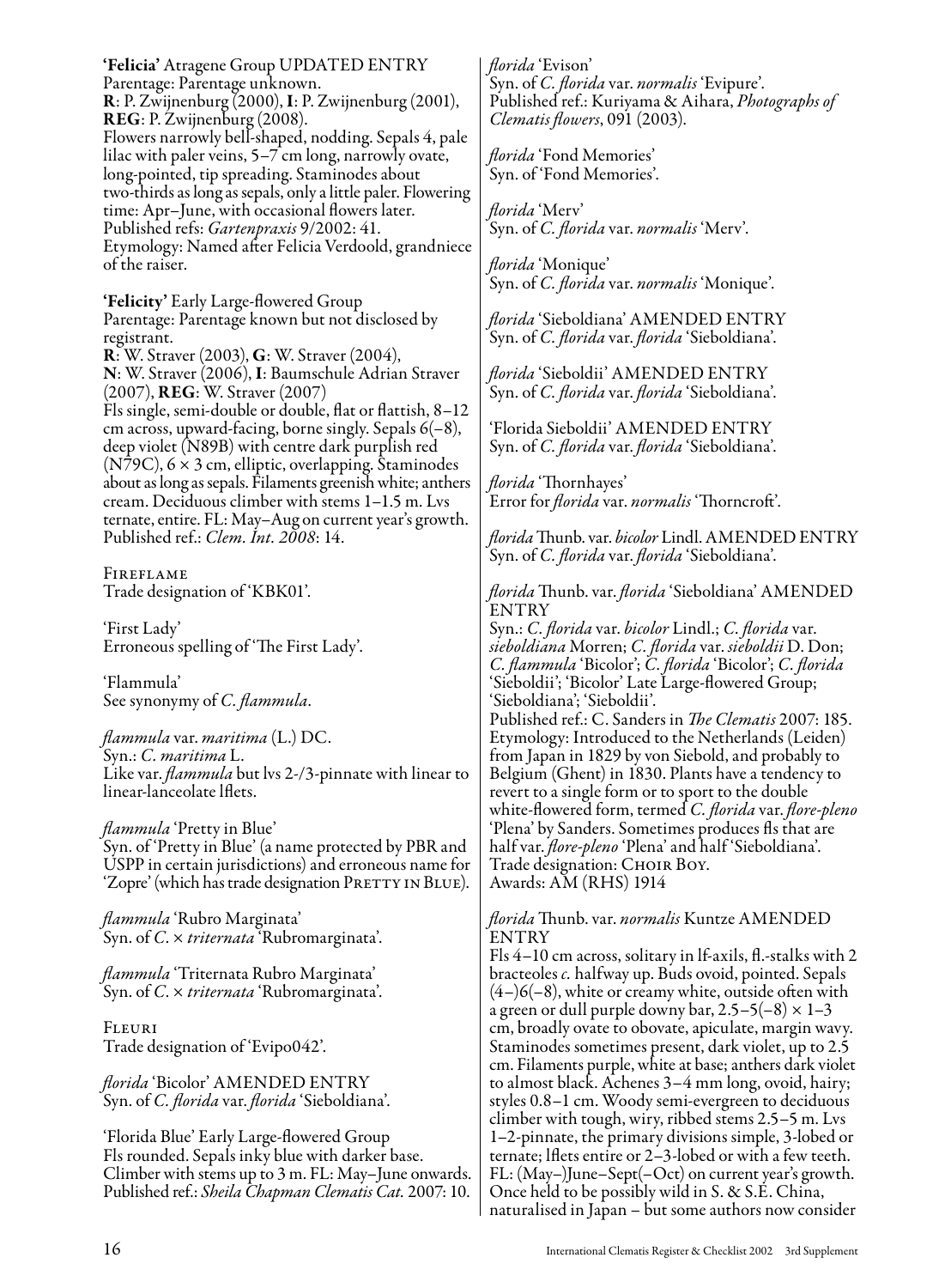it to be a complex hybrid of garden origin (cultigen) from Japan, always naturalised if found apparently wild.

*florida* Thunb. var. *normalis* 'Evipure' AMENDED ENTRY Parentage: Selection from *florida*. S: R.J. Evison (1998). Syn.: *C. florida* 'Evipure'; *C. florida* 'Evison'; 'Evison'. Fls 10–12.5 cm across. Sepals creamy white. FL: June–Sept (to Nov if grown under glass). Published ref.: Evison 1998: 141, as 'Evison'.

*florida* Thunb. var. *normalis* 'Evirida' Late Largeflowered Group AMENDED ENTRY Parentage: Sport of *florida* 'Evipure'. S: R.J. Evison (1992), I: Guernsey Clematis Nursery (1999).

Syn.: *C. florida* 'Evirida'; 'Evirida'. Fls  $8-12$  cm across, sometimes slightly scented, the stalks with a pair of bracteoles below fl. Sepals 6, creamy white in summer, creamy green in spring and autumn, broadly elliptic, overlapping. Filaments white; anthers pinkish grey. In the centre of the fl are green aborted stigmas that remain after sepals have fallen. Stems 2–3 m. Lvs mid-green, ternate; lflets lanceolate, sometimes lobed or further divided. FL: (May–)June–Oct on current year's growth, continuing to Nov if grown under glass. Published ref.: *Clem. Int. 2000*: 54. Trade designation: *C. florida* Pistachio.

*florida* Thunb. var. *normalis* 'Merv' AMENDED ENTRY Parentage: Selection from *florida*. Syn.: *C. florida* 'Merv'.

*florida* Thunb. var. *normalis*'Monique' Late Large-flowered Group AMENDED ENTRY Parentage: Selection from seedlings of *florida* var. *normalis*. Syn.: *C. florida* 'Monique'

*florida* Thunb. var. *normalis* 'Thorncroft' Late Large-flowered Group AMENDED ENTRY Parentage: Selection from *florida* var. *florida* 'Sieboldiana'.

S: Thorncroft Clematis Nursery (1989), N: Thorncroft Clematis Nursery (2004), I: Thorncroft Clematis Nursery (2004), REG: Thorncroft Clematis Nursery  $(2004).$ 

Syn.: *C. florida* 'Thorncroft'.

Fls 7.5–10 cm across, solitary in the lf-axils. Sepals 6, creamy white, outside with pale green bar,  $3.8-5 \times$ 2.5–3.8 cm, broadly elliptic, overlapping, pointed. Filaments and anthers purple-black. Fruit-heads persistent. Semi-evergreen climber (evergreen under glass) with stems 2–2.6 m. Lvs dark green, reddish when young, ternate to bipinnate; lflets usually with big teeth. FL: June–Aug on current year's growth. Nomenclatural Standard: colour photograph supplied by registrant (WSY0070562).

Published ref.: *Clem. Int. 2005*: 34. Etymology: First offered in *Thorncroft Cat.* 1994 as *C. florida* species.

*florida* var. *normalis* 'White Flag' Syn.: *C. florida* 'White Flag'.

Fls flat, 5–7 cm across, upward- or outward-facing. Sepals creamy white, with pronounced pale green bar on the outside which shows through inside, especially along the veins and towards the tips. Staminodes purple. Deciduous climber with stems 2.5–4 m. FL: Jun–Oct. on current year's growth. Published ref.: *F.M. Westphal Hauptkatalog* 2006–2007: 132, as *C. florida* 'White Flag'.

*florida* Thunb. var. *sieboldii* D. Don AMENDED ENTRY Syn. of *C. florida* var. *florida* 'Sieboldiana'.

*florida* Thunb. var. *sieboldiana* Morren Syn. of *C. florida* var. *florida* 'Sieboldiana'.

*florida* 'White Flag' Syn. of *C. florida* var. *normalis* 'White Flag'.

'Floris Vijf Unaccepted spelling of 'Floris V'.

'Flueri' Erroneous name and misspelling of Fleuri, trade designation of 'Evipo042'.

forest clematis A common name for *C. glycinoides*.

'Forever' Integrifolia Group R: B. Fretwell (*c*.1995), I: F.M. Westphal (2008). Syn.: *C. integrifolia* 'Forever'. Fls flat, 4–5 cm across, upward- or outward-facing. Sepals 6, pale blue, suffused red-purple at base and along midveins, elliptic, pointed, with gaps between. Filaments red-purple; anthers cream. Herbaceous stems 0.6–0.8 m. FL: June–Aug. Published ref.: *F.M. Westphal Hauptkatalog* 2008–2009: 104 (though in index, p.9, as *integrifolia* 'Forever'). Etymology: Unacceptable name, ICNCP, 2004: Art. 27.1. Not to be confused with Fretwell's pink, Early Large-flowered Group cultivar of the same name.

'Forget-me-not' (Cripps) Late Large-flowered Group AMENDED ENTRY Parentage: Parentage unknown. R: T. Cripps (1866). Sepals very broad, silvery lavender with bluish bar. FL: July–Oct. Published ref.: *Fl. & Pom.* 1866: 254. Etymology: This was renamed in 2008 to distinguish it more clearly from 'Forget-me-not' (New Leaf Plants). 'Forget-me-not' (New Leaf Plants) AMENDED ENTRY

Parentage: Parentage unknown (but might have involved 'Błękitny Anioł').

R: New Leaf Plants, I: New Leaf Plants (2003). Fls 8–10 cm across. Sepals  $4(-5)$ , pale mauve-blue with lighter bar, outside paler,  $3-3.5 \times 2$  cm, broadly elliptic, overlapping at base, shortly apiculate, margin wavy. Filaments white; anthers pale yellow. Lvs pinnate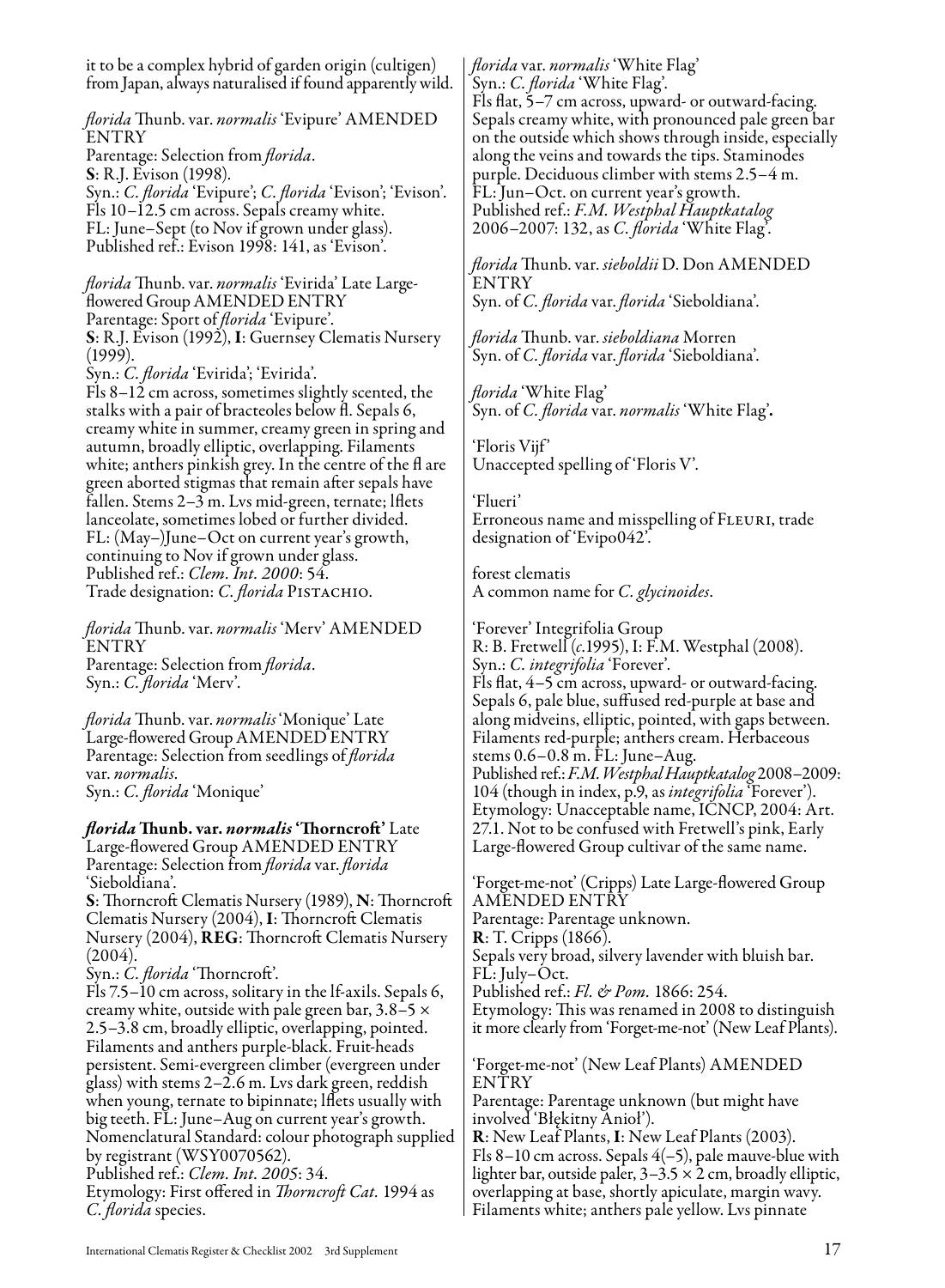with 5 lflets; lflets with wavy margins. FL: June–July. Etymology: Unacceptable name, ICNCP, 2004: Art. 27.1. This was renamed in 2008 to distinguish it more clearly from 'Forget-me-not' (Cripps).

'Fortunei Plena' Syn. of 'Fortunei'.

'Foxtrot' Viticella Group REVISED ENTRY Parentage: 'Alba Luxurians' X unknown (possibly 'Minuet').

R: T. Bennett (1989), G: Bennett & Brown (1990), N: T. Bennett (1995), I: Bennett & Brown (1998), REG: T. Bennett (2008). Syn.: *C. viticella* 'Foxtrot'.

Fls flat or flattish, upward- or outward-facing, borne singly. Sepals white with blue-purple crinkly margin. Stamens deep purple. Deciduous climber with stems 2.5–4 m. FL: July–Sept.

Published ref.: Howells 1998: 093.

Etymology: Credited in *Register 2002* as raised by Barry Fretwell, but he later refuted this. An article by Colin Brown in *The Clematis 2007* led to its true origin. Tom Bennett recorded (*in litt.* 5/3/08) that he sold stock to Mr Jones of Ilford to be named 'Marjory Mary Jones' after his wife – but he doubts this was distributed commercially; instead, he thinks it was probably Vince Denny who promoted 'Foxtrot' commercially.

fragrant clematis A common name for *C. flammula*.

'Fragrant Oberon' Forsteri Group Parentage: Parentage unknown. R: G. Hutchins (pre-1995), N: V. Le May Neville-Parry (2005), I: County Park Nursery (*c*.2002). Fls male, 3.3–4 cm across, cup-shaped in bud, opening to star-shaped, strongly scented, borne in axillary cymes of 2–6 fls on 3–4 cm stalks. Sepals (5–)6(–8), lemon-white flushed lime, with a satin sheen inside and out and a dense white down outside, pointed, gappy, with tips recurved. Filaments white with pale lime-green tips and a maroon base; anthers cream. Compact evergreen subshrub with purplish stems up to  $\overline{0.5}$  m. Lvs strong yellow-green  $(144A)$ , 3-ternate, with lflets irregularly lobed. FL: Mar–May. Etymology: Originally sold by County Park Nursery under the seedling code "9100 male".

'Frances Rivas' Misspelling of 'Frances Rivis'.

'Francis Rivas' Misspelling of 'Frances Rivis'.

'Freda's Daughter' Montana Group Parentage: 'Freda' ×*spooneri*. R: P. Sorensen (2003), I: Yaku Nursery (*c*.2008). Syn.: *C. montana* 'Freda's Daughter'. Sepals 4, near white at centre shading to porcelain-pink margins. Anthers pale yellow. Stigmas green. Young lvs

pale bronze. Deciduous climber with stems up to 6 m.

'Frederyk Chopin'

Misspelling of 'Fryderyk Chopin'.

Fremont's crowfoot A common name for *C. fremontii*.

*fruticosa* 'Anna' Parentage: ? Selection from *fruticosa*. I: F.M. Westphal (2006). Fls broadly bell-shaped, 2.5–3.5 cm across, outwardto downward-facing, slightly scented. Sepals 4, yellow, with wide gaps between, tips recurved. Filaments greenish yellow with red-purple connective; anthers creamy white. Subshrub with stems 1–1.4 m. FL: (Jul–)Aug–Oct. Published ref.: *F.M. Westphal Hauptkatalog* 2006–2007: 133. Etymology: Unacceptable name, ICNCP, 2004: Art. 27.1, 'Anna' having already been used for an Early Large-flowered Group cultivar raised by Magnus Johnson.

'Fujikahori' probably Viorna Group Parentage: Parentage unknown. R: M. Chikuma (pre-2008). Etymology: "Fuji" means "wisteria", "kahori" means "scent". Unaccepted spelling: 'Fujikaori'.

'Fujikaori' Unaccepted spelling of 'Fujikahori'.

'Fujimisumi' Unaccepted spelling of 'Fujimusume'.

'Fujizono' AMENDED ENTRY

Syn. of 'Fukuzono'.

Etymology: Included in *Register 2002* as a distinct cultivar, this is now understood to be the original epithet for the cultivar later renamed 'Fukuzono'. 'Fukuzono' was granted PBR in Japan, so that name now takes priority as the accepted name (ICNCP, 2004: Art. 28.2) and 'Fujizono' becomes its synonym.

'Fukigome' R: K. Ozawa (pre-2001).

(This cultivar was granted Japanese PBR 8770 in 2001. A description is being sought.)

'Fukuzono' Integrifolia Group AMENDED ENTRY Parentage: *C. × durandii* × unknown. R: T. Hirota (1997), I: Hayakawa Nursery (1999) Syn.: 'Fujizono'.

Fls 10–13 cm across, semi-nodding in bud, opening to a star-shape, upward- or outward-facing. Sepals 4–6, indigo-purple fading to mid-blue, narrowly elliptic, deeply ribbed, pointed, with wavy margins. Filaments white or purplish; anthers yellow. Plant herbaceous with stems 1–3 m. FL: June–Sept.

Published ref.: *The Clematis* 1999: 112, as 'Fujizono'; Kuriyama & Aihara, *Photographs of Clematis flowers*, 145 (2003), as 'Fukuzono'.

Etymology: Originally named 'Fujizono', this cultivar was granted PBR in Japan in 2002 as 'Fukuzono'. 'Fukuzono' therefore takes priority as the accepted name (ICNCP, 2004: Art. 28.2) and 'Fujizono'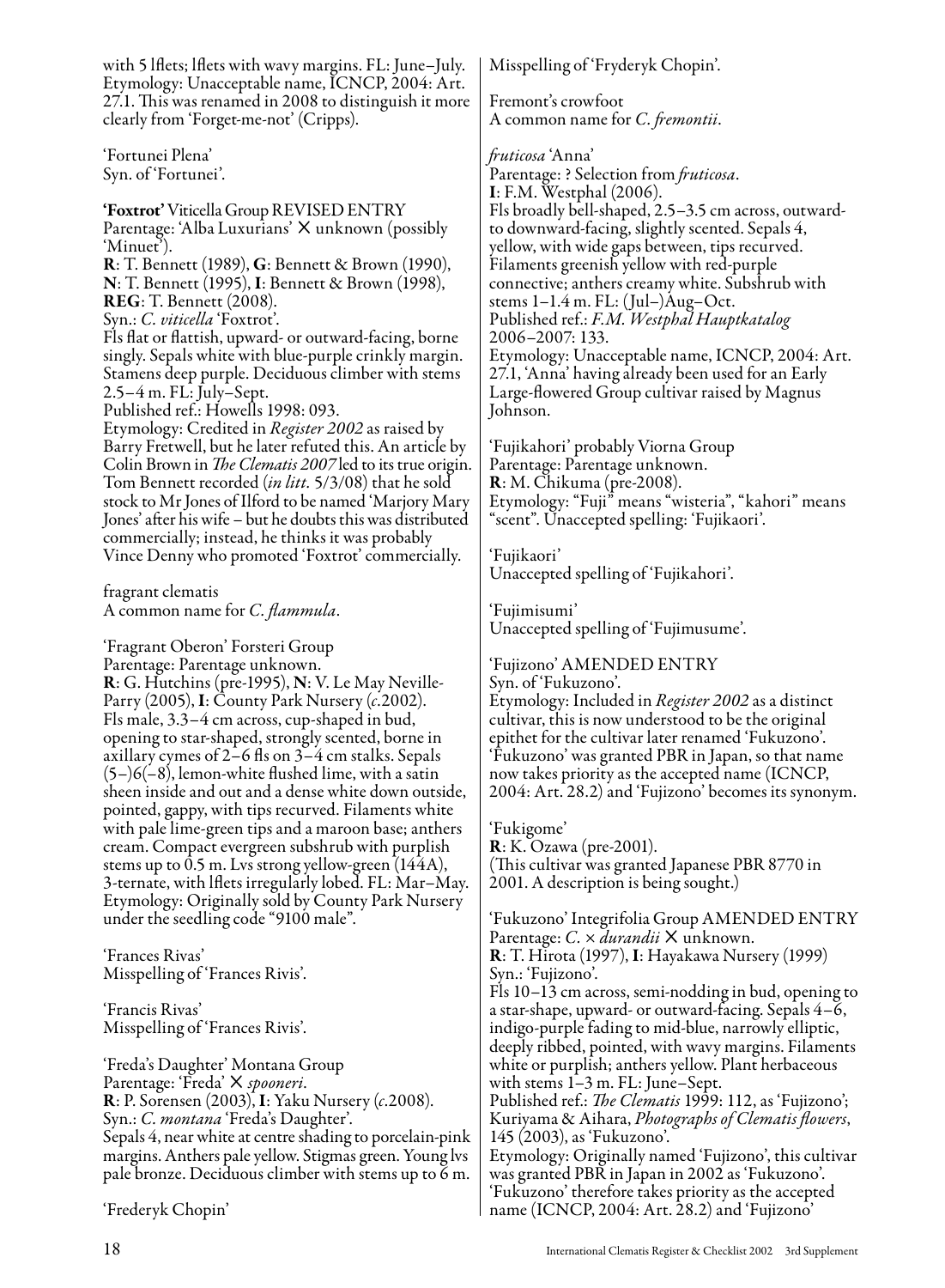becomes its synonym. 'Fukuzono' means "garden of happiness".

*fusca* 'Peveril' Viorna Group R: B. Fretwell (*c*.2007). Similar in other respects to the species but a dwarf form, growing only to 0.5–0.6 m. Published ref.: *Peveril Clematis Nursery Cat.* 1996. Etymology: Unacceptable name, ICNCP, 2004: Art. 27.1, 'Peveril' having already been used for *C. recta*  'Peveril'.

'Garden Surprise' Syn. of 'Southern Cross'.

'General MacArthur' Late Large-flowered Group R: F. Church. Sepals velvety purple. Stamens yellow. FL: July–Sept. Published ref.: *Arnold's Clematis Nursery Cat.* undated, *c.*1978.

'George' Misspelling of 'Georg'.

'George Steffner' Erroneous name for 'G. Steffner'.

'Giant Star' AMENDED ENTRY Syn.: *C. montana* 'Giant Star'; 'Gistar'. Etymology: New Zealand PBR were granted to 'Giant Star' in 2001. European PBR were granted to the same plant under the name 'Gistar' in 2004. For ICRA registration purposes the first-granted PBR name has priority, so 'Gistar' is regarded as a synonym. However, the European PBR still take legal effect within the countries which fall within their jurisdiction, making 'Gistar' the accepted name there.

'Gilian Blades' Misspelling of 'Gillian Blades'.

'Gistar' AMENDED ENTRY Syn. of 'Giant Star'. Etymology: New Zealand PBR were granted to 'Giant Star' in 2000. European PBR were granted to the same plant under the name 'Gistar' in 2004. For ICRA registration purposes the first-granted PBR name has priority, so 'Gistar' is regarded as a synonym. However, the European PBR still take legal effect within the countries which fall within their jurisdiction, making 'Gistar' the accepted name there.

'Giuseppi Verdi' Misspelling of 'Giuseppi Verde'.

'Gizela' Viticella Group AMENDED ENTRY Parentage: Parentage unknown. R: S. Franczak (1993), N: S. Franczak (1996). Sepals 5–6, maroon-purple, recurved towards tip. Filaments white; anthers pale yellow. Stems to 1 m. Published ref.: Feltwell 1999: 019. Etymology: *Register 2002* noted "A German cultivar, named after the 10th-century Queen of Hungary." In Jan 2008, S. Marczyński reported it was raised by S. Franczak (under breeding no. 437-93).

'Glasnevin Dusk' See *tibetana* subsp. *vernayi* 'Glasnevin Dusk'.

'Glyndereck' Misspelling of 'Glynderek'.

goat's-beard A common name for *C. aristata*.

'Gothenburg Superba' Montana Group S: J.M. Brown, I: Marcus Dancer Plants (2006). Etymology: Unacceptable name, ICNCP, 2004: Art. 19.13. (Said to be a much improved form of 'Gothenburg'.)

Grefve Erik Ruuth Trade designation of 'KBK02'.

'Hakuba' (Hayakawa, *c.*2008) Parentage: Parentage unknown. R: H. Hayakawa (pre-2008). Fls double. Sepals pale blue. Compact habit. Etymology: Mentioned by A. Kaneko in talk to I.Cl.S Japanese tour, 2008. Its fls being double, this seems to be different from Hayakawa's 1973 cv. of same name. Unacceptable name, ICNCP, 2004: Art. 27.1.

'Hakuree' Integrifolia Group REVISED AND CORRECTED ENTRY Parentage: Parentage unknown. R: H. Hayakawa (1991). Syn.: *C. integrifolia* 'Hakurai'; *C. integrifolia* 'Hakurei'. Fls bell-shaped, 3–4 cm across, nodding, jasminescented. Sepals 4, at first white tinged with pale lavender, becoming pure white, sometimes developing a bluish bar

with age,  $4-5$  cm long, outside with  $3$  ribs, ovatelanceolate, usually twisting, recurved at pointed tip (in some fls recurved from half way or more), margin wavy to varying degrees. Filaments whitish, hairy; anthers yellow, hairy. Stems erect, 0.6–1 m. FL: June–Sept. Published ref.: *Engei shinchisiki* 1992. Etymology: Name means "white mountains". The fls of the cultivar are remarkably variable in shape and colour: this may be due to environmental factors. Maurice Horn of Joy Creek Nursery imported it into the USA about 1991 from Kazushige Ozawa in Japan and assumed that Ozawa was the raiser, whereas it was later found that the raiser was Hiroshi Hayakawa. There has been confusion with another 'Hakuree' thought to have been raised by Hayakawa and two cultivars with this name were included in *Register 2002*. It has now been established that there is only one 'Hakuree' and Hayakawa is the raiser. 'Hakuree' Late Large-flowered Group, formerly attributed to Hayakawa, does not exist.

#### 'Hanabi'

Parentage: 'Prins Hendrik' X 'Jackmanii'. R: M. Takeuchi (1995). Fls 6–7 cm across. Sepals purplish blue. Anthers yellow. Etymology: Name means "firework".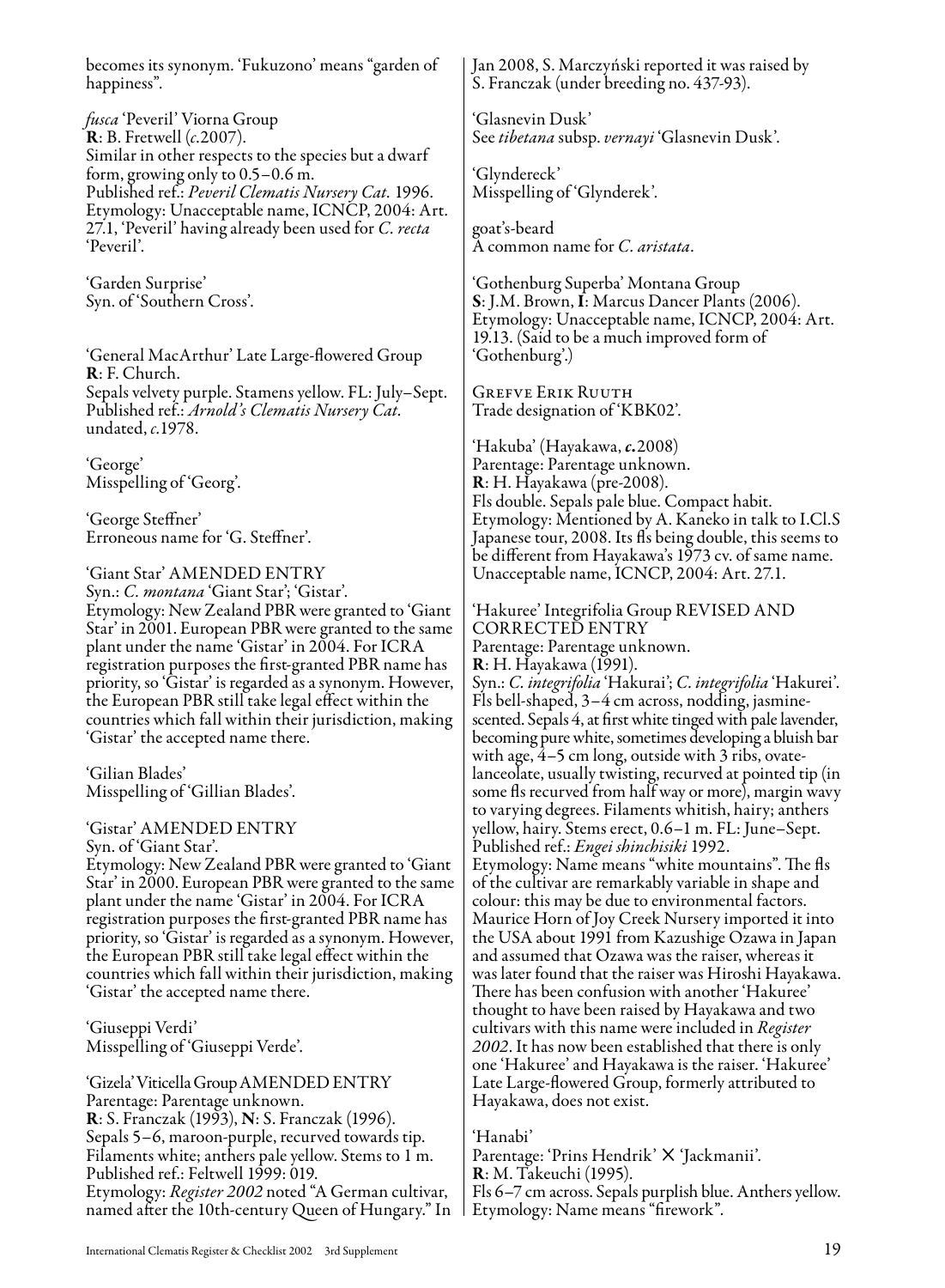'Hanneke' Atragene Group Parentage: Parentage unknown. R: P. Zwijnenburg jr (2000), I: P. Zwijnenburg jr (2001). Fls broadly bell-shaped, nodding. Sepals 5, inside flushed pale pink on a white background, outside with a broad red-purple bar and broad whitish margins. Staminodes yellowish green flushed pink. Published ref.: *Clem. Int. 2004*: 116, without description. Etymology: Named after Hanneke van Dijk, garden book author.

'Hatherliensis' AMENDED ENTRY Syn. of 'Hatherly'.

'Hatherly' Tangutica Group Parentage: *tibetana* subsp. *vernayi* ? *× tangutica*. I: Peveril Clematis Nursery (pre-2007). Syn.: *C. orientalis* 'Hatherly'; 'Hatherliensis'. Fls lantern-shaped, with very thick orange-yellow sepals. Published ref.: *The Magic Tree* 1989: 119. Etymology: Formerly sometimes called 'Hatherliensis', a name unacceptable under ICNCP, 2004: Art. 19.13. A hybrid which arose in the Garden of the Dept. of Botany, University of Exeter, in the early 1960s (see K.G. Shambulingappa in *Caryologia* 19: 395, 1966). Contrary to the uncertainty noted in *Register 2002*, Barry Fretwell reported [www.peverilclematis.com, 2007] that he had indeed propagated and distributed it, although it does not appear in any of his nursery catalogues seen to date.

'Hayate' Parentage: Parentage unknown. R: H. Hayakawa (pre-2008). Sepals deep wine-red.

'Heavenly Blue' Parentage: 'Lasurstern' X unknown. R: P. Sorensen (2002), I: Yaku Nursery (2007). Fls 12–17 cm across. Sepals 6–8, deep purplish blue, overlapping. Anthers creamy yellow. Climber with stems to 3 m.

*heracleifolia* 'Eclipse' Syn. of 'Eclipse'.

*heracleifolia* I Am® Stanislaus See 'Stanislaus' (which has trade designation I Am® STANISLAUS).

*heracleifolia* 'Marinka' Erroneous name for 'Marinka'.

*heracleifolia* 'Purple Princess' Syn. of 'Purple Princess'.

*heraclifolia* 'Wyevale' Misspelling of *C. heracleifolia* 'Wyevale', a syn. of *C. tubulosa* 'Wyevale'.

'Highland Mist' Early Large-flowered Group Parentage: 'Mrs N. Thompson'? X unknown. R: D. Baird (pre-2007), I: Corachie Clematis (*c.*2007). Fls flat or flattish, upward- or outward-facing.

Sepals 8, bluish purple with a reddish purple bar, blunt, overlapping at base. Stamens greenish yellow.

*hirsutissima* 'Bergen Park' Viorna Group Parentage: Selected from *hirsutissima* raised from seed collected at *c.*8,000ft in Bergen Park Open Space, Jefferson Co., Colorado, USA. S: K. Fieseler (*c*.1990), I: Laporte Avenue Nursery (pre-2008). Syn.: *C. hirsutissima* 'Bergen Park Form'. Fls bell-shaped, nodding, not downy. Sepals 4, bright blue. Herbaceous stems up to 0.45 m. FL: late spring. (A high-altitude selection, described as being slightly smaller than the type and with brighter blue fls.)

*hirsutissima* 'Lone Pine' Viorna Group Parentage: Selected from *hirsutissima* raised from seed collected at *c.*6,000ft in Lone Pine State Park, Larimer Co., Colorado, USA. S: K. Fieseler (*c*.1990), I: Laporte Avenue Nursery (pre-2008). Syn.: *C. hirsutissima* 'Lone Pine Form'. Fls urn-shaped, nodding. Sepals 4, plum-coloured, with silky hairs outside. Herbaceous stems 0.6–0.75 m. Lvs finely divided. FL: late spring.

#### 'Hornessy'

Parentage: 'Hornet' X unknown. R: Y. Aihara (2005), REG: Y. Aihara (2006). Fls 9–10 cm across. Sepals 6, purple, gappy, rhombic, apiculate. Filaments and anthers creamy yellow. Styles (at flowering time) brown. Semi-evergreen habit. FL: July onwards. Nomenclatural Standard: colour print supplied by registrant (WSY0096721). Published ref.: *Clem. Int. 2007*: 23. Etymology: A compound name from hornet and nessy.

'Hoshino-Flamenco' Unaccepted spelling of 'Hoshi-no-flamenco'.

#### 'Hot Lips' Viorna Group

Parentage: Chance seedling from *texensis*. S: J. Earl (1996), REG: J. Earl (2007). Fls bulbous and urn-shaped, 2.5–3 cm across, upward- or outward-facing, borne singly. Sepals 4, crimson inside and out,  $3-3.5 \times 2$  cm, thick and fleshy, touching, with white down on margins, tips recurved. Filaments and anthers creamy yellow. Semi-herbaceous deciduous climber with stems to 2 m. Lvs simple, entire, grey-green. FL: July–Sept on current year's growth. Nomenclatural Standard: colour print supplied by registrant (WSY0100483). Published ref.: *Clem. Int. 2008*: 14.

'Hyacintchina Plena' Misspelling of 'Hyacinthina Plena', a syn. of 'Sapphire Pride'.

I Am<sup>®</sup> Lady Q Trade designation of 'Zoiamladyq'.

I Am® Yellow Trade designation of 'Bells of Emei Shan'.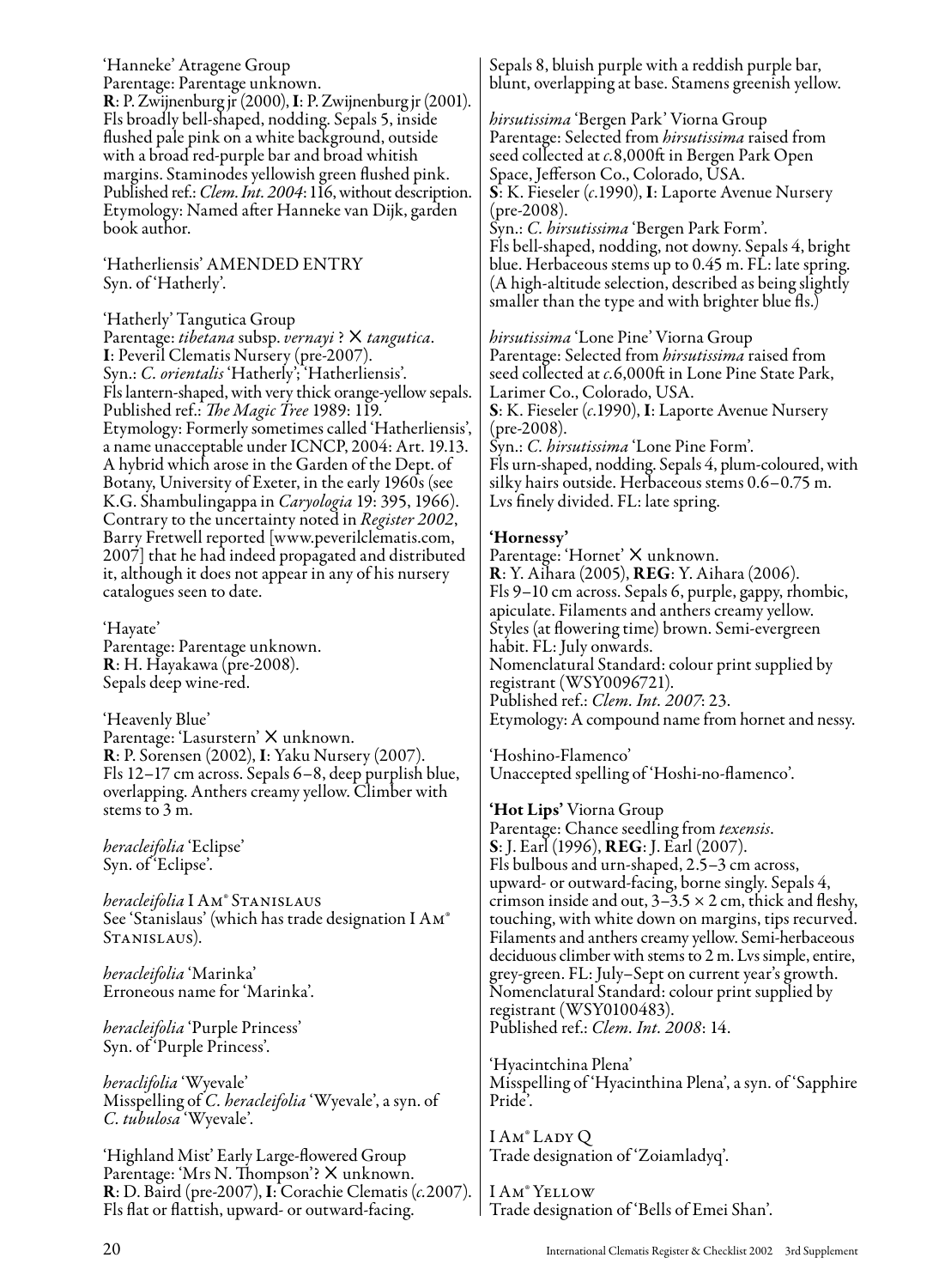#### 'Ice Crystal'

Parentage: Parentage unknown.

R: F. Hansen (2001).

Fls 9.9 cm across, upward- or slightly outward-facing, terminal or axillary. Buds  $2.4 \times 1.3$  cm, ovate, strong yellow-green (145A) with light yellow-green (145D) longitudinal stripes. Sepals 6, opening light violet (91B) to very pale purple (91C), maturing to light violet (92B/C), pale yellow-green (155A) at centre and towards the base, margins opening light violet (91A) and maturing to brilliant violet (92A),  $5.1 \times 2.8$  cm, smooth, glabrous, broadly elliptic, long-pointed, with entire, undulate margins. Stamens *c.*50; filaments 1 cm, greenish white (155C); anthers 4 mm, light greenish yellow (5D); pollen scarce, light greenish yellow (5D). Pistils *c.*60, 9 mm; styles 6 mm, slightly paler than moderate yellow-green (146D); stigmas conical, pale yellow-green (157A/B); ovary pale yellow-green (157A). Climber. Lvs ternate,  $10 \times 12$  cm, glabrous, with acute tips and entire margins. FL: June to Sept.

'Igaguri' Early Large-flowered Group Parentage: Parentage unknown.

R: T. Hirota (1995).

Fls flattish, 15 cm across, upward- or outward-facing. Sepals 6–8, white flushed pale pink with a pale green bar, somewhat overlapping, tips mucronate. Filaments pale green; anthers red-purple. FL: May–June. Etymology: Name means "prickles of a chestnut", describing the unfurled boss of stamens.

'Inge'

Parentage: Parentage unknown. R: P. Zwijnenburg jr (2000), I: P. Zwijnenburg jr

 $(2001)$ .

Published ref.: *Clem. Int. 2004*: 116, without description.

Etymology: Named after Inge Verwolf, the raiser's sister-in-law.

*integrifolia* Athena' Syn. of 'Athena'.

*integrifolia* 'Baby Blue' Integrifolia Group S: F.M. Westphal (pre-2008), I: F.M. Westphal (2008). Fls bell-shaped, 3–4 cm across, drooping. Sepals lavender-blue, tips recurved. Anthers yellow. Stems herbaceous, to 0.8 m. FL: Jun–Sept. Published ref.: *F.M. Westphal Hauptkatalog* 2008–2009: 103.

*integrifolia* 'Baby Rose' Integrifolia Group S: F.M. Westphal (pre-2006), I: F.M. Westphal (2006). Fls bell-shaped, 3–4 cm across, drooping, scented, with red-purple pedicels. Sepals 4, rose-pink with paler margins, tips recurved. Anthers yellow. Stems herbaceous, to 0.8 m. FL: Jun–Sept. Published ref.: *F.M. Westphal Hauptkatalog* 2006–2007: 088.

*integrifolia* 'Baby White' Integrifolia Group S: F.M. Westphal (pre-2006), I: F.M. Westphal (2006). Fls bell-shaped, 3–4 cm across, drooping, scented, with yellow-green pedicels. Sepals 4, white, tips

recurved. Anthers yellow. Stems herbaceous, to 0.8 m. FL: Jun–Sept. Published ref.: *F.M. Westphal Hauptkatalog* 2006–2007: 088.

*integrifolia* 'Blue' Integrifolia Group Parentage: Presumably selection from *integrifolia*. I: Kasugai Garden Centre (*c.*2007). Published ref.: Sugimoto *Total Cat. of Clematis* 2007–2008. Etymology: Name contravenes ICNCP, 2004: Rec. 19D.1.

*integrifolia* 'Blue Fizz' Integrifolia Group Parentage: Apparently a selection from *integrifolia*. Fls double. Sepals mid-blue. Herbaceous stems to 1 m. FL: July–Sept. Published ref.: *Sheila Chapman Clematis Cat.* 2007: 40.

*integrifolia* 'Blueboy' Syn. of *C.* × *diversifolia* 'Blue Boy'.

*integrifolia* 'Bluish Violet' Syn. of 'Bluish Violet'.

*integrifolia* 'Chinook' Erroneous name for 'Evipo013' (which has trade designation CHINOOK).

*integrifolia* 'Cora' REVISED ENTRY Syn. of 'Cora'.

*integrifolia* 'Gazelle' Erroneous name for 'Evipo014' (which has trade designation GAZELLE).

*integrifolia* 'Harlekin' Integrifolia Group Parentage: Parentage unknown. R: F.M. Westphal (pre-2008), I: F.M. Westphal (2008). Fls broadly bell-shaped, 3–4 cm across, nodding, slightly scented. Sepals 4, pale pink with rose-purple bar inside, margins wavy, long-pointed, tips twisted and recurved. Herbaceous stems 0.8–1.2 m. FL: Jun–Sept. Etymology: Unacceptable name, ICNCP, 2004: Art. 19.25, 'Harlequin' having already been used.

*integrifolia* 'Heather Herschel' Syn./misspelling of *C.* × *diversifolia* 'Heather Herschell'.

*integrifolia* 'Hendryetta' Syn. of *C.* × *diversifolia* 'Hendryetta'.

*integrifolia* 'Lake Baikal' Integrifolia Group Parentage: Collected near Lake Baikal, Russia, by the Czech collector Piatek. I: Northwest Garden Nursery (*c*.2003). Fls small. Sepals deep purple-blue, flaring at tips. FL: late summer to early autumn. Published ref.: *Friends of the Rogerson Clematis Collection Newsletter* December 2006.

*integrifolia* 'Orchid Blue' Syn. of 'Orchid Blue'.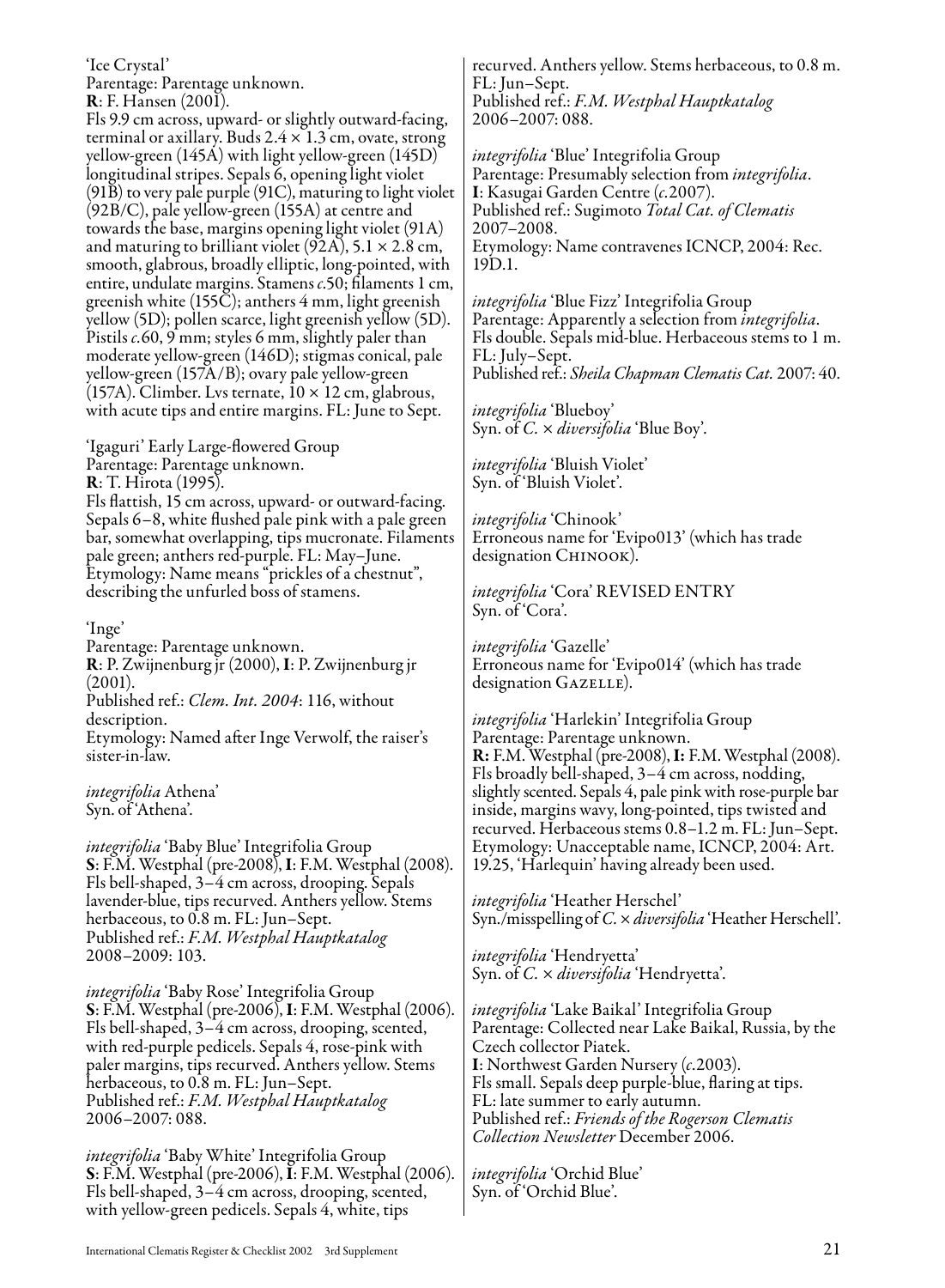*integrifolia* 'Pink' Integrifolia Group Parentage: Presumably selection from *integrifolia*. I: Kasugai Garden Centre (*c.*2007). Published ref.: Sugimoto *Total Cat. of Clematis* 2007–2008. Etymology: Name contravenes ICNCP, 2004: Rec. 19D.1.

*integrifolia* 'Pink Ice' Syn. of 'Pink Ice'.

*integrifolia* 'Rogouchii' Syn./unaccepted spelling of 'Rooguchi'.

*integrifolia* 'Saphir' Integrifolia Group S: F.M. Westphal (2005), I: F.M. Westphal (2008). Fls broadly bell-shaped, 4–5 cm across, nodding, slightly scented. Sepals dark blue, reflexed from about half-way. Stems herbaceous, 0.8–1.5 m. FL: June–Sept. Published ref.: *F.M. Westphal Hauptkatalog* 2008–2009: 108.

*integrifolia* 'Savannah' Erroneous name for 'Evipo015' (which has trade designation SAVANNAH).

*integrifolia* 'Seeryuu' Syn. of 'Seeryuu'.

*intricata* 'Vince Denny' Syn. of 'Vince Denny'.

'Invitation Letter' Parentage: Parentage unknown. R: K. Sugimoto (pre-2007), I: Kasugai Garden Centre (*c.*2007). Large-flowered hybrid. Published ref.: Sugimoto *Total Cat. of Clematis* 2007–2008.

'Irene' Early Large-flowered Group Parentage: 'Corona' (s) ×*patens* 'Manshuu Ki' Wada's Primrose. R: J.P. Van Laeken (2003), I: Spring Valley Greenhouse, Inc. (2008), REG: J.P. Van Laeken (2008). Fls flat or flattish, 12–15 cm across, rounded, upward- or outward-facing, borne singly. Sepals 6–8, opening rose-pink with paler bar, ageing to pale pink with rose-pink bar,  $6-7.5 \times 3-3.5$  cm, elliptical, long-pointed, somewhat overlapping. Stamens numerous; filaments white; anthers cream. Fruit-heads persistent. Climber with stems 1.2–1.8 m, reddish when young, maturing to brown; with white down. Lvs ternate, sometimes with reddish margins, white-downy on underside. FL: May–June on previous year's growth, Aug–Sept. on current year's growth. Nomenclatural Standard: colour print supplied by registrant (WSY0101984). Published ref.: Illustrated in *The Clematis* 2007: 110, but without verbal description; *Spring Valley Greenhouse Introductions 2008*.

#### 'Irisevi'

S: T. Hannink (2004), G: T. Hannink (2005),

N: T. Hannink (2007), REG: T. Hannink (2007) . Fls bell-shaped,  $5-5.5(-6)$  cm across, nodding, solitary, on pedicels >10 cm, and producing a lot of nectar. Sepals 4, yellow,  $3.5-3.7 \times 1.5-1.7$  cm, thick and fleshy, joined at base, with tips pointed and recurved. Stamens 3–4 cm long; filaments brownish red, broad, hairy; anthers cream, hairy. Fruit-heads persistent; styles on achenes with silky hairs. Evergreen climber with stems up to 4 m, brown-red when young, turning brown. Lys simple, entire, leathery,  $8-11 \times$ 4–6 cm, bright brown-red when young, maturing to mid-green; petioles remain blackish maroon. FL: Feb–Mar (under glass), on previous year's growth. Nomenclatural Standard: colour print supplied by registrant (WSY0100201).

Published ref.: Reported in *Clem. Int. 2006*: 157 & 160, asTON001; published in *Clem. Int. 2008*: 14. Etymology: Plant material received from China in 2004 as *C. urophylla*, but later considered to be possibly a natural hybrid between *C. kweichowensis* and *C. repens*. The registrant opted to treat this distinctive plant as a cultivar, and has named it after his granddaughters Iris and Evi.

'Isehara' Late Large-flowered Group REVISED ENTRY Parentage: Parentage unknown.

R: Y. Nishibe.

Fls 15–25 cm across. Sepals 8, deep blue or blue-violet, eventually with paler bar, elliptic, overlapping, pointed. Filaments greenish white; anthers pale yellow. Lvs ternate. FL: May–Oct. Published ref.: Clematis 1967.

Etymology: Named after a Japanese district. *Register 2002* cited a second cultivar of this name, apparently raised by Kiosi Kasimoto [*sic.*]. Hiroshi Takeuchi has shown this was cited in error by Johnson (1997). p.741, whose reference to Ino & Nakamura (1986) misled the Registrar: Ino & Nakamura were in fact referring to Nishibe's cultivar; Kiyoshi Kashimoto raised no such seedling.

'Ishobel' Early Large-flowered Group AMENDED ENTRY

Parentage: Parentage unknown.

R: A. Medlycott, I: J. Fisk (1985).

Fls 15–20 cm across. Sepals white tinged with blue on opening, bar pale yellow, overlapping, margin crenulated. Anthers deep purple-violet or maroon. Deciduous climber with stems 2.5–4 m. FL: May–June, Sept.

Published ref.: *Fisk's Clematis Cat.* 1985.

Etymology: Alec Medlycott was a customer of Jim Fisk. The discovery of 'Isobel' as a cultivar name pre-dating this now makes this name unacceptable (ICNCP, 2004: Art. 19.25).

'Isobel' Late Large-flowered Group AMENDED ENTRY

Parentage: Parentage unknown. Sepals satiny mauve-pink. FL: July–Aug. Published ref.: *Arnold's Clematis Nursery Cat.* undated, *c.*1978; Johnson 1997: 740. Etymology: Although Arnold's catalogue was not dated, research shows that this must have been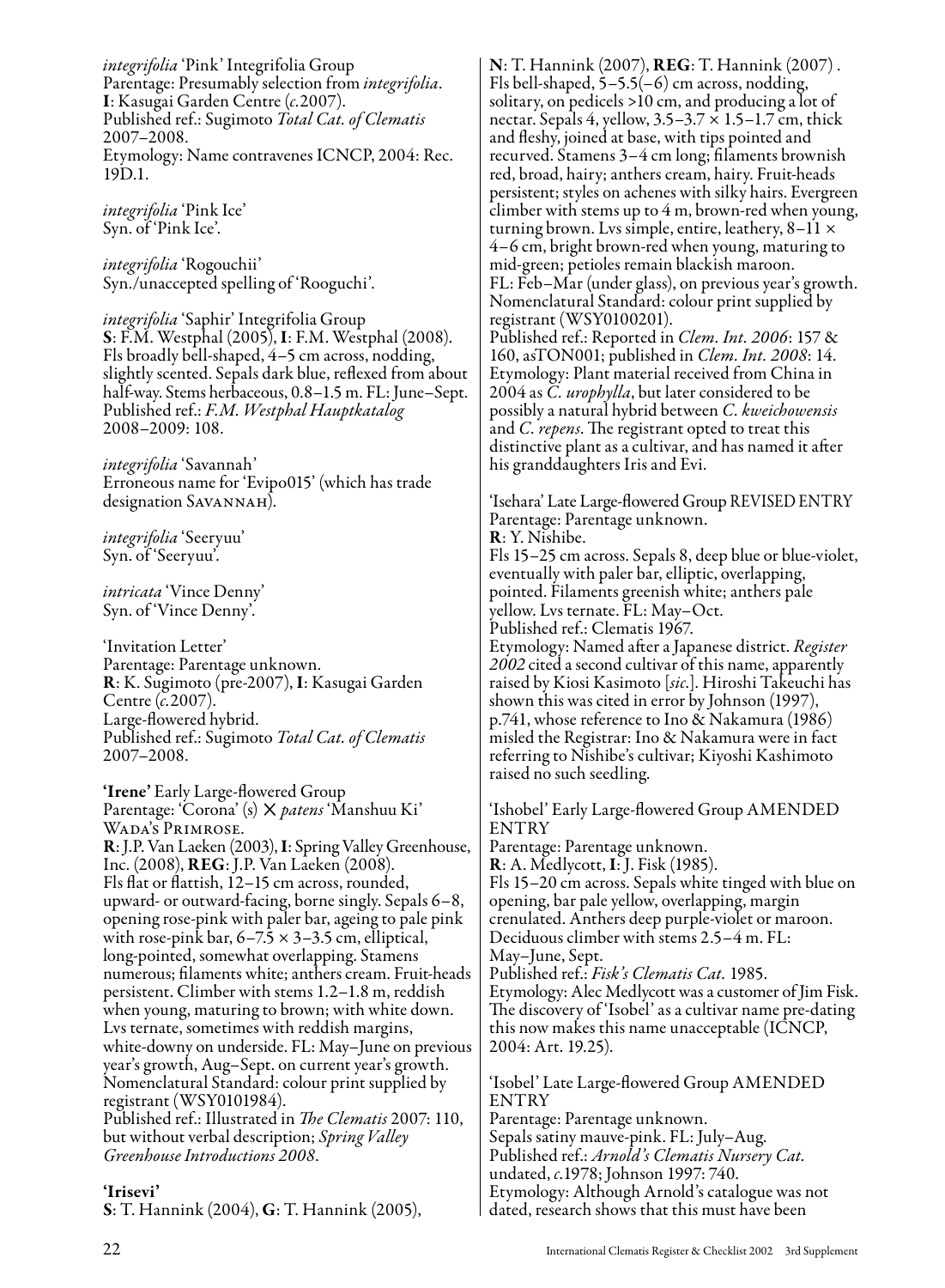| published before 1980 because the nursery closed that      |
|------------------------------------------------------------|
| year (ICNCP, 2004: Art. 23.4 refers). This cultivar        |
| therefore pre-dates 'Ishobel' $(q.v.)$ – published in 1985 |
| by Fisk – and thus renders the latter unacceptable.        |
|                                                            |

Jackmanii Purpurea Trade designation of 'Zojapur'.

'Jan Landmark' Misspelling of 'Jan Lindmark'.

'Jan Powell 2nd' Misspelling of 'Jan Paweł II'.

'Jana'

Syn. of 'Jana von der Birke'. Published ref.: *Clem. Int. 2006*: 174. Etymology: Considered to be unacceptable because of its similarity to 'Janus' (ICNCP, 2004: Art. 19.25), the raiser agreed to change the name to 'Jana von der Birke', which he registered.

'Jana von der Birke' Early Large-flowered Group Parentage: 'Bees' Jubilee' X unknown. S: L. Sachs (1999), G: L. Sachs (2004), N: L. Sachs (2006), I: Baumschule Lothar Sachs (2006), REG: Baumschule Lothar Sachs (2006). Fls flat, 16 cm across, outward-facing. Sepals 6–8, violet-blue (90D), 5.5 × 3 cm, blunt, overlapping in lower third. Filaments whitish; anthers wine-red. Fruit-heads persistent. Deciduous climber with stems 2–3 m. Lvs ternate, with wavy rim and veins prominent below. FL: May–Jun, Aug–Sept. Nomenclatural Standard: colour print supplied by namer (WSY0096723). Published ref.: *Clem. Int. 2006*: 174, as 'Jana'; *Clem. Int. 2007*: 23 as 'Jana von der Birke'. Etymology: Named after the Sachs' nursery's Schweizer Sennhund dog.

*japonica* f. *cremea* Tamura Syn. of *C. tosaensis* forma *cremea*.

'Jean-Paul II' Misspelling of 'Jan Paweł II'.

'Jenna Hope' R: P. Sorensen (1998), I: Yaku Nursery (*c.*2007). (A cultivar briefly offered but now withdrawn by Yaku Nursery.)

'Joan Sandeman-Allen' Early Large-flowered Group CORRECTED ENTRY Parentage: Parentage unknown. R: B. Fretwell (2005). Fls single or double. Outer sepals 6–8, pinkish mauve, often with a green bar, inner shorter, pale purple-blue, margins ruffled. Stems 1.5–2 m. Double fls borne on previous year's growth, single fls on current year's growth. Published ref.: *The International Clematis Register and Checklist 2nd Supplement* 2006: 16, as 'Joan Sanderman-Allen'.

cultivar was misspelt in *2nd Supplement*, but Barry Fretwell has since confirmed the correct spelling.

John Howells Trade designation of 'Zojohnhowells'.

Jolly Good Trade designation of 'Zojogo'.

'Jolly Jake' Viticella Group Parentage: 'Joan Baker' X unknown. R: B. Collingwood (2000), G: B. Collingwood (2003), S: B. Collingwood (2005), N: M. Floyd (2006), I: M. Floyd (2006), REG: B. Collingwood (2006). Fls broadly bell-shaped, nodding, borne on extremely long pedicels (up to 30 cm) in terminal 3-flowered cymes or in axillary pairs. Sepals 4, dark lilac,  $2.5 \times 1$ cm, ovate-lanceolate, keeled, slightly wavy-margined, gappy, with acute tip. Filaments pale cream; anthers cream. Deciduous climber with stems 3.5 m., new growth red-brown. Lvs pinnate with 3–7 lflets, occasionally lobed; ovate, tip acute to rounded, base rounded-cordate, margin entire. FL: June–Sept on current year's growth. Nomenclatural Standard: colour print supplied by registrant (WSY0096750). Published ref.: *Clem. Int. 2007*: 23. Etymology: Named for the baby son of Marcel Floyd.

'Josan-no-sato' Unaccepted spelling of 'Joozan-no-sato'.

*jouiana praecox* Syn./misspelling of *C.* × *jouiniana* 'Praecox': see 'Praecox'.

× *jouiniana* 'Stanislaus' Syn. of 'Stanislaus'.

'Jouinina Praecox' Misspelling of 'Jouiniana Praecox', syn. of 'Praecox'.

'Jūle' Parentage: Parentage unknown. R: V. Riekstiņa. Etymology: Named after the raiser's mother-in-law. Misspelling: 'Juule'. Aivars Irbe has confirmed that Latvian custom is better served by inclusion of the diacritical mark (ICNCP, 2004: Art. 32.6).

'Julli' Misspelling of 'Juuli'.

Etymology: Misspelling 'Joan Sanderman-Allen'. This ∣apiculate and slightly recurved. Filaments white; 'Jurry' Montana Group Parentage: *venusta*× ?*chrysocoma*. R: T. Hannink (2004), G: T. Hannink (2005), N: T. Hannink (2007), REG: T. Hannink (2007). Fls flattish, 8–9.5 cm across, upward- or outwardfacing, borne singly, with hairy peduncles 10–25 cm. Buds purple, hairy (at first densely silky, thinning with age to scattered hairs). Sepals  $4(-6)$ , paling with age to very light purple (75C) with red-purple veins,  $4.5-5 \times 2.5$  cm, with scattered hairs, gappy, with tips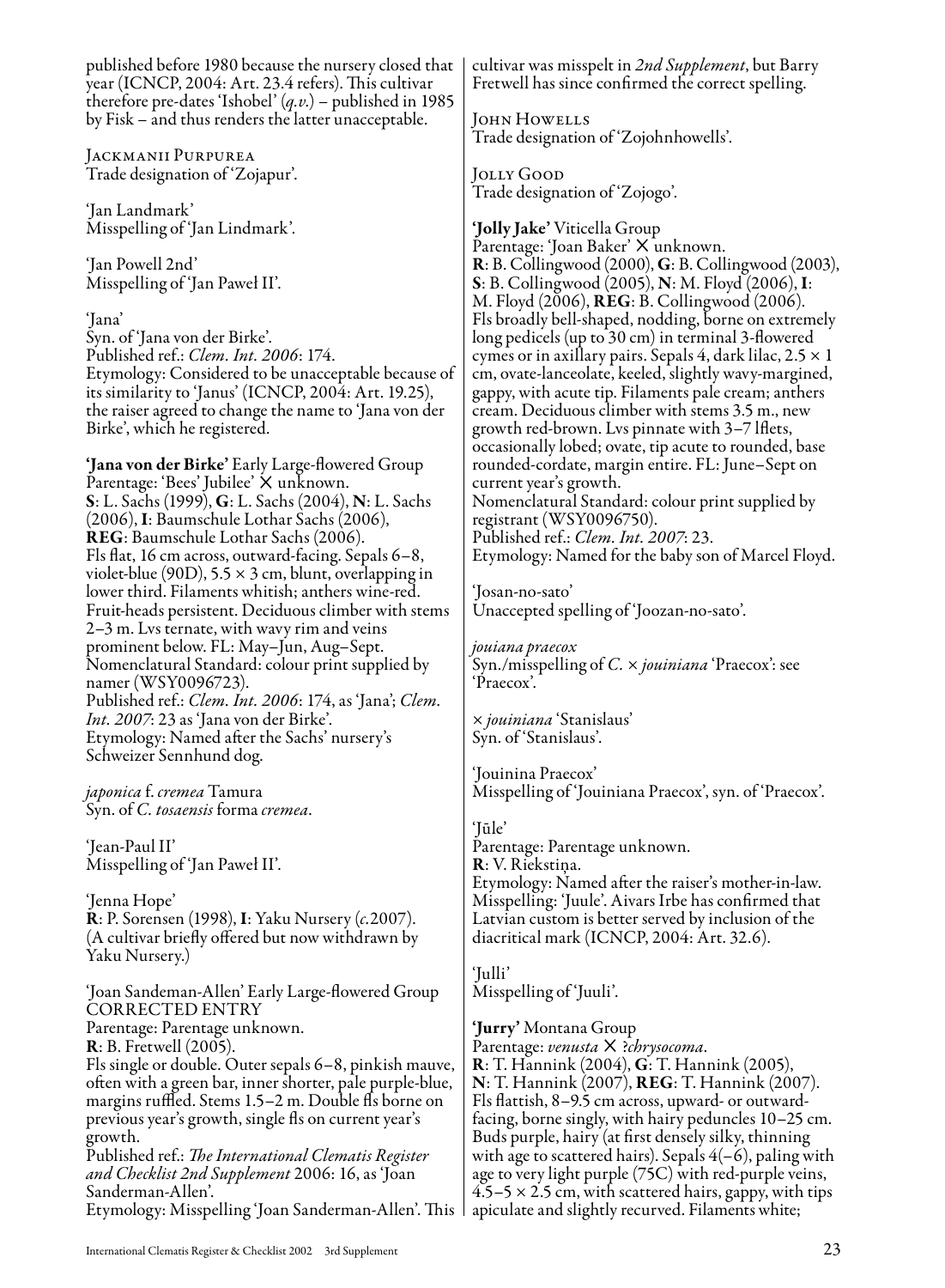anthers yellow. Fruit-heads persistent. Deciduous climber with hairy stems up to 4 m, new growth red-brown, maturing to brown. Lvs ternate, entire to coarsely dentate (with 1–2 teeth), with scattered hairs denser along margins and on veins. Flowering time: Apr–May on previous year's growth. Nomenclatural Standard: colour print supplied by registrant (WSY0100190). Published ref.: *Clem. Int. 2008*: 15 & 130. Etymology: Plant material received from China as *C. venusta* but later considered to be a hybrid, possibly with *C. chrysocoma*. Named after the registrant's youngest son.

'Juule' REVISED ENTRY Misspelling of 'Jūle'.

'Kaguya' Viticella Group Parentage: 'Orange Gal<sup>3</sup> X unknown. R: T. Hirota (2005). Fls 5–10 cm across, upward- or outward-facing. Sepals 4–6, mottled red-purple over a pale pink background. Stamens yellow. Etymology: Named after a legendary Japanese princess.

'Kahori no kimi' probably Viorna Group Parentage: Chance seedling, parentage unknown. G: K. Ozawa (1999), S: K. Ozawa (1999), N: M. Chikuma (2006), I: M. Chikuma (2006), REG: M. Chikuma (2008).

Fls bell-shaped, 2.5 cm across, nodding or drooping, with a citrus scent. Sepals 4, outside violet, inside white at base shading to purple at margins and tips,  $3.5 \times 1.5$  cm, thick and fleshy, long-pointed, tips strongly recurved, margins crinkled, touching towards base. Filaments greenish white; anthers yellow. Fruit-heads persistent. Herbaceous stems up to 1 m. Lvs pinnate (with 3 pairs of lflets and a terminal one), margins entire. FL: Apr to mid-Sept. Nomenclatural Standard: colour print supplied by registrant (WSY0112013). Etymology: "Kahori" means "scent", "kimi" is an

honorific title in old-style Japanese.

'Kaiser' Parentage: Parentage unknown. R: K. Miyazaki (pre-2004). Fls double. Sepals green at first, maturing to pink and white flushed green. Etymology: For ICRA registration purposes, this is considered an unacceptable name because of its closeness to the earlier epithet 'Kaisee' (ICNCP, 2004: Art. 19.25). However, since 'Kaiser' was granted Japanese PBR (No. 12334) in 2004, this name may not be rejected (ICNCP, 2004: Art. 28.2.).

'Kareliia' Fls white or pearl. Published ref.: T. & V. Bubliy in *Clem. Int. 2007*: 123. (Attributed to M.F. Sharonova as raiser.)

'Kashoku-no-mai' (*c*.2008) Parentage: 'Miss Bateman' X unknown. R: K. Hotta (pre-2008).

Fls double.

Etymology: This would appear to be different to the single-flowered cultivar of the same name listed in *Register 2002*, so is an unacceptable name under ICNCP, 2004: Art. 27.1.

'Kasumi no kimi' probably Viorna Group Parentage: Chance seedling, parentage unknown. G: K. Ozawa (1999), S: K. Ozawa (1999), N: M. Chikuma (2008), I: M. Chikuma (2008), REG: M. Chikuma (2008). Fls urn-shaped, 2.5 cm across, nodding or drooping, veins prominent outside. Sepals 4, outside pale purplish

white with dense creamy white down, inside with broad green bar and tips purplish pink, thick and fleshy, long-pointed, tips strongly recurved, touching at base. Stamens downy; filaments creamy white; anthers pale yellow. Fruit-heads persistent. Herbaceous stems 1–1.2 m, with creamy white hairs. Lvs pinnate (with 3 pairs of lflets and a terminal one), entire, downy on underside. FL: Apr to mid-Sept. on current year's growth. Nomenclatural Standard: colour print supplied by registrant (WSY0112014). Etymology: "Kasumi" means "haze", "kimi" is an honorary title in old-style Japanese.

'KBK01' Early Large-flowered Group Parentage: ('Poulala' ALABAST X 'Vino') × unknown. R: K. Bolinder (1995), G: K. Bolinder (2002), N: F.M. Westphal (2005), I: F.M. Westphal (2006), REG: K. Bolinder (2008). Fls usually double (though occasionally whole plant has single fls), 10–14 cm across, upward- to outwardfacing, hemispherical or dome-shaped. Sepals up to 50, red-purple, paler beneath, 5–7 × *c.*2 cm, long-pointed, overlapping. Filaments yellow; anthers yellow. Deciduous climber with stems up to 2.8 m. Lvs ternate with entire margins. FL: May–June on old wood, Aug–Sept on current year's growth. Published ref.: *F.M. Westphal Hauptkatalog* 2006–2007: 024, as 'Fireflame' KBK 01. Trade designation: FIREFLAME.

'KBK02' Early Large-flowered Group Parentage: 'Ivan Olsson' X unknown R: K. Bolinder (1995), G: K. Bolinder (2002), N: F.M. Westphal (2005), I: F.M. Westphal (2006), REG: K. Bolinder (2008) Fls usually double (though occasionally whole plant has single fls), 12–14 cm across, upward- or outwardfacing, rounded cone-shaped, with sepals in up to 5 distinct tiers. Sepals up to 50, opening pink or creamy white with a green bar, maturing to pure white, initially from margins, finally midveins; long-pointed, overlapping. Filaments yellow; anthers yellow. Deciduous climber with stems to 2.5 m. Lvs ternate with entire margins. FL: May–June on old wood, Aug–Sept on current year's growth. Published ref.: *F.M. Westphal Hauptkatalog* 2006–2007: 027, as 'Grefve Erik Ruuth' KBK 02. Trade designation: GREFVE ERIK RUUTH.

'Ken Pyne' Late Large-flowered Group R: K. Pyne, I: Sheila Chapman Clematis (2007).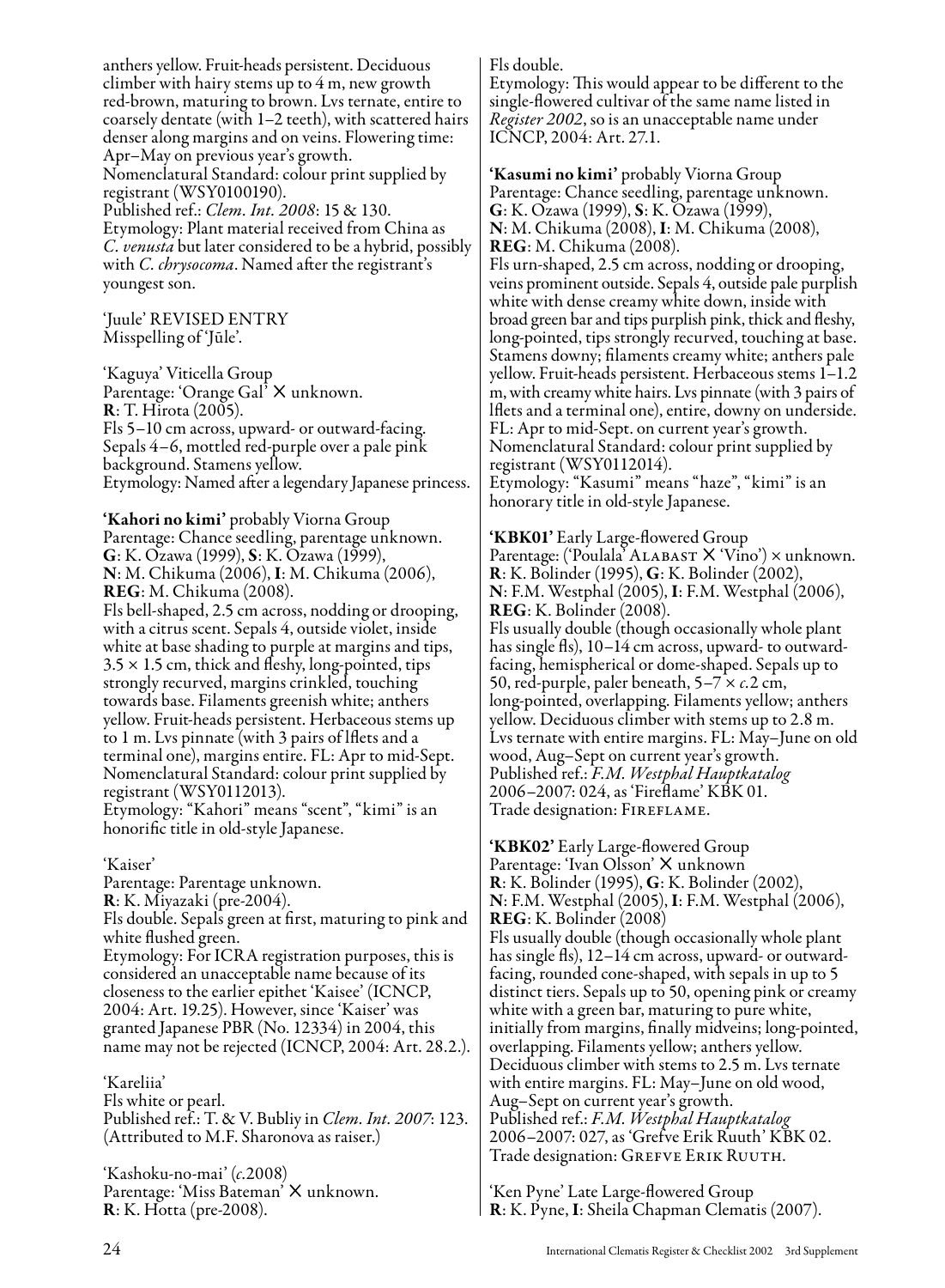Fls gappy. Sepals red. Anthers red. Climber with stems to 3.7 m. FL: July–Sept. Published ref.: *Sheila Chapman Clematis Cat.* 2007: 14.

'Kerstin Thümmler' Early Large-flowered Group Parentage: 'Bees' Jubilee'  $\dot{\mathsf{X}}$  unknown. S: L. Sachs (1999), G: L. Sachs (2004), N: L. Sachs (2005), REG: L. Sachs (2006). Fls male and female on the same plant, single or semi-double, 16 cm across, flat, borne singly. Sepals 8, light pink (purple group 76D) with a dark pink central stripe, blunt, overlapping. Filaments light yellowish; anthers light red. Fruit-heads persistent. Deciduous climber with stems 2–2.5 m. Lvs ternate, entire. FL: June–Aug on current year's growth. Nomenclatural Standard: colour print supplied by registrant (WSY0096738). Published ref.: *Clem. Int. 2007*: 23. Etymology: Kerstin Thümmler is a daughter of Renate Ansorge, Lothar Sachs' partner at Baumschule Lothar Sachs.

'Kikyou' Unaccepted spelling of 'Kikyoo'

Kingfisher Trade designation of 'Evipo037'.

'King's Dream' Viorna Group Parentage: Parentage unknown. R: K. Sugimoto (pre-2007), I: Kasugai Garden Centre (*c.*2007). Published ref.: Sugimoto *Total Cat. of Clematis* 2007–2008.

'Kitahama' Parentage: Parentage unknown. R: K. Hazekawa (pre-2007). Sepals, opening yellow, mature to pure white. Anthers yellow. Habit compact.

Kiviain Trade designation of 'Aino'.

Kivieks Trade designation of 'Ekstra'.

Kiviespe Trade designation of 'Esperanto'.

Kivihu Trade designation of 'Huvi'.

Kivikoll Trade designation of 'Roko Kolla'.

Kivikul Trade designation of 'Küllus'.

Kivilka Trade designation of 'Ilka'.

Kivimarm Trade designation of 'Marmori'. Kivimemm Trade designation of 'Memm'.

**KIVIMIKEL** Trade designation of 'Mikelite'.

Kivirah Trade designation of 'Rahvarinne'.

Kivireim Trade designation of 'Reiman'.

Kivirom Trade designation of 'Romantika'.

Kiviruut Trade designation of 'Rüütel'.

Kivisak Trade designation of 'Sakala'.

Kiviseelik Trade designation of 'Miniseelik'.

Kivisilm Trade designation of 'Silmakivi'.

Kivister Trade designation of 'Minister'.

Kiviuu Trade designation of 'Juuli'.

Kiviviol Trade designation of 'Viola'.

'Kiyo' Early Large-flowered Group Parentage: (*florida* 'Sieboldiana' X unknown) × unknown. R: T. Hirota (2003). Fls 10–15 cm across, outward- to upward-facing. Sepals 6, dark purple. Stamens yellow. FL: May–Jun on previous season's wood. Etymology: Named after the raiser's mother.

'Kizashi' R: H. Hayakawa. Fls flat to flattish, upward- or outward-facing. Sepals 8, pink changing to red-purple around and along bar and paler along margins, long-pointed, overlapping. Stamens yellow.

'Konigekind' Misspelling of 'Königskind'.

*koreana* 'Albert' Syn. of 'Albert'.

*koreana* 'Angela's Double' Syn. of 'Angela's Double'.

*koreana* 'Daan' Syn. of 'Daan'.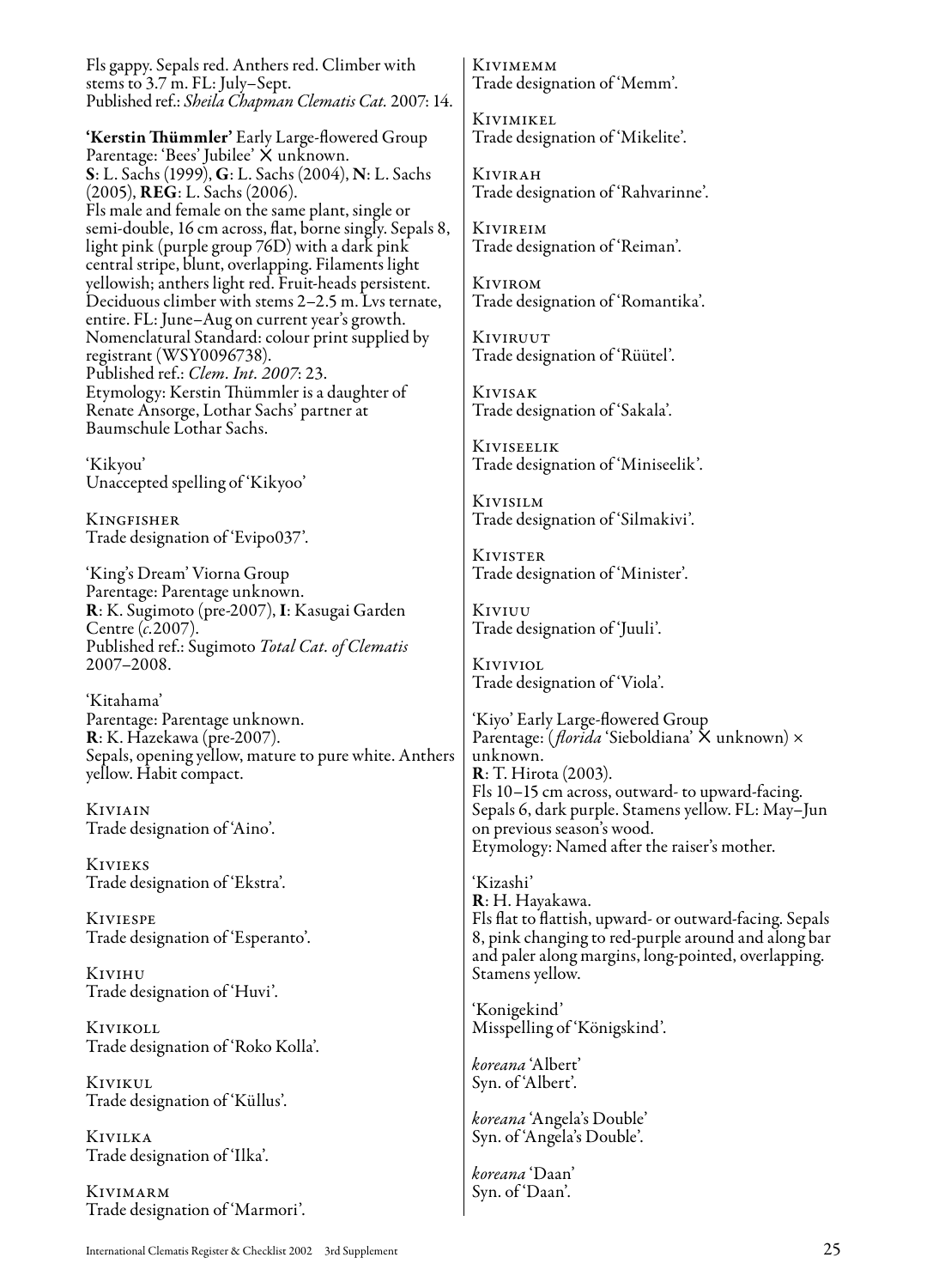*koreana* 'Dusky' Syn. of 'Dusky'. *koreana* 'Giuseppe Verdi' Syn. & misspelling of 'Giuseppi Verde'. *koreana* I Am® Red Robin See 'Zorero' (which has trade designation I Am® RED ROBIN). *koreana* 'Janny' Syn. of 'Janny'. *koreana* 'Propertius' Syn. of 'Propertius'. *koreana* 'Purple Rain' Syn. of 'Purple Rain'. 'Korean Beauty' Syn. of *C. chiisanensis* 'Korean Beauty'. 'Kochio' Misspelling of 'Kochoo'. 'Kosmu' Misspelling of 'Kasmu'. 'Koyuki' Syn. of 'Sunny White'. 'Krista' Atragene Group Parentage: Parentage unknown. R: P. Zwijnenburg jr (2000), I: P. Zwijnenburg jr (2001). Fls double, nodding, broadly bell-shaped. Sepals 4, pale blue, white at base inside, whitish main veins prominent outside, broadly elliptic and pointed. Staminodes many, the outer sepal-like but narrower, with undulate margins. Published ref.: *Clem. Int.* 2004: 116, without description. Etymology: Named after Krista Bontan, daughter of a former employee at the raiser's nursery. 'Kristina' Syn. of 'Kristina Böttger'. Published ref.: *Clem. Int.* 2006: 174. Etymology: Unacceptable name, ICNCP, 2004: Art. 19.25. 'Kristina Böttger' Early Large-flowered Group Parentage: 'Bees' Jubilee' X unknown. S: L. Sachs (1999), G: L. Sachs (2004), N: L. Sachs (2005), REG: Baumschule Lothar Sachs (2006). Fls male and female on the same plant, 17 cm across, flat, outward-facing, borne singly. Sepals 6–8, violet-blue (90B), mucronate, overlapping. Filaments whitish yellowish; anthers wine-red. Fruit-heads persistent. Deciduous climber with stems 2–3 m. Lvs simple, some lobed or subdivided, with entire margins. FL: May–June and Aug–Sept. Nomenclatural Standard: colour print supplied by namer (WSY0096724). Published ref.: *Clem. Int.* 2006: 174, as 'Kristina'; *Clem. Int. 2007*: 26 as 'Kristina Böttger'. Etymology: Kristina Böttger is a daughter of Renate Ansorge, Lothar Sachs' partner at Baumschule Lothar Sachs. *kweichouwensis* Misspelling of *C. kweichowensis*. *ladakhiana* 'Tibetan Mystic' Tangutica Group Parentage: *ladakhiana* self-pollinated. S: K. Sahin, Zaden B.V. (pre-2002), I: K. Sahin, Zaden B.V. (2002). Fls nodding. Sepals brownish yellow. Vigorous deciduous climber. (A stable seed-strain selected from pure-bred *C. ladakhiana*.) 'Lady Coroline Nevill' Misspelling of 'Lady Caroline Nevill'. 'Lady Janice' Late Large-flowered Group Sepals mid-blue, pointed. Stamens dark. FL: Jun–Oct. Published ref.: *Arnold's Clematis Nursery Cat.* undated, *c.*1978. 'Lady Keiko' Viorna Group Parentage: Parentage unknown. <sup>R</sup>: K. Sugimoto (pre-2007), <sup>I</sup>: Kasugai Garden Centre (*c.*2007). Published ref.: Sugimoto *Total Cat. of Clematis* 2007–2008. 'Lady La Verne' Late Large-flowered Group Sepals lavender-pink. Stamens dark. FL: Jun–Oct. Published ref.: *Arnold's Clematis Nursery Cat.* undated, *c.*1978. 'Languinosa Candida' Misspelling of *lanuginosa* 'Candida', a syn. of 'Candida'. Lasting Love CORRECTION Trade designation of 'Grażyna' (An entry for 'Lasting Love' was included in error in *1st Supplement*. As stated in *Register 2002*, LASTING Love is a trade designation for 'Grażyna'.) 'Lathkill Dale' Integrifolia Group Parentage: Parentage known but not disclosed by breeder. R: B. Fretwell (2007). Fls outward-facing, flattish bowl-shaped. Sepals 4, pale lavender-blue, wavy-margined, tips strongly recurved, gappy. Stamens pale cream. Herbaceous, 0.6–0.9 m. *lathyrifolia* Lindl., non Bess. Syn. of 'Macrantha'. *lathyrifolia* Bess. ex Rchb. AMENDED ENTRY Syn. of *C. recta*. 'L'dinka' Unaccepted spelling of 'Ľdinka'. Etymology: Note that the so-called "soft mark" ( ʹ ) is a character in its own right in the Russian alphabet,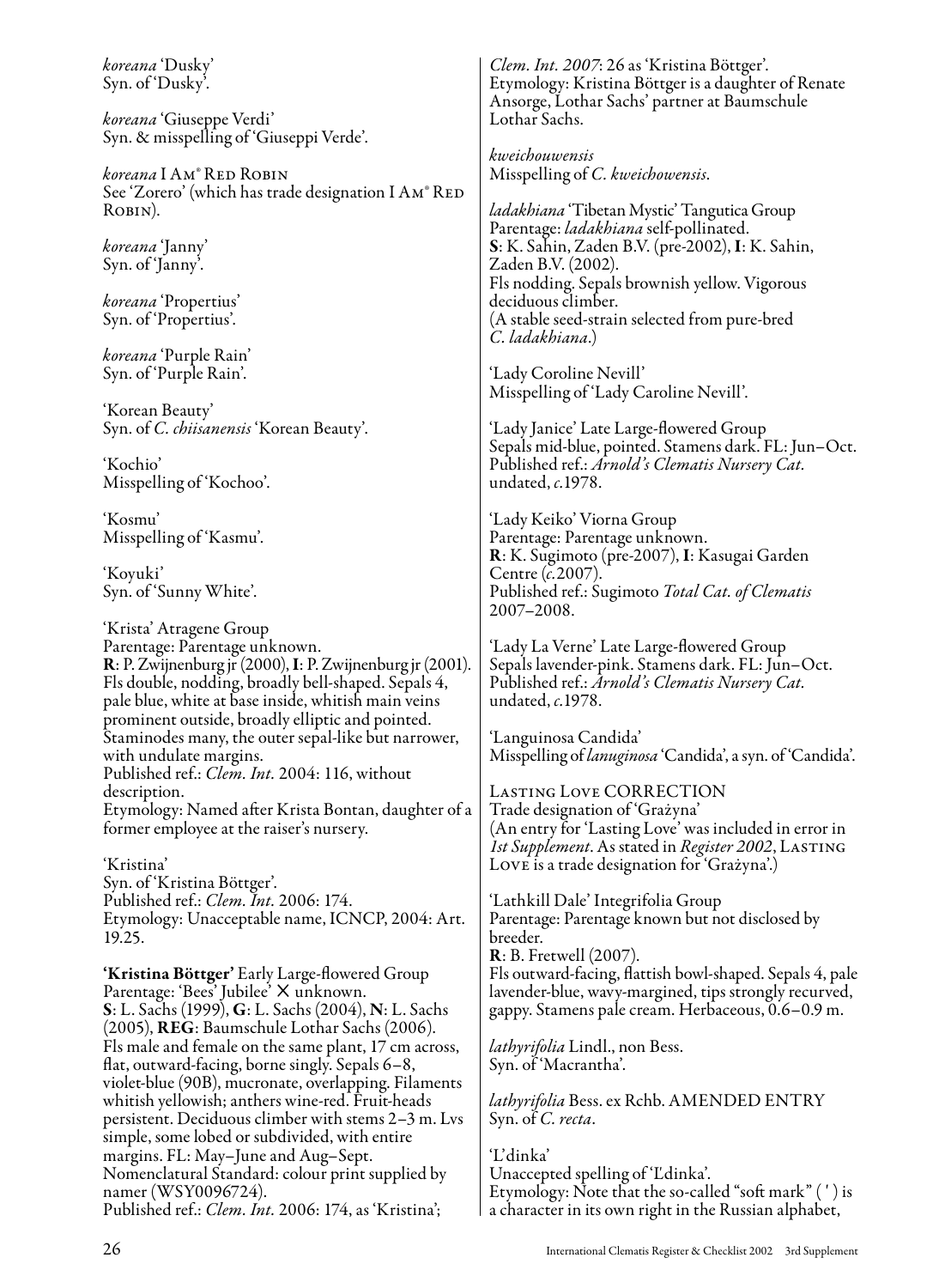not merely an apostrophe (though it is often mistransliterated as such).

'Ľdinka' Sepals white or pearl-coloured. Published ref.: T. & V. Bubliy in *Clem. Int. 2007*: 123. Etymology: Perhaps named after the Kiev ice-hockey team Льдинка. Unaccepted spelling: 'L'dinka'. (Attributed to M.F. Sharonova as raiser.)

leather flower A common name for *C. versicolor*, *C. viorna* and *C. virginiana*.

'Littele Bell' Misspelling of 'Little Belle'.

'Little Artist' Integrifolia Group Parentage: Parentage unknown. R: K. Sugimoto (pre-2007), I: Kasugai Garden Centre (*c.*2007). Published ref.: Sugimoto *Total Cat. of Clematis* 2007–2008.

'Little Duckling' Erroneous name for 'Piilu' (which has trade designation LITTLE DUCKLING).

Little Duckling Trade designation of 'Piilu'.

'Lorcan O'Brien' See *tibetana* subsp. *vernayi* 'Lorcan O'Brien'.

'Lord Herschell' AMENDED ENTRY Parentage: Parentage unknown. R: B. Fretwell (pre-1998), I: Peveril Clematis Nursery (1998). Fls bell-shaped, down-facing to erect. Sepals 4, rich velvety reddish purple inside, with paler margin outside, elliptic, narrowed at base, pointed, spreading towards tips. Stamens pale yellow-green. Fruit-heads persistent, golden. Stems herbaceous, 0.5–0.75(–1.2) m. FL: May–Oct. Published ref.: Fretwell, *Clematis as Companion Plants*, 1995: 103 (fig. p.102).

'Louise Pummell' Forsteri Group

Parentage: 'Fairy' (s) × ? *paniculata*. R: G. Hutchins (1993), G: G. Hutchins (1995), N: G. Hutchins (2005), I: County Park Nursery (pre-2007), REG: G. Hutchins (2007). Fls male and female on separate plants, 4.6 cm across, with short red hairs on receptacle and peduncles 5–9 cm long; drooping bells at first, opening into nearly flat, outward-facing fls, about 5 per cyme. Sepals 5–8; suffused with pale green when young, darker green at base, maturing to white with pale green veins;  $2.4 \times$ 1.6 cm, blunt, overlapping, with very slightly wavy margins. Staminodes present, green, *c.*6 mm long. Anthers brown, infertile. Styles in large head, pale green, densely clothed in long white silky hairs. Evergreen climber with stems to 2 m. Lvs usually 2-ternate, shiny, dark green. FL: Apr.

Nomenclatural Standard: flowering herbarium specimen supplied by registrant (WSY0100222). Published ref.: *Clem. Int. 2008*: 15. Etymology: Some were distributed before naming, using the seedling number 0693.

'Love Jerry' Misspelling of 'Love Jewelry'.

'Lucy Lemoine' Misspelling of 'Lucie Lemoine'. Published ref.: *The Garden* 1876: 487 (under *C.* 'Princess of Wales').

'Luloni' Misspelling of 'Lulonii'.

'Luxuriant Blue' Viticella Group Parentage: 'Alba Luxurians' X 'Neodynamia'. S: W. Stastny (1985), N: W. Stastny (2007), REG: W. Stastny (2007). Syn.: *C. viticella* 'Caerulea Luxurians'; 'Caerulea Luxurians'. Fls  $4-5$  cm across. Sepals  $4(-5)$ , white or light mauve-blue with blue veins towards margin, tip often green, outside sometimes with greenish bar, rhombic. Anthers deep purple-red. Deciduous climber with stems 2–3.8 m. FL: June–Sept. Etymology: Originally named 'Caerulea Luxurians' by Magnus Johnson in 1996. This name was unacceptable (ICNCP, 2002: Art. 19.13), so in 2007 Stastny renamed it 'Luxuriant Blue' and formally registered this.

'Maate Juulija' Misspelling of 'Māte Jūlija'.

'Macksimilian Kolbe' Misspelling of 'Maksymilian Kolbe'.

*macropetala* 'Big Bird' Syn. of 'Big Bird'.

*macropetala* 'Blue Stream' Syn. of 'Blue Stream'.

*macropetala* 'Clochette Pride' Erroneous name for 'Clochette Pride'.

*macropetala* 'Cragside' Erroneous name for 'Cragside'.

*macropetala* 'Honey Schmidt' Atragene Group I: P. Zwijnenburg (*c*.2007). Available from Zwijnenburg's online catalogue in 2007, but no description published.

*macropetala* 'It's Springtime' Atragene Group I: F.M. Westphal (2008). Fls double, broadly bell-shaped, 6–8 cm across, drooping. Sepals 4, bluish-violet. Staminodes petaloid, pale

bluish violet. Fruit-heads persistent. Deciduous climber with stems 2–3 m. FL: Apr–May and occasionally Aug. Published ref.: *F.M. Westphal Hauptkatalog* 2008–2009: 083.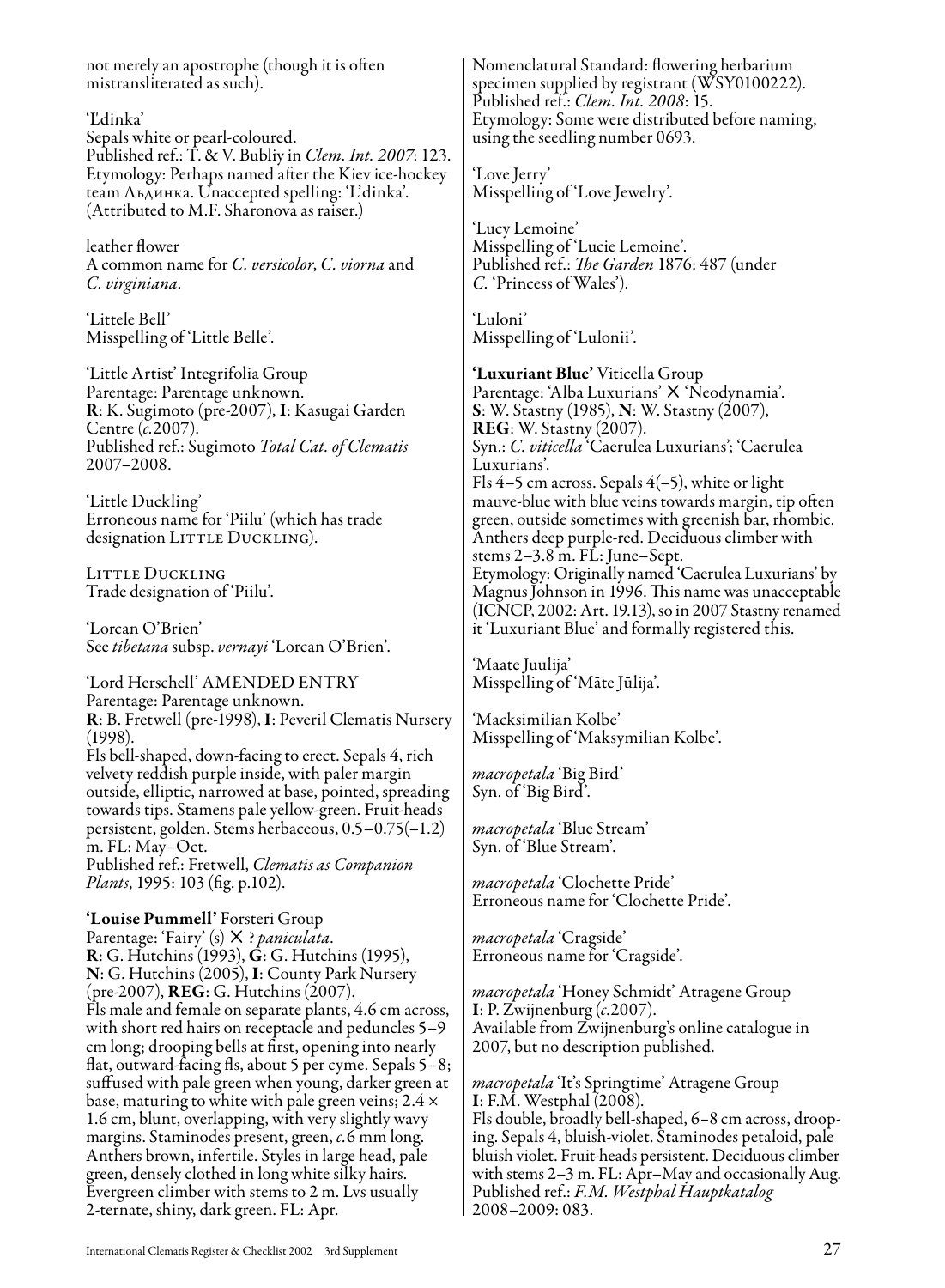*macropetala* 'Janny' Syn. of 'Janny'.

*macropetala* 'Octopus' Erroneous name for 'Zooct' (which has trade designation Octorus).

*macropetala* 'Pink Princess' Syn. of 'Pink Princess'.

*macropetala* 'Rosa Pagoda' Erroneous name and misspelling of 'Rosy Pagoda'.

*macropetala* 'Wesseleton' Misspelling of *C. macropetala* 'Wesselton'.

'Madame Abel Chatenay' Late Large-flowered Group REVISED ENTRY Parentage: 'Madame Van Houtte' (s) × 'Monsieur Blanchet'. R: G. Boucher (1901). Fls large, flat. Sepals clear mauve tinged with sky blue. Published ref.: *Journ. Soc. Nationale d'Horticulture de France* 1902: 174 Etymology: Patrice Huet, great-grandson of M & Mme Abel Chatenay, reported in 2003 that the Chatenay

family has no â – as published in *Register 2002* – so the misspelling 'Madame Abel Châtenay' has been corrected.

'Madame Baron Viellard' Misspelling of 'Madame Baron-Veillard'.

'Madame Eduard Andre' Misspelling of 'Madame Édouard André'.

'**Madame Kayo'**<br>Parentage: 'Shiguri' or Hayakawa seedling F-5 (*florida* 'Sieboldiana' × a large-flowered hybrid) × unknown. N: Y. Aihara (2006), REG: Y. Aihara (2006). Fls flat, borne singly. Sepals 6, opening red- purple, maturing to violet-blue, obovate, cuspidate, gappy. Filaments white, with tip (and some connectives) maroon. Semi-evergreen habit. FL: May–June. Nomenclatural Standard: colour print supplied by registrant (WSY0096753). Published ref.: *Clem. Int. 2007*: 26. Etymology: Named after Mr Aihara's wife.

'Madame le Coltré' Syn./misspelling of 'Madame le Coultre'.

'Madame van Houte' Misspelling of 'Madame van Houtte'.

'Magga' Integrifolia Group Parentage:  $\widetilde{C} \times \textit{diversifolia}$  'Eriostemon' X unknown (possibly *integrifolia* 'Alba') R: T. Löfgren (2001), G: T. Löfgren (2005), N: T. Löfgren (2006), REG: T. Löfgren (2006) Fls broadly bell-shaped, 4–6 cm across, nodding. Buds purplish pink. Sepals 4, pale pink with purplish pink nerves and whitish edges, wavy-margined, overlapping at base, with recurved tip. Filaments

yellow; anthers brownish. Stems erect, non-climbing, up to 1.5 m. Lvs simple or divided into a few lflets (which are sometimes irregularly lobed), with entire margins. FL: July–Oct on current year's growth. Nomenclatural Standard: colour print supplied by registrant (WSY0096726). Published ref.: *Clem. Int. 2007*: 26. Etymology: Named after the nickname of the raiser's wife Margaretha.

'Marcelina' Early Large-flowered Group AMENDED ENTRY

Parentage: Parentage unknown. G: S. Franczak (1997), S: S. Franczak (1997), N: S. Franczak (1998), I: Clematis Szkólka Pojemnikowa (2005).

Fls 12–15 (–17) cm across. Sepals 6, violet-purple with slightly deeper bar, elliptic, overlapping at base, finely pointed, margin wavy. Filaments creamy white; anthers violet-red. Deciduous climber with stems 3–4(–5) m. Lvs 2-ternate. FL: June–Sept. Published ref.: *Clematis Szkólka Pojemnikowa Oferta* Lato–Jesień 2005. Etymology: Named after a Polish river.

'Margaret Koster' Misspelling of 'M. Koster'.

'Maria' (Miyazaki?) R: K. Miyazaki ? (pre-2008). (Mentioned as a new cultivar by A. Kaneko in talk to I.Cl.S. Japanese tour, June 2008. Unacceptable name, ICNCP, 2004: Art. 27.1.)

```
'Maria' (Sharonova)
```
Fls 16 cm across. Sepals purple-red with a redder bar, overlapping, broadly elliptic, with a rounded top and tiny tip. Anthers dark red-purple. Stems up to 2.5 m. FL: June–Sept. Published ref.: T. & V. Bubliy in *Clem. Int. 2007*: 123, fig. p.124. Etymology: Unacceptable name, ICNCP, 2004: Art. 27.1.

'Maria Louise' Syn. of 'Maria Louise Jensen'.

#### 'Marinka' AMENDED ENTRY

Parentage: *potaninii* var. *fargesii* (s) × ? *stans*. Syns: *C. heracleifolia* 'Marinka'; *C. tubulosa* 'Marinka'. (Although published in *The International Clematis Register and Checklist 2002* as being in Heracleifolia Group, its parentage suggests it could more readily be classified in Vitalba Group – so it is better left unassigned to either.)

#### 'Marion Willson'

Parentage: *florida* (s) **X** un-named Viorna Group hybrid. R: B. Collingwood (2004), G: B. Collingwood (2005), N: B. Collingwood (2007), REG: B. Collingwood (2007). Fls flat, outward-facing, borne in terminal cymes and in the axils of lateral branches in upper third of growth.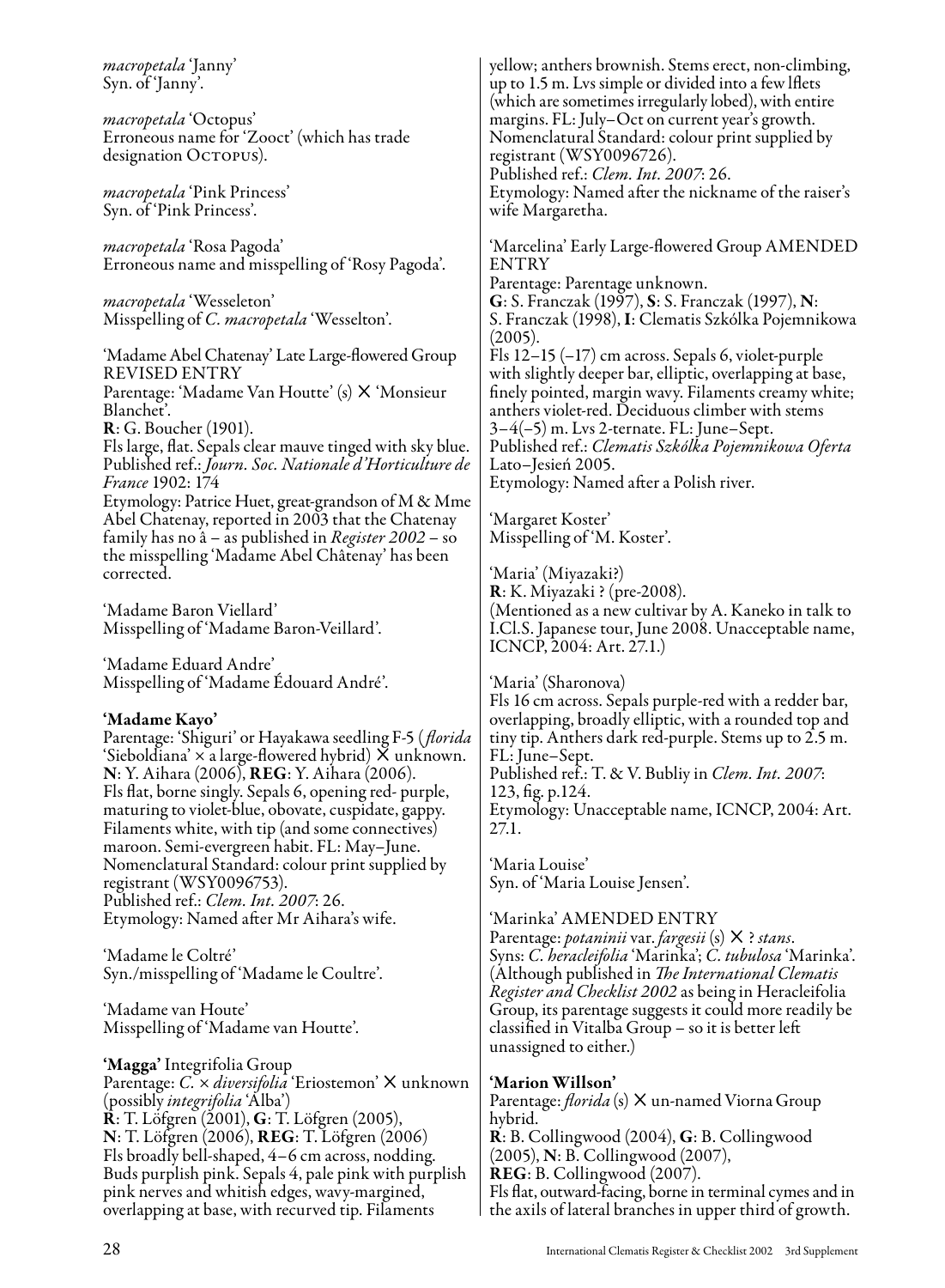Sepals  $4(-6)$ , blue, 2.5–5  $\times$  1.5–2 cm, broadly ovate or obovate, margin slightly wavy, with gaps between sepals. Filaments grey-white; anthers purple. Plant rapidly forms dense stand of upright, non-clinging, green, leafy vines, to 3 m long; deciduous; hardy; stems sparsely hairy at nodes. Lvs usually ternate; lflets irregularly and sparsely toothed, margins hairy. FL: July–Sept (under glass), on longer vines of current year's growth. Published ref.: *Clem. Int. 2008*: 16. Etymology: Named after the Treasurer of Coulsdon and Purley Tangent, for her dedication, service and commitment.

#### 'Marjan' Montana Group

S: T. Hannink (2003), G: T. Hannink (2005), N: T. Hannink (2007), REG: T. Hannink (2007). Fls flattish, 7.5 cm across, upward- or outward-facing, solitary. Buds globose, flushed pale purple; buds and peduncles with downy hairs. Sepals 4, opening very pale purple (69C), turning white (except perhaps along marginal veins),  $3.5 \times 2.5$  –3 cm, rounded, touching, with margins downy towards the tips. Filaments white; anthers yellow. Fruit-heads persistent. Climber with stems 3–4 m, light green when young, turning pale brown. Lvs ternate, irregularly toothed, with ciliate hairs along margins and irregular, short, bristly hairs along tops of veins, especially on midrib; young lvs brownish; upper surface of mature lvs dark green, with broad, pale, irregular marbling to either side of the midrib and main veins which narrows to a point towards the tips of lobes; underside brown-red; petioles flushed brown-red. FL: Apr–May on previous year's growth. Nomenclatural Standard: colour print supplied by registrant (WSY0100211).

Published ref.: *Clem. Int. 2008*: 16 & 130. Etymology: Vegetative material was received from China as a marble-leaved sport of *C. dasyandra*, but did not accord well with published descriptions of that species – for example, having ternate lvs (not pinnate, with 5 lflets) and flattish (not campanulate) fls. Named after the registrant's wife.

marsh clematis A common name for *C. crispa*.

'Māte Jūlija' Early Large-flowered Group REVISED ENTRY

Parentage: 'Lawsoniana' X 'Marie Boisselot'. R: M. Taurite, I: (1975).

Fls 22–24 cm across. Sepals 8, pale purplish pink (light Rose Purple HCC 533/3)(75D). Anthers greyish purple. Deciduous climber with stems 2–2.5

m. Lvs ternate. FL: June, July–Oct. Published ref.: Riekstiņa in *I.Cl.S. Newsl.* 3: 12 (1985). Etymology: Name means "Mother Julia" in Latvian. Misspellings: 'Maate Juulija'; 'Mate Julija'. Aivars Irbe has confirmed that Latvian custom is better served by inclusion of the diacritical marks (ICNCP, 2004: Art. 32.6).

'Matsuridaiko' Fls double. Sepals opening green with pinkish margins, maturing to blue with a greenish bar. Published ref.: Sugimoto *Total Cat. of Clematis* 2007–2008.

matted purple virgin's bower A common name for *C. columbiana* var. *tenuiloba*.

'Mazowsze' Late Large-flowered Group Parentage: 'William Kennett' X unknown. R: S. Marczyński (1994), G: S. Marczyński (1996), N: S. Marczyński (2006), I: Clematis Szkólka Pojemnikowa (2006), REG: S. Marczyński (2006). Fls flat, 13–15(–20) cm across, borne on long pedicels in a panicle. Sepals  $6(-7)$ , of velvet texture, inside claret to deep purplish red (more intense than 71A), developing paler slightly bluish vivid purple (81A) central bar with age, outside white central bar shading to pale purple at margins,  $6-7 \times 4-4.5$  cm, orbicular, margins touching and sometimes overlapping, tip cuspidate. Stamens flattening back to form a neat circle; filaments pale yellow-cream; anthers white with pale purple or coffee-coloured connective. Stigmas longer than stamens, pale yellow. Fruit-heads persistent. Deciduous climber with stems 2–3.5 m, purple when young, clinging via twining petioles. Lvs ternate. FL: June–Sept.

Nomenclatural Standard: colour print supplied by registrant (WSY0096727).

Published ref.: *Clematis Szkólka Pojemnikowa Oferta* Lato–Jesień 2006.

Etymology: Named after the Masovia region of central Poland.

#### 'Mazury'

Parentage: Parentage unknown. R: S. Marczyński (1994), G: S. Marczyński (1996), N: S. Marczyński (2006), I: Clematis Szkólka Pojemnikowa (2006), REG: S. Marczyński (2006). Fls double, 13–17 cm across, hemispherical on first opening but flattening out with age. Sepals >50, inner opening strong blue (100B) flushed light to very light purplish blue (100C/D) particularly on the margins and base and when in full bloom, outer ones mottled with green,  $4-6 \times 3$  cm, ovate, pointed, margins wavy. Filaments and anthers cream. Fruit-heads persistent. Deciduous climber with stems 2–3 m, clinging via twining petioles. Lvs simple or ternate, all entire, dark green. FL: June–Sept on current year's growth. Nomenclatural Standard: colour print supplied by registrant (WSY0096734). Published ref.: *Clematis Szkólka Pojemnikowa Oferta* Lato–Jesień 2006.

Etymology: Named after the Masuria region of northeast Poland.

#### 'Medley'

Fls semi-double. Sepals lavender-pink with tints of white. Climber with stems to 3 m. (Believed to have originated in Australia during the 1970s. Not to be confused with 'Evipo012' which has the trade designation MEDLEY.)

'Melissa' Misspelling of 'Mellissa'.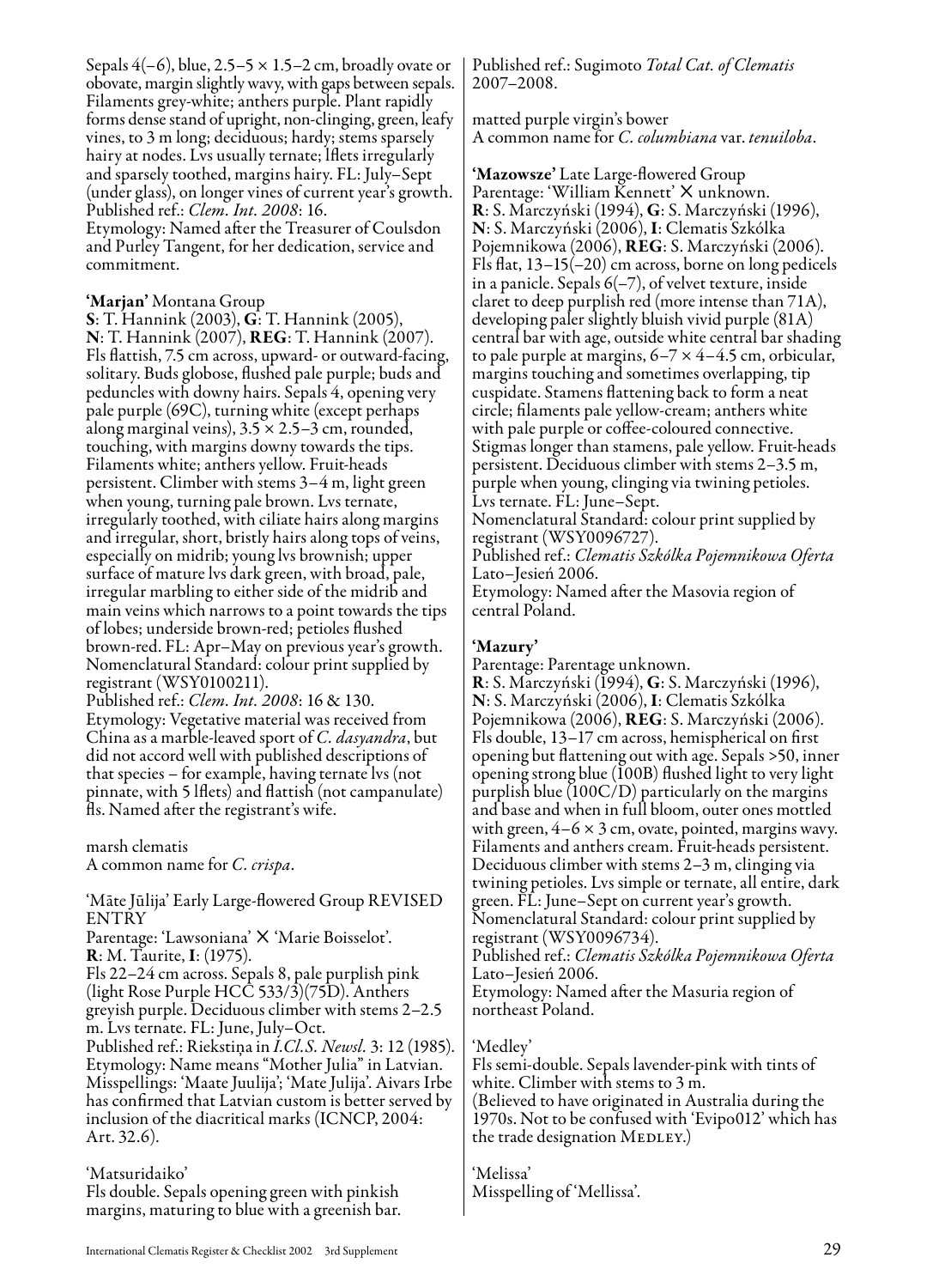'Melissa Merry' I: Yaku Nursery (*c.*2007). (A cultivar briefly offered but now withdrawn by Yaku Nursery.)

'Mellissa' Atragene Group AMENDED ENTRY Parentage: Parentage unknown. R: P. Zwijnenburg jr (2000), I: P. Zwijnenburg jr (2001), REG: P. Zwijnenburg jr (2008). Fls broadly bell-shaped, *c*.7 cm across. Sepals 4, ivory-white tinged reddish (especially at base and along veins), with darker spots, narrowly ovate, long-pointed. Staminodes about one-third as long as sepals. FL: Apr–June, with occasional fls later. Published ref.: *Gartenpraxis* 9/2002: 41, as 'Melissa'. Etymology: Named after Mellissa Noorlander, a friend of the raiser's eldest daughter. Misspelling: 'Melissa'.

'Melodie' Viticella Group R: F.M. Westphal (2005), I: F.M. Westphal (2008). Syn.: *C. viticella* 'Melodie'. Fls 5–7 cm across. Sepals pink. Stamens green-yellow. Deciduous climber with stems to 3.5 m. FL: Jun–Sept. Published ref.: *F.M. Westphal Hauptkatalog* 2008–2009: 127, as *viticella* 'Melodie'.

'Merlin's Magic' Atragene Group Parentage: 'Broughton Bride' X unknown. R: S. Christmas (2005), N: S. Christmas (2005), REG: S. Christmas (2008).

Fls semi-double, nodding or drooping, borne singly. Sepals 4, deep purple to reddish purple, 8 × 2.5 cm, long-pointed, lanceolate, with a rounded base. Staminodes reddish purple, about half the length of the sepals. Fruit-heads persistent. Deciduous climber. Lvs 2-ternate; lflets with entire, cuneate base and entire, lanceolate tip, but with coarsely dentate margins in between. FL: May–June on previous year's growth, July–Sept on current year's growth. Nomenclatural Standard: flowering herbarium specimen supplied by registrant (WSY0100863). Published ref.: *B.Cl.S. Newsl.* 01/06 (2006): pp.16–17 (pic. p.14). Etymology: Named after a pet cat called Merlin.

'Metelitza' Sepals white or pearl-coloured. Published ref.: T. & V. Bubliy in *Clem. Int. 2007*: 123. (Attributed to M.F. Sharonova as raiser.)

Mienie Belle Trade designation of 'Zomibel'.

'Milky Way' Integrifolia Group Parentage: Parentage unknown. R: K. Sugimoto (pre-2007), I: Kasugai Garden Centre (*c.*2007). Published ref.: Sugimoto *Total Cat. of Clematis* 2007–2008.

'Mirage' Late Large-flowered Group Fls outward-facing. Sepals 6, white flushed pale purple, especially on central ribs, broad, overlapping at base, tips mucronate and slightly reflexed.

Filaments greenish yellow, with purplish connectives. Stems up to 2 m. FL: July–Aug(–Sept). (Believed to have originated from Lithuania before 2006.)

'Miss Cholmondeley' Misspelling of 'Mrs Cholmondeley'.

'Moemiyabi' R: H. Harada (pre-2004). (This cultivar was granted Japanese PBR 12231 in 2004. A description is being sought.)

'Momozono' Viticella Group Parentage: 'Orange Gal' X unknown. R: T. Hirota (2005). Fls 5–10 cm across. Sepals 4–6, pink-purple, with prominent midribs and reflexed tips. Stamens yellow. Etymology: Named after the area in which the raiser was brought up.

'Monsieur Blanchet' Quoted in *Journ. Soc. Nationale d'Horticulture de France* 1902: 174 as one parent of 'Madame Abel Chatenay' – but possibly an error for 'Docteur Blanchet' or 'Président Blanchet'.

*montana* 'Annifrid' Erroneous name for 'Annifrid'.

*montana* 'Doctor Penelope' Syn. of 'Doctor Penelope'.

*montana* 'Dusky Star' Erroneous name for 'Dusky Star'.

*montana* 'Elisabeth' Syn./misspelling of 'Elizabeth'.

*montana* 'Freda's Daughter' Erroneous name for 'Freda's Daughter'.

*montana* 'Grandiflora Alba' Syn. of *C. montana* var. *grandiflora*.

*montana* 'Jaqui' Syn./misspelling of 'Jacqui'.

*montana* 'Morning Yellow' Erroneous name for 'Cadmy' (which has trade designation MORNING YELLOW).

*montana* 'Oderata' Misspelling of *C. montana* 'Odorata', a syn. of *C. montana* var. *rubens* 'Odorata'.

*montana* 'Pink Perfektion' Misspelling of *C. montana* 'Pink Perfection', syn. of *C. montana* var. *rubens* 'Pink Perfection'.

*montana* 'Pink Starlight' Erroneous name for 'Pink Starlight'.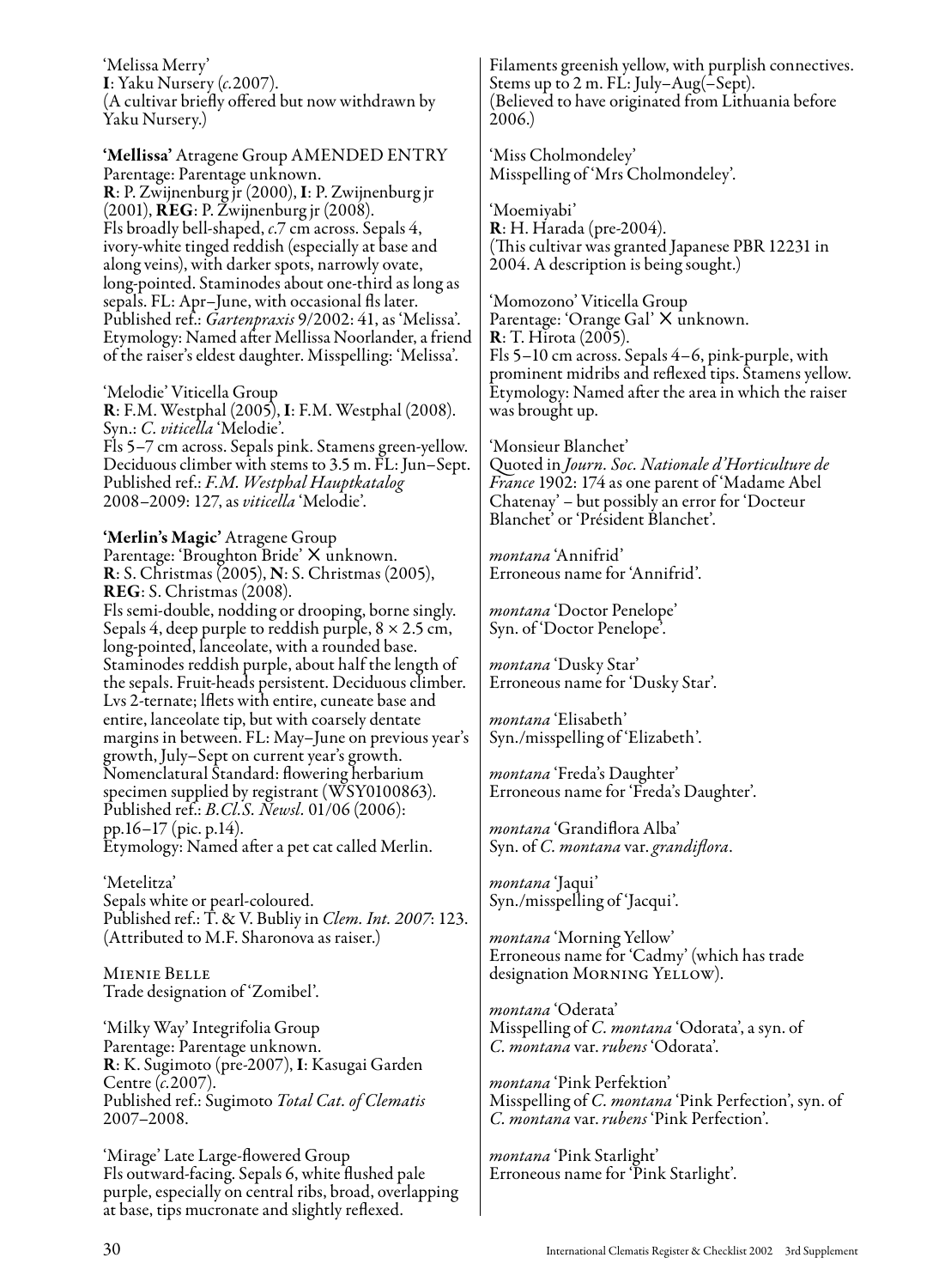*montana* 'Prosperity' Erroneous name for 'Prosperity'.

*montana* 'Tetra Rose' Misspelling of *C. montana* 'Tetrarose', syn. of *C. montana* var. *rubens* 'Tetrarose'.

*montana* 'Veitch' Syn. of *C. montana* var. *rubens* 'Veitch'.

*montana* 'Veitch's Variety' Montana Group Sepals very deep pink, especially around the margins. Etymology: Unacceptable name, ICNCP, 2004: Art. 19.19. Propagated from a plant at former Veitch's nursery site in Exeter. Possibly the same as *C. montana* var. *rubens* 'Veitch'.

*montana* 'Warwikshire Rose' Erroneous name and misspelling of 'Warwickshire Rose'.

*montana* 'Wee Willie Winkie' Syn. of 'Wee Willie Winkie'.

'Mont Primrose Star' Misspelling of *montana* 'Primrose Star', an erroneous name for 'Primrose Star'.

'Morning Heaven' Viticella Group R: F.M. Westphal (*c*.2005), I: F.M. Westphal (2008). Syn.: *C. viticella* 'Morning Heaven'. Fls 4–6 cm across, upward- or outward-facing. Sepals light blue, with a pale red-purple stripe, broad, margins somewhat wavy, tips recurved. Stamens yellowish green. Deciduous climber with stems up to 4 m. FL: June–Sept. Published ref.: *F.M. Westphal Hauptkatalog* 2008–2009: 126, as *viticella* 'Morning Heaven'.

Morning Yellow AMENDED ENTRY Trade designation of 'Cadmy'.

'Mrs Bauer' Published ref.: Riekstiņa & Riekstiņš 1990: 022, without description. Etymology: Quoted in a list of 19C cultivars; presumably garnered from an earlier reference not so far identified, or perhaps a misspelling of 'Mrs Badger', 'Mrs Baker' or 'Mrs Barr'.

'Mrs Cholmondely' Misspelling of 'Mrs Cholmondeley'.

#### 'Mrs Harvey' Viorna Group

Parentage: *crispa*× unknown. S: C. Andrew & C. Graham (1999), N: P. Keeping (2005), REG: P. Keeping (2006). Fls narrowly bell-shaped, nodding, borne singly. Sepals 4, deep blue with three darker longitudinal ridges, gradually fading towards pale blue expanded margin, white tips,  $3-5 \times 0.9-1.7$  cm, partly recurved (from about half way) towards irregularly twisted, recurved tip, outside minutely downy. Filaments and anthers creamy white, hairy. Deciduous climber with stems to  $\; \mid {\bf R} \cdot {\rm T}$ . Hirota (pre-2007).

3 m. Lvs simple or ternate, with minutely downy and entire margins. FL: June–Sept on current year's growth. Published ref.: *Clem. Int. 2007*: 27. Etymology: Named after the late Mrs C. W. (Anne) Harvey, because it was found next to her garden and presumably had seeded therefrom.

'Mrs Merville' Misspelling of 'Mrs Melville'.

#### 'Murasaki no ue'

Parentage: Chance seedling, parentage unknown. G: M. Chikuma (2000), S: M. Chikuma (2000), N: M. Chikuma (2006), I: M. Chikuma (2006), REG: M. Chikuma (2008).

Fls bell-shaped, 1.5 cm across, nodding or drooping. Sepals 4, outside greyish purple with scattered white hairs, inside pale green with a broad bar green at base shading to greyish purple at top,  $3 \times 1$  cm, thick and fleshy, long-pointed, tips strongly recurved, margins frilled, touching towards base. Filaments pale green; anthers creamy white. Fruit-heads persistent. Herbaceous stems up to 0.6 m. Lvs simple, margins entire. FL: Apr to mid-Sept. on current year's growth. Nomenclatural Standard: colour print supplied by registrant (WSY0112015).

Etymology: Named after one of the characters in the tale of Genji (Genji monogatari, a very old Japanese novel) [though "Murasaki" also means "purple"].

'Mushi' Early Large-flowered Group Parentage: Parentage unknown. R: T. Hirota (1995).

Fls flattish, 15 cm across, upward- or outward-facing. Sepals 6–8, white flushed pale pink with a prominent pale green bar, overlapping. Some fls have markedly bent stamens, with purple filaments and anthers; others, which can be on the same plant, have white staminodes. FL: May–June. Etymology: Name can mean both "insect" (from the

stamens' resemblance to insect legs) and "neglect".

'Myōfuku' Viorna Group Parentage: *texensis* open-pollinated. R: K. Ozawa (*c*.2003), I: M. Chikuma. Fls urn-shaped with relexed tips. Sepals soft pink outside, slightly deeper inside. Climber with stems up to 3 m. FL: mid-May to Aug. Published ref.: *The Clematis* 2007: 205. Etymology: Named after Mr Ozawa's family temple, Myofuku-ji, meaning "bliss" or "sublime happiness".

'Nadezdah' Misspelling of 'Nadezhda'.

'Nanami' Parentage: Parentage unknown. R: H. Takeyama (pre-2008). Fls flat to flattish. Sepals red-purple, overlapping. Filaments white; anthers red.

'Narihira' Early Large-flowered Group Parentage: Parentage unknown.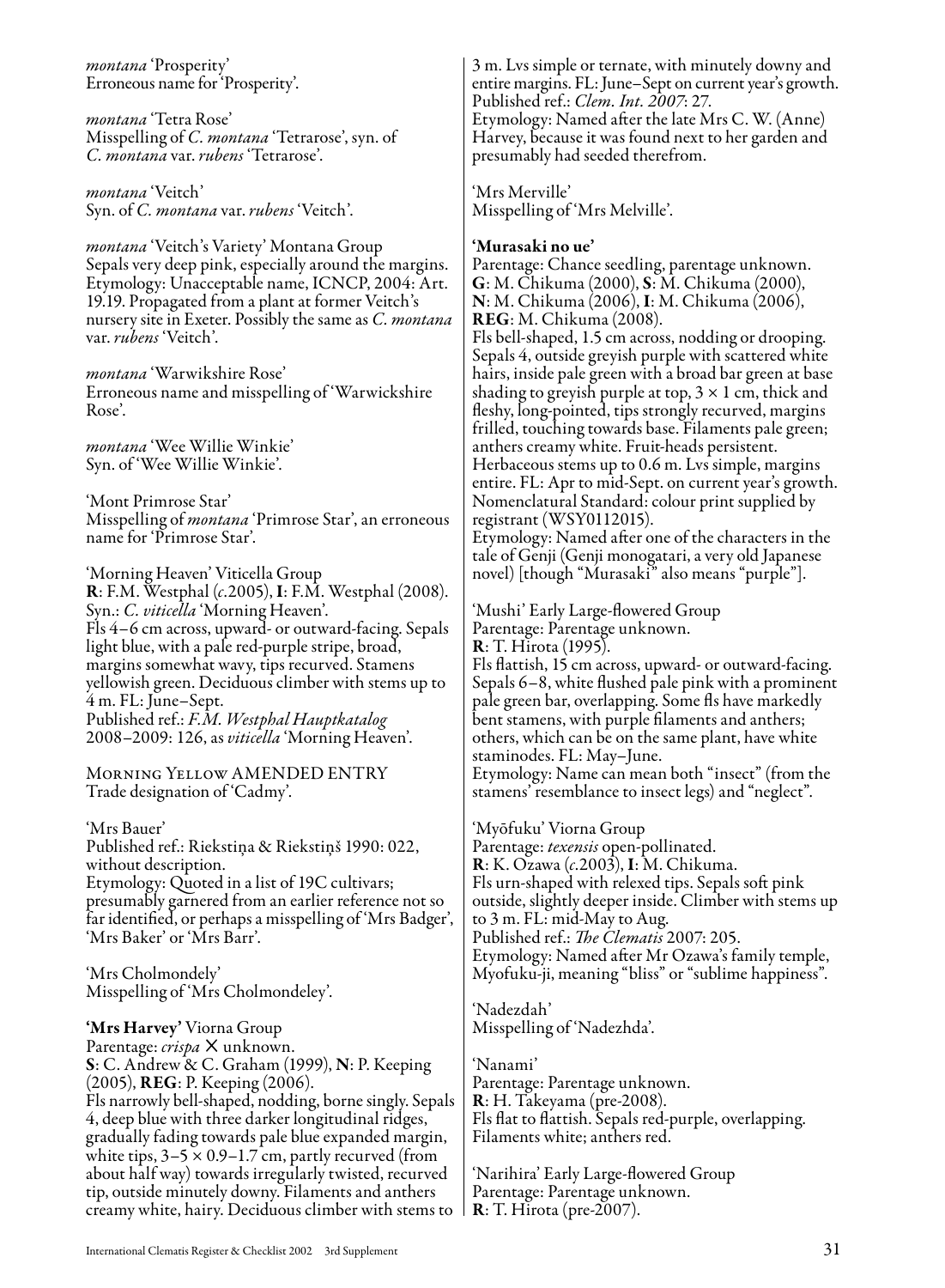Fls flattish, 15 cm across, upward- or outward-facing. Sepals 6, purple-blue, overlapping. Stamens yellow. FL: May–June.

Etymology: Named after the Japanese poet Narihara Ariwara.

'Natacha Cedergren' Syn. of 'Natacha'.

'Natalie Cottrell' Montana Group Parentage: Apparently derived from *montana* var.*glabrescens* hort. R: M. Olbrich (pre-1995), N: M. Olbrich (1995), I: Western Hills Nursery (1995). Fls flattish, 8 cm across, upward- or outward-facing. Buds ovoid, green (not flushed purple as in var. *glabrescens*). Buds and peduncles with downy hairs. Sepals (4–)6, white (though early fls may show pink streaks or pink flush towards sepal-tips), some veins pale green near base, broadly obovate, blunt, markedly wavy-margined, overlapping, touching. Filaments pale green when young (especially connectives), maturing white; anthers pale yellow. Deciduous climber. Lvs ternate, irregularly lobed, bronze-purple when young, turning dark green flushed purple, lightly coated with transparent hairs and with ciliate margins when young. Published ref.: *Exuberant Gardens cat.* 1990s.

'Neapolitan' Early Large-flowered Group Sepals cream with pink margins. Anthers red. Climber with stems to 2.4 m. FL: May–June and autumn. Published ref.: *Sheila Chapman Clematis Cat.* 2007: 17.

'Nevesta' R: M.A. Beskaravainaya. Sepals 4–5, white with deep pink margins. Published ref.: *Clem. Int. 2007*: 117–8.

#### 'New Prince'

Parentage: Chance seedling, parentage unknown. S: M. Chikuma (2003), G: M. Chikuma (2004), N: M. Toomey (2006), REG: M. Chikuma (2006). Fls bell-shaped, 3.5 cm across, nodding, with a citrus scent. Sepals 4, shiny purplish blue,  $5-6 \times < 2$  cm, touching at base, with markedly twisted and irregular, wavy margins, long-pointed, with divergent, recurved tips. Filaments cream, anthers yellow, both with creamy white down. Fruit-heads persistent. Stems non-climbing, erect, to 0.7 m. Lvs simple, entire. FL: May to mid-Sept on current year's growth. Nomenclatural Standard: colour print supplied by registrant (WSY0096736). Published ref.: *Clem. Int. 2007*: 30.

'Niida' Parentage: Parentage unknown. R: K. Hazekawa (pre-2007). Sepals red-purple with a white base and bar. Stamens purple.

'Nikko' Armandii Group R/S: Kazushige Ozawa (*c.*2003). Syn./unaccepted spelling of *C. armandii* 'Nikkou'. Etymology: Unacceptable name, ICNCP, 2004: Art. 27.1, since epithet has already been used for *C. patens* 'Nikko'.

'Nina Banham' Early Large-flowered Group Parentage: 'King Edward VII' × unknown. R: B. Collingwood (1998), G: B. Collingwood (2001), N: B. Collingwood (2005), REG: B. Collingwood (2005).

Fls 12–16 cm across. Sepals 6(–7)–8, mid-purple overlaid with intense red-purple, prominent bar dark purple,  $6-8 \times 2-3$  cm, broadly elliptic, overlapping, margin slightly wavy. Filaments greyish white; anthers pale yellow. Lvs ternate; lflets entire, sparsely hairy beneath. Deciduous climber with brown, sparsely hairy stems to 3.5 m. FL: Apr–May on previous year's growth, July–Sept on current year's growth. Nomenclatural Standard: colour print supplied by registrant (WSY0100545). Etymology: Named for a friend of the raiser.

'Nishibe I' Misspelling of 'Nishibi Number 1'.

'Nishiki' Early Large-flowered Group Parentage: Parentage unknown. R: K. Sugimoto (pre-2007), I: Kasugai Garden Centre (*c.*2007). Published ref.: Sugimoto *Total Cat. of Clematis* 2007–2008.

'Nistukou' Misspelling of 'Nitsukou'.

**Octopus** Trade designation of 'Zooct'.

old man's beard A common name for *C. vitalba*.

old man's whiskers A common name for *C. hirsutissima*.

'Omishiro' Misspelling of 'Omoshiro'.

'Omoshira' Misspelling of 'Omoshiro'.

Ooh La La Trade designation of 'Evipo041'.

'Orange Gal' Parentage: 'Oonagare Ichigoo' X unknown. R: T. Hirota (1998). Fls 5–10 cm across, upward-facing. Sepals 4–6, deep pink with a darker bar. Stamens yellow. Etymology: Name arguably contravenes ICNCP, 2004: Rec. 19E.1, which states that "A cultivar name should not be published if it may give the impression that the cultivar has one or more attributes that it does not possess" – such as, here, having any part of the flower orange.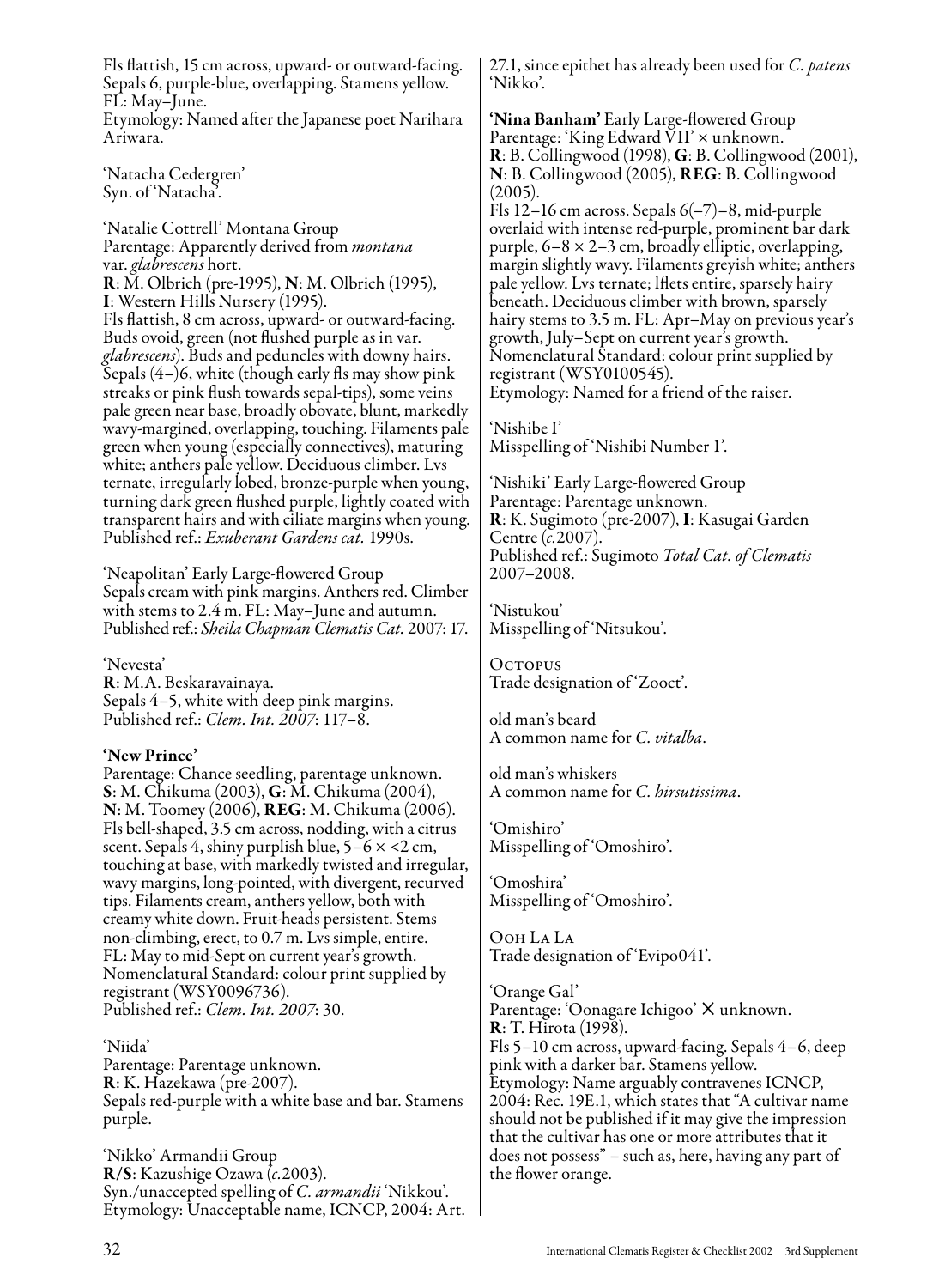'Orchid Blue' Integrifolia Group R: F.M. Westphal (2005), I: F.M. Westphal (2008). Syn.: *C. integrifolia* 'Orchid Blue'. Fls 8–10 cm across, outward-facing or nodding, slightly scented. Sepals 4, violet-blue, blunt, with wide gaps between. Filaments greenish yellow at base, shading to white; anthers pale yellow. Stems herbaceous, 1–1.5 m. FL: June–Sept.

Published ref.: *F.M. Westphal Hauptkatalog* 2008–2009: 105, as *integrifolia* 'Orchid Blue'.

*orientalis* 'Hatherly' Erroneous name for 'Hatherly'.

*orientalis* 'Red Balloon' Misspelling & syn. of 'Red Ballon'.

'Oshikiri' R: K. Ozawa (pre-2001). (This cultivar was granted Japanese PBR 8769 in 2001. A description is being sought.)

'Ozawa Pink' N: S. Shibuya (pre-2006).

'Ozawa Red' N: S. Shibuya (pre-2006).

'Parfa' Misspelling of 'Pafar'.

'Parple Flamingo' Misspelling of 'Purple Flamingo'.

*patens* 'BCL 721' Early Large-flowered Group Parentage: Selection from *patens*. R: M. Johnson (pre-1985), G: M. Johnson (pre-1985), N: K. Rumpunen (2008), REG: Swedish University of Agricultural Sciences, Balsgård (2008). Syn.: *C. patens* 'Beijing'. Fls hermaphrodite, 11–14 cm across, flat or flattish, upward- or outward-facing, borne singly. Sepals 7–9, opening yellowish white maturing to pure white, 5–7 × 3–4 cm, overlapping, touching. Filaments and anthers creamy white. Fruit-heads persistent, bronze. Deciduous climber with stems to 3 m. Lvs ternate, entire, glossy mid-green. FL: May–June on previous year's growth. Nomenclatural Standard: colour print supplied by registrant (WSY0101978). Etymology: Name is code for Balsgård Clematis No. 721. The name 'Beijing' was published prematurely for this cultivar in *Clem. Int. 2008*: 124, but correspondence at the time of registration confirmed the true name intended. Trade designation: Sunna.

*patens* 'Beijing' Syn. of *C. patens* 'BCL 721'.

'Pearl d'Azure' Misspelling of 'Perle d'Azur'. 'Pellieri' REVISED ENTRY Parentage: *viticella* hybrid (probably 'Erecta') (s) X *lanuginosa* species or hybrid. R: F.-J.-A. Pellier (1880). Fls *c*.10 cm across, borne in a compound dichasial cyme. Sepals 4–5(–6), pale violet or mauve-blue, with a darker bar along the lower midrib, and pale ashy lilac margins, thick, with recurved tips. Filaments lilac; anthers yellow (but fls sterile?). Deciduous climber

with purplish, shortly hairy, slender stems 1.5–2(+) m. Lvs simple, entire, ovate-lanceolate, 10 cm long  $\times$  4 cm wide, glossy above. FL: July–Oct.

Published ref.: Carrière in *Rev. Hort.* 1880: 227–8. Etymology: Reported in *Register 2002* as *C. lanuginosa* × *C. recta*, based on Carrière (1880) recording its parentage as *lanuginosa* × *erecta* [*sic.*], the assumption being that he meant the species *erecta* [syn. *recta*]; also noted that Le Bêle (1896) gave the parentage as *C. viticella* × *C. lanuginosa*. Paul Margot has recently rediscovered that Carriere's original description not only stated the parentage as "*Clematis erecta* fertilized by *C. lanuginosa*" but also quoted Pellier himself as reporting his hybrid was derived from "crossing a *viticella* and a *lanuginosa*"; the accompanying illustration is of a plant perfectly intermediate between *lanuginosa* and *viticella*, neither description nor illustration containing traits suggestive of *recta*; and Le Bêle – in an article published in *The Garden* 1898: 240 – refers to the *viticella* hybrid "C. erecta" as well as to "C. Pellieri". Carrière presumably believed the seed parent to be 'Erecta', and the parentage is revised here on the basis of this new information.

'Pennel's Purity' Misspelling of 'Pennell's Purity'.

'Pennels Purity' Misspelling of 'Pennell's Purity'.

'Perevil' Montana Group Error for *C. montana* 'Peveril'.

'Pervoj Brygady Legionow' Unaccepted spelling of 'I Brygady Legionów'.

'Petit Foucon' Erroneous name and misspelling of PETIT FAUCON, trade designation for 'Evisix'.

*petriei* 'Rushing Water' Forsteri Group I: Plants of Distinction (2001). Sepals  $(4-)6(-8)$ , white. Evergreen woody scrambler. Published ref.: *Plants of Distinction Seed & Plant Brochure* 2001. (This seems to be a selected female clone typical of the species – but the Dutch wholesale firm said to have supplied it denies knowledge of any such cultivar.)

'Peveril Peach' (1983) R: B. Fretwell (1983). Etymology: Barry Fretwell reported in 2007 that he first named a clematis 'Peveril Peach' in 1983 but that this plant was later withdrawn after trial. It is not clear if this use of the name was ever properly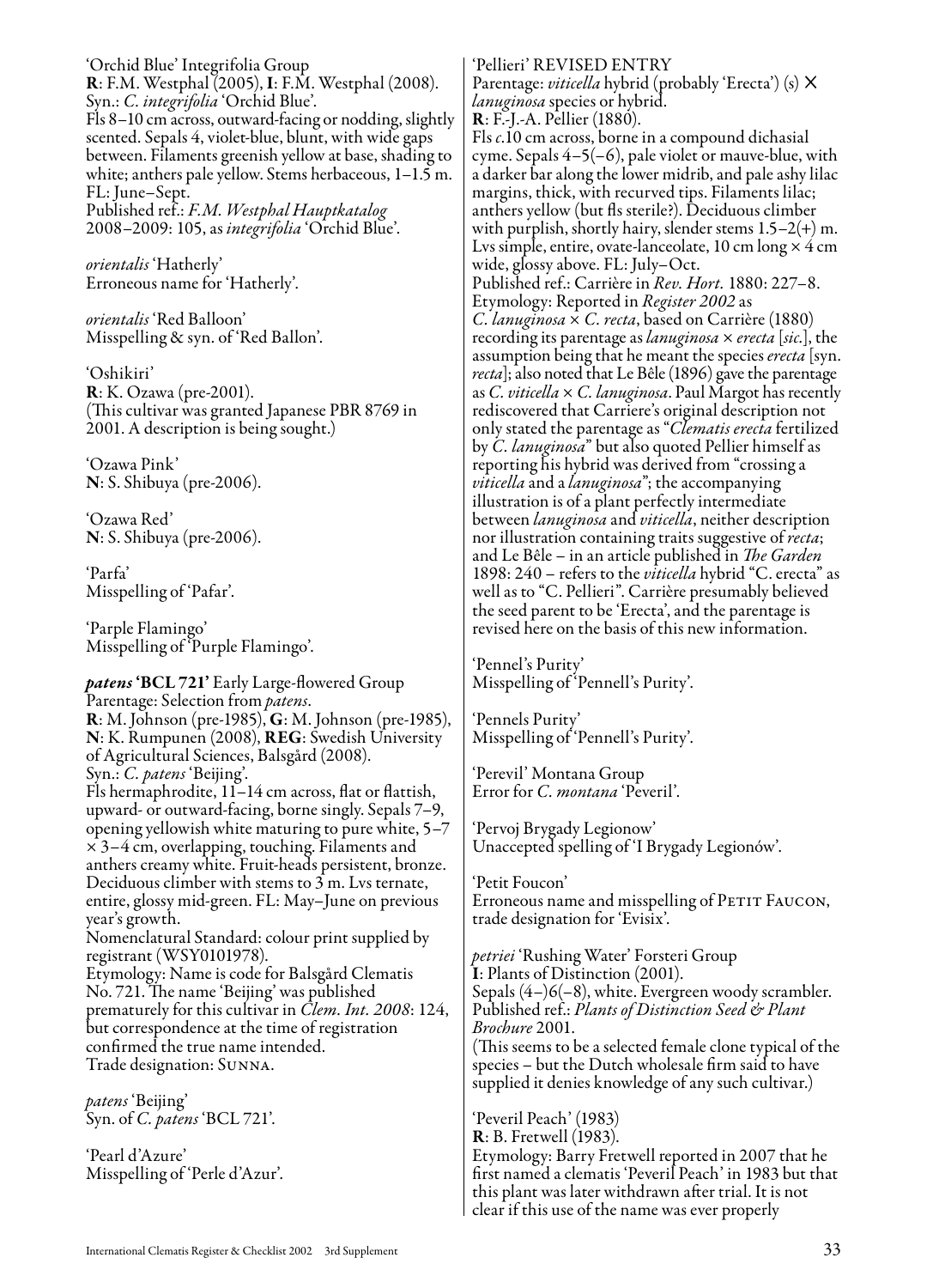established, but it is listed here just in case, to minimize further confusion.

'Peveril Peach' (1990) REVISED ENTRY Syn. of 'Sonnette'.

Etymology: According to Barry Fretwell in 2007, he gave this name to two different cultivars – but the earlier (1983) one was withdrawn, having never been released commercially. It was the later (1990) cultivar of this name that was renamed 'Sonnette' (*qv*).

'Peveril Profusion' Texensis Group AMENDED ENTRY

Parentage: Parentage unknown. R: B. Fretwell (*c*.2004), I: F.M. Westphal (2008). Syn.: *C. texensis* 'Peveril Profusion'. Fls open bell-shaped, 4–6 cm across, upward- or outward-facing. Sepals 4–6, plum-pink with silvery margins, paler outside, narrowly elliptic, longapiculate, tips recurved. Stamens pink. Deciduous climber with stems 2–2.5 m. FL: July–Sept. Published ref.: *F.M. Westphal Hauptkatalog* 2008–2009: 140, as *texensis* 'Peveril Profusion'.

'Pilliu' Misspelling of 'Piilu'.

'Pillu' Misspelling of 'Piilu'.

pine hyacinth A common name for *C. baldwinii*.

Pistachio AMENDED ENTRY Trade designation of *C. florida* var. *normalis* 'Evirida'.

*pitcheri* Torr. & A. Gray var. *bigelovii* (Torr.) B.L. Rob. Syn. of *C. bigelovii*.

*pitcheri* 'Rosea' Viorna Group Fls 2–3 cm across. Sepals rose-pink. Climber with stems up to 3 m. FL: July–Sept. Published ref.: *F.M. Westphal Sortenliste* 2005. Etymology: Unacceptable name, ICNCP, 2004: Art. 19.13 and 27.1.

'Poldice' Viticella Group Parentage: 'Black Prince' X ? 'Danae'. R: C. Pridham (2003), G: C. Pridham (2004), N: C. Pridham (2006), I: C. Pridham (2006), REG: C. Pridham (2006). Fls male, female and hermaphrodite on the same plant, 12–14 cm across, broad open bell-shaped, nodding, borne singly. Buds long and narrow with slight twist. Sepals 4–5, white, broadly edged blue-purple, ageing to white edged with denim blue,  $6-7 \times 3.5$  cm, elliptic, long-pointed, gappy. Filaments green-white; anthers green-purple. Climber with stems 3 m. Lvs pale green, pinnate, usually with 5 lflets each further subdivided into 2 or 3; lflets irregularly toothed. FL: July–Sept on current year's growth. Nomenclatural Standard: colour print supplied by registrant (WSY0096709). Published ref.: *Clem. Int. 2007*: 30.

Etymology: Named after a Cornish village and tin mine.

'Pompadour Pink' Viorna Group Parentage: Parentage unknown. R: K. Sugimoto (pre-2007), I: Kasugai Garden Centre (*c.*2007). Published ref.: Sugimoto *Total Cat. of Clematis* 2007–2008.

'Pope John Paul 11' Misspelling of 'Pope John Paul II', an erroneous name for 'Jan Paweł II'.

#### 'Poulvo' AMENDED ENTRY

Etymology: Syn. of 'Vino'. In 1995, US Plant Patent No. 9,290 was granted to this cultivar under the name 'Vino'. For ICRA registration purposes, the first-granted PBR/USPP name has priority (ICNCP, 2004: Principles 3 and 5, and Art.  $24.4$ ), so 'Vino' is the accepted name and 'Poulvo' must be regarded as a synonym. However, European PBR in 2000 and Canadian PBR in 2004 were granted to 'Poulvo', and these still take legal effect within the countries which fall within their jurisdiction, making 'Poulvo' the accepted name there.

#### 'Prairie' DELETED ENTRY

This was entered in error in the *RHS Plant Finder 2007–2008* as a cultivar, when in fact it refers to the marketing name used for a collection of Evison-Poulsen cultivars.

'Pretty in Blue' AMENDED ENTRY

Syn.: *C. flammula* 'Pretty in Blue'. Etymology: Syn. of 'Zopre'. Registered as 'Pretty in Blue' but, when European PBR were granted to 'Zopre' in July 2003, that took precedence as the accepted name for ICRA registration purposes (ICNCP, 1995: Art. 27.2); PRETTY IN BLUE became treated as a trade designation in Europe. However, the cultivar was later granted both USPP (No. 14,823; 25/5/2004) and Japanese PBR (No. 15969; 18/12/2007) as 'Pretty in Blue'. For ICRA registration purposes the first-granted PBR name has priority (ICNCP, 2004: Principles 3 & 5 and Art. 24.4), so 'Pretty in Blue' is regarded as a synonym of 'Zopre'. However, the USPP and Japanese PBR still take legal effect within the countries which fall within their jurisdiction, making 'Pretty in Blue' the accepted name there.

'Primrose Star' Montana Group AMENDED ENTRY Syn.: *C. montana* 'Primrose Star'; 'Star'. Nomenclatural Standard: flowering herbarium specimen supplied by registrant (WSY0096806). Published ref.: *Sheila Chapman Clematis Cat.* 2001. Etymology: New Zealand PBR were granted to 'Primrose Star' in 1997. European PBR were then granted under the name 'Star' in 2003, despite the objection that the name 'Star' had already been used for a different, Japanese cultivar. For ICRA registration purposes the first-granted PBR name has priority (ICNCP, 2004: Principles 3 & 5 and Art. 24.4), so 'Star' is regarded as a synonym. However, the European PBR still take legal effect within the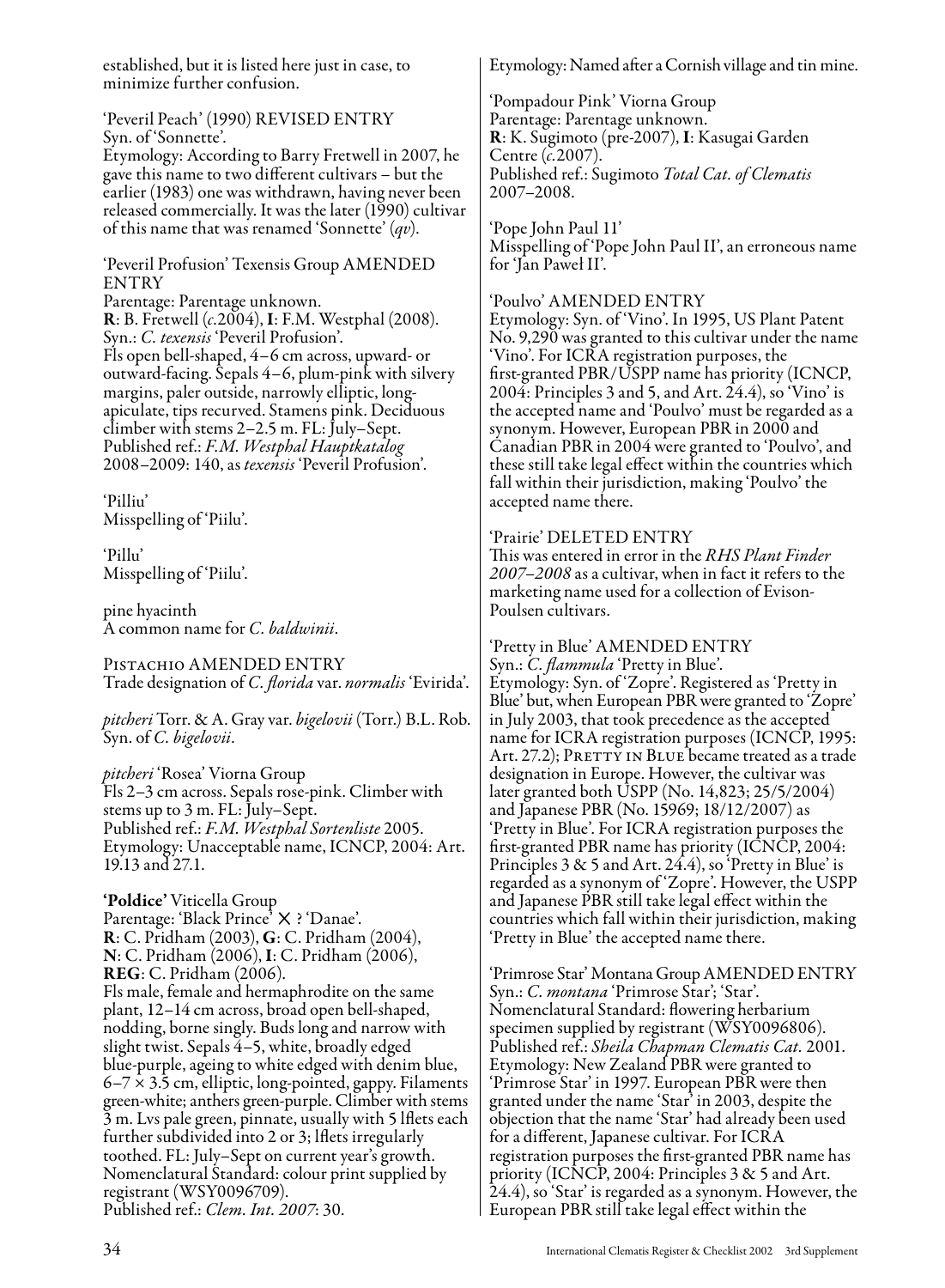| countries which fall within their jurisdiction, making<br>'Star' the accepted name there.                                                                                                                                                                                                         | `Rasiandra´<br>Published ref.: Riekstiņa & Riekstiņš 1990: 016,<br>without description.                                                                                                                                                       |
|---------------------------------------------------------------------------------------------------------------------------------------------------------------------------------------------------------------------------------------------------------------------------------------------------|-----------------------------------------------------------------------------------------------------------------------------------------------------------------------------------------------------------------------------------------------|
|                                                                                                                                                                                                                                                                                                   |                                                                                                                                                                                                                                               |
| 'Prince Phillips'<br>Misspelling of 'Prince Philip'.                                                                                                                                                                                                                                              | Etymology: Quoted in a list of cultivars emanating<br>from Japan; probably an error arising from a<br>misspelling of C. lasiandra.                                                                                                            |
| 'Princess Alexandra'                                                                                                                                                                                                                                                                              |                                                                                                                                                                                                                                               |
| Misspelling of 'Prinsesse Alexandra'.                                                                                                                                                                                                                                                             | 'Rebecca'<br>Published ref.: Amateur Gardening issue 17/3/2007: 24.                                                                                                                                                                           |
| 'Princess of Wales' (1875) AMENDED ENTRY<br>Published ref.: Moore in <i>Gard. Chron.</i> 1875: 684;<br>Fl. & Pom. 1875: 142.<br>Etymology: Discovery of the later reuse of this name<br>for a different Jackman cultivar suggests that the two<br>should be distinguished by having their date of | Etymology: This is clearly an error and contrary to the<br>raiser's intention as expressed in Evison (2007): 155<br>(where REBECCA is given as a trade designation of<br>'Evipo016'), so it must be rejected under ICNCP,<br>2004: Art. 28.4. |
| establishment attached.                                                                                                                                                                                                                                                                           | <b>REBECCA</b>                                                                                                                                                                                                                                |
|                                                                                                                                                                                                                                                                                                   | Trade designation of 'Evipo016'.                                                                                                                                                                                                              |
| 'Princess of Wales' (1876)                                                                                                                                                                                                                                                                        |                                                                                                                                                                                                                                               |
| <b>R</b> : George Jackman & Son (1876).                                                                                                                                                                                                                                                           | recta 'Peveril' Flammula Group AMENDED ENTRY                                                                                                                                                                                                  |
| Fls double. Sepals white.                                                                                                                                                                                                                                                                         | Parentage: Selection from recta.                                                                                                                                                                                                              |
| Published ref.: <i>The Garden</i> 1876: 487.                                                                                                                                                                                                                                                      | S: B. Fretwell (pre-1986), I: Peveril Clematis Nursery                                                                                                                                                                                        |
| Etymology: Unacceptable name, ICNCP, 2004: Art.                                                                                                                                                                                                                                                   | $(c.1986)$ .                                                                                                                                                                                                                                  |
| 27.1.                                                                                                                                                                                                                                                                                             | Fls scented. Sepals 4-6, white. Dwarf form with                                                                                                                                                                                               |
| Awards: FCC (at Royal Aquarium Flower Show, May                                                                                                                                                                                                                                                   | thick strong stems 0.9–1 m. FL: June–Aug.                                                                                                                                                                                                     |
| 1876).                                                                                                                                                                                                                                                                                            | Published refs: Peveril Clematis Nursery Cat. c.1986.                                                                                                                                                                                         |
|                                                                                                                                                                                                                                                                                                   | Etymology: Published in <i>Register 2002</i> as an                                                                                                                                                                                            |
| 'Prosperity' Montana Group                                                                                                                                                                                                                                                                        | unacceptable name (under ICNCP, 1995: Art. 26.1),                                                                                                                                                                                             |
| Parentage: A sport from 'Continuity' which arose in                                                                                                                                                                                                                                               | when it was believed 'Peveril' had already been used                                                                                                                                                                                          |
| Caroline Todhunter's garden.                                                                                                                                                                                                                                                                      | for <i>C. montana</i> 'Peveril'. Later research has shown that                                                                                                                                                                                |
| <b>I</b> : Sheila Chapman Clematis (2006).                                                                                                                                                                                                                                                        | it was apparently first published no later than in an un-                                                                                                                                                                                     |
| Syn.: <i>C. montana</i> 'Prosperity'.                                                                                                                                                                                                                                                             | dated Peveril nursery catalogue of $c$ . 1986 – the same                                                                                                                                                                                      |
| Fls 6–8 cm across, scented. Sepals 4–6, white. Climber                                                                                                                                                                                                                                            | one in which montana 'Peveril' was first published.                                                                                                                                                                                           |
| with stems to 2 m. Lvs like <i>C. chrysocoma</i> . FL: June.                                                                                                                                                                                                                                      | However, whereas the entry for montana 'Peveril' was                                                                                                                                                                                          |
| Published ref.: <i>Sheila Chapman Clematis Cat.</i> 2007: 29.                                                                                                                                                                                                                                     | in a section headed "Recent Introductions", recta                                                                                                                                                                                             |
|                                                                                                                                                                                                                                                                                                   | 'Peveril' was in the main body of the catalogue,                                                                                                                                                                                              |
| 'Pruiniana'                                                                                                                                                                                                                                                                                       | suggesting that it had already been introduced earlier.                                                                                                                                                                                       |
| Misspelling of 'Pruinina': see 'Plum Beauty'.                                                                                                                                                                                                                                                     | Priority for acceptance has therefore been awarded to                                                                                                                                                                                         |
|                                                                                                                                                                                                                                                                                                   | <i>recta</i> 'Peveril' (under ICNCP, 2004: Art. 26.3), and                                                                                                                                                                                    |
| 'Pure Heart'                                                                                                                                                                                                                                                                                      | <i>montana</i> 'Peveril' - and indeed the many other 'Peveril'                                                                                                                                                                                |
| Parentage: Parentage unknown.                                                                                                                                                                                                                                                                     | cultivars that Fretwell has apparently subsequently                                                                                                                                                                                           |
| R: K. Sugimoto (pre-2007), I: Kasugai Garden                                                                                                                                                                                                                                                      | named – are all deemed to be unacceptable.                                                                                                                                                                                                    |
| Centre (c.2007).                                                                                                                                                                                                                                                                                  |                                                                                                                                                                                                                                               |
|                                                                                                                                                                                                                                                                                                   |                                                                                                                                                                                                                                               |
| Large-flowered hybrid.                                                                                                                                                                                                                                                                            | recta purplea                                                                                                                                                                                                                                 |
| Published ref.: Sugimoto Total Cat. of Clematis                                                                                                                                                                                                                                                   | Misspelling of C. recta 'Purpurea'.                                                                                                                                                                                                           |
| 2007–2008.                                                                                                                                                                                                                                                                                        |                                                                                                                                                                                                                                               |
|                                                                                                                                                                                                                                                                                                   | 'Recta Purpurae'                                                                                                                                                                                                                              |
| 'Purity' Atragene Group AMENDED ENTRY                                                                                                                                                                                                                                                             | Misspelling of C. recta 'Purpurea'.                                                                                                                                                                                                           |
| Etymology: Because New Zealand PBR were granted                                                                                                                                                                                                                                                   |                                                                                                                                                                                                                                               |
| to 'Purity' Forsteri Group in 1994, that name must                                                                                                                                                                                                                                                | 'Red 5' Texensis Group                                                                                                                                                                                                                        |
| take precedence (ICNCP, 2004: Art. 24.4 & 28.2)                                                                                                                                                                                                                                                   | Parentage: 'Barbara Dibley' X texensis.                                                                                                                                                                                                       |
| and Johnson's 'Purity' Atragene Group becomes an                                                                                                                                                                                                                                                  | $\mathbf{R}$ : B. Fretwell (1994).                                                                                                                                                                                                            |
| unacceptable name (ICNCP, 2004: Art. 27.1).                                                                                                                                                                                                                                                       | Syn.: C. texensis 'Red Five'.                                                                                                                                                                                                                 |
|                                                                                                                                                                                                                                                                                                   | Sepals bright red. Stamens creamy yellow.                                                                                                                                                                                                     |
| 'Purperea Plenas Elagens'                                                                                                                                                                                                                                                                         | Etymology: Named after the Formula 1 car of the                                                                                                                                                                                               |
| Misspelling of 'Purpurea Plena Elegans'.                                                                                                                                                                                                                                                          | racing driver, Nigel Mansell. Misspelt in Register 2002                                                                                                                                                                                       |
|                                                                                                                                                                                                                                                                                                   | as 'Red Five' but later corrected by Barry Fretwell.                                                                                                                                                                                          |
| 'Purple Shadow'                                                                                                                                                                                                                                                                                   |                                                                                                                                                                                                                                               |
| Parentage: Sport of 'H.F. Young'.                                                                                                                                                                                                                                                                 | 'Red Five' CORRECTED ENTRY                                                                                                                                                                                                                    |

Parentage: Sport of 'H.F. Young'. S: H. Hayakawa (pre-2008). Sepals stippled.

'Purpurea Plena Elegance' Misspelling of 'Purpurea Plena Elegans'. 'Red Viticella Kermesina' Erroneous name for 'Kermesina'.

Misspelling of 'Red 5'.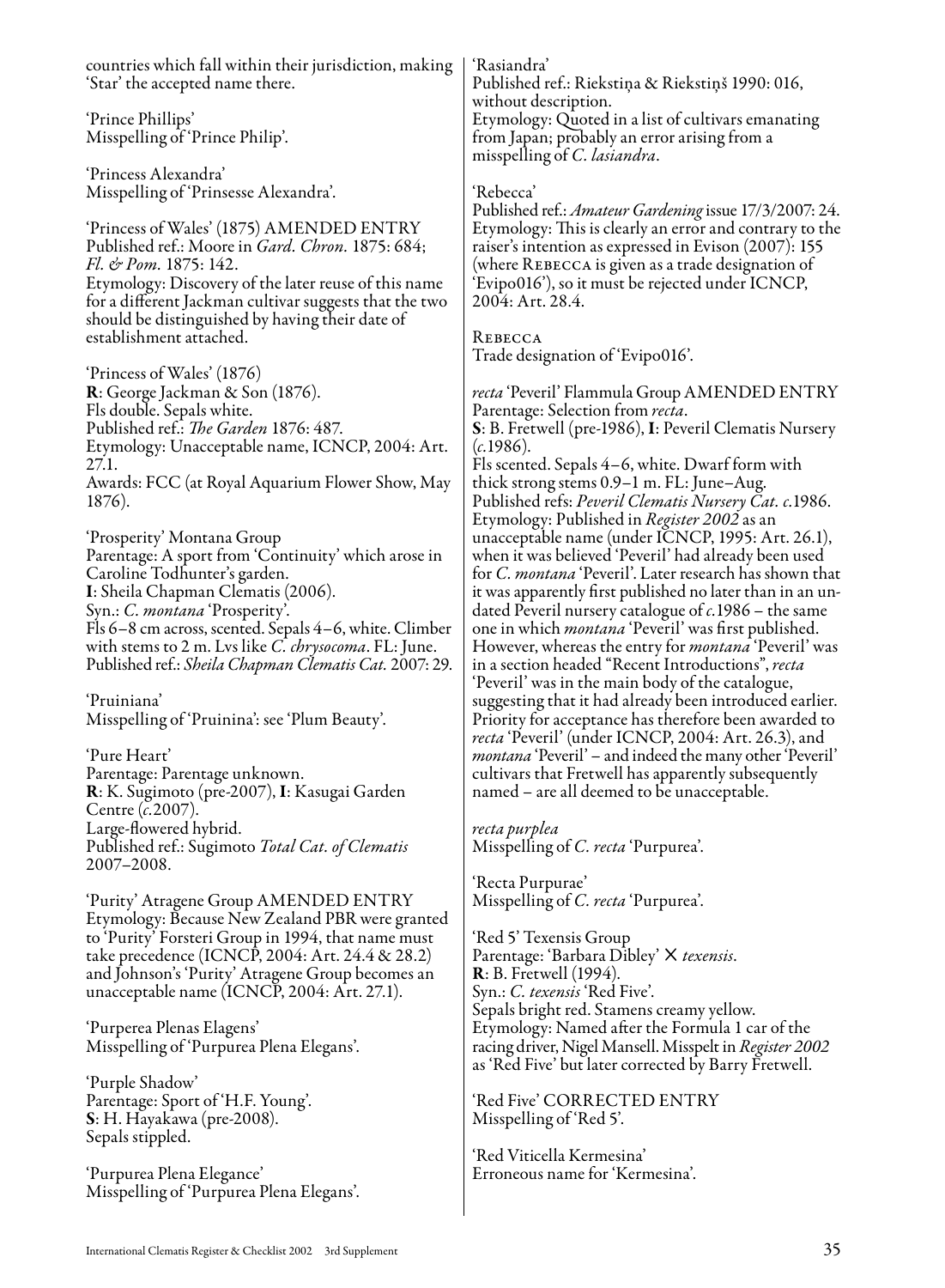*reticulata* 'Red' Viorna Group Parentage: Presumably selection from *reticulata*. I: Kasugai Garden Centre (*c.*2007). Published ref.: Sugimoto *Total Cat. of Clematis* 2007–2008. Etymology: Name contravenes ICNCP, 2004: Recommendation 19D.1.

'Rhapsody' (Fretwell) AMENDED ENTRY Published ref.: *Peveril Clematis Nursery Cat.* 1991. Etymology: When *Register 2002* was published, it was thought Fretwell's name had been pre-dated by Watkinson's; Fretwell's was therefore considered unacceptable (ICNCP, 1995: Art. 26.1). As a result, the Award of Garden Merit awarded to Fretwell's plant was disallowed. However, subsequent research has uncovered convincing evidence that both names were published in the same year, 1991; it is impossible to identify which was published first. Furthermore, Fretwell's is undeniably the plant now widely grown and associated with this name; it is doubtful on the other hand whether Watkinson's remains in cultivation. Fretwell's has therefore been chosen as the accepted name, with priority over Watkinson's (ICNCP, 2004: Art. 26.3). However, to avoid confusion, the raiser's name should be stated clearly whenever this cultivar name is used.

'Rhapsody' (Watkinson) REVISED ENTRY Published ref.: *Watkinson's Clematis Cat.* 1991. Etymology: When *Register 2002* was published, it was thought Watkinson's name pre-dated that of Fretwell. However, subsequent research has uncovered convincing evidence that Fretwell's was published in the same year. Fretwell's is undeniably the plant now widely grown and associated with this name; it is doubtful on the other hand whether Watkinson's remains in cultivation. Fretwell's has been chosen as the accepted name, with priority over Watkinson's (ICNCP, 2004: Art. 26.3); Watkinson's use of this name is therefore now considered to be unacceptable (ICNCP, 2004; Art. 27.1). However, to avoid confusion, the raiser's name should be stated clearly whenever this cultivar name is used.

'Rhavarinne' Misspelling of 'Rahvarinne'.

'Riga' REVISED ENTRY Misspelling of 'Rīga'.

'Rīga' Atragene Group Parentage: *sibirica*(s) **X** unknown. S: M. Johnson. Syn.: *C. sibirica* 'Riga'; *C. alpina* subsp. *sibirica* 'Riga'; *C. alpina sibirica* 'Riga'; *C. sibirica* var. *tianschanica* 'Riga'. Fls broadly bell-shaped, 5–7 cm across (Johnson 1997

says 8–12 cm), somewhat nodding. Sepals 4, creamy white to pure white,  $4-6 \times 1.5-2$  cm, oblong-elliptic, pointed. Staminodes pale green to citron-yellow, *c.*1.5 × 0.4–0.6 cm, spathulate, tip notched, hairless or with scattered hairs at tip. Deciduous creeper or climber with stems 1.5–4 m. Lvs 2-ternate; lateral

lflets 2-lobed to base, terminal lflet 3-lobed to base. FL: Apr–May, with a few in summer. Published ref.: *Clem. Int*. *1992*: 30, as 'Riga'; A. Irbe's *Mežvīteņi dārtā* (2004): 72, as 'Rīga' Etymology: Raised from seed (originating from University Botanic Garden in Rīga, Latvia) at Göteborg Botanic Garden, Sweden, where it was selected by M. Johnson. In *Register 2002* as 'Riga', but amended on the advice of Aivars Irbe who has confirmed that Latvian custom is better served by inclusion of the diacritical mark (ICNCP, 2004: Art. 32.6). Misspelling: 'Riga'.

'Ritenītis' Late Large-flowered Group Parentage: 'Jackmanii' X 'Victoria'. R: M. Taurite, I: (1975). Fls 7–9 cm across. Sepals 4–6, purple (Campanula Violet HCC 37/1) with lighter purple (Amethyst Violet HCC 35/2) bar, rhombic. Deciduous climber with stems *c.*2.5 m. Lvs pinnate with 7 lflets. FL: July–Sept. Published ref.: Riekstiņa in *I.Cl.S. Newsl.* 3: 12 (1985). Etymology: Name means "little wheel" in Latvian. Aivars Irbe has confirmed that Latvian custom is better served by inclusion of the diacritical mark (ICNCP, 2004: Art. 32.6). Misspelling: 'Riteniitis'.

'Riteniitis' REVISED ENTRY Misspelling of 'Ritenītis'.

#### 'Rob'

Parentage: Parentage unknown. R: P. Zwijnenburg jr (2000), I: P. Zwijnenburg jr (2001). Published ref.: *Clem. Int. 2004*: 116, without description. Etymology: Named after Rob Jongeneel, the raiser's

brother-in-law.

#### 'Rob Hannink' Montana Group

Parentage: *gracilifolia*× 'Fragrant Spring'. R: T. Hannink (2003), G: T. Hannink (2004), N: T. Hannink (2007), REG: T. Hannink (2007). Fls flattish, 6–7 cm across, upward- or outward-facing, in a 3-flowered cyme, with hairy peduncles. Buds pink-purple, especially towards base; downy. Sepals 4, pale purplish pink  $(65C)$ ,  $3-3.5 \times 2-2.5$  cm, obovate, touching, with recurved tips. Filaments white; anthers pale yellow. Fruit-heads persistent. Deciduous climber with stems up to 4 m, new growth red-brown, maturing to brown. Lvs pinnate, with 5 lflets and occasional irregular lobing, sparsely hairy on both surfaces and with ciliate margins. FL: Apr–May. Nomenclatural Standard: colour print supplied by registrant (WSY0100196). Published ref.: *Clem. Int. 2008*: 17. Etymology: Named after the registrant's eldest son.

#### 'Robud' AMENDED ENTRY

Etymology: Syn. of 'Rosebud'. New Zealand PBR were granted to 'Rosebud' in 2000. European PBR were granted to the same plant under the name 'Robud' in 2004. For ICRA registration purposes the first-granted PBR name has priority (ICNCP, 2004: Principles 3 and 5, and Art. 24.4), so 'Robud' is regarded as a synonym. However, the European PBR still take legal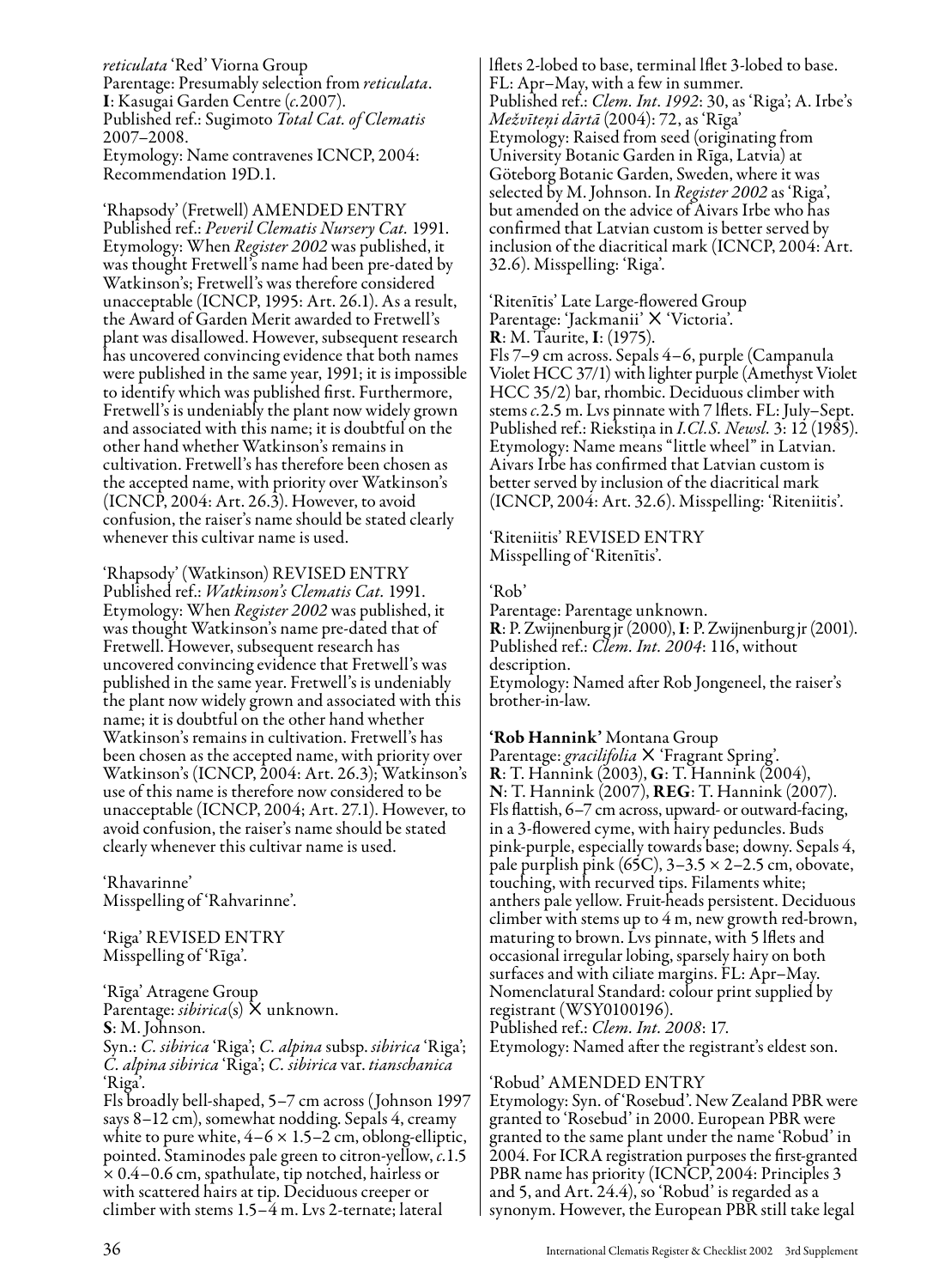| effect within the countries which fall within their<br>jurisdiction, making 'Robud' the accepted name there.                                                                                                                                                             | R: K. Sugimoto (pre-2007), I: Kasugai Garden<br>Centre $(c.2007)$ .<br>Large-flowered hybrid.                                                                                                                                                              |
|--------------------------------------------------------------------------------------------------------------------------------------------------------------------------------------------------------------------------------------------------------------------------|------------------------------------------------------------------------------------------------------------------------------------------------------------------------------------------------------------------------------------------------------------|
| rock clematis<br>A common name for C. columbiana var. tenuiloba.                                                                                                                                                                                                         | Published ref.: Sugimoto Total Cat. of Clematis<br>2007-2008.<br>Etymology: Japanese name for cherry, Prunus species.                                                                                                                                      |
| 'Roco Kolla'<br>Misspelling of 'Roko-Kolla'.                                                                                                                                                                                                                             | 'Samurai' Early Large-flowered Group<br>Parentage: Parentage unknown.                                                                                                                                                                                      |
| 'Romance' Integrifolia Group<br>Parentage: Parentage unknown.<br>R: K. Sugimoto (pre-2007), I: Kasugai Garden<br>Centre (c.2007).                                                                                                                                        | R: K. Sugimoto (pre-2007), I: Kasugai Garden<br>Centre $(c.2007)$ .<br>Published ref.: Sugimoto Total Cat. of Clematis<br>2007–2008.                                                                                                                       |
| Published ref.: Sugimoto <i>Total Cat. of Clematis</i><br>2007–2008.                                                                                                                                                                                                     | 'Sander' AMENDED ENTRY                                                                                                                                                                                                                                     |
| `Romantica´<br>Misspelling of 'Romantika'.                                                                                                                                                                                                                               | Parentage: <i>potaninii</i> var. fargesii (s) X ? heracleifolia.<br>Syns: C. heracleifolia 'Sander'; C. tubulosa 'Sander'.<br>(Although published in The International Clematis<br><i>Register and Checklist 2002</i> as being in Heracleifolia            |
| 'Rosebud' Montana Group AMENDED ENTRY<br>Syn.: <i>C. montana</i> 'Rosebud'; 'Robud'.<br>Etymology: New Zealand PBR were granted to                                                                                                                                       | Group, its parentage suggests it could more readily be<br>classified in Vitalba Group – so it is better left<br>unassigned to either.)                                                                                                                     |
| 'Rosebud' in 2000. European PBR were granted to<br>the same plant under the name 'Robud' in 2004. For<br>ICRA registration purposes the first-granted PBR<br>name has priority (ICNCP, 2004: Principles 3 and 5,<br>and Art. 24.4), so 'Robud' is regarded as a synonym. | `Sandrine'<br>Parentage: Parentage unknown.<br>R: P. Zwijnenburg jr (2000), I: P. Zwijnenburg jr (2001).<br>Published ref.: Clem. Int. 2004: 116, without                                                                                                  |
| However, the European PBR still take legal effect<br>within the countries which fall within their<br>jurisdiction, making 'Robud' the accepted name there.                                                                                                               | description.<br>Etymology: Named after Sandrine Cassel, a French<br>member of staff at the raiser's nursery.                                                                                                                                               |
| 'Rouge Cardinale'<br>Misspelling of 'Rouge Cardinal'.                                                                                                                                                                                                                    | 'Seiryuu'<br>Unaccepted spelling of 'Seeryuu'.                                                                                                                                                                                                             |
| 'Ruby Wedding' Texensis Group AMENDED<br>ENTRY                                                                                                                                                                                                                           | 'Seizan' Early Large-flowered Group<br><b>R</b> : Oikawa (pre-2008).                                                                                                                                                                                       |
| Parentage: Parentage unknown.<br><b>R</b> : B. Fretwell (2005), <b>I</b> : F.M. Westphal (2008).<br>Syn.: <i>C. texensis</i> 'Ruby Wedding'.<br>Fls broad bell-shaped, 4–5 cm across, upward- to<br>outward-facing. Sepals 4(–5), inside ruby-red, outside               | Sepals white. Stamens purple.<br>Etymology: Unacceptable name, ICNCP, 2004: Art.<br>27.1. This "new" cultivar was described by A. Kaneko<br>during his talk to the I.Cl.S. tour to Japan in June<br>2008. He made it clear that it differs from Watanabe's |
| white flushed purple, inrolled in lower half, tips<br>recurved. Stamens cream. Deciduous climber with                                                                                                                                                                    | Late Large-flowered Group cultivar of the same name.                                                                                                                                                                                                       |
| stems 2–3 m. FL: July–Sept.<br>Published ref.: <i>F.M. Westphal Hauptkatalog</i><br>2008–2009: 142, as <i>texensis</i> 'Ruby Wedding'.                                                                                                                                   | 'Senhime' Early Large-flowered Group<br>Parentage: Parentage unknown.<br><b>R</b> : T. Hirota (1996).                                                                                                                                                      |
| rush-stemmed clematis<br>A common name for C. afoliata.                                                                                                                                                                                                                  | Fls semi-double, 15 cm across. Sepals 6–12, in<br>overlapping tiers, rose-pink with a whitish bar.<br>Stamens yellow. FL: May-June.<br>Etymology: Name means "rose-coloured" and is also                                                                   |
| 'Ryuan'<br><b>R</b> : Fukutaroo Miyata (pre-2008).                                                                                                                                                                                                                       | the name of a famous Shogun's wife.                                                                                                                                                                                                                        |
| 'Sae'<br>Parentage: ( <i>florida</i> 'Sieboldiana' × unknown) <b>×</b><br>unknown.<br><b>R</b> : T. Hirota (2003).                                                                                                                                                       | 'Senta'<br>Parentage: Parentage unknown.<br>$R$ : H. Hayakawa (pre-2008).<br>Fls double. Sepals pale blue.<br>Etymology: Named after the breeder's grandson.                                                                                               |
| Fls 13–15 cm across, upward-facing. Sepals 6–8, pale<br>purple-blue, paler along the midrib. Stamens pale yellow.<br>Etymology: Japanese woman's name.                                                                                                                   | <b>'Shapira'</b> Viticella Group<br>Parentage: Parentage known but not disclosed by<br>registrant.                                                                                                                                                         |

'Sakura' Parentage: Parentage unknown: apparently derived from *florida*.

R: W. Straver (2003), G: W. Straver (2004), N: W. Straver (2006), I: Baumschule Adrian Straver

(2006), REG: W. Straver (2007)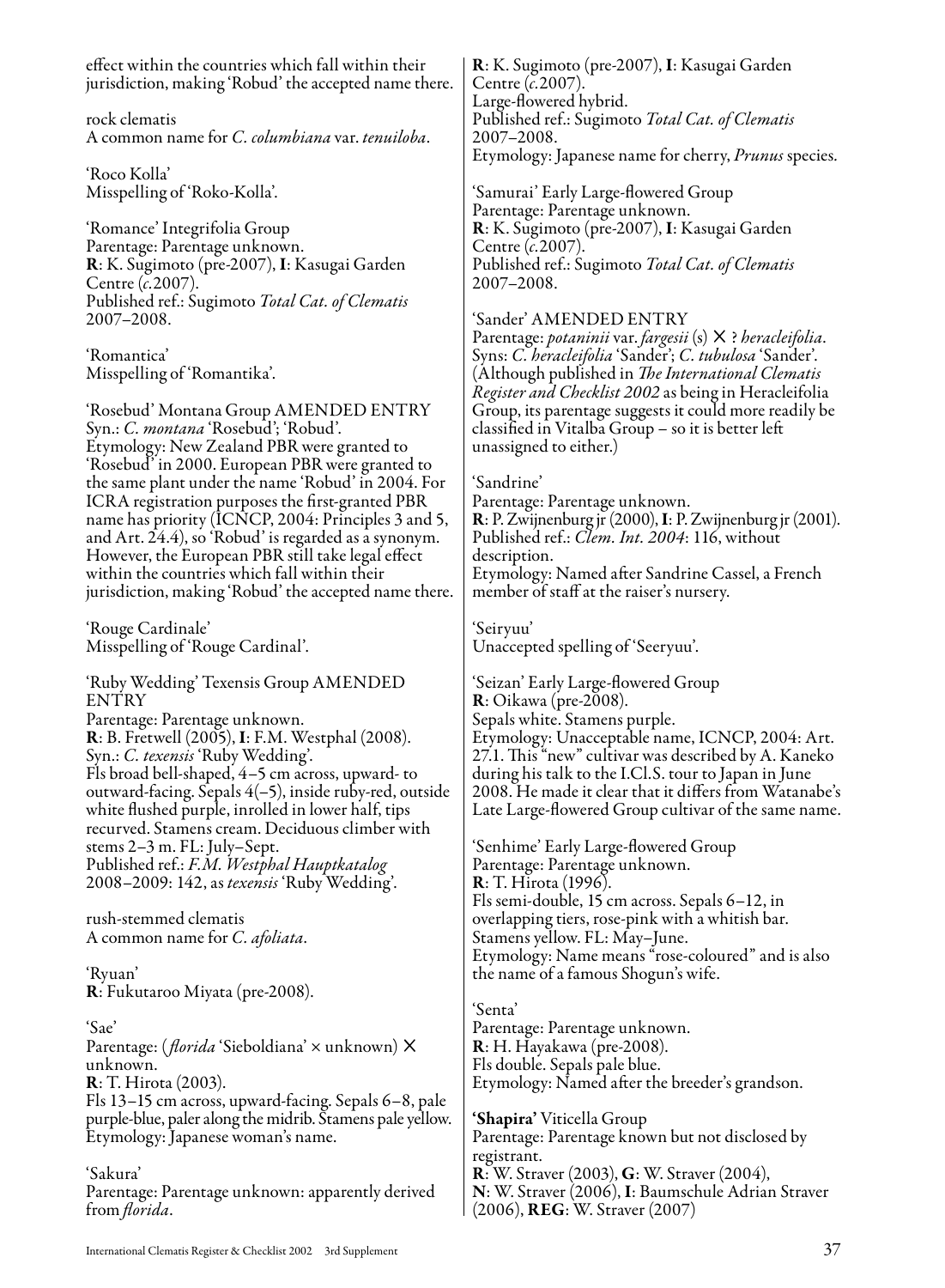Fls broadly campanulate, to 7 cm across, outwardfacing, borne singly or in 3-flowered cymes. Sepals 4(–6), deep purplish red (71A) inside, 3.5  $\times$  3.5 cm, broadly elliptic to obovate, blunt, touching. Filaments green; anthers purple. Deciduous climber with stems to 2 m. Lvs divided into (3–)5–7 lflets, lflets simple or ternate, entire, dark green. FL: July–Sept on current year's growth.

Published ref.: *Clem. Int. 2008*: 17.

'Shino-no-mai' Viticella Group Parentage: Parentage unknown. R: K. Sugimoto (pre-2007), I: Kasugai Garden Centre (*c.*2007). Published ref.: Sugimoto *Total Cat. of Clematis* 2007–2008. Etymology: This is arguably too close to 'Shion-no-mai' (ICNCP, 2004: Art. 19.25) but further research is required to establish which of the two deserves to take precedence.

'Shion-no-mai' Early Large-flowered Group Parentage: Parentage unknown. R: K. Sugimoto (pre-2007), I: Kasugai Garden Centre (*c.*2007). Published ref.: Sugimoto *Total Cat. of Clematis* 2007–2008. Etymology: This is arguably too close to 'Shino-no-mai' (ICNCP, 2004: Art. 19.25) but further research is required to establish which of the two deserves to take precedence.

'Shisen-no-mai' Early Large-flowered Group Parentage: Parentage unknown. R: K. Sugimoto (pre-2007), I: Kasugai Garden Centre (*c.*2007). Published ref.: Sugimoto *Total Cat. of Clematis* 2007–2008.

'Shizuka' (Hirota) Parentage: 'Oonagare Ichigoo' X unknown. R: T. Hirota (2000). Fls circular, 10–13 cm across, upward- or outwardfacing. Sepals 6, dark blue background stippled with white. Stamens creamy white. Etymology: Japanese woman's name. Unacceptable name, ICNCP, 2004: Art. 27.1.

'Sineja Plamja' Unaccepted spelling of 'Sinee Plamja'.

'Skinner's Pink' Viticella Group I: Clearview Horticultural Products (*c.*2006). Fls nodding, pedicels deep red-purple. Sepals 4, purplish pink, gappy, with ragged margins in upper half.

'Skylark' Integrifolia Group Parentage: *integrifolia*× unknown. S: B. Rogerson (2004), G: B. Rogerson (2004), N: L. Beutler (2004), I: Friends of the Rogerson Clematis Collection (2006), REG: Friends of the Rogerson Clematis Collection (2006). Fls 7.5 cm across, broadly bell-shaped to nearly flat, outward-facing or nodding, borne singly. Sepals 4, sky blue with midrib a variable pale lavender,  $6 \times 0.75$  cm, long-pointed, with tips twisting and recurved, sometimes behind the plane of the stamens. Filaments cream, anthers pale yellow. Fruit-heads persistent. Stems deciduous, non-climbing, erect, to 0.45 m. Lvs simple, entire, up to 11 cm long, with markedly hairy margins and pale grey-white indumentum on undersides. FL: repeat flowering from mid-May to late Sept on current year's growth. Published ref.: *Friends of the Rogerson Clematis Collection Newsletter* April 2005. Etymology: Named after its "sky-blue colour and wing-like sepal shape".

small-leaved clematis A common name for *C. microphylla*.

'Small Purple' Viticella Group R: P. Zwijnenburg jr (*c*.1994), I: P. Zwijnenburg jr (pre-2007). Syns: *C. viticella* 'Small Purple'. Fls nodding. Sepals 4–6, inside red-purple with redder bar, outside pale purple. Etymology: Name contravenes ICNCP, 2004: Rec. 19D.1.

'Smokie'

R: G. Hutchins, I: County Park Nursery (2008). Offered online without a description.

#### 'Snow Bells'

Parentage: Raised from seed collected from an openpollinated plant introduced from China as possibly *henryi*; 'Irisevi' could have been a pollen parent. R: T. Hannink (2002), I: Gardening Express (2008), REG: T. Hannink (2008). Fls bell-shaped, 2.6 cm across, drooping, borne singly in lf axils, strongly scented (reminiscent of *Daphne odora*). Sepals 4, inside greenish white (155C) to pale yellowgreen (157A), deepening to light yellow-green (150D) towards tip, outside light yellow-green (145B; 145C towards tip),  $2.2 \times 1.2$  cm, ovate, margins entire, densely downy. Stamens *c.*55 per fl.; filaments light yellow-green (150D) to pale yellow-green (157A); anthers pale greenish yellow (160C). Pistils *c.*75 per fl.; stigmas light yellow-green (150D); styles pale yellowgreen (157A). Evergreen climber, with young stems moderately downy, becoming sparsely hairy. Lvs simple, glossy and leathery, moderate olive-green (137A) to pale yellow-green (193A),  $11 \times 4.5$  cm, lanceolate to narrow-ovate, with apiculate tip, finely serrate margins and cordate to truncate base. FL: Feb–Mar.

'Snow Princess' Parentage: Parentage unknown. R: T. Watanabe. Fls double. Sepals white.

'Snow Quenn' Misspelling of 'Snow Queen'.

'Sonnette' Viorna Group Parentage: Parentage unknown.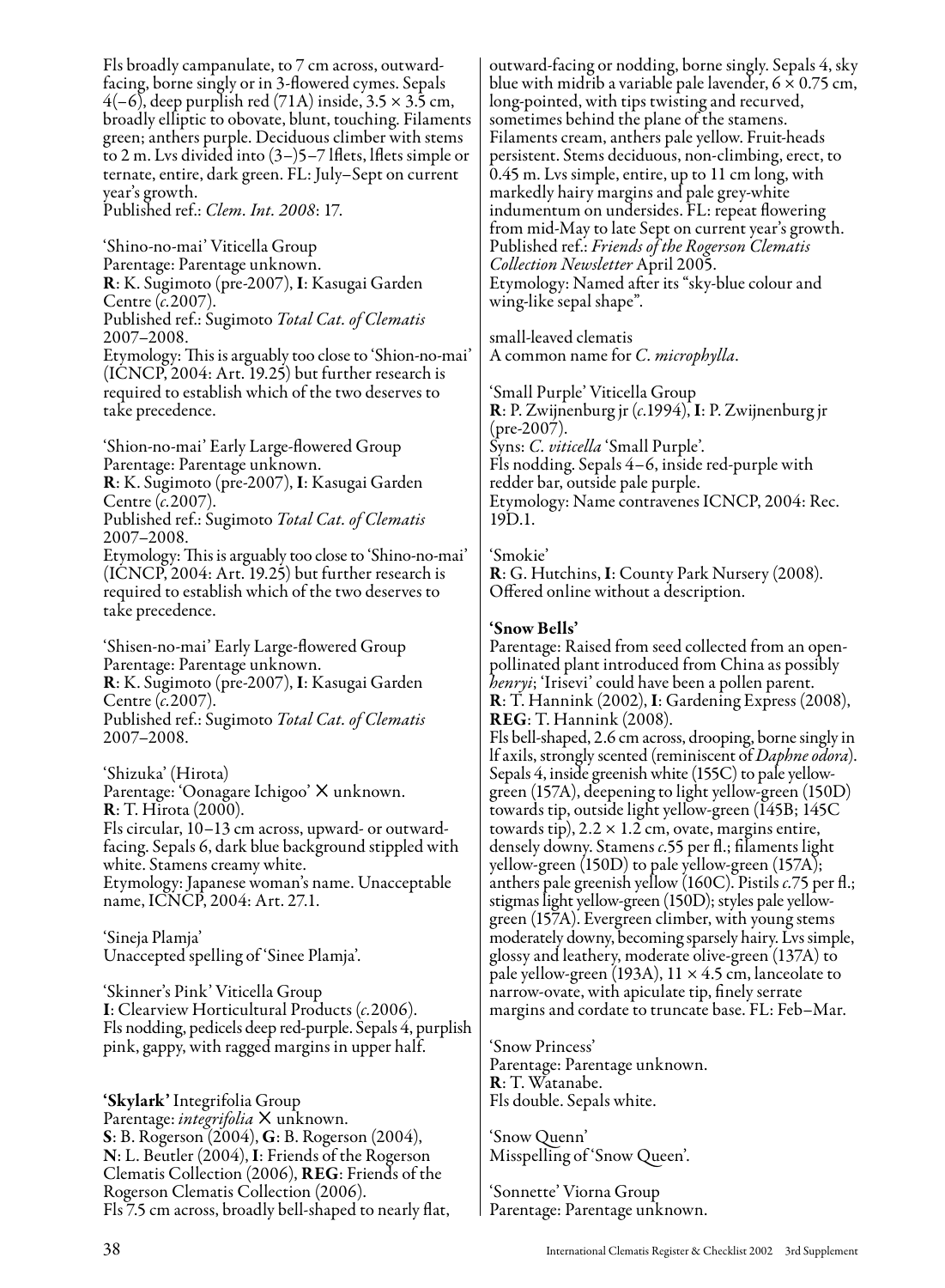R: B. Fretwell (1996), I: Peveril Clematis Nursery (1996).

Syn.: *C. viorna* 'Sonnette'; 'Peveril Peach' (1990). Fls urn-shaped, 2.5 cm across. Sepals 4, at first peach-pink, changing to bright mid-pink, 2–3 cm long, tip reflexed. Stems 1.2–3.3 m. FL: July–Sept. Published ref.: *Peveril Clematis Nursery Cat.* 1996, as 'Peveril Peach'.

Etymology: In *Register 2002*, 'Peveril Peach' was given as an unacceptable name (ICNCP, 1995: Art. 17.13). In 2004/05 this cultivar was promoted in North America by Pride of Place Plants under the name 'Sonnette' (although the connection to 'Peveril Peach' was not mentioned). In normal circumstances the name Sonnette would be regarded as a trade designation of 'Peveril Peach', but, because the latter name had been termed unacceptable, Barry Fretwell agreed that the name 'Sonnette' should replace it.

#### 'Sophie M'

R: M. Chikuma (pre-2005).

Fls 1.5–2 cm across, urn-shaped to bell-shaped, nodding. Sepals 4, glossy reddish purple, with some yellow inside,  $2 \times 1$  cm, thick and fleshy, touching, tip recurved and with a whitish margin. Filaments cream, hairy; anthers yellow, hairy. Fruit-heads persistent. Lvs mid-green, divided into 5 lflets. Herbaceous perennial with erect stems to 90 cm. FL: April–Sept on current year's growth.

'Special Occation' Misspelling of 'Special Occasion'.

'Stagioone' R: K. Miyazaki (pre-2004). (This cultivar was granted Japanese PBR 12233 in 2004. A description is being sought.)

*stans* 'Ibuki' Heracleifolia Group Sepals blue. FL: July–Sept. (On sale in Europe, this might be the same cultivar as that sold as "*stans* from Mount Ibuki" in Japan.)

'Star' Montana Group AMENDED ENTRY Syn. of 'Primrose Star'.

Etymology: New Zealand PBR were granted to 'Primrose Star' in 1997. European PBR were then granted under the name 'Star' in 2003, despite the objection that the name 'Star' had already been used for a different, Japanese cultivar. For ICRA registration purposes the first-granted PBR name has priority (ICNCP, 2004: Principles 3 & 5 and Art. 24.4), so 'Star' is regarded as a synonym. However, the European PBR still take legal effect within the countries which fall within their jurisdiction, making 'Star' the accepted name there.

'Star' AMENDED ENTRY Parentage: Parentage unknown. R: M. Takeuchi (1996). Sepals deep bluish purple. Published ref.: *Clematis* (JCS Journal) 1998. Etymology: As described under 'Primrose Star', New Zealand PBR were granted to that cultivar in 1997;

European PBR were then granted to the same cultivar under the name 'Star' in 2003, despite the objection that that name had already been used for this, different, Japanese cultivar. For ICRA registration purposes the first-granted PBR name has priority (ICNCP, 2004: Principles 3 & 5), so 'Star' Montana Group is regarded as a synonym of 'Primrose Star'. However, the European PBR still take legal effect within the countries which fall within their jurisdiction, making 'Star' the accepted name for 'Primrose Star' there. Under ICNCP, 2004: Art. 24.4, that use of 'Star' takes priority, making its use for this Japanese cultivar unacceptable.

'Starfish' Early Large-flowered Group Sepals long-pointed, lavender-blue or violet-blue. Filaments white; anthers red. Climber with stems to 2.5 m. FL: May–June, Sept.

Etymology: Plants offered in the UK and Europe have violet-blue fls [*Sheila Chapman Clematis Cat*. 1999] or lavender-blue fls [Robin Savill *Cat*. 1999] – so unlike the white-flowered American plant of the same name as to be a different cultivar (or cultivars). The American name takes precedence, having been validly published no later than 1991, so use of the name for this European blue-flowered plant is unacceptable (ICNCP, 2004: Art. 27.1).

'Starlight' Early Large-flowered Group R: J. Link (pre-2007), I: Haybridge Nurseries (2007). Fls flat to flattish, upward- or outward-facing. Sepals 6, pale pink, central bar inside suffused with red-purple speckling, especially towards base, long-pointed, gappy, tips slightly recurved. Filaments greenish yellow; anthers crimson. FL: May–Jun on previous year's growth. Etymology: Unacceptable name, ICNCP, 2004: Art. 27.1.

Star River Trade designation of 'Zostarri'.

Still Waters Trade designation of 'Zostiwa'.

'Stolwijk Gold' See *C. alpina* 'Stolwijk Gold'.

'Strawberry Kiss' Viorna Group Parentage: Parentage unknown. R: K. Sugimoto (pre-2007), I: Kasugai Garden Centre (*c.*2007). Published ref.: Sugimoto *Total Cat. of Clematis* 2007–2008.

sugarbowl A common name for *C. hirsutissima*.

'Suisei Number 2' Early Large-flowered Group Parentage: Sport from 'The President'. Fls double. Sepals deep blue.

'Summer Breeze' I: Spring Valley Greenhouse, Inc. (*c*.2007). Fls flat or flattish, 18–23 cm across, upward-to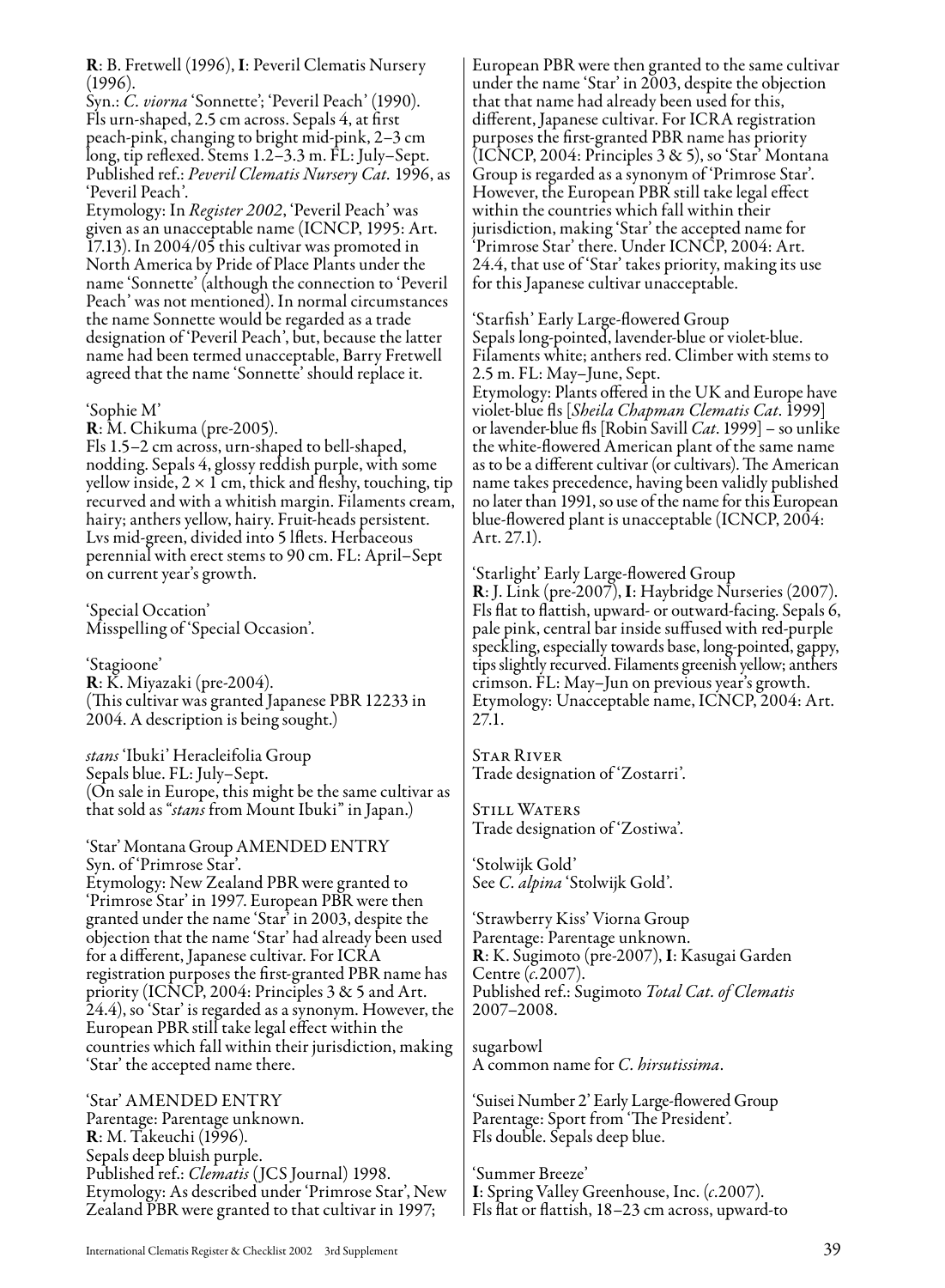| outward-facing. Sepals 6, pale blue, long-pointed, with<br>gaps between, margins reflexed and frilled. Filaments<br>greenish yellow. Climber with stems 3–4 m. Lvs                                                                                                                                                   | texensis 'Catherine Clanwilliam'<br>Erroneous name for 'Catherine Clanwilliam'.                                                                                                                                                                                                                                                                                                                  |
|----------------------------------------------------------------------------------------------------------------------------------------------------------------------------------------------------------------------------------------------------------------------------------------------------------------------|--------------------------------------------------------------------------------------------------------------------------------------------------------------------------------------------------------------------------------------------------------------------------------------------------------------------------------------------------------------------------------------------------|
| simple, entire, margins slightly wavy. FL: June–July.<br>Published ref.: <i>The Clem. 2007</i> : 110.                                                                                                                                                                                                                | <i>texensis</i> 'Cherry Lip' Viorna Group<br>Parentage: Presumably selection from texensis.<br>R: K. Sugimoto (pre-2007), I: Kasugai Garden                                                                                                                                                                                                                                                      |
| SUMMERDREAM<br>Trade designation of 'Zosumdre'.                                                                                                                                                                                                                                                                      | Centre $(c.2007)$ .<br>Published ref.: Sugimoto Total Cat. of Clematis<br>2007–2008.                                                                                                                                                                                                                                                                                                             |
| SUNNA<br>Trade designation for <i>C. patens</i> 'BCL 721'.                                                                                                                                                                                                                                                           | <i>texensis</i> 'Diana'<br>Erroneous name for 'Princess Diana'.                                                                                                                                                                                                                                                                                                                                  |
| 'Sunny White'<br>Parentage: 'Orange Gal' X unknown.<br><b>R</b> : T. Hirota (2005).                                                                                                                                                                                                                                  | <i>texensis</i> 'Etoile Rosé'<br>Erroneous name and misspelling of 'Étoile Rose'.                                                                                                                                                                                                                                                                                                                |
| Syn.: 'Koyuki'.<br>Fls flat to flattish, 5–10 cm across, upward- to<br>outward-facing. Sepals 4–6, white. Stamens white.                                                                                                                                                                                             | <i>texensis</i> 'Miene Belle'<br>Erroneous name for 'Zomibel' (which has trade<br>designation MIENIE BELLE).                                                                                                                                                                                                                                                                                     |
| Sunstar<br>Misspelling of Sun Star: see 'Helios'.                                                                                                                                                                                                                                                                    | <i>texensis</i> 'Odoriba'<br>Erroneous name for 'Odoriba'.                                                                                                                                                                                                                                                                                                                                       |
| 'Surga'<br>Misspelling of 'Suruga'.                                                                                                                                                                                                                                                                                  | <i>texensis</i> 'Peveril Profusion'<br>Syn. of 'Peveril Profusion'.                                                                                                                                                                                                                                                                                                                              |
| 'Suzushige'<br>Fls flat, upward-facing. Sepals 8, blue, white at base, bar<br>paler, long-pointed, broad, overlapping. Stamens yellow.                                                                                                                                                                               | texensis 'Princess Diana'<br>Syn. of 'Princess Diana'.                                                                                                                                                                                                                                                                                                                                           |
| sweet autumn clematis<br>A common name for C. terniflora DC.                                                                                                                                                                                                                                                         | texensis 'Red Five' REVISED ENTRY<br>Syn. of 'Red 5'.                                                                                                                                                                                                                                                                                                                                            |
| 'Sweet Scentsation' Flammula Group<br>Fls small, scented. Sepals 4-6, white. Stems up to 2.5<br>m. FL: July–Aug.                                                                                                                                                                                                     | <i>texensis</i> 'Sir Trewor Lawrence'<br>Syn./misspelling of 'Sir Trevor Lawrence'.                                                                                                                                                                                                                                                                                                              |
| Published ref.: Sheila Chapman Clematis Cat. 2007: 44.                                                                                                                                                                                                                                                               | 'Texsa'<br>Misspelling of 'Teksa'.                                                                                                                                                                                                                                                                                                                                                               |
| <i>tangutica</i> I AM <sup>®</sup> MYSTERIOUS<br>See 'Zomy' (which has trade designation I Ам®<br>MYSTERIOUS).                                                                                                                                                                                                       | 'The Blue Cross' Atragene Group<br>Parentage: 'Foxy' X unknown.                                                                                                                                                                                                                                                                                                                                  |
| <i>tangutica</i> 'My Engel'<br>Syn/misspelling of 'My Angel'.                                                                                                                                                                                                                                                        | <b>R</b> : I. Lang (2000), <b>G</b> : I. Lang (2001), <b>N</b> : R. Green<br>(2007), <b>REG</b> : I. Lang (2007).<br>Fls semi-double, flat or flattish, 8–10 cm across,                                                                                                                                                                                                                          |
| <i>tangutica</i> 'Sundance'<br>Erroneous name for 'Sundance'.                                                                                                                                                                                                                                                        | nodding or outward-facing, borne singly. Sepals<br>$4(-6)$ , dark to mid-blue (though occasionally green<br>towards the tip), $4-5 \times 0.7-1$ cm, long-pointed,                                                                                                                                                                                                                               |
| TEMPTATION<br>Trade designation of 'Zotemp'.                                                                                                                                                                                                                                                                         | lanceolate to linear, tips recurved, margins undulate.<br>Staminodes numerous, downy, with markedly hairy<br>margins when young; outer staminodes petaloid, 1–2<br>$\times$ 0.5–0.8 cm, dark to pale blue, forming a daffodil-                                                                                                                                                                   |
| 'Tenri Kasumi'<br>Syn. of 'Tenri no Asagasumi'.                                                                                                                                                                                                                                                                      | like trumpet; inner staminodes white. Filaments and<br>anthers white. Deciduous climber with stems $2-3$ m.                                                                                                                                                                                                                                                                                      |
| 'Tenri no Asagasumi' Early Large-flowered Group<br>Parentage: <i>patens</i> hybrid or selection?<br>Syn.: 'Tenri Kasumi'.<br>Fls large. Sepals >7, pale lavender-pink. Filaments pale<br>green; anthers red. Climber with stems up to 2.5 m.<br>FL: May, Aug–Sept.<br>Etymology: Name means "Morning mist at Tenri". | Lvs 2-ternate, with crenate margins. FL: April–May<br>on previous year's growth.<br>Nomenclatural Standard: colour print supplied by the<br>registrant (WSY0100500).<br>Published ref.: Clem. Int. 2008: 17.<br>Etymology: Founded in 1897, The Blue Cross is<br>Britain's pet charity; it provides care for pets and<br>horses and promotes companionship to enhance<br>animal and human lives. |
| <i>texensis</i> 'Buckley'<br>Error for C. texensis Buckley.                                                                                                                                                                                                                                                          | 'Thomas Tennet'                                                                                                                                                                                                                                                                                                                                                                                  |

Misspelling of 'Thomas Tennant'.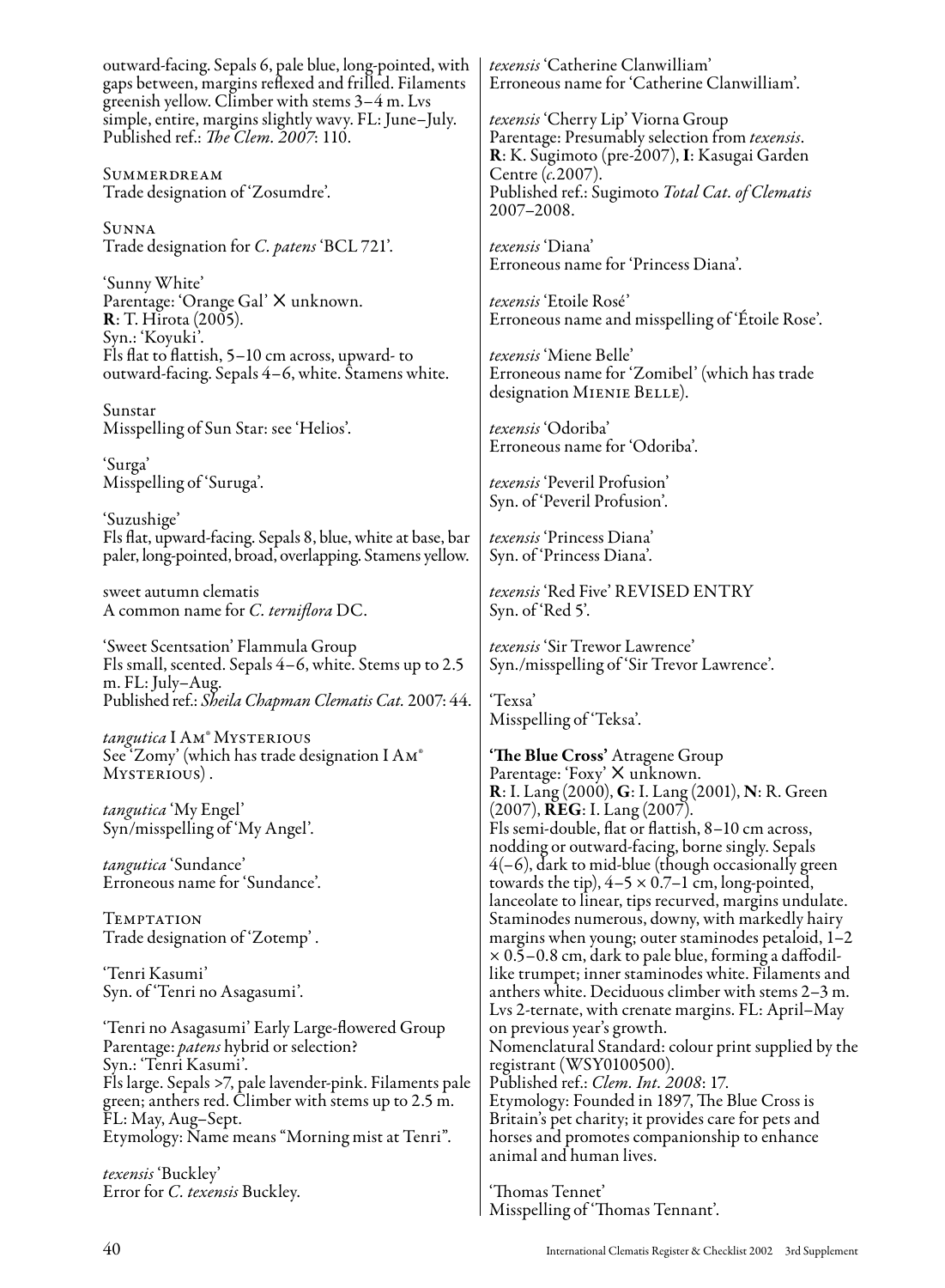'Tikorangi Pearl' Parentage: 'W.E. Gladstone' X unknown. R: P. Sorensen (2001), I: Yaku Nursery (2008). Fls 15–17 cm across. Sepals 6–8, pearly pink with pale pink bar, fading to near white, overlapping, margins crimpled. Anthers tan tinged with purple. Climber with stems to 3 m.

'Tiuu' Late Large-flowered Group Parentage: Parentage unknown. R: K. Sugimoto (pre-2007), I: Kasugai Garden Centre (*c.*2007). Published ref.: Sugimoto *Total Cat. of Clematis* 2007–2008.

'Together' Integrifolia Group Parentage: *C*. × *diversifolia* 'Heather Herschell' × unknown. R: I. Lang (2002), G: I. Lang (2004), N: R. Green  $(2007)$ ,  $\widetilde{\text{REG}}$ : I. Lang $(2007)$ Fls broadly bell-shaped at first, becoming flattish, 4–5 cm across, semi-nodding or erect,outward-facing, borne singly. Buds long-pointed. Sepals 4, downy; inside dark red (59A) to deep purplish red (59B), paler towards the base; outside paler, with silvery sheen, ribs prominent;  $2.5-3 \times 1.5-2$  cm; elliptic or oblong, blunt; tips strongly recurved, with up to half the length of the sepal rolled back in mature fls; margins undulate. Filaments pale green or green-cream; anthers yellow. Styles green-cream; stigmas white. Deciduous climber with stems to 2 m. Lvs simple, entire. FL: Aug–Sept on current year's growth. Nomenclatural Standard: colour print supplied by the registrant (WSY0100502). Published ref.: *Clem. Int. 2008*: 18. Etymology: Named to celebrate the long and happy marriage of the raiser's parents.

'Toki-no-mai' Early Large-flowered Group Parentage: Parentage unknown. R: K. Sugimoto (pre-2007), I: Kasugai Garden Centre (*c.*2007). Published ref.: Sugimoto *Total Cat. of Clematis* 2007–2008.

traveller's joy A common name for *C. vitalba*.

'True Blue' Late Large-flowered Group Parentage: Parentage unknown. <sup>R</sup>: K. Sugimoto (pre-2007), <sup>I</sup>: Sheila Chapman Clematis (2007). Fls gappy. Sepals blue. Climber with stems to 2.4 m. FL: May–June and Sept. Published ref.: *Sheila Chapman Clematis Cat.* 2007: 22.

'Tsunami Child' Montana Group Parentage: Parentage unknown. G: A. McLoughlin (1981), S: M. Toomey (2005), N: M. Toomey (2006), I: T. & M. Leahy (2006), REG: M. Toomey (2006). Fls flat, 8 cm across, young fls nodding but becoming upward-facing, usually borne singly but occasionally in clusters of  $\bar{2}$  or 3, apparently sterile. Sepals  $4-6$ ,

dusky pink to pink, ageing to light pink,  $4 \times 4$  cm, broadly oval, blunt. Filaments creamish green, anthers creamish white. Deciduous climber with stems to 15m, with whitish indumentum on young stems, golden pubescence in late summer. Lvs ternate, with terminal lflet trilobed and lateral lflets bilobed, irregularly toothed, reddish bronze when young becoming coppery bronze to green, with whitish indumentum on margins and undersides, and almost golden pubescence in late summer. FL: late Apr–early June on previous year's growth. Nomenclatural Standard: flowering herbarium specimen supplied by registrant (WSY0096741). Published ref.: *Clem. Int. 2007*: 30.

*tubulosa* 'Blue Dwarf ' Syn. of *heracleifolia* 'Blue Dwarf '.

*tubulosa* 'Chance' Syn. of *C.* × *jouiniana* 'Chance'.

*tubulosa* 'China Purple' Syn. of *C. heracleifolia* 'China Purple'.

*tubulosa* 'Eclipse' Syn. of 'Eclipse'.

*tubulosa* 'Marinka' Erroneous name for 'Marinka'.

*tubulosa* 'New Love' Syn. of 'New Love'.

*tubulosa* 'Pink Dwarf ' Syn. of *C. heracleifolia* 'Pink Dwarf '.

*tubulosa* 'Sander' Erroneous name for 'Sander'.

'Ururu' Parentage: Parentage unknown: derived from *patens*. R: H. Hayakawa (pre-2008). Fls small. Buds hairy. Sepals bluish-purple.

'Usuzumi' AMENDED ENTRY Parentage: Parentage unknown: derived from *florida*? R: H. Hayakawa (2005). Fls 6–10 cm across. Sepals 6–7, pink, elliptic, pointed. Filaments white; anthers dark purple. FL: May–Oct. Published ref.: Kaneko, A., *Ninki no Kurematisu* (Popular clematis) (2005): 35.

'Vanso' AMENDED ENTRY

Etymology: Syn. of 'Blue Light'. European PBR were granted to 'Blue Light' in 2001. A US Plant Patent was granted to the same cultivar under the name 'Vanso' in 2005. For ICRA registration purposes the first-granted PBR name has priority (ICNCP, 2004: Principles 3 & 5 and Art. 24.4), so 'Vanso' must be regarded as a synonym. However, the USPP can still take legal effect within countries which fall within its jurisdiction, making 'Vanso' the accepted name there.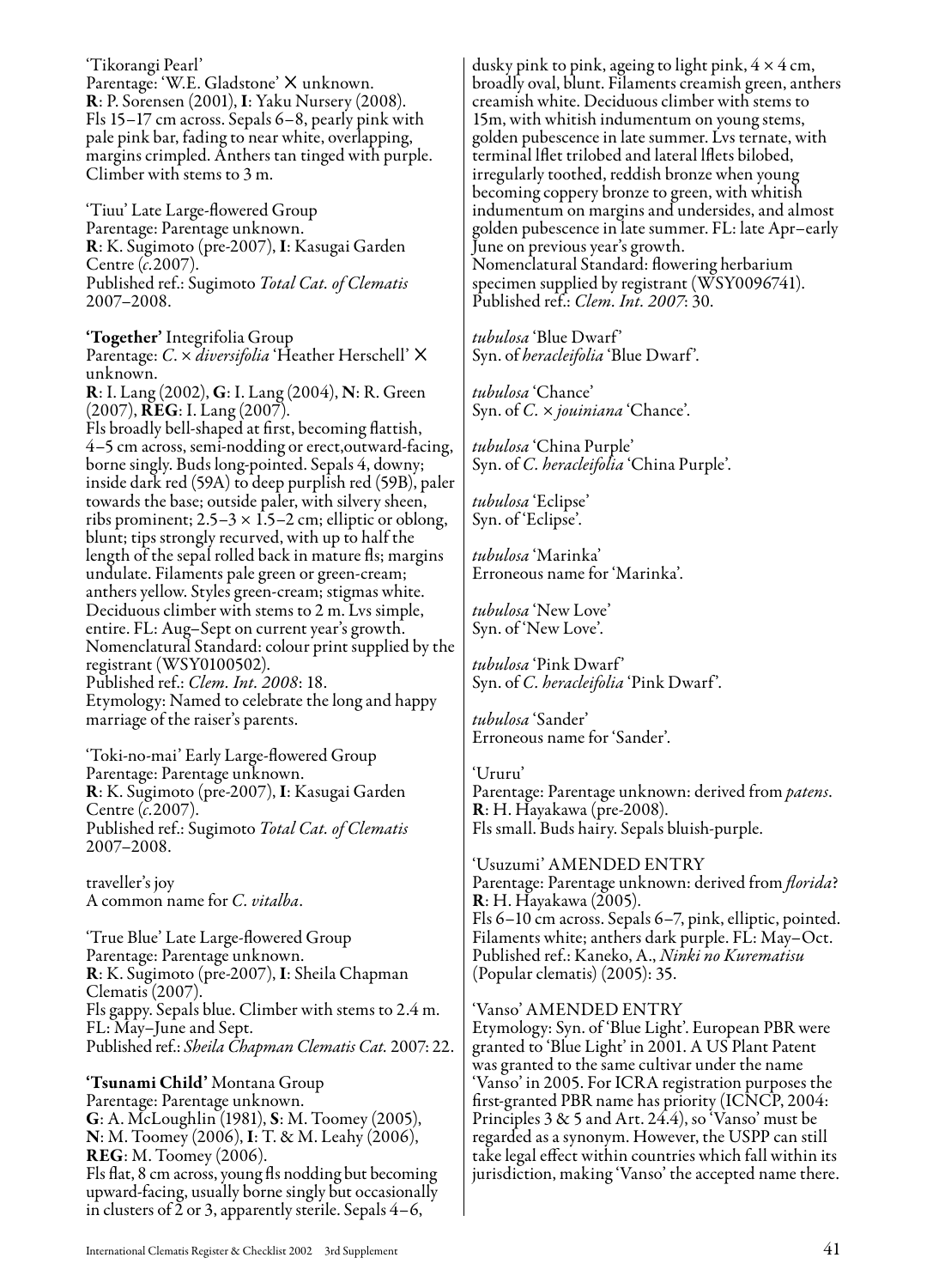'Varenne' Early Large-flowered Group Parentage: Parentage known but not disclosed by registrant. R: W. Straver (2002), G: W. Straver (2003), N: W. Straver (2006), I: Baumschule Adrian Straver (2007), REG: W. Straver (2007). Fls flat or flattish, 10–14 cm across, upward-facing, borne singly. Sepals 6, strong violet (86B) with centre deep purple (N $\hat{8}$ 1A), 5–7  $\times$  4 cm, elliptic, overlapping. Filaments green-violet; anthers cream. Deciduous climber with stems 1–2 m. Lvs ternate, entire, dark green. FL: June–Aug on current year's growth. Nomenclatural Standard: colour print supplied by H. Weihrauch (WSY0100498). Published ref.: *Clem. Int. 2008*: 18.

vase flower A common name for *C. hirsutissima*.

vase vine A common name for *C. viorna*.

'Venosa Rubra' Viticella Group I: Carole's Clematis Nursery (*c*.2007). Syn.: *C. viticella* 'Venosa Rubra'. Sepals red.

#### 'Veste'

Published ref.: Riekstiņa & Riekstiņš 1990: 022, without description. Etymology: Quoted in a list of 19C cultivars; presumably a misspelling of 'Vesta'. Not to be confused with the registered Late Large-flowered Group cultivar 'Veste' raised by the Kivistiks in 1983.

'Vill de Lyon' Misspelling of 'Ville de Lyon'.

'Vino' AMENDED ENTRY Etymology: In *Register 2002*, 'Vino' was cited as a trade designation (Vino) of 'Poulvo'. European PBR were granted to 'Poulvo' in 2000 and Canadian PBR similarly in 2004, and it was assumed that 'Poulvo' was the correct cultivar name. It was later found though that in 1995 US Plant Patent No. 9,290 had been granted to this plant under the name 'Vino'. For ICRA registration purposes the first-granted PBR/ USPP name has priority (ICNCP, 2004: Principles 3 and 5, and Art.  $24.4$ ), so 'Vino' is the accepted name and 'Poulvo' must be regarded as a synonym. However, the European and Canadian PBR still take legal effect within the countries which fall within their jurisdiction, making 'Poulvo' the accepted name there.

*viorna* 'Elf ' Erroneous name for 'Elf'.

*viorna* 'Sonnette' Syn. of 'Sonnette'.

virgin's bower A common name for *C. virginiana* and *C. viticella*.

*viticella* 'Amanda Marie'

Erroneous name for 'Amanda Marie'.

*viticella* 'Avante-Garde' Erroneous name for 'Evipo033' (which has trade designation AVANTE-GARDE).

*viticella* 'Blekidny Aniol' Syn./misspelling of 'Błękitny Anioł'.

*viticella* 'Blue Angel' Erroneous name for 'Błękitny Anioł' (which has trade designation BLUE ANGEL).

*viticella* 'Blue Bell' Syn./misspelling of 'Blue Belle' Viticella Group.

*viticella* 'Bluebell' Syn./misspelling of 'Blue Belle' Viticella Group.

*viticella* 'Caerulea Luxurians' AMENDED ENTRY Erroneous name for 'Luxuriant Blue'.

*viticella* 'Cassis' Erroneous name for 'Evipo020' (which has trade designation CASSIS).

*viticella* 'Confetti' Erroneous name for 'Evipo036' (which has trade designation CONFETTI).

*viticella* 'Hågelby Blue' Viticella Group I: F.M. Westphal (2006). Fls 4–5 cm across, nodding. Inside sepal tips and margins mainly blue, white suffusing up the centre from the all-white bases; outside pale bluish white with blue veins. Deciduous climber with stems 2.5–3 m. FL: Jun–Sept on current year's growth. Published ref.: *F.M. Westphal Hauptkatalog* 2006–2007: 104.

*viticella* I Am® A Little Beauty See 'Zolibe' (which has trade designation I Am® A LITTLE BEAUTY).

*viticella* I Am® LADY Q See 'Zoiamladyq' (which has trade designation I Am®  $L$ ADY $Q$ ).

*viticella* 'Justa' Syn. of 'Justa'.

*viticella* 'Lady Q' Erroneous name for 'Zoiamladyq' (which has trade designation I Am® LADY Q).

*viticella* 'Little Bas' Syn. of 'Little Bas'.

*viticella* 'Little Bass' Syn./misspelling of 'Little Bas'.

*viticella* 'Little Beauty' Erroneous name for 'Zolibe' (which has trade designation I AM® A LITTLE BEAUTY).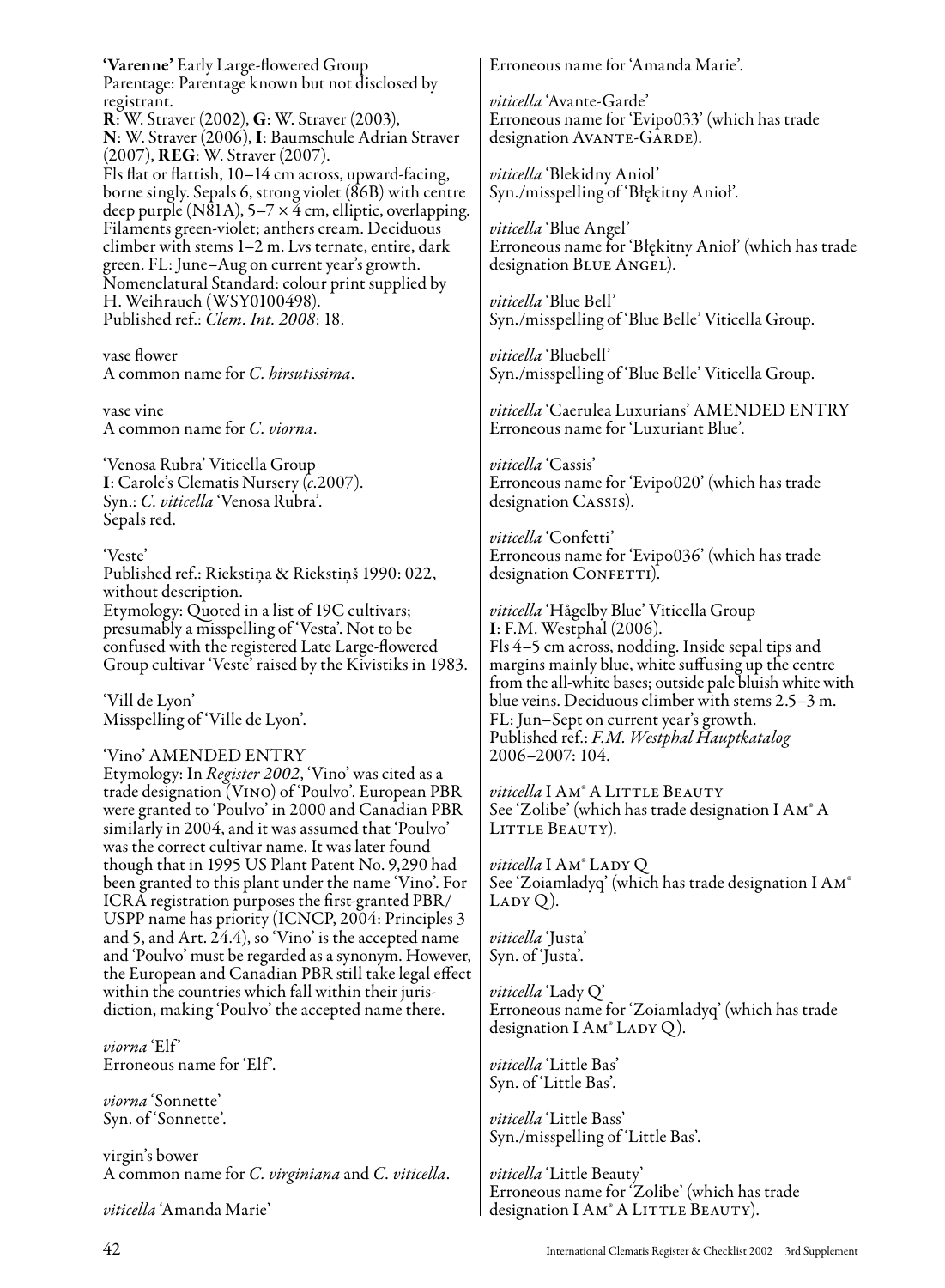*viticella* 'Margot Kostner' Misspelling of *viticella* Margot Koster, a syn. of 'M. Koster'.

*viticella* 'Maria Cornelia' Syn. of 'Maria Cornelia'.

*viticella* 'Melodie' Syn. of 'Melodie'.

*viticella* 'Menuet' Syn./misspelling of 'Minuet'.

*viticella* 'Mikelite' Erroneous name for 'Mikelite'.

*viticella* 'Morning Heaven' Syn. of 'Morning Heaven'.

*viticella* 'Night Veil' Erroneous name for 'Night Veil'.

*viticella* 'Odoriba' Erroneous name for 'Odoriba'.

*viticella* 'Pamela Jackman' CORRECTED ENTRY Syn. of 'Pamela Jackman' Viticella Group.

*viticella* 'Pendragon' Syn. of 'Pendragon'.

*viticella* 'Polonez' Syn. of 'Polonez'.

*viticella* 'Purpurae Plena Elegans' Misspelling of *C. viticella* 'Purpurea Plena Elegans', a syn. of 'Purpurea Plena Elegans'.

*viticella* 'Small Purple' Syn. of 'Small Purple'.

*viticella* 'Sutherthalje' Syn./misspelling of 'Södertälje'.

*viticella* 'Tage Lundell' Syn/misspelling of 'Mrs T. Lundell'.

*viticella* 'Venosa Rubra' Syn. of 'Venosa Rubra'.

*viticella* 'Victoria' Erroneous name for 'Victoria'.

*viticella* 'White Heart' Syn. of 'White Heart'.

*viticella* 'Zephyr' Syn. of 'Zephyr'.

'Vivienne Beth Currie' Erroneous name for 'Beth Currie' (which has trade designation VIVIENNE).

'Vyvyan Penell' Misspelling of 'Vyvyan Pennell'.

'Vyvyan Pennel' Misspelling of 'Vyvyan Pennell'.

western blue clematis A common name for *C. occidentalis*.

western clematis A common name for *C. gilbertiana*.

White Alpina Trade designation for *alpina* 'Peveril'.

'White Fantasy' Early Large-flowered Group Parentage: ['Blue Fantasy' or 'Pink Fantasy'?] × unknown. R: T. Hirota (1995). Fls double, 10–15 cm across. Sepals 6–12, white. FL: May–June. There seems to be some doubt as to its seed parent: Mariko Nakanishi *in litt.* has said it is a seedling from 'Pink Fantasy'; Akihito Kaneko, in his talk to the 2008 I.Cl.S. tour, said it is a seedling from 'Blue Fantasy'.

'White Heart' Viticella Group R: F.M. Westphal (2006), I: F.M. Westphal (2008). Syn.: *C. viticella* 'White Heart'. Fls 4–6 cm across. Sepals violet-purple, with a variable suffusion of white along the bar rarely reaching the tip. Stamens greenish yellow. Deciduous climber with stems to 2.5 m. FL: Jun–Sept. Published ref.: *F.M. Westphal Hauptkatalog* 2008–2009: 135, as *viticella* 'White Heart'.

'White Prince Charles' Late Large-flowered Group Parentage: Parentage unknown. R: K. Sugimoto (pre-2007), I: Kasugai Garden Centre (*c.*2007). Published ref.: Sugimoto *Total Cat. of Clematis* 2007–2008.

'Wildfire' Early Large-flowered Group Parentage: 'Mrs N. Thompson' X unknown. R: S. Marczyński (1994), G: S. Marczyński (1996), N: S. Marczyński, I: Clematis Szkólka Pojemnikowa (2008), REG: S. Marczyński (2008). Fls flat or flattish, 15–20 cm across, upward- or outward-facing, borne singly. Sepals (6–)8, vivid violet (89B) above with wide red-purple central bar, undersides with white central bar and three ribs, violet-purple towards the margins and darker along the edge,  $9 \times 3$ cm, velvety, elliptic and long-pointed with slightly wavy, touching margins. Filaments white; anthers purple. Fruit-heads persistent, spherical. deciduous climber with stems  $2-3$  m, purple-green when young, maturing to brown. Lvs ternate, with entire margins. FL: May–June on previous year's growth, July–Oct on current year's growth. Nomenclatural Standard: colour print supplied by registrant (WSY0100887). Published ref.: *Clem. Int. 2008*: 18.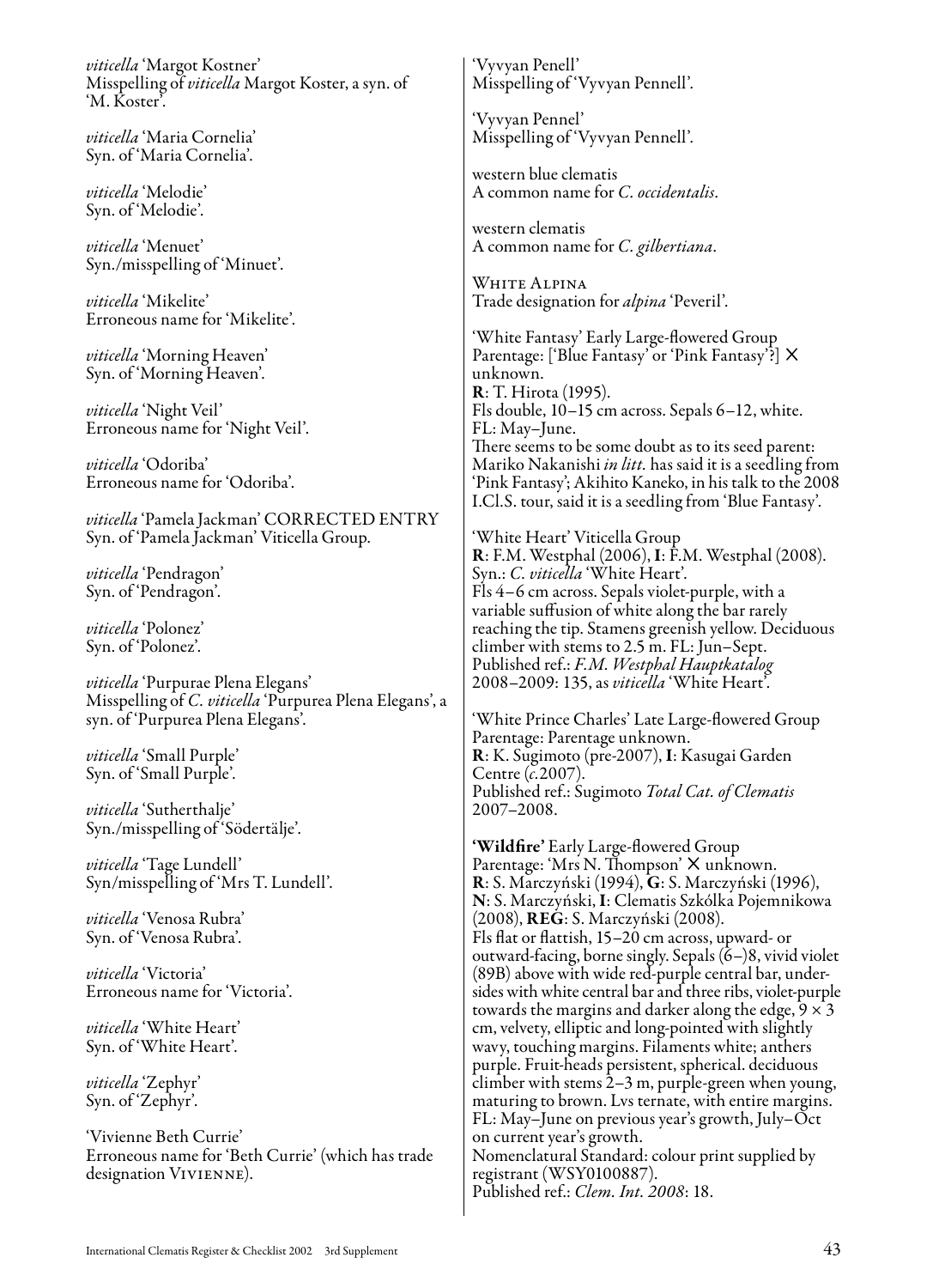woodbine A common name for *C. virginiana*.

'Yoshiko' Early Large-flowered Group AMENDED ENTRY

Parentage: *patens* 'Manshuu Ki' X unknown. R: H. Asada (1988).

Fls flat to flattish, 15 cm across, upward-facing. Sepals 6–8, opening with strong pink flush but maturing to very pale whitish pink with pale pink bar, overlapping in basal half, tips strongly pointed and slightly recurved. Filaments opening greenish yellow, becoming white; anthers reddish brown. FL: spring to early summer. Published ref.: Koowaki 1992; *Kansai Clematis Society Journal* 1997.

Etymology: Named after the raiser's wife.

#### 'Yūgao' probably Viorna Group

Parentage: Chance seedling, parentage unknown. G: K. Ozawa (1999), S: K. Ozawa (2000), N: M. Chikuma (2007), I: M. Chikuma (2007), REG: M. Chikuma (2008)

Fls broadly bell-shaped, 3.5 cm across, nodding or drooping, with citrus scent. Sepals 4, outside purple at base shading through pale purple to greenish white at margins and tips, inside greenish white sometimes flushed purplish pink,  $4 \times 2$  cm, thick and fleshy, long-pointed, tips slightly recurved, margins irregularly wavy, touching towards base. Filaments greenish creamy yellow; anthers creamy yellow. Fruit-heads persistent. Deciduous climber with stems up to 2 m. Lvs pinnate (with 3 pairs of lflets and a terminal one), with entire margins, brownish when young. FL: Apr to mid-Sept. on current year's growth. Nomenclatural Standard: colour print supplied by registrant (WSY0112016)

Etymology: Named after one of the characters in the tale of Genji (Genji monogatari, a very old Japanese novel) [but also the name for moonflower (*Ipomoea alba*) or for bottle gourd (*Lagenaria siceraria*)].

#### 'Yūgiri' probably Viorna Group

Parentage: Chance seedling, parentage unknown. G: K. Ozawa (1999), S: K. Ozawa (2000), N: M. Chikuma (2007), I: M. Chikuma (2007), REG: M. Chikuma (2008).

Fls bell-shaped, 3 cm across, nodding or drooping. Sepals 4, outside pale violet, inside white shading to violet at margins and tips,  $4 \times 1.5$  cm, thick and fleshy, long-pointed, tips recurved, touching towards base, margins downy. Filaments greenish white; anthers creamy yellow. Fruit-heads persistent. Herbaceous stems up to 0.9 m. Lvs pinnate (with 2 pairs of lflets and a terminal one), with entire margins, brownish when young. FL: Apr to mid-Sept. on current year's growth. Nomenclatural Standard: colour print supplied by registrant (WSY0112017).

Etymology: Named after one of the characters in the tale of Genji (Genji monogatari, a very old Japanese novel) [though it also means "evening mist"].

#### 'Zobluepi'

See amended entry for 'Blue Pirouette'.

#### 'Zoblueriver'

Parentage: Parentage known but not disclosed by raiser.

R: W. Snoeijer (2000), S: W. Snoeijer (2004), I: J. van Zoest B.V. (2008), REG: W. Snoeijer (2008). Flowers flattish, 6–8 cm across, outward-facing to slightly nodding, in a several-fld cyme. Sepals 6, opening purplish, maturing to violet-blue tinged purple in centre,  $4 \times 2$  cm, long-pointed, gappy. Filaments white; anthers cream. Herbaceous stems 1–1.7 m. Leaves simple, dark green, margins sometimes lobed or cleft. Flowering time: Jun–Sept. on current year's growth. Nomenclatural Standard: flowering herbarium specimen lodged by raiser at Leiden University. Published ref.: *De Boomkwekerij Noviteiten Special* 27 Aug 2008.

Trade: Blue River. (Registrant assigns to Diversifolia Group.)

#### 'Zodaki'

Parentage: Parentage known but not disclosed by raiser.

R: W. Snoeijer (2000), G: W. Snoeijer (2004), N: J. van Zoest B.V. (2008), I: J. van Zoest B.V. (2008), REG: W. Snoeijer (2008) Flowers semi-double, ball-shaped, 5–8 cm across, upward-facing, borne singly, clustered. Sepals absent. Sepaloid staminodes numerous, opening very pale purple or pink, maturing to pale violet-blue, 4 cm long. Filaments white; anthers yellowish. Deciduous climber with stems to 1.5 m. Leaves ternate, entire, mid-green. Flowering time: May–Sept. on previous year's, then current year's, growth. Nomenclatural Standard: flowering herbarium specimen lodged by raiser at Leiden University. Trade: Dancing King.

(Registrant assigns to Patens Group.)

'Zodaque' Early Large-flowered Group Parentage: Parentage known but not disclosed by registrant.

R: W. Snoeijer (1999), G: (2002), I: J. van Zoest B.V. (2008), REG: W. Snoeijer (2007). Fls semi-double or double, long-lasting, flat or globose, 5–8 cm across, upward-facing, solitary. Sepals 6–8, pale pink,  $3-4 \times 2$  cm, blunt, overlapping. Staminodes pale pink, 3–4 cm. Filaments white; anthers cream. Deciduous climber with stems to 1 m. Lvs ternate, with entire margins. FL: May–June on previous year's growth, July–Sept on current year's growth. Nomenclatural Standard: herbarium specimen from registrant (Leiden 20020160).) Published ref.: *J. van Zoest Clematis Cat.* 2007–2008. Trade designation: Dancing Queen.

#### 'Zoeastri'

Parentage: Parentage known but not disclosed by raiser.

R: W. Snoeijer (2000), G: W. Snoeijer (2003), N: J. van Zoest B.V. (2008), I: J. van Zoest B.V. (2008), REG: W. Snoeijer (2008) Flowers flat or flattish to broadly bell-shaped or spreading, 8–10 cm across, upward- or outwardfacing or slightly nodding, borne singly or in 3-fld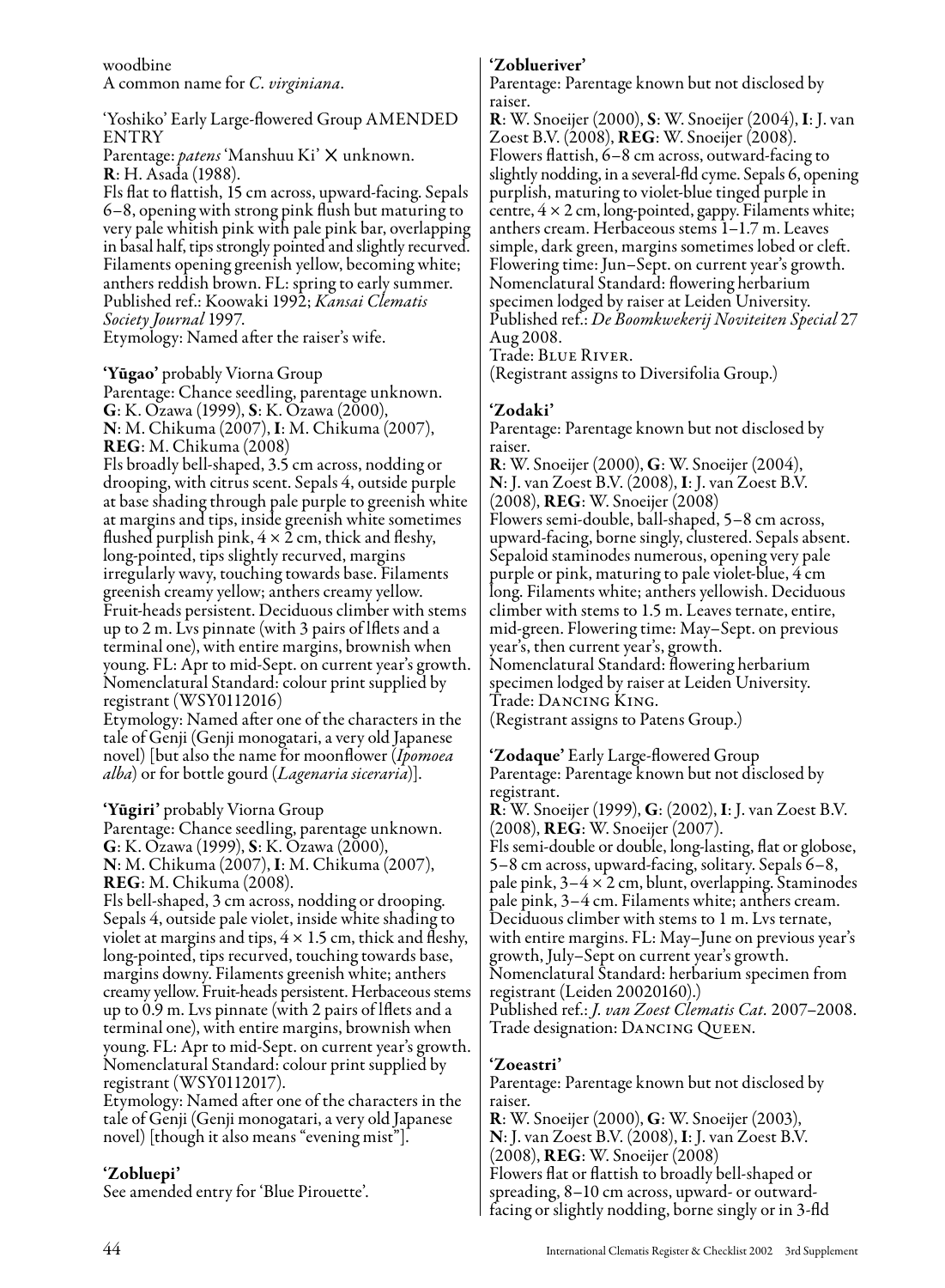cyme. Sepals (4–)6, pale purple to pink, wavymargined, gappy. Stamens flattening back against sepals; filaments white; anthers cream. Deciduous, non-climbing subshrub, with stems up to 1.7 m. Leaves simple, entire, dark green. Flowering time: Late Jun–Sept on current year's growth. Nomenclatural Standard: flowering herbarium specimen lodged by raiser at Leiden University. Published ref.: *De Boomkwekerij Noviteiten Special* 27 Aug 2008.

Trade: East River.

Awards: Bronze Medal at Boskoop Plantarium, 2008. (Registrant assigns to Diversifolia Group.)

'Zoiamladyq' Viticella Group

Parentage: Parentage known but not disclosed by registrant.

R: W. Snoeijer (1998), N: (2007), I: J. van Zoest B.V. (2007), REG: W. Snoeijer (2007).

Fls broadly bell-shaped, 5–6 cm across, nodding, with up to 7 fls per cyme. Sepals 4, white with a pink margin,  $2.5-3 \times 3$  cm, blunt, with margins touching. Filaments green; anthers purple. Deciduous climber with stems to 2.5 m. Lvs pinnate, with 7 lflets simple to pinnate; margins entire. FL: Jun–Sept on current year's growth. Nomenclatural Standard: herbarium specimen from registrant (Leiden 19980018).

Published ref.: *J. van Zoest Clematis Cat.* 2007–2008. Trade designation: I AM® LADY Q.

'Zojapur' Late Large-flowered Group

Parentage: Parentage known but not disclosed by registrant.

R: W. Snoeijer (2000), G: (2003), N: (2007), I: J. van Zoest B.V. (2007), REG: W. Snoeijer (2007). Fls flattish, 6–8 cm across, outward-facing, with up to 5 fls per cyme. Sepals 4, clear purple at margins, paler towards centre, with reddish veins,  $4 \times 4$  cm, blunt, with margins touching or gaps between. Filaments greenish; anthers cream. Deciduous climber with stems 2–2.5 m. Lvs dark green, pinnate with 3–5 lflets, mar- gins entire. FL: June–Sept on current year's growth. Nomenclatural Standard: herbarium specimen from registrant (Leiden 20030076).

Published ref.: *J. van Zoest Clematis Cat.* 2007–2008. Trade designation: Jackmanii Purpurea. Awards: Bronze Medal, Boskoop Plantarium, 2007.

'Zojogo' Late Large-flowered Group Parentage: Parentage known but not disclosed by registrant.

R: W. Snoeijer (1997), I: J. van Zoest B.V. (2007), REG: W. Snoeijer (2007).

Fls flat, 5–8 cm across, upward-facing, borne singly or in 3-flowered cymes. Sepals 4–6, purple with a violet flush and a red-purple central stripe,  $3-4 \times 3-4$  cm, blunt, overlapping. Filaments cream; anthers yellowish. Deciduous climber with stems to 2 m. Lvs pinnate with 3–5 lflets and entire margins. FL: June–Aug on current year's growth.

Nomenclatural Standard: herbarium specimen from registrant (Leiden 20000019).

Published ref.: *J. van Zoest Clematis Cat.* 2007–2008. Trade designation: JOLLY GOOD.

'Zojohnhowells' Viticella Group

Parentage: Parentage known but not disclosed by raiser.

R: W. Snoeijer (1999), G: W. Snoeijer (2002), N: J. van Zoest B.V. (2008), I: J. van Zoest B.V. (2008), REG: W. Snoeijer (2008). Flowers flat or flattish, 6–8 cm across, upward- or outward-facing, borne singly or in 3-fld cyme. Sepals 4–6, red to red-purple,  $4 \times 3.5$  cm, overlapping. Filaments greenish; anthers dark purple. Deciduous climber with red-purple stems *c*.3 m. Leaves divided into 5 leaflets, margins entire, mid-green. Flowering time: Late June–Sept on current year's growth. Nomenclatural Standard: flowering herbarium specimen lodged by raiser at Leiden University. Etymology: Trade designation commemorates the clematis author and founder member of the British Clematis Society who died in 2008. Trade: JOHN HOWELLS.

'Zoklako' Early Large-flowered Group Parentage: Parentage known but not disclosed by registrant.

H: W. Snoeijer (1999), S: W. Snoeijer (2002), I: J. van Zoest B.V. (2007), REG: W. Snoeijer (2007). Fls flat, 10–14 cm across, upward-facing, usually borne singly but sometimes in 3-flowered cymes. Sepals 6–8, pale pink-white with pink margins, 5–7  $\times$  3-4 cm, elliptic, long-pointed, overlapping. Filaments pale pink; anthers yellow. Deciduous climber with stems to 2m. Lvs ternate, with entire margins. FL: May–June on previous year's growth, July–Sept on current year's growth. Nomenclatural Standard: herbarium specimen from registrant (Leiden 20020159). Published ref.: *J. van Zoest Clematis Cat.* 2007–2008. Trade designation: Morning Star.

'Zokloko' Misspelling of 'Zoklako'.

'Zomacor'

Syn. of 'Maria Cornelia'.

'Zomibel' Texensis Group

Parentage: Parentage known but not disclosed by registrant. Understood to involve *texensis*. R: W. Snoeijer (2000), G: (2003), N: J. Fopma &

W. Snoeijer (2006), I: J. van Zoest B.V. (2007),

REG: W. Snoeijer (2007)

Fls urn-shaped, opening wider with age, 5 cm across, upward-facing, borne singly or in 3-flowered cymes. Sepals 6, pink, slightly paler in the centre,  $4 \times 1.5$  cm, thick and fleshy, with margins touching. Filaments cream; anthers yellowish. Deciduous climber with stems to 2 m. Lvs pinnate, with 5–7 lflets which are often ternate; margins entire. FL: June–Sept on current year's growth.

Nomenclatural Standard: herbarium specimen from registrant (Leiden 20030078).

Published ref.: *J. van Zoest Clematis Cat.* 2007–2008. Trade designation: Mienie Belle.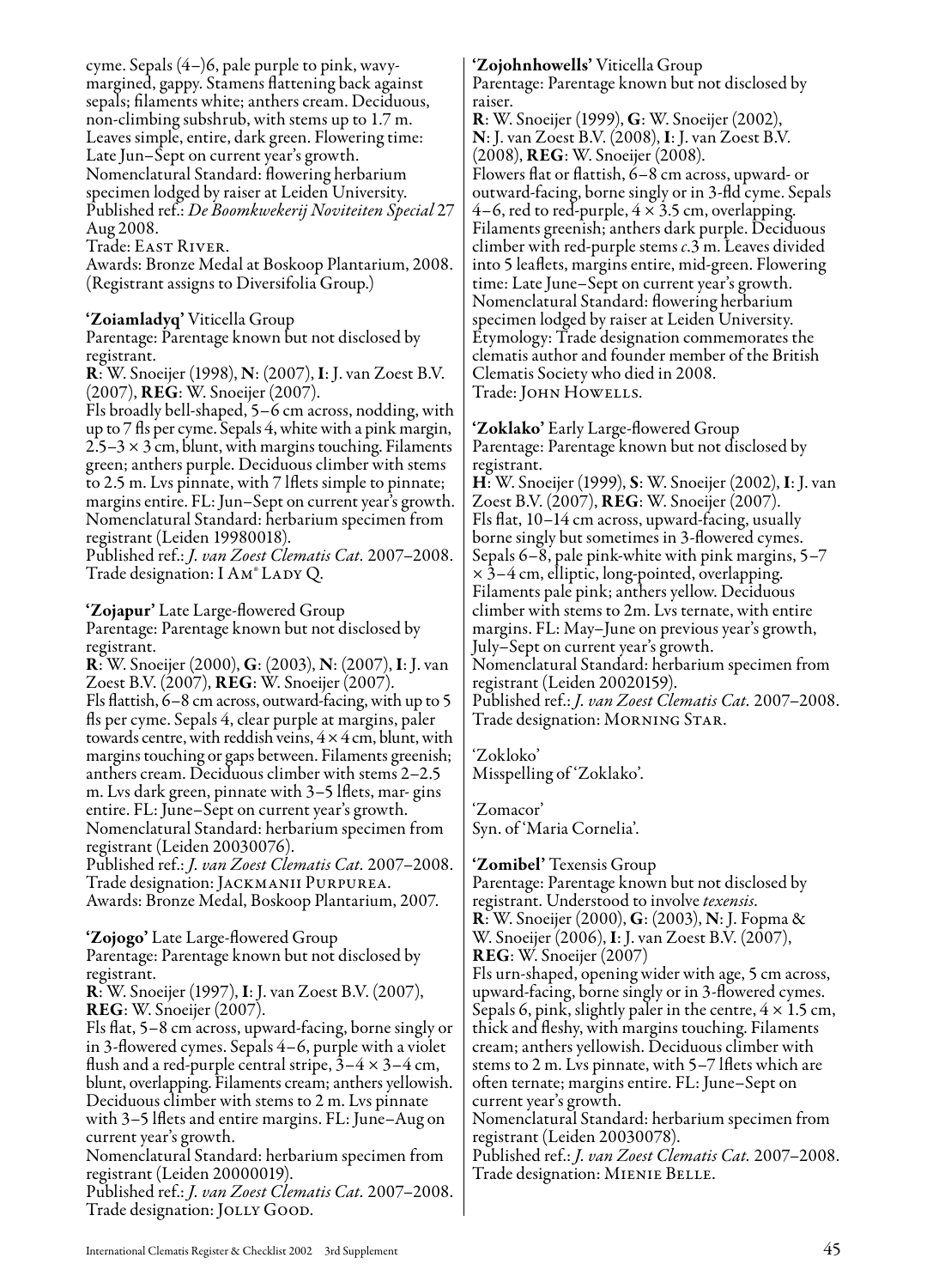#### 'Zooct' Atragene Group

Parentage: Parentage known but not disclosed by registrant.

R: W. Snoeijer (1999), G: (2001), N: (2007), I: J. van Zoest B.V. (2007), REG: W. Snoeijer (2007). Fls unisexual, without stamens, double, flattish, 8 cm across, outward-facing or nodding, borne singly. Sepals 4, purple,  $3-4 \times 2$  cm, long-pointed, with margins touching. Staminodes purple to purplewhite, 3–4 cm. Fruit-heads persistent. Deciduous climber with stems to 3 m, purple-brown when mature. Lvs 2-ternate, irregularly toothed. FL: mainly Apr–May on previous year's growth, but some summer fls on current year's growth. Nomenclatural Standard: herbarium specimen from registrant (Leiden 20010039). Published ref.: *J. van Zoest Clematis Cat.* 2007–2008. Trade designation: OCTOPUS.

#### 'Zopre' AMENDED ENTRY

Syn.: *C. flammula* 'Pretty in Blue'; 'Pretty in Blue'. Published ref.: *Clem. Int. 2001*: 86, as 'Pretty in Blue'. Etymology: Placed in Flammula Group by Snoeijer. Registered as 'Pretty in Blue' but, when European PBR were granted to 'Zopre' in July 2003, this took precedence as the accepted name for ICRA registration purposes (ICNCP, 1995: Art. 27.2); PRETTY IN BLUE was adopted as a trade designation for 'Zopre' in Europe. The cultivar was later granted both a US Plant Patent (No. 14,823; 25/5/2004) and Japanese PBR (No. 15969; 18/12/2007) as 'Pretty in Blue'. For ICRA registration purposes the firstgranted PBR name has priority (ICNCP, 2004: Principles 3 & 5 and Art. 24.4), so 'Pretty in Blue' is regarded as a synonym of 'Zopre'. However, the USPP and Japanese PBR still take legal effect within the countries which fall within their jurisdiction, making 'Pretty in Blue' the accepted name there. Trade designation: PRETTY IN BLUE.

'Zostari' Misspelling of 'Zostarri'.

#### 'Zostarri'

Parentage: Parentage known but not disclosed by raiser.

R: W. Snoeijer (2000), G: W. Snoeijer (2004), N: J. van Zoest B.V. (2008), I: J. van Zoest B.V. (2008), REG: W. Snoeijer (2008) Flowers broadly bell-shaped to spreading/star-shaped, 7 cm across, outward-facing to slightly nodding. Sepals (4–)6, violet-blue with darker stripe, especially on outside,  $4 \times 2.5$  cm, touching, gappy. Filaments white; anthers cream. Leaves simple, margins usually entire, rarely lobed or cleft, mid-green. Deciduous, nonclimbing subshrub with stems to 1.5 m. Flowering time: Late Jun–Sept on current year's growth. Nomenclatural Standard: flowering herbarium specimen lodged by raiser at Leiden University. Published ref.: *De Boomkwekerij Noviteiten Special* 27 Aug 2008. Etymology: Misspelling: 'Zostari'. Trade: Star River.

(Registrant assigns to Diversifolia Group.)

'Zostiwa' Early Large-flowered Group Parentage: Parentage known but not disclosed by registrant.

R: W. Snoeijer (1999), G: (2002), N: (2007), I: J. van Zoest B.V. (2007), REG: W. Snoeijer (2007). Fls flat, 8–10 cm across, upward-facing, borne singly, durable and colour-fast. Sepals 6–8, violet-blue, slightly paler in the centre,  $4-5 \times 4.5$  cm, wavy-margined, overlapping. Filaments purplish white; anthers dark purple. Deciduous climber with stems to 2 m. Lvs ternate, with entire margins. FL: May–June on previous year's growth, July–Sept on current year's growth. Nomenclatural Standard: herbarium specimen from registrant (Leiden 20020161). Published ref.: *J. van Zoest Clematis Cat.* 2007–2008. Trade designation: Still Waters. Awards: Silver Medal, Boskoop Plantarium, 2007.

#### 'Zosumdre'

Parentage: Parentage known but not disclosed by raiser.

R: W. Snoeijer (1999), G: W. Snoeijer (2002), N: J. van Zoest B.V. (2008), I: J. van Zoest B.V. (2008), REG: W. Snoeijer (2008) Flowers cup-shaped at first but later flat, 8–10 cm, upward-facing, borne singly. Sepals (4–)6, light purple  $(c.77C)$ , 5  $\times$  4 cm, overlapping, gappy in 4-sepalled flowers. Filaments cream, with purple base; anthers pale purple. Deciduous climber with purple stems 1–2 m. Leaves simple or ternate, margins entire and slightly wavy, mid-green, slightly glossy. Flowering time: May–June on previous year's growth, July–Sept. on current year's growth. Nomenclatural Standard: flowering herbarium specimen lodged by raiser at Leiden University. Trade: SUMMERDREAM. (Registrant assigns to Patens Group.)

#### 'Zotemp'

R: W. Straver (2002), G: W. Straver (2004), N: J. van Zoest B.V. (2008), I: J. van Zoest B.V. (2008), REG: W. Snoeijer (2008) Flowers flat, single (summer) or semi-double (spring), 7–12 cm across, upward-facing. Sepals 6, purple with

a red-purple bar,  $4-6 \times 3.5$  cm, overlapping. Staminodes red-purple, 2 cm, spathulate. Filaments greenish; anthers dark purple. Deciduous climber with dark purple stems up to 1.5 m. Leaves ternate, margins entire and wavy, mid-green with a narrow purple margin. Flowering time: May–Jun on previous year's growth & Jul–Sept. on current year's growth. Nomenclatural Standard: flowering herbarium specimen lodged by registrant at Leiden University. Published ref.: *De Boomkwekerij Noviteiten Special* 27 Aug 2008.

Trade: TEMPTATION.

(Registrant assigns to Patens Group.)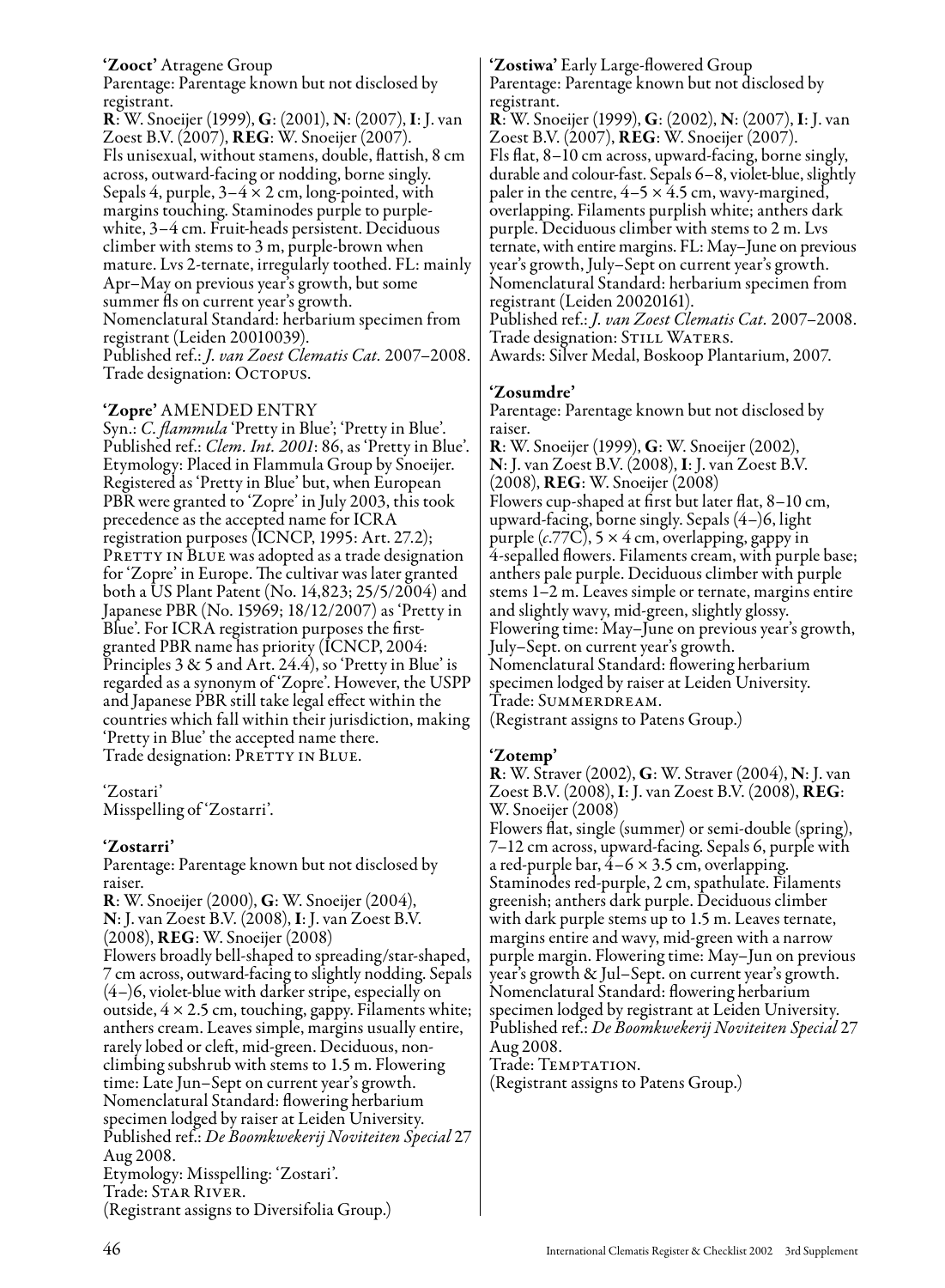### Raisers, registrants and others

This list, in addition to raisers and registrants, includes selectors, nominants and introducers

Aihara, Yoshiaki Nerima-ku, Tokyo, Japan Andrew, Christopher, & Christopher Graham Royal Botanical Garden, Hamilton, Ontario, Canada Baumschule Adrian Straver Emmerich, Germany Baumschule Lothar Sachs Radebeul, Germany Bennett & Brown Nursery formerly of Beamish, County Durham, England Bennett, Tom Ingatestone, Essex, England Beskaravainaya, Margarita A. formerly of Voronezh, Russia Beutler, Linda Portland, Oregon, USA Bolinder, Kjell Höganäs, Sweden Brown, J.M. (Mike) Shillingford, Oxfordshire, England Carole's Garden Clematis Nursery Somerville, Victoria, Australia Chikuma, Mikiyoshi Miyamae-ku, Kawasaki-shi, Kanagawa Ken, Japan Christmas, Steve Andover, Hampshire, England Church, Frank formerly of Five Star Nursery, Everett, Washington, USA Clematis Szkółka Pojemnikowa Pruszków, Poland Collingwood, Brian Eccles, Manchester, England Cornwall Blind Association Truro, Cornwall, England County Park Nursery Hornchurch, Essex, England Earl, Jeremy Taunton, Somerset, England Evison, Raymond J. see Guernsey Clematis Nursery Fieseler, Kirk Laporte Avenue Nursery, Fort Collins, Colorado, USA Floyd, Marcel Floyd's Clematis and Climbers, Bath, Somerset, England Fopma, Jan Boskoop, the Netherlands Franczak SJ, Brother Stefan Warsaw, Poland Fretwell, Barry (formerly of) Peveril Clematis Nursery, Exeter, Devon, England Friends of the Rogerson Clematis Collection Portland, Oregon, USA

Gardening Express Chelmsford, Essex, England Gooch, Jon & Ruth see Thorncroft Clematis Nursery Green, Richard Barrow upon Humber, North Lincolnshire, England Guernsey Clematis Nursery St Sampson, Guernsey, Channel Islands, UK Hannink, Ton Drunen, the Netherlands Hansen, Flemming Rønde, Denmark Harada, H. Japan Hayakawa, Hiroshi Anjō City, Aichi Ken, Japan Haybridge Nurseries Kidderminster, Worcestershire, England Hirota, Tetsuya Toyoda City, Japan Hotta, Keiji Japan Hutchins, Graham see County Park Nursery Johnson, Magnus formerly of Södertälje, Sweden Magnus Johnson's Plantskola AB Södertälje, Sweden Joy Creek Nursery Scappoose, Oregon, USA Kasugai Garden Centre Toki City, Gifu Ken, Japan Keeping, Peter Bowmanville, Ontario, Canada Landscape Plant Development Center Mound, Minnesota, USA Lang, Ian Barrow upon Humber, North Lincolnshire, England Leahy, T. & M., Ltd Pilltown, Co. Kilkenny, Ireland Leeds, Everett Buckland, Betchworth, Surrey, England Link, Joe see Haybridge Nurseries Löfgren, Timo Espoo, Finland Marcus Dancer Plants Fordingbridge, Hampshire, England Marczyński, Szczepan Clematis Szkółka Pojemnikowa, Pruszków, Poland McLoughlin, Miss Anne Booterstown, Co. Dublin, Ireland Mitchell, Robin C. & Lorna M. Christchurch, New Zealand Miyazaki, Kazushi Haramachi City, Fukushima Ken, Japan Neville-Parry, Mrs V le May Salisbury, Wiltshire, England New Leaf Plants Evesham, Worcestershire, England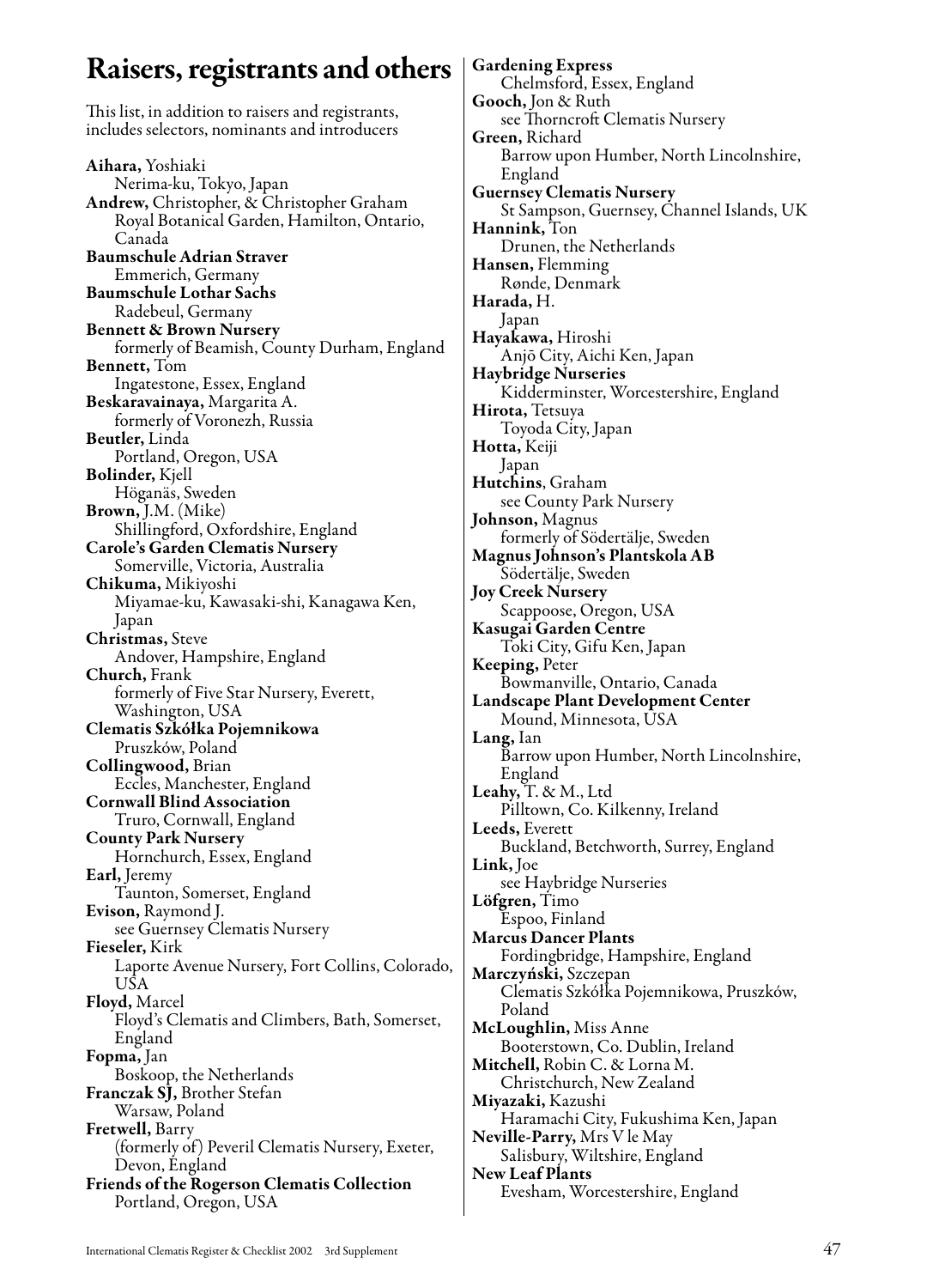Nishibe, Yoshitaroo Isehara City, Kanagawa Ken, Japan Ochiai, Koichiro Fujisawa City, Kanagawa Ken, Japan Oikawa, Tatsuyuki Hanamaki City, Iwate Ken, Japan Okuboo, Tomoaki Yamabe Gun, Yamagata Ken, Japan Olbrich, Marshall Western Hills Nursery, Occidental, California, USA Ozawa, Kazushige formerly of Kawasaki-shi, Miyagi Ken, Japan Pellett, Harold see Landscape Plant Development Center Peveril Nursery (formerly of) Christow, Exeter, Devon, England Plants of Distinction Needham Market, Suffolk, England Poulsen Roser A/S Fredensborg, Denmark Pranno, Erich formerly of Kaiu, Raplamaa, Estonia Pridham, Charles Roseland House Nursery, Chacewater, Cornwall, England Rogerson, Brewster Lake Oswego, Oregon, USA Rumpunen, Kimmo SLU Balsgård, Sweden Sachs, Lothar see Baumschule Lothar Sachs Sahin, Elisabeth see Sahin Zaden BV, K. Sahin Zaden B.V., K. Alphen aan den Rijn, the Netherlands Sheila Chapman Clematis Romford, Essex, England Shibuya, Soichi Shibuya Floriculture Nursery, Kami-ina Gun, Nagano Ken, Japan Snoeijer, Wim Gouda, the Netherlands Sorensen, Peer K. see Yaku Nursery Stastny, Werner Järna, Sweden Stolwijk & Co. B.V., G.C. Boskoop, the Netherlands Stolwijk, H. see C.G. Stolwijk & Co., B.V. Straver, Willem Emmerich, Germany Sugimoto, Kozo Toki City, Gifu Ken, Japan Swedish University of Agricultural Sciences Balsgård, Kristianstad, Sweden Takeuchi, Hiroshi & Masako Soka City, Saitama Ken, Japan Takeyama, Hiroshi Soka City, Saitama Ken, Japan Thorncroft Clematis Nursery Reymerston, Norfolk, England

Tolver, Geoffrey Reymerston, Norfolk, England Toomey, Dr Mary Blackrock, Co. Dublin, Ireland Tregolls School Truro, Cornwall, England Udagawa, Masatake Tokyo, Japan van Zoest, J., B.V. Boskoop, the Netherlands Watabe, Munesada Touon City, Ehime Ken, Japan Western Hills Nursery Occidental, California, USA Westphal, Manfred Prisdorf, Germany Yaku Nursery Waitara, New Zealand Zwijnenburg jr, Pieter Boskoop, the Netherlands